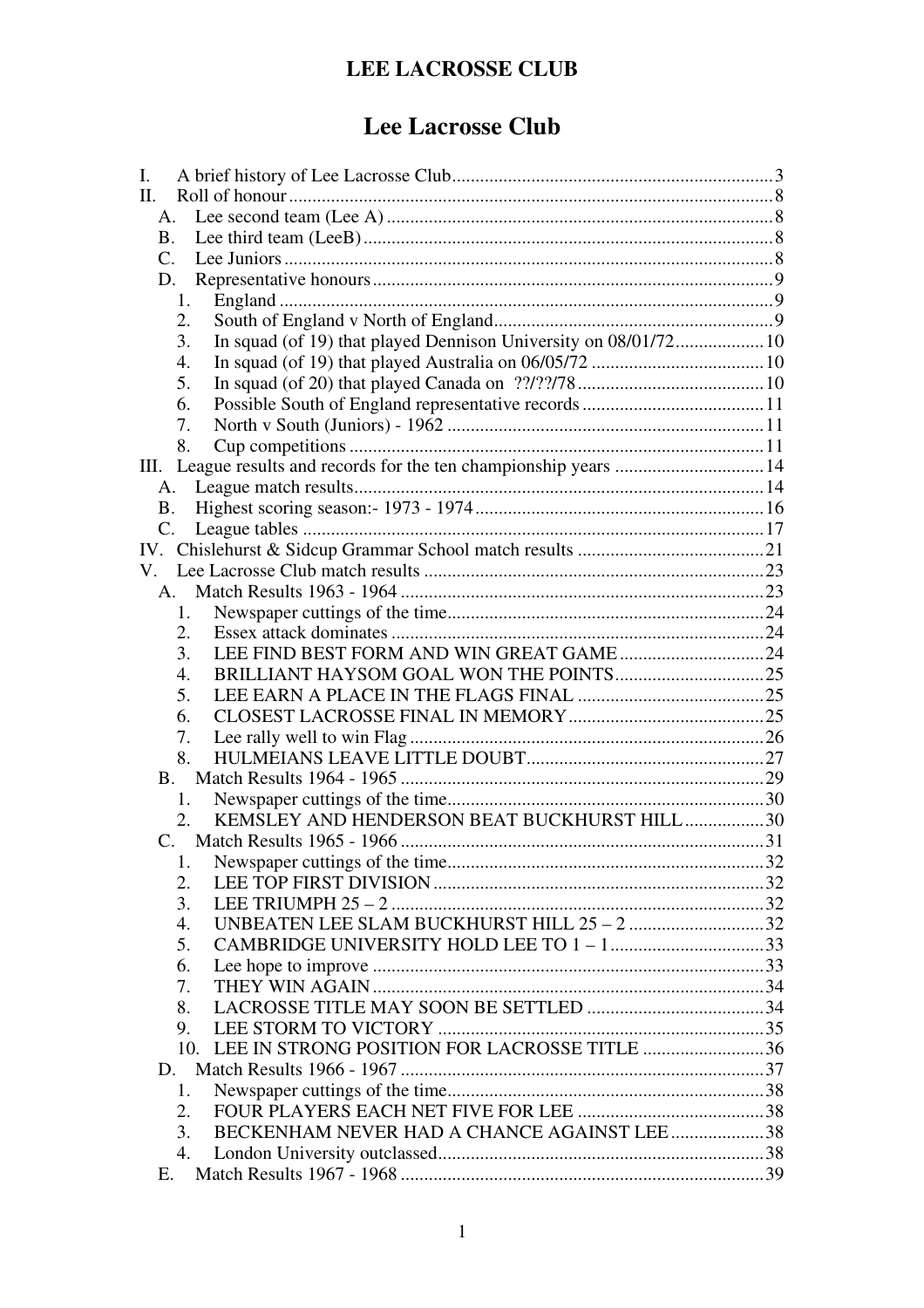| 1.               |  |
|------------------|--|
| 2.               |  |
| 3.               |  |
| 4.               |  |
| 5.               |  |
| 6.               |  |
| 7.               |  |
| 8.               |  |
| 9.               |  |
| 10.              |  |
|                  |  |
| F.               |  |
| 1.               |  |
| 2.               |  |
| 3.               |  |
| 4.               |  |
| 5.               |  |
| 6.               |  |
| 7.               |  |
| 8.               |  |
| G.               |  |
| 1.               |  |
| 2.               |  |
| 3.               |  |
| 4.               |  |
| 5.               |  |
| 6.               |  |
| 7.               |  |
| 8.               |  |
| 9.               |  |
| 10.              |  |
| Н.               |  |
| 1.               |  |
| 2.               |  |
| 3.               |  |
| 4.               |  |
|                  |  |
| Ι.               |  |
| 1.               |  |
| 2.               |  |
| 3.               |  |
| 4.               |  |
| 5.               |  |
| 6.               |  |
| J.               |  |
| 1.               |  |
| 2.               |  |
| 3.               |  |
| $\overline{4}$ . |  |
| К.               |  |
| 1.               |  |
| 2.               |  |
| 3.               |  |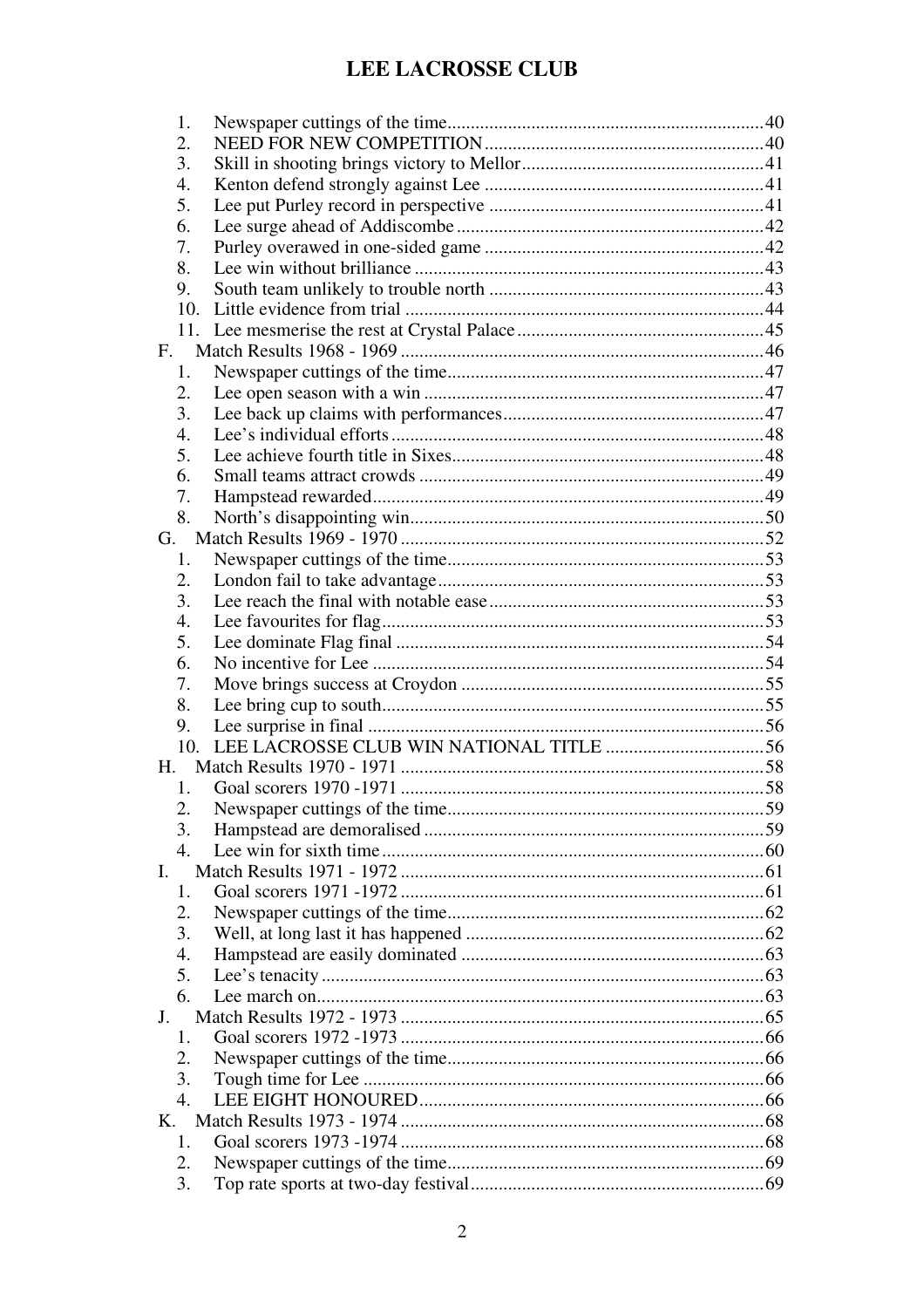| 4.               |  |
|------------------|--|
| 5.               |  |
| 6.               |  |
| 7.               |  |
| 8.               |  |
| L.               |  |
| 1.               |  |
| 2.               |  |
| 3.               |  |
| 4.               |  |
| 5.               |  |
| 6.               |  |
| 7.               |  |
| 8.               |  |
| 9.               |  |
| 10.              |  |
| 11.              |  |
|                  |  |
| $\mathbf{1}$ .   |  |
| N.               |  |
| 1.               |  |
| O.               |  |
| 1.               |  |
| 2.               |  |
| 3.               |  |
| $\overline{4}$ . |  |
| P.               |  |
| Q.               |  |
| R.               |  |
| S.               |  |
| $\rm{T}$ .       |  |
| 1.               |  |

## **I. A brief history of Lee Lacrosse Club**

Some two dozen members met at the Stamboul Café, Fleet Street, on  $23<sup>rd</sup>$  November 1902 and founded the Lee Lacrosse Club. A strong nucleus came from the Catford Club's second team who had left with the older clubs blessing in a body after having won the Junior Flag (there was no Intermediate Flag in those days) for two years in 1901 and 1902. Two teams were run from the start with Wilfred Price as the first club Captain. The first team reached the final of the Senior Flag competition for the first time in 1909, losing to Catford  $6 - 4$  at Lords, and a like fate befell them the following year, losing  $10 - 3$  to the same club at the same venue. The  $1909 - 10$ season was opened by a novel six-a-side tournament held at Lords, played in five small grounds all surrounded by stiff canvas walls, from which the ball rebounded and was always kept in play. Lee 'B' beat Croydon 'A' in the Junior final. The next year Lee 'A' beat Lee 'B' in the senior final.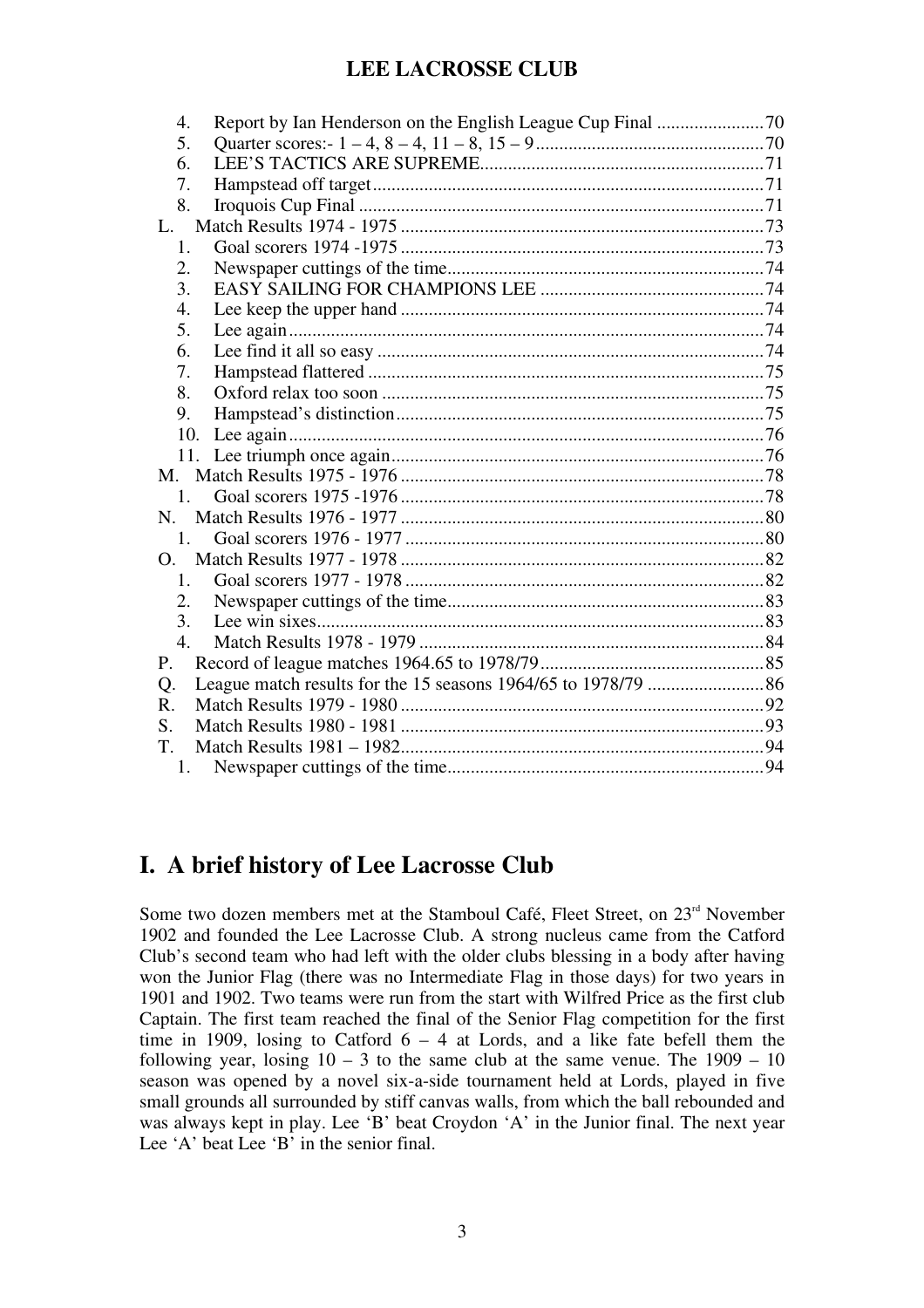For the 1910 – 11 season the format of the Senior Flag competition was changed from the usual knock-out system to a league style competition, in which each team played the others once, with the top four entering a small knock-out competition. This system suited Lee, in the first season of the new style competition they not only finished top of the 'league', but also beat Oxford University  $12 - 6$  in the final. By this season, membership had expanded to the extent that the club was able to field three regular sides.

In 1911 – 12, Lee finished in second place in the standings, but beat the top side, West London,  $15 - 5$  in the final, while their second team gave the club the double by beating Croydon I by  $16 - 6$  in the Junior final.

The following season saw the extension of the preliminary league plus the play-off system to all teams, which necessitated the introduction of the Intermediate Flag. Lee retained the Senior title (undefeated) by beating West London  $6 - 4$ , while the second team lost 7 – 6 to Blackheath I in the Intermediate final after extra time. During 1913  $-14$  the first team retained their unbeaten record and edged out Catford  $4 - 3$  in the Senior final.

The club had many grounds during this initial period, the first ground was the Northbrook Cricket Club, followed by New Beckenham Cricket Club, White House Cricket Club at Bellingham and in 1913 the club moved to the Hong Kong Bank ground at New Beckenham, where they remained until the outbreak of the war in 1914. In common with all Southern clubs, Lee were hard hit by the war years, ten playing members losing their lives. The 1919 – 20 season was a time of much experiment, when all clubs were surveying the situation. It was at first doubtful if the game would survive, but those that took part in it, stated that it was one of the most pleasant seasons. During this season Lee shared a ground with the Catford and Blackheath clubs, before returning to the Hong Kong Bank ground for the next nineteen seasons.

With the revival of interest that followed, the Flag competitions were resumed, and in the 1920 – 21 season Lee won all their games, retaining the Senior Flag by defeating Buckhurst Hill in the final  $12 - 6$ . However, the crowning achievement of that season was the defeat of Boardman by  $11 - 8$  in Manchester, to become the first Southern side to win the Iroquois Cup since 1896. R.C.Bell and H. Baskett, two of the founder members of the club, were still playing.

The following year saw Lee beat Hampstead  $11 - 10$  to win the Senior Flag for the sixth consecutive season, which in fact meant that they had held the Flag for twelve years including the six years break caused by the war. In the Iroquois Cup, however, Boardman gained their revenge and Lee were decisively beaten 14 – 5.

There followed a number of lean years for the club, H.E.Davies succeeded to the captaincy for the 1922 – 23 season, during which the Blackheath club came to an end (this club had been founded as the London Lacrosse Club in 1876) the remaining players joining Lee, who otherwise would have had insufficient members to run two teams. Lee's only success in the years up to the Second World war were the winning of the Senior Flag in 1929 at the expense of Oxford University, by the very low score of  $3 - 2$ , and an appearance in the final of 1934 when they lost to Cambridge University.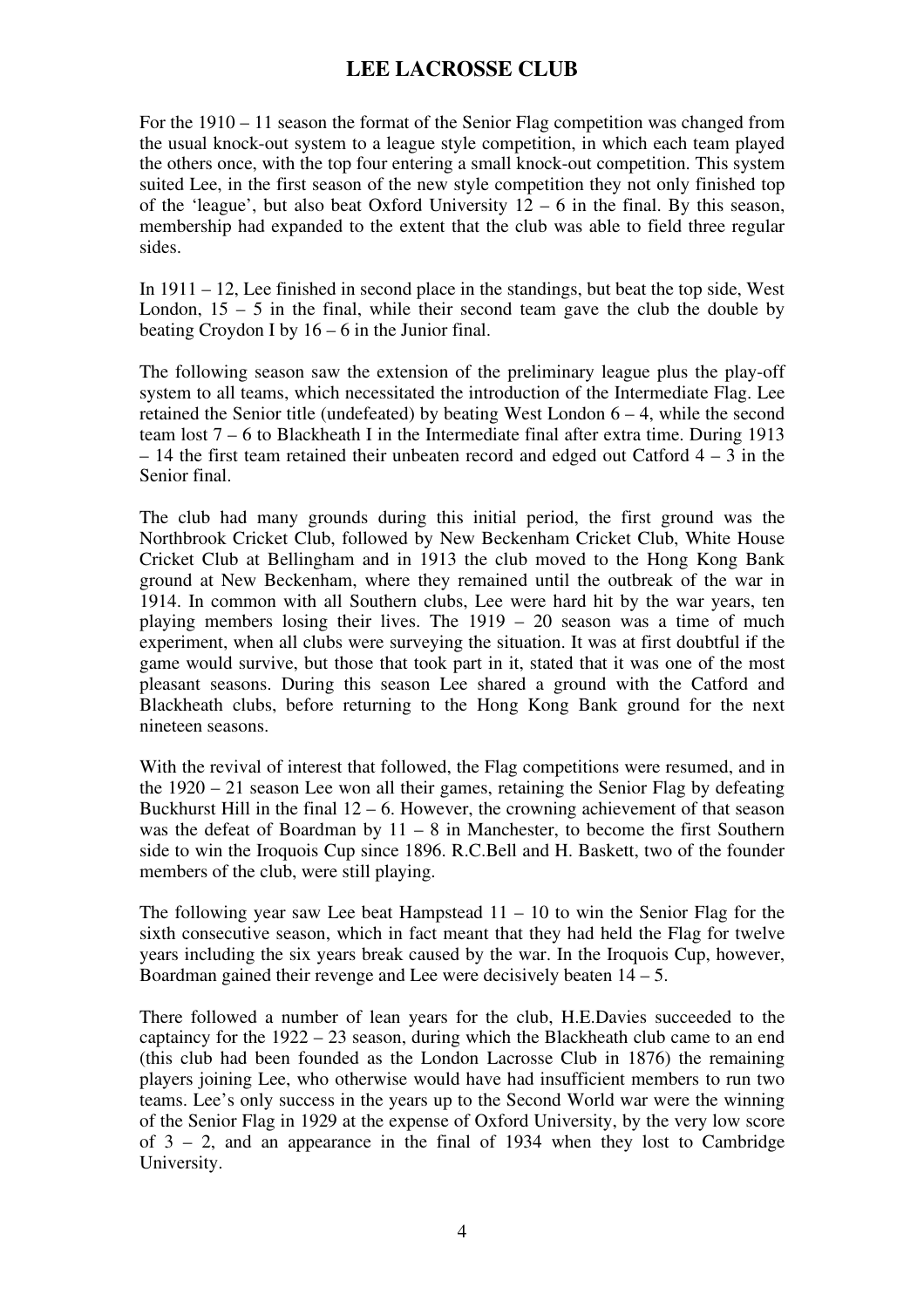Once again a war dealt a hard blow to lacrosse; there was a loss of about 60% between the 1938 – 39 season and the first post-war season in 1946 – 47. Lee, however, were soon back in business, at first sharing the Purley ground and then after a season at Elmers End Sports Club they moved to the Catford Cricket Club for three seasons (1949 – 1952) before moving to the ground at Goddington Lane in Orpington in time for the 1952 – 53 season were they remained until the move to Goddington Park for the 1966 – 67 season and then Orpington Sports Club in 1972.

During the first decade of post-war competition the club had very little success, with the exception of a couple of six-a-side championships in 1951 and 1954. After having been runners-up in the  $1957 - 58$  championship, Lee dropped to  $6<sup>th</sup>$  place during the next two seasons and were struggling for players, and many of those they had were nearing the end of their careers.

This situation gave little indication of the future success the club was to achieve. Within six seasons Lee were to commence a phenomenal run of ten consecutive league championship titles. How did such an unprecedented domination of Southern Lacrosse come about?

Under Terry Morrow's guidance, a junior section was inaugurated and a number of players from Chislehurst and Sidcup Grammar School, who lived near the Lee ground, decided to play for Lee juniors rather than their school. Although losing a number of players to Lee, the school side was still very strong and in the years 1960 – 1963 Lee and Chislehurst and Sidcup were fighting for all the honours. Gradually most of the successful school team decided to join Lee as well. With this large influx of juniors, many of Lee's elder players graciously stepped down allowing 15 and 16 year olds their first taste of senior lacrosse.

Under Terry's expert coaching, Lee gradually improved, being runners-up in the league for the three seasons before their first championship in 1965 - 66.

When Lee unexpectedly defeated London University by  $7 - 6$  in the 1964 Flag final, six of the Lee team were still at school. From that Flag final team, five players, all from Chislehurst and Sidcup school, have been the nucleus of the Lee team ever since. They were Stephan Butcher, Dave Gaines, Ian Henderson, Roger Kemsley and Gerry Paine.

Also in that Flag winning team was one other player who was to have a great deal of influence in Lee's success, namely Kevin Corcoran.

Kevin, with Terry, was to become the driving force behind Lee. Under Kevin's captaincy numerous friendlies were arranged with Northern teams of a gradually increasing standard, with up to three or four trips a year to Manchester to gain experience and the atmosphere of a competitive match. These matches, together with training two or three times a week, moulded the Lee team into the ''machine'' that they are sometimes referred to as in the South.

Other important players who helped in the early years of success were Terry Allsop, Brian Lord, Barry Brelsford, Geoff Medlock, Derek Mottershead and possibly Lee's finest home bred player, Richard Haysom.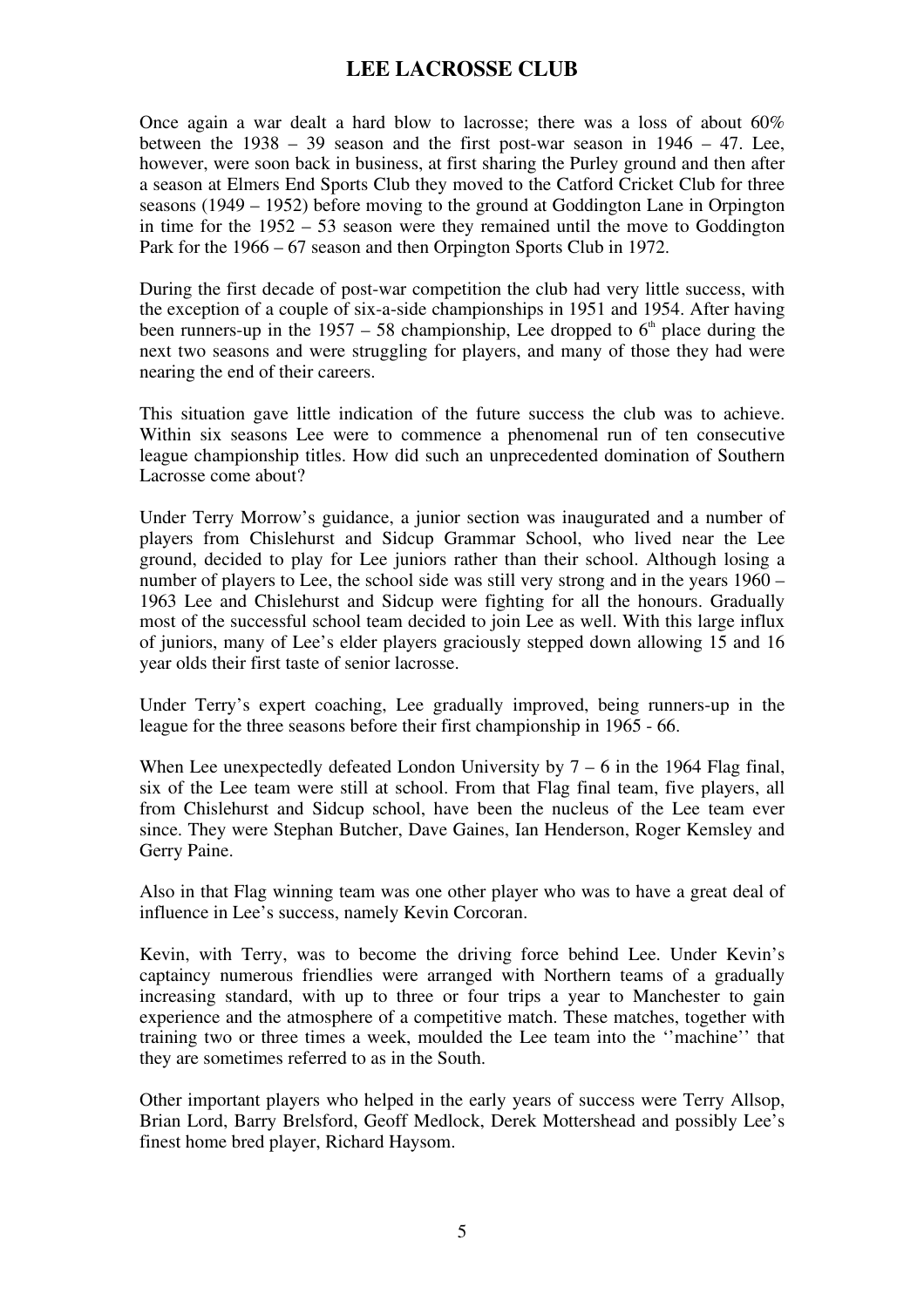As those players have gradually disappeared for differing reasons, Lee have produced their own replacements with players such as Alan Gillett, Richard Norton, Derek Scotton and Pete Tranter.

All this work put in by the various members of the team culminated in their Iroquois Cup (English Championship) victory in 1970, although their best lacrosse was still to come, notably when after what should have been a comfortable victory, Rodney Burns snatched victory for South Manchester in the 1973 Iroquois Cup, and Lee's two victories in the unofficial English League Cup against Urmston and Old Waconians in 1972 and 1973.

By the end of the 1974 – 75 season a number of players had become disillusioned with lacrosse, and the following is a prophetic extract from an article written to Lacrosse News in the North and South.

"In the South, Lee have been criticised many times for being "too professional'' and even being bad for lacrosse.

Certainly, publicity wise, it is probably not good for one team to be so dominant and winning by 15 to 20 goals a game; as for being too professional, if a team is attempting to become the best in the country, certain standards have to be met, that may not be appreciated by the Saturday afternoon player.

At times, Lee have undoubtedly been the smartest team in the country, and the fittest, but during the last few seasons, a gradual awareness, precipitated by the Northern embargo on friendlies, has crept in, that no matter how fit a team may be, a lack of competitive games becomes the final arbiter for improvement. Had Lee been playing in the Northern league, who knows how good they may have become?

A diet of a dozen or so easy league games a year, sprinkled with the occasional shock of playing a Northern side has proved so often that it is impossible to improve under their own motivation, the ONLY way would be to have competitive matches throughout the season. As this is impossible in Southern lacrosse, and a national league, which Lee were pushing for in 1967 will, if it ever comes, be too late for the present Lee team, what will become of a team, of which the oldest is 29, disillusioned by lacrosse as a whole?"

The 1975 – 76 season was the beginning of the decline. A number of players, tired of trying to get into the first team decided to leave and set up a new club, Swanley. This meant that the feeder route to the first team was considerably diluted, and together with some of the older players moving away or not playing regularly meant that the strength in depth that had supported the Lee team was no longer there.

Although in the 1975 – 76 season Lee were runners up in the league and got to the final of the six-a-side competition, they were as far behind Hampstead as Hampstead had been to Lee for most of the previous ten years. Again in the 1976 – 77 season, Lee were again runners up to Hampstead in the League and lost to them in the Flag final by  $15 - 6$ .

1977 – 78 saw the last vestiges of the club winning any Senior titles. Again they lost to Hampstead in the Flag final,  $14 - 6$ , but had enough power left in the squad to win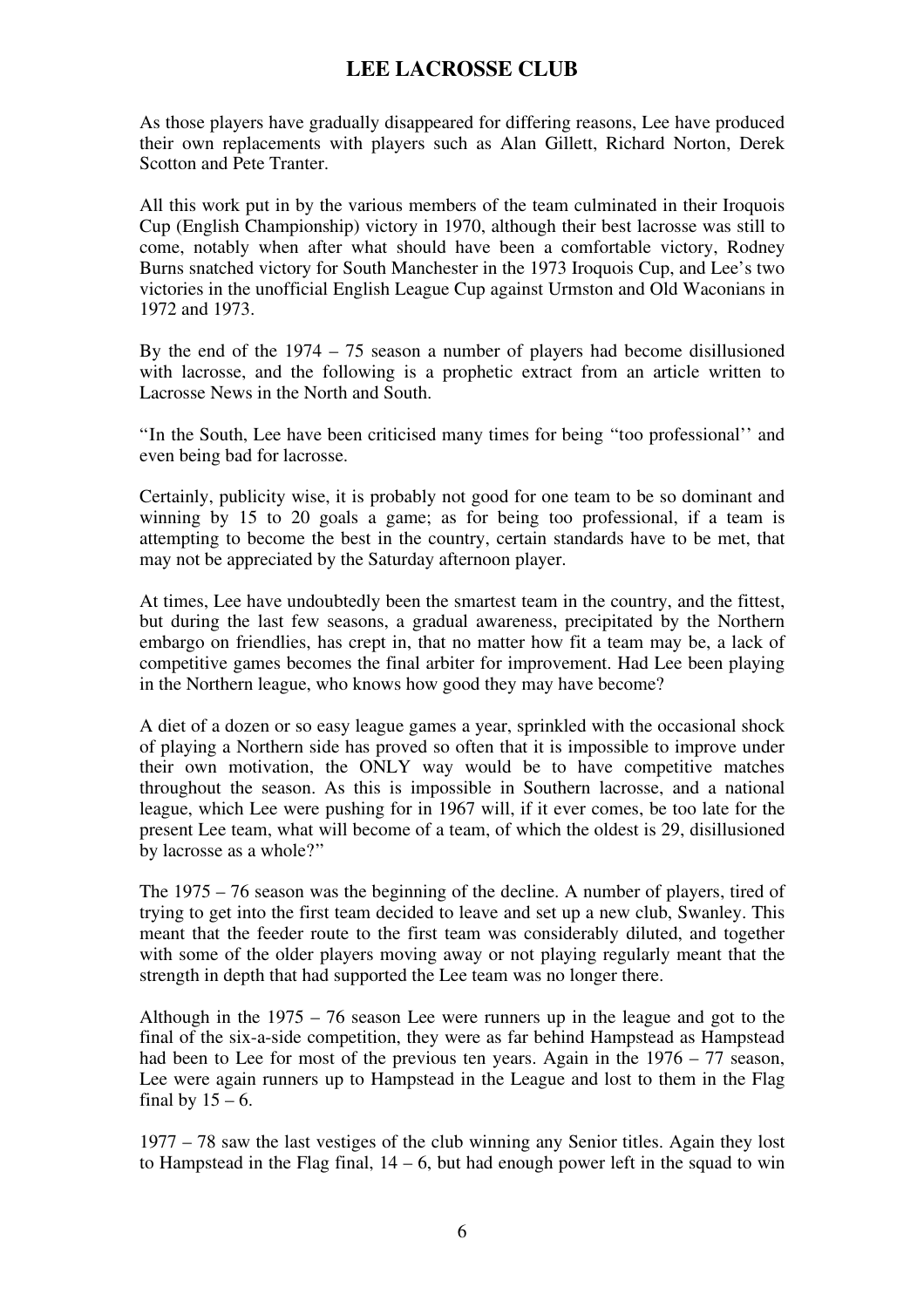the six-a-side competition. The third team won the Division 3 league title and the Minor six-a-sides competition.

Lee's final throe of winning titles was in  $1981 - 82$  when the 'B' team won the Division 4 championship and the Division 4 six-a-sides.

By the end of the 1983 – 84 season Lee were bottom of the first division and subsequently demoted to the second division. For the season 1985 – 86 they changed their name to Orpington Lacrosse Club to fall in line with their membership of Orpington Sports Club, and they struggled on for a few more years, but with no junior section and no strong ties with the North, the club gradually diminished until they were disbanded altogether in the mid nineties.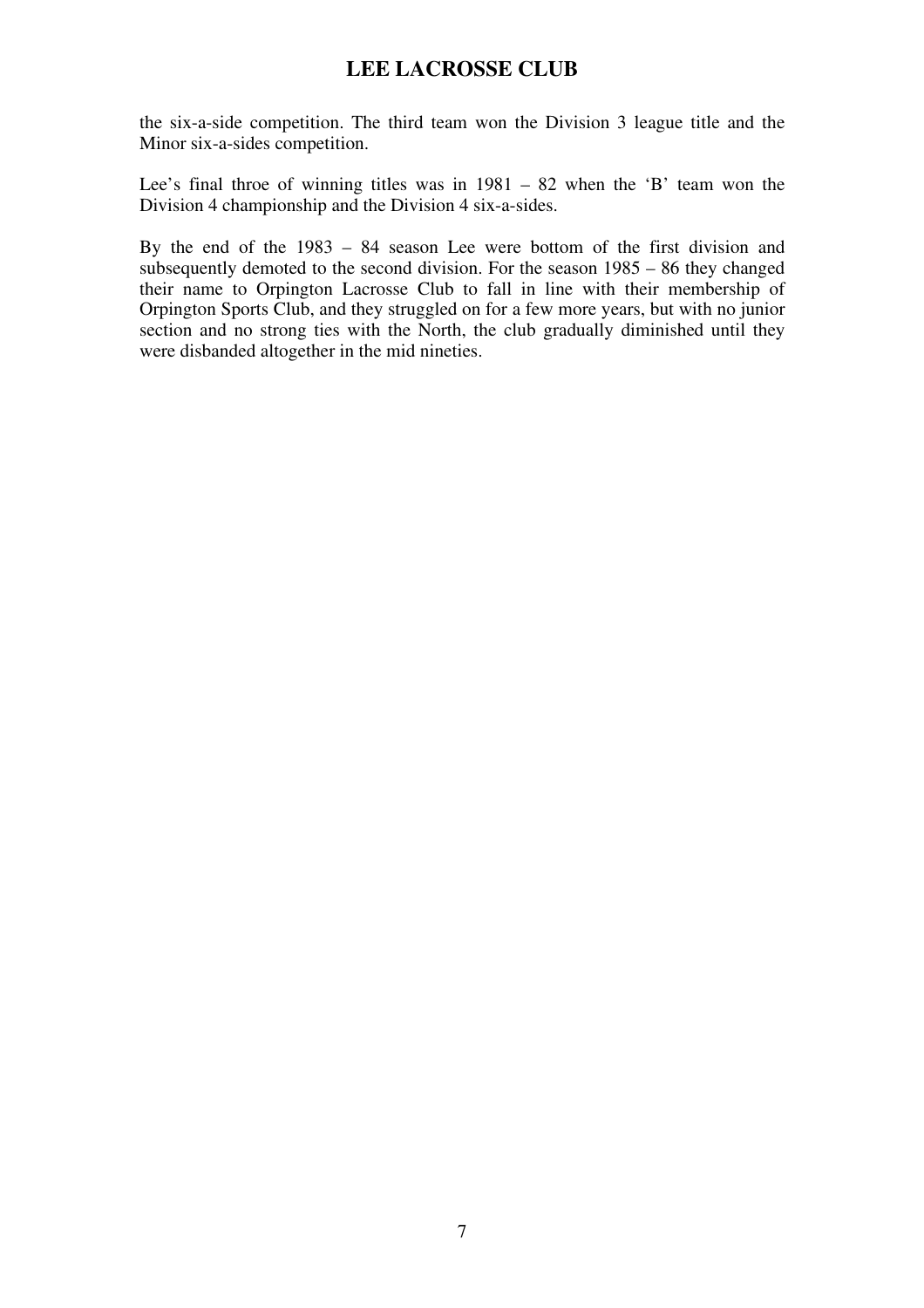# **II.Roll of honour**

| English Champions (Iroquois Cup)      | 1921, 1970                                                                                |
|---------------------------------------|-------------------------------------------------------------------------------------------|
| English League Champions (Unofficial) | 1972, 1973                                                                                |
| Southern League Champions             | $1932-33(s)$ 65-66, 66-67,<br>$67-68, 68-69, 69-70, 70-71,$<br>71-72, 72-73, 73-74, 74-75 |
| Southern Flags winners                | 1911, 12, 13, 14, 21, 22, 29,<br>64, 68, 70, 71, 72, 73, 74, 75                           |
| Southern Six-a-sides Champions        | 1951, 54, 66, 67, 68, 69, 70,<br>71, 72, 73, 74, 78                                       |

-------------------o-------------------

# **A.Lee second team (Lee A)**

| Division 2 Champions               | $1964-65, 67-68, 69-70,$<br>81-82 |
|------------------------------------|-----------------------------------|
| Junior Flags winners               | 1912                              |
| Intermediate Flags winners         | 1970                              |
| Intermediate Six-a-sides Champions | 1963, 65, 66, 71, 73              |

# -------------------o-------------------

# **B. Lee third team (LeeB)**

| Division 3 Champions              | 1977-78 |
|-----------------------------------|---------|
| Division 4 Champions              | 1981-82 |
| Minor Six-a-sides Champions       | 1978    |
| Division IV Six-a-sides Champions | 1982    |

# **C.Lee Juniors**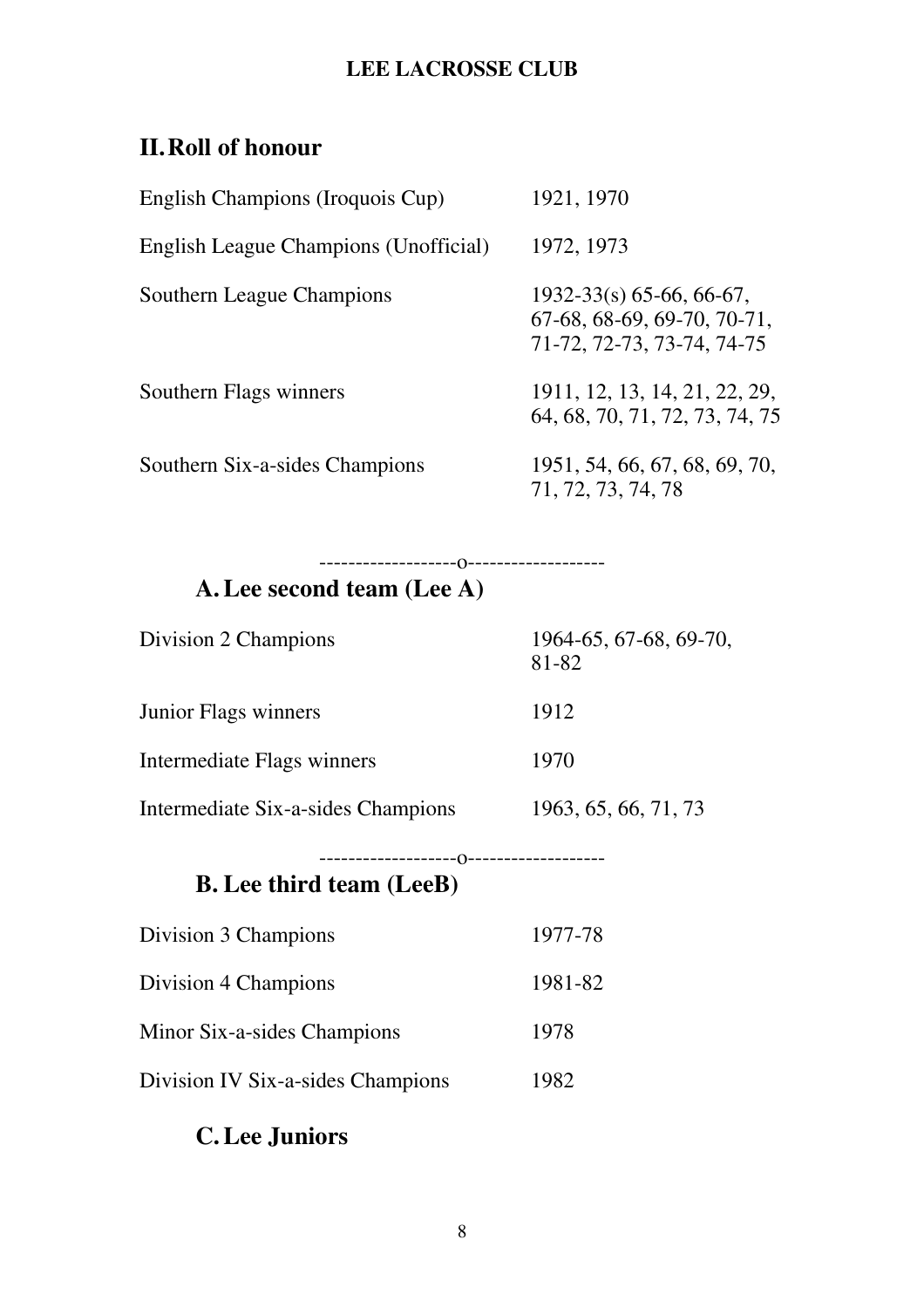| Junior Flags winners         | 1960, 61     |
|------------------------------|--------------|
| Junior Six-a-sides Champions | 1960, 61, 62 |

-------------------o-------------------

# **D. Representative honours**

1. England

| Terry Allsop?                       |                                                                                           |             |
|-------------------------------------|-------------------------------------------------------------------------------------------|-------------|
|                                     | Richard Haysom (selected but injured)                                                     |             |
| <b>Gerry Paine</b>                  |                                                                                           | 1972 & 1973 |
| Dave Gaines                         |                                                                                           | 1972        |
| Derek Scotton                       |                                                                                           | 1973        |
| Pete Tranter (Reserve)              |                                                                                           | 1973        |
|                                     |                                                                                           |             |
| 1972 - v Australia (lost $19 - 3$ ) |                                                                                           |             |
|                                     | 1973 - World Championships in Australia                                                   |             |
|                                     |                                                                                           |             |
| 2.                                  | South of England v North of England                                                       |             |
| 1961-62                             |                                                                                           |             |
| North $5 -$ South 9                 | Richard Haysom                                                                            |             |
|                                     |                                                                                           |             |
| 1964-65                             | Terry Allsop, Brian Lord                                                                  |             |
| South $4$ – North 7                 |                                                                                           |             |
|                                     |                                                                                           |             |
| 1965-66                             | Terry Allsop, Kevin Corcoran, Richard Haysom,                                             |             |
|                                     | Brian Lord, Gerry Paine                                                                   |             |
| North $20 - South 1$                |                                                                                           |             |
|                                     |                                                                                           |             |
| 1966-67                             | Terry Allsop, Kevin Corcoran, Dave Gaines,                                                |             |
|                                     | <b>Gerry Paine</b>                                                                        |             |
| South $7 - North$ 10                |                                                                                           |             |
|                                     |                                                                                           |             |
| 1967-68                             | Steph Butcher, Kevin Corcoran, Dave Gaines,                                               |             |
|                                     | Ian Henderson, Roger Kemsley, Gerry Paine                                                 |             |
| North $16 -$ South 3                |                                                                                           |             |
|                                     |                                                                                           |             |
| 1968-69                             |                                                                                           |             |
|                                     | Barry Brelsford, Steph Butcher, Dave Gaines,<br>Ian Henderson, Roger Kemsley, Gerry Paine |             |
| South 7 – North 16                  |                                                                                           |             |
|                                     |                                                                                           |             |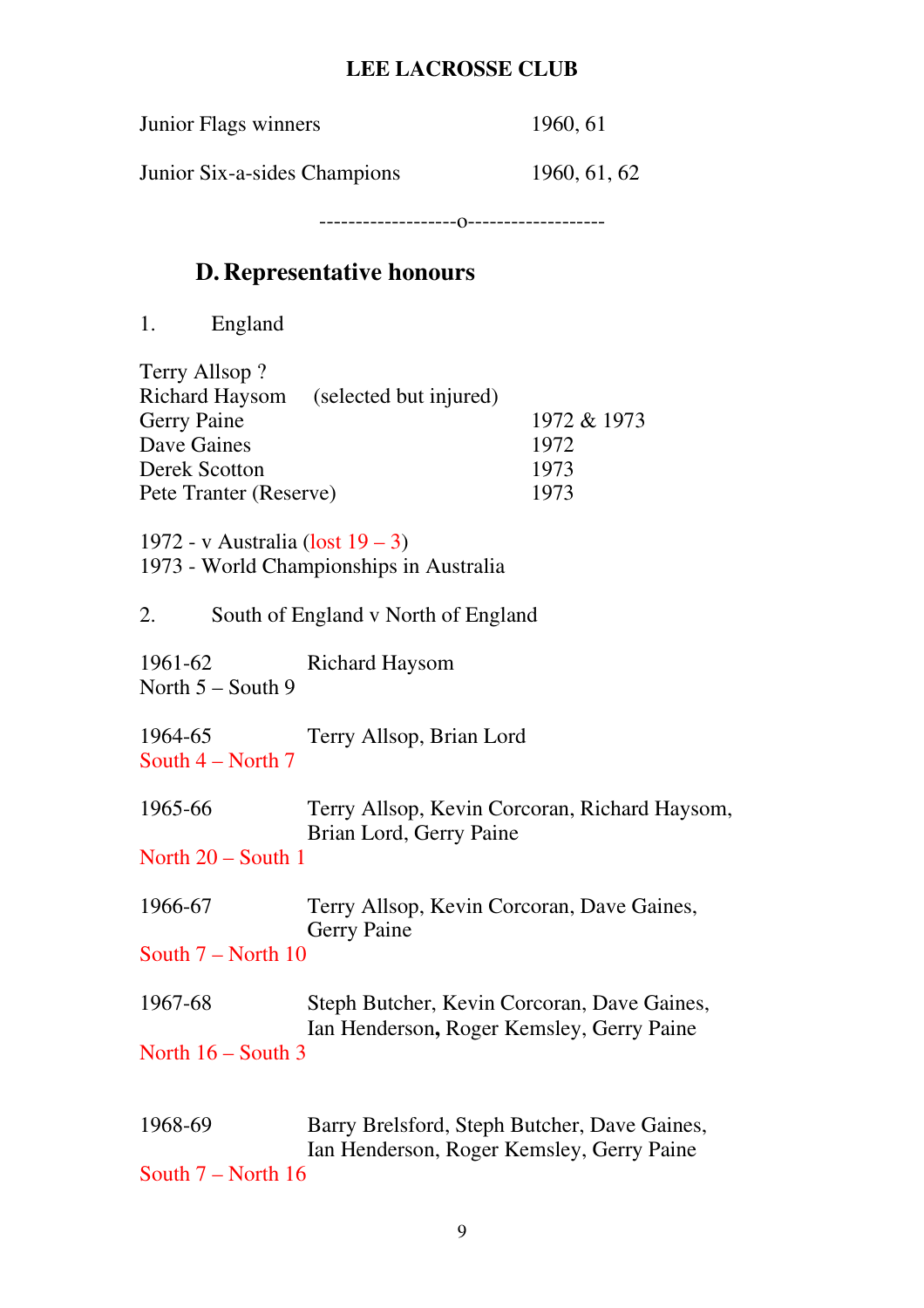| 1969-70              | Steph Butcher, Dave Gaines, Richard Haysom,<br>Ian Henderson, Roger Kemsley, Gerry Paine                                               |
|----------------------|----------------------------------------------------------------------------------------------------------------------------------------|
| North $10 -$ South 5 |                                                                                                                                        |
| 1970-71              | Steph Butcher, Dave Gaines, Ian Henderson,                                                                                             |
| South $6 - North$ 18 | Roger Kemsley, Gerry Paine, Derek Scotton                                                                                              |
| $1971 - 72$          | Steph Butcher, Dave Gaines, Alan Gillett,<br>Richard Haysom, Ian Henderson, Roger Kemsley,<br>Gerry Paine, Derek Scotton, Pete Tranter |
| North $18 -$ South 5 |                                                                                                                                        |
| 1972-73              | Steph Butcher, Dave Gaines, Alan Gillett,<br>Ian Henderson, Roger Kemsley, Richard Norton,<br>Gerry Paine, Pete Tranter                |
| South $8 - North$ 22 |                                                                                                                                        |
| 1973-74              | Steph Butcher, Dave Gaines, Alan Gillett,<br>Ian Henderson, Roger Kemsley, Richard Norton,<br>Gerry Paine, Derek Scotton, Pete Tranter |
| North $22 -$ South 4 |                                                                                                                                        |
| 1974-75              | Steph Butcher, Dave Gaines, Alan Gillett,<br>Gerry Paine, Derek Scotton, Pete Tranter                                                  |
| South $3$ – North 22 |                                                                                                                                        |
| 3.<br>Won 10 - 8     | In squad (of 19) that played Dennison University on 08/01/72                                                                           |
| Pete Tranter         | Steph Butcher, Dave Gaines, Alan Gillett, Richard Haysom,<br>Ian Henderson, Roger Kemsley, Gerry Paine, Derek Scotton,                 |
| 4.<br>Lost $28 - 2$  | In squad (of 19) that played Australia on 06/05/72                                                                                     |
|                      | Steph Butcher, Dave Gaines, Alan Gillett, Ian Henderson,<br>Roger Kemsley, Gerry Paine, Derek Scotton, Pete Tranter                    |
| 5.<br>Lost $29 - 5$  | In squad (of 20) that played Canada on ??/??/78                                                                                        |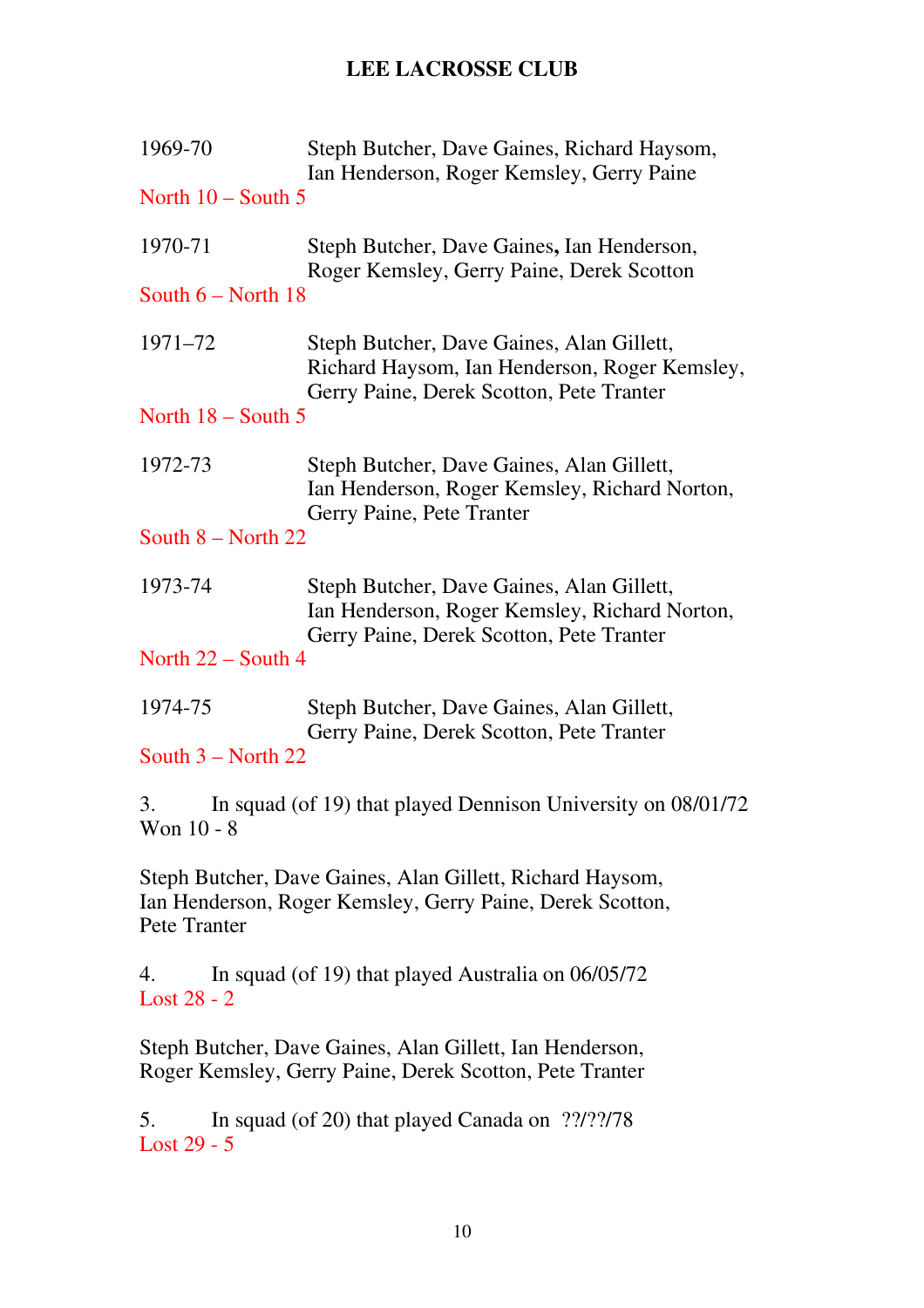Steph Butcher, Alan Gillett, Roger Kemsley, Gerry Paine, Pete Tranter

-------------------o-------------------

- 6. Possible South of England representative records
- Richard Haysom the youngest at 18
- Richard Haysom won honours as an outfield player and as a Goalkeeper
- Gerry Paine played for 10 consecutive years
- Lee provided 8 of the team of 10 in 1972-73
- Lee provided 9 of the squad of 19 in  $1971-72$  and  $1973-74$
- In the years 1964-1975 Lee had 14 different players representing the South of England

-------------------o-------------------

7. North v South (Juniors) - 1962

#### **North 6 – South 7**

This was the South's first success in this fixture since it started five years ago, and bodes well for the future, giving a well-deserved fillip for all those who have done so much to develop junior lacrosse in the south during recent years. The game started ominously, the North taking a three-goal lead within five minutes. The South took a grip on themselves, however, and marked their opponents more closely so that they pulled up to  $4 - 1$  and then  $5 - 3$ . They attacked really hard to reach  $5 - 4$  by threequarter time and drew level at  $5 - 5$  soon afterwards. They took the lead, only to see the North break away to equalise, but had enough steam left to score the winning goal two minutes from the end. It was good to see not only such an exciting and close game with the skill shown by both sides, but also that the South can show such mettle as to come from behind after such a bad start.

For the record, Gaines (Lee) 3, Furby (Lee) 2, Doig and an 'own goal' accounted for the South score, whilst Richardson, Irving, Hodson, Mottershead (2) and Derlfin scored for the North.

-------------------o-------------------

In the 1974 South Junior team that lost  $17 - 3$  were Derek Kelly and Neil Partridge (Captain) both of Lee.

8. Cup competitions

-------------------------------------------o--------------------------------------------

**Iroquois Cup** –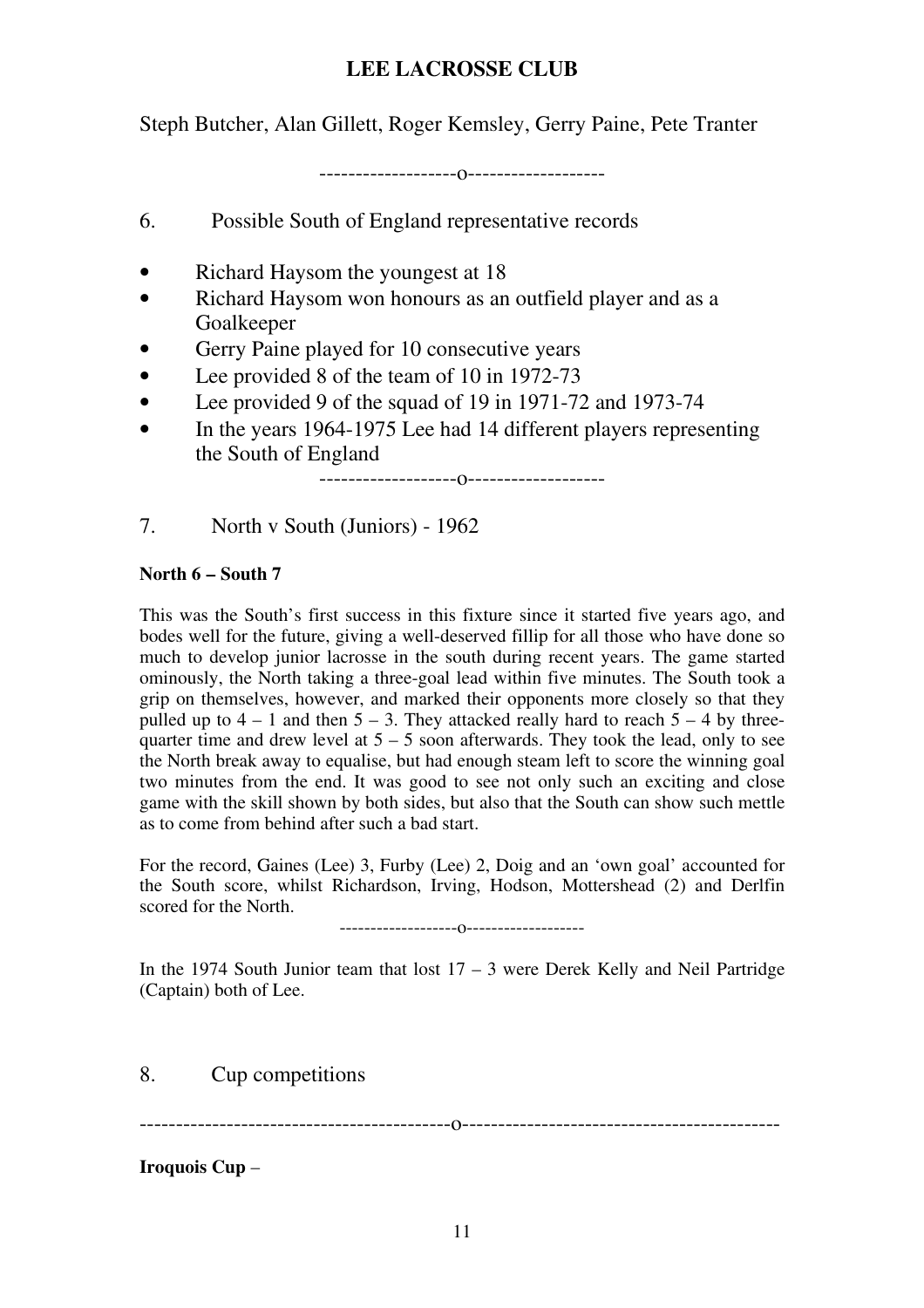--------------------------------------------o-------------------------------------------

| 1921 v Boardman         | $11 - 8$  |
|-------------------------|-----------|
| 1922 v Boardman         | $5 - 14$  |
| 1964 v Old Hulmeians    | $5 - 21$  |
| 1968 v Old Hulmeians    | $3 - 13$  |
| 1970 v South Manchester | $10 - 7$  |
| 1971 v South Manchester | $6 - 15$  |
| 1972 v South Manchester | $4 - 17$  |
| 1973 v South Manchester | $10 - 12$ |
| 1974 v Urmston          | $6 - 12$  |
| 1975 v Urmston          | $5 - 23$  |
|                         |           |

| Flags matches | $1908 - 09$ | v Catford (Final)              | $4 - 6$   |
|---------------|-------------|--------------------------------|-----------|
|               | $1909 - 10$ | v Catford (Final)              | $3 - 10$  |
|               | $1910 - 11$ | v Oxford University (Final)    | $12 - 6$  |
|               | $1911 - 12$ | v West London (Final)          | $15 - 5$  |
|               | $1912 - 13$ | v West London (Final)          | $6 - 4$   |
|               | $1913 - 14$ | v Catford (Final)              | $4 - 3$   |
|               | $1920 - 21$ | v Buckhurst Hill (Final)       | $12 - 6$  |
|               | $1921 - 22$ | v Hampstead (Final)            | $11 - 10$ |
|               | $1928 - 29$ | v Oxford University (Final)    | $3 - 2$   |
|               | $1933 - 34$ | v Cambridge University (Final) | $7 - 11$  |
|               | $1947 - 48$ | v Cambridge University (Final) | $9 - 12$  |
|               | $1963 - 64$ | v Old Thorntonians             | $3 - 2$   |
|               |             | v Oxford University            | $7 - 5$   |
|               |             | v London University (Final)    | $7 - 6$   |
|               | $1964 - 65$ | v Cambridge University         | $1 - 5$   |
|               | $1965 - 66$ | v Cambridge University         | $1 - 1$   |
|               |             | v Cambridge University         | $4 - 5$   |
|               | $1966 - 67$ | v Kenton                       | $10 - 3$  |
|               |             | v Oxford University            | $3 - 6$   |
|               | $1967 - 68$ | v Cambridge University         | $11 - 1$  |
|               |             | v Hampstead                    | $21 - 1$  |
|               |             | v Purley (Final)               | $17 - 4$  |
|               | $1968 - 69$ | v London University            | $17 - 0$  |
|               |             | v Hampstead (Final)            | $6 - 7$   |
|               | $1969 - 70$ | v Hampstead                    | $10 - 1$  |
|               |             | v Purley (Final)               | $11 - 0$  |
|               | $1970 - 71$ | v St Helier                    | $25 - 0$  |
|               |             | v Oxford University            | $16 - 2$  |
|               |             | v Hampstead (Final)            | $19 - 6$  |
|               | 1971 - 72   | v Oxford University            | $24 - 4$  |
|               |             | v Purley                       | $12 - 5$  |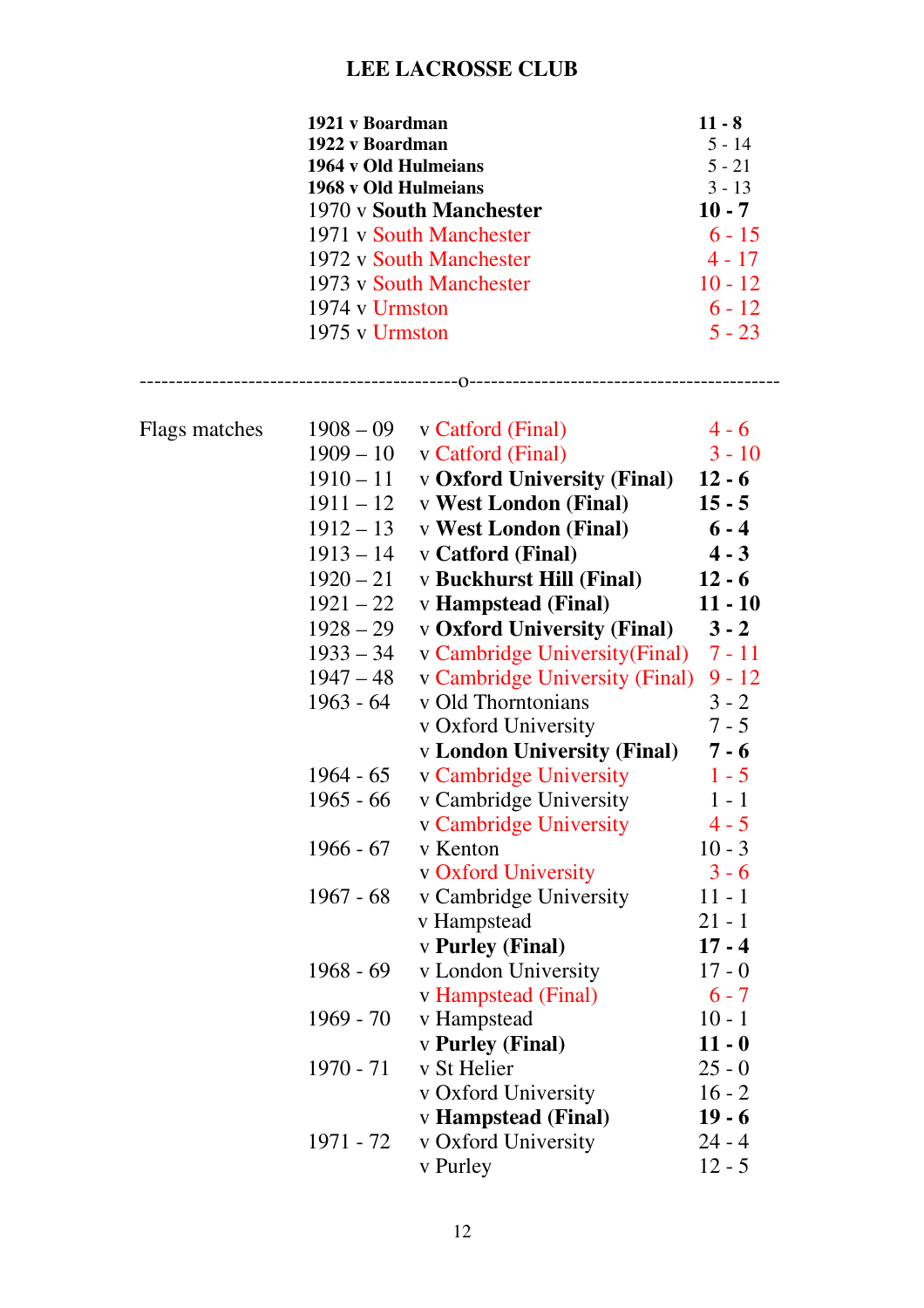|             | v Hampstead (Final)         | $17 - 8$    |
|-------------|-----------------------------|-------------|
| 1972 - 73   | v London University         | $30 - 1$    |
|             | v Hampstead                 | $18 - 2$    |
|             | v Purley (Final)            | $23 - 3$    |
| 1973 - 74   | v Old Sedcopians            | $31 - 1$    |
|             | v Purley                    | $19 - 2$    |
|             | v Hampstead (Final)         | $17 - 7$    |
| 1974 - 75   | v Cambridge University      | $24 - 1$    |
|             | v Purley                    | $22 - 5$    |
|             | v Oxford University (Final) | $15 - 4$    |
| $1975 - 76$ | v Buckhurst Hill            | $13 - 4$    |
|             | v Purley                    | <b>LOST</b> |
| $1976 - 77$ | v Oxford University         | $16 - 12$   |
|             | v Purley                    | $12 - 4$    |
|             | v Hampstead (Final)         | $6 - 15$    |
| $1977 - 78$ | v Cambridge University      | $14 - 6$    |
|             | v Bexleyheath               | $18 - 0$    |
|             | v Croydon                   | $13 - 6$    |
|             | v Hampstead (Final)         | $4 - 16$    |
| $1978 - 79$ | v Oxford University         | $8 - 14$    |
| $1979 - 80$ | v Kenton                    | $11 - 7$    |
|             | v Hampstead                 | $12 - 10$   |
|             | v Oxford University         | <b>LOST</b> |
| $1980 - 81$ | v St Helier                 | $13 - 2$    |
|             | v Hampstead                 | $5 - 9$     |
|             |                             |             |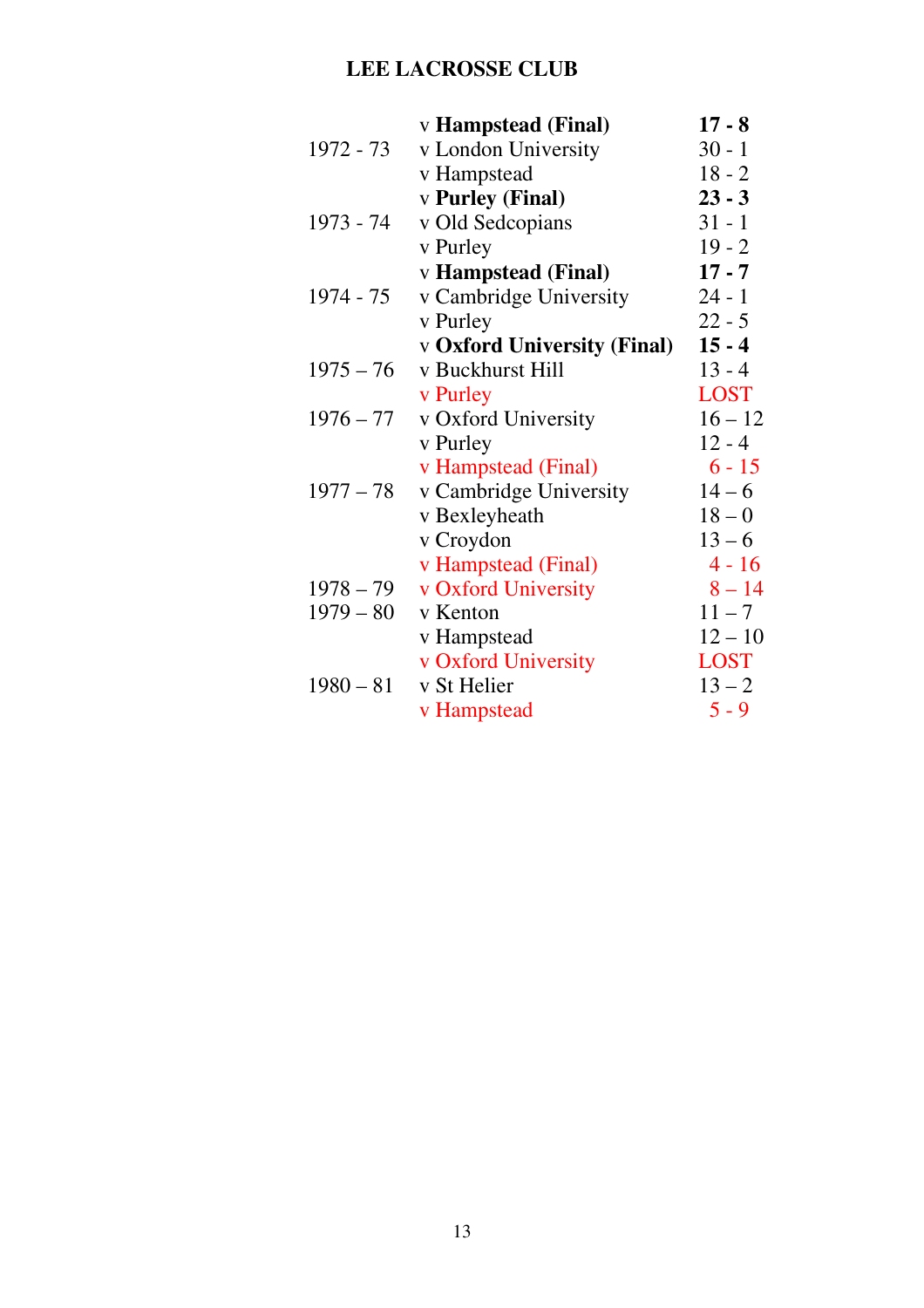## **III. League results and records for the ten championship years**

League results and records for the ten consecutive championship years of 1965-1966 to 1974-75.

## **A.League match results**

#### **1965 - 1966 1966 - 1967**

| <b>Purley</b>            | $16 - 8$     | <b>Beckenham</b>         | $34 - 1$     |
|--------------------------|--------------|--------------------------|--------------|
| <b>Beckenham</b>         | $11 - 2$     | <b>Purley</b>            | $5 - 2$      |
| <b>London University</b> | $12 - 5$     | <b>Kenton</b>            | $5 - 1$      |
| <b>Buckhurst Hill</b>    | $25 - 2$     | <b>London University</b> | $15 - 4$     |
| <b>Hampstead</b>         | $7 - 6$      | <b>Purley</b>            | $7 - 4$      |
| <b>Hampstead</b>         | $15 - 1$     | <b>Hampstead</b>         | $20 - 2$     |
| <b>London University</b> | $14 - 10$    | <b>Hampstead</b>         | $11 - 2$     |
| <b>Buckhurst Hill</b>    | $19 - 6$     | <b>London University</b> | $22 - 2$     |
| <b>Purley</b>            | $14 - 6$     | <b>Kenton</b>            | $8 - 4$      |
| <b>Total</b>             | $133 - 46$   | <b>Total</b>             | $127 - 22$   |
| Average score            | $14.8 - 5.1$ | <b>Average score</b>     | $14.1 - 2.4$ |

#### **1967 - 1968 1968 - 1969**

| <b>Kenton</b>            | $8 - 3$      | <b>Kenton</b>            | $18 - 0$   |
|--------------------------|--------------|--------------------------|------------|
| <b>Purley</b>            | $16 - 4$     | <b>Addiscombe</b>        | $23 - 7$   |
| <b>Addiscombe</b>        | $16 - 9$     | <b>London University</b> | $18 - 4$   |
| <b>Addiscombe</b>        | $16 - 1$     | <b>St Helier</b>         | $26 - 4$   |
| <b>Hampstead</b>         | $12 - 0$     | <b>Hampstead</b>         | $12 - 0$   |
| <b>London University</b> | $22 - 3$     | <b>Purley</b>            | $20 - 1$   |
| <b>Purley</b>            | $19 - 4$     | <b>St Helier</b>         | $19 - 0$   |
| <b>Kenton</b>            | $5 - 1$      | Kenton                   | $16 - 5$   |
| <b>Total</b>             | $114 - 25$   | <b>Addiscombe</b>        | $21 - 1$   |
|                          |              | <b>Hampstead</b>         | $10 - 7$   |
| Average score            | $14.3 - 3.1$ | <b>London University</b> | $24 - 6$   |
|                          |              | <b>Buckhurst Hill</b>    | $11 - 2$   |
|                          |              | <b>Total</b>             | $218 - 37$ |

#### **Average score 18.2 – 3.1**

#### **1969 – 1970 1970 - 1971**

| <b>Purley</b>    | $15 - 2$ | <b>Hampstead</b>      | $14 - 3$ |
|------------------|----------|-----------------------|----------|
| <b>Hampstead</b> | $10 - 1$ | <b>Purley</b>         | $11 - 5$ |
| Croydon          | $29 - 3$ | <b>Old Sedcopians</b> | $29 - 1$ |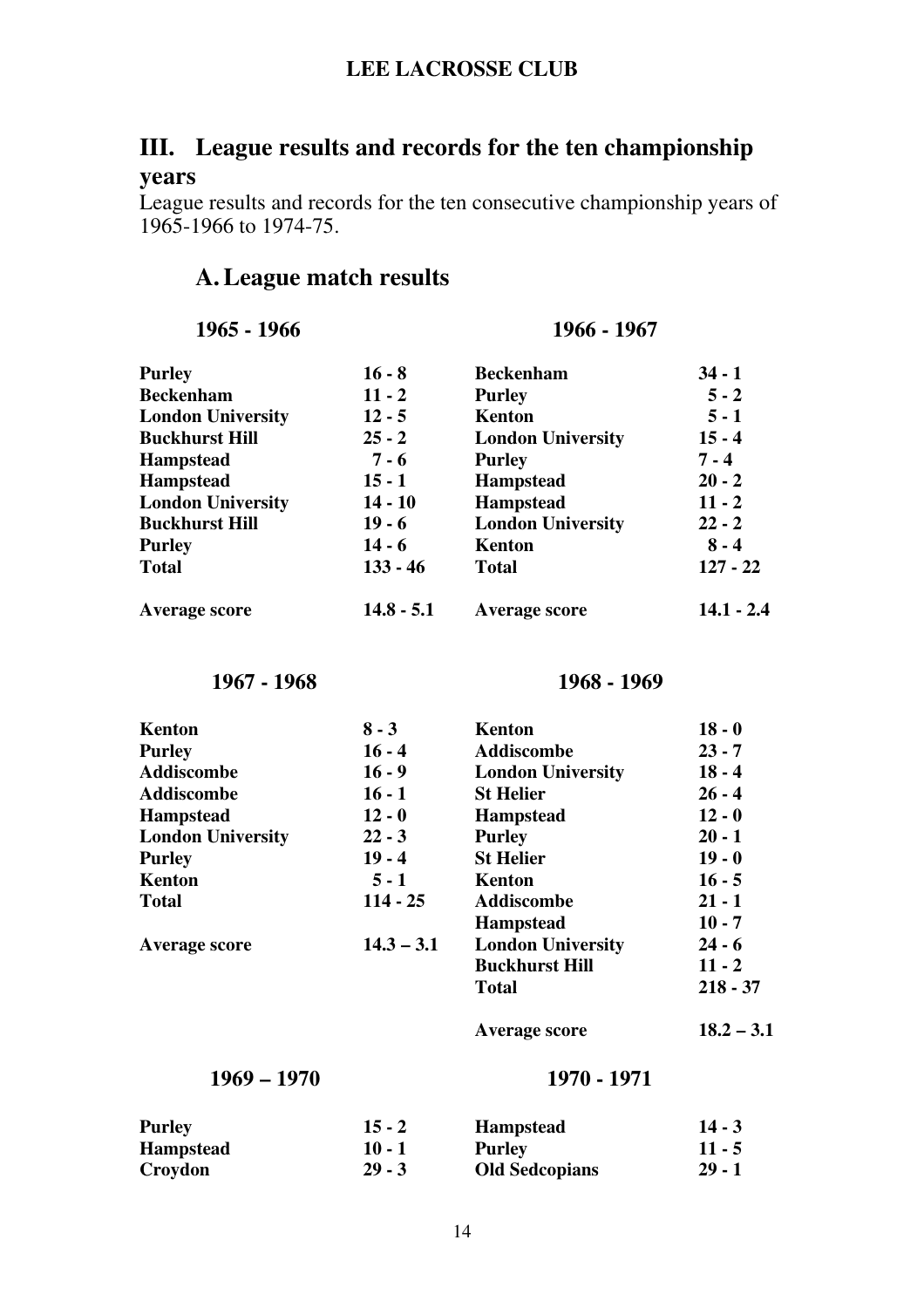| <b>Buckhurst Hill</b>    | $13 - 2$     | <b>London University</b> | $30 - 3$   |
|--------------------------|--------------|--------------------------|------------|
| <b>London University</b> | $13 - 4$     | <b>Buckhurst Hill</b>    | $11 - 5$   |
| <b>St Helier</b>         | $29 - 0$     | <b>Hampstead</b>         | $17 - 8$   |
| <b>Purley</b>            | $19 - 2$     | <b>Purley</b>            | $15 - 9$   |
| <b>Buckhurst Hill</b>    | $18 - 0$     | <b>Buckhurst Hill</b>    | $13 - 6$   |
| Hampstead                | $9 - 2$      | <b>London University</b> | $29 - 3$   |
| <b>Oxford University</b> | $27 - 0$     | <b>Old Sedcopians</b>    | $29 - 2$   |
| <b>St Helier</b>         | $29 - 3$     | <b>Beckenham</b>         | $57 - 0$   |
| <b>Total</b>             | $211 - 19$   | <b>Oxford University</b> | $17 - 2$   |
| <b>St Helier</b>         | $22 - 0$     |                          |            |
| <b>Average score</b>     | $19.2 - 1.7$ | <b>Total</b>             | $294 - 47$ |
| <b>Average score</b>     | $22.6 - 3.6$ |                          |            |

## **1971 – 1972 1972 - 1973**

| <b>St Helier</b>            | $16 - 0$     | Croydon                     | $31 - 1$     |
|-----------------------------|--------------|-----------------------------|--------------|
| <b>Hampstead</b>            | $10 - 11$    | <b>Old Sedcopians</b>       | $21 - 3$     |
| <b>Cambridge University</b> | $13 - 7$     | <b>St Helier</b>            | $23 - 2$     |
| <b>Buckhurst Hill</b>       | $17 - 4$     | <b>Purley</b>               | $13 - 6$     |
| <b>Old Sedcopians</b>       | $29 - 2$     | <b>Oxford University</b>    | $19 - 8$     |
| <b>Purley</b>               | $19 - 8$     | <b>London University</b>    | $29 - 5$     |
| Croydon                     | $45 - 1$     | <b>Buckhurst Hill</b>       | $27 - 2$     |
| <b>St Helier</b>            | $16 - 1$     | <b>Old Sedcopians</b>       | $34 - 2$     |
| <b>Old Sedcopians</b>       | $38 - 2$     | Hampstead                   | $21 - 0$     |
| <b>Hampstead</b>            | $16 - 3$     | <b>London University</b>    | $19 - 1$     |
| <b>Oxford University</b>    | $23 - 3$     | <b>Purley</b>               | $13 - 4$     |
| Croydon                     | $15 - 6$     | <b>St Helier</b>            | $22 - 0$     |
| <b>Purley</b>               | $27 - 3$     | <b>Cambridge University</b> | $17 - 2$     |
| <b>Buckhurst Hill</b>       | $20 - 2$     | Croydon                     | $33 - 1$     |
| <b>Beckenham</b>            | $17 - 0$     | <b>Buckhurst Hill</b>       | $25 - 1$     |
| <b>Total</b>                | $321 - 53$   | <b>Total</b>                | $347 - 38$   |
| <b>Average Score</b>        | $21.4 - 3.5$ | <b>Average score</b>        | $23.1 - 2.5$ |

#### **1973 - 1974 1974 - 1975**

| <b>St Helier</b>            | $21 - 0$ | <b>Old Sedcopians</b>    | $22 - 2$   |
|-----------------------------|----------|--------------------------|------------|
| <b>London University</b>    | $27 - 1$ | <b>Hampstead</b>         | $18 - 7$   |
| <b>Old Sedcopians</b>       | $28 - 1$ | <b>Old Sedcopians</b>    | $16 - 4$   |
| <b>Purley</b>               | $25 - 3$ | <b>St Helier</b>         | $33 - 2$   |
| <b>Cambridge University</b> | $27 - 2$ | <b>Hampstead</b>         | $6 - 6$    |
| <b>Buckhurst Hill</b>       | $22 - 1$ | <b>London University</b> | $20 - 8$   |
| <b>St Helier</b>            | $31 - 2$ | <b>Purley</b>            | $18 - 7$   |
| <b>Kenton</b>               | $30 - 0$ | <b>Oxford University</b> | $11 - 11$  |
| <b>London University</b>    | $22 - 6$ | <b>Buckhurst hill</b>    | $21 - 0$   |
| <b>Oxford University</b>    | $18 - 5$ | <b>St Helier</b>         | $24 - 1$   |
| <b>Hampstead</b>            | $17 - 3$ | <b>Purley</b>            | $11 - 4$   |
| <b>Purley</b>               | $21 - 1$ | <b>Total</b>             | $200 - 52$ |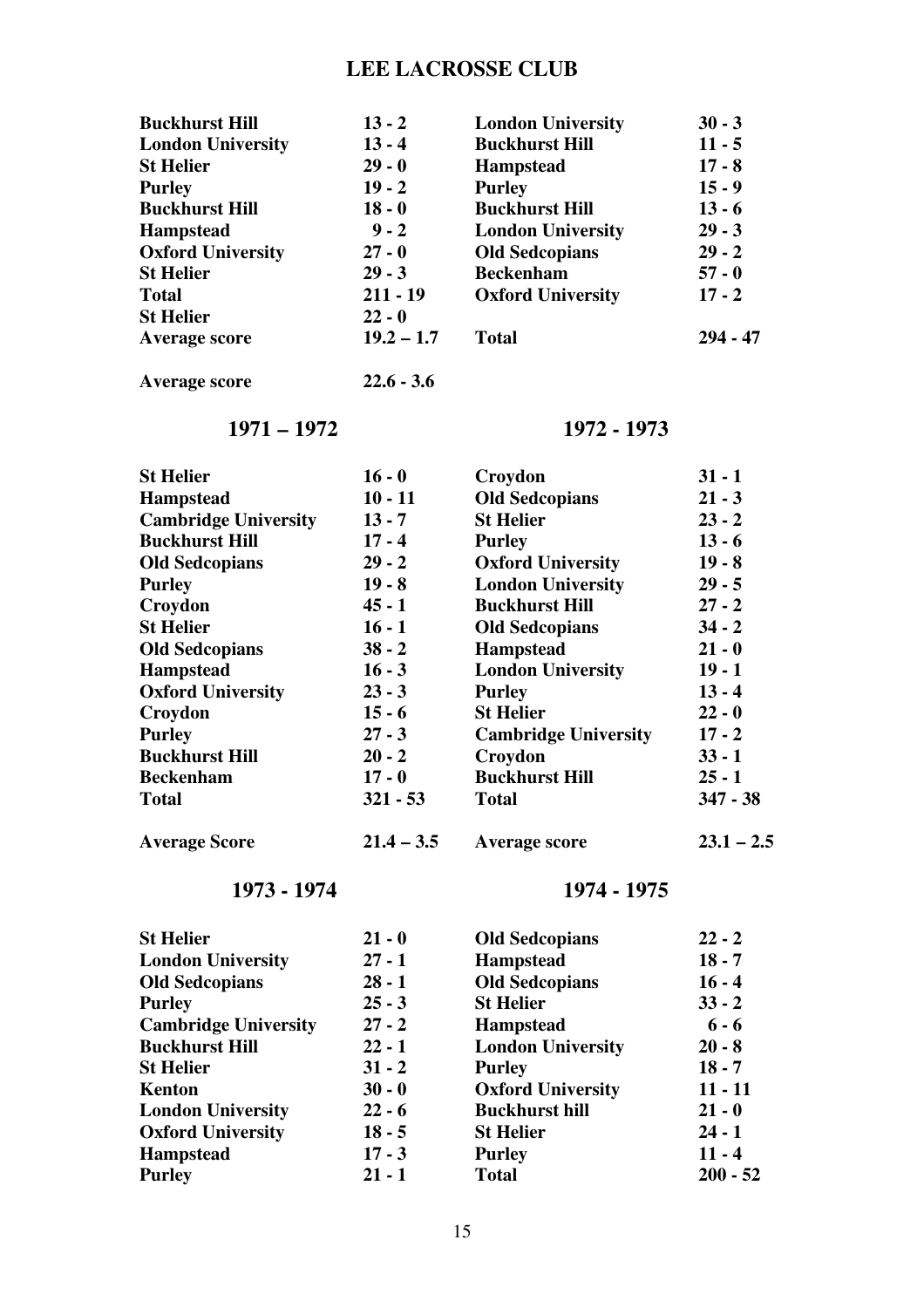| <b>Kenton</b><br><b>Buckhurst Hill</b><br><b>Total</b> |     |                | $20 - 2$<br>$26 - 0$<br>$335 - 27$ |                                        | <b>Average score</b>        |          | $18.2 - 4.7$                                     |
|--------------------------------------------------------|-----|----------------|------------------------------------|----------------------------------------|-----------------------------|----------|--------------------------------------------------|
| <b>Average score</b>                                   |     |                | $23.9 - 1.9$                       |                                        |                             |          |                                                  |
| <b>Total</b><br><b>Played</b><br>117                   | 114 | $\overline{2}$ | $\mathbf{1}$                       | <b>Won DrawnLost Goals for</b><br>2300 | <b>Goals against</b><br>366 |          | Avg score<br>$20 - 3$                            |
| <b>Highest team score</b> – v Beckenham $13/02/71$     |     |                |                                    |                                        |                             | $57 - 0$ |                                                  |
| <b>Highest individual scores</b>                       |     |                |                                    |                                        |                             |          |                                                  |
|                                                        |     |                |                                    | Dave Gaines                            |                             |          | 16 v Beckenham 13/02/71                          |
|                                                        |     |                |                                    |                                        |                             |          | Roger Kemsley 16 v Beckenham 13/02/71            |
|                                                        |     |                |                                    | Derek Scotton                          |                             |          | Dave Gaines 13 v Croydon 11/12/71                |
|                                                        |     |                |                                    | Ian Henderson                          |                             |          | 13 v Croydon 11/12/71<br>13 v Beckenham 13/02/71 |
|                                                        |     |                |                                    |                                        |                             |          |                                                  |
| Ratio of scores for:-                                  |     |                |                                    |                                        | Ratio of scores against:-   |          |                                                  |
| $5 - 10$                                               | 12  | $10.3\%$       |                                    |                                        |                             |          | $0-5$ 93 79.5%                                   |
| $11 - 15$ 24                                           |     | 20.5%          |                                    |                                        | $6 - 10$ 22                 |          | 18.8%                                            |
| $16 - 20$ 33 28.2%                                     |     |                |                                    |                                        | $11 - 15$ 2                 |          | 1.7%                                             |
| $21 - 25$ 21                                           |     | 17.9%          |                                    |                                        |                             |          |                                                  |
| $26 - 30$ 18 15.4%                                     |     |                |                                    |                                        |                             |          | 17 matches with 0 against $-14.5\%$              |
| $31 - 35$ 6 5.1%                                       |     |                |                                    |                                        |                             |          | 20 matches with 1 against $-17.1\%$              |
| $36+$                                                  |     | 3 $2.6\%$      |                                    |                                        |                             |          | 25 matches with 2 against $-21.4\%$              |
|                                                        |     |                |                                    |                                        |                             |          |                                                  |

The highest individual total for a season was 91 in 15 games, giving an average of 6 goals a game by Dave Gaines in 1971/72.

-------------------------------------------o--------------------------------------------

During the five seasons 1969/70 to 1974/75 the attack of Dave Gaines, Ian Henderson and Derek Scotton **averaged** 13 goals a game.

-------------------------------------------o--------------------------------------------

# **B. Highest scoring season:- 1973 - 1974**

| <b>Played</b> |              |  | Won DrawnLost Goals for | <b>Goals against</b> | Avg score |
|---------------|--------------|--|-------------------------|----------------------|-----------|
| 14            | $14 \quad 0$ |  | 335                     |                      | $24 - 2$  |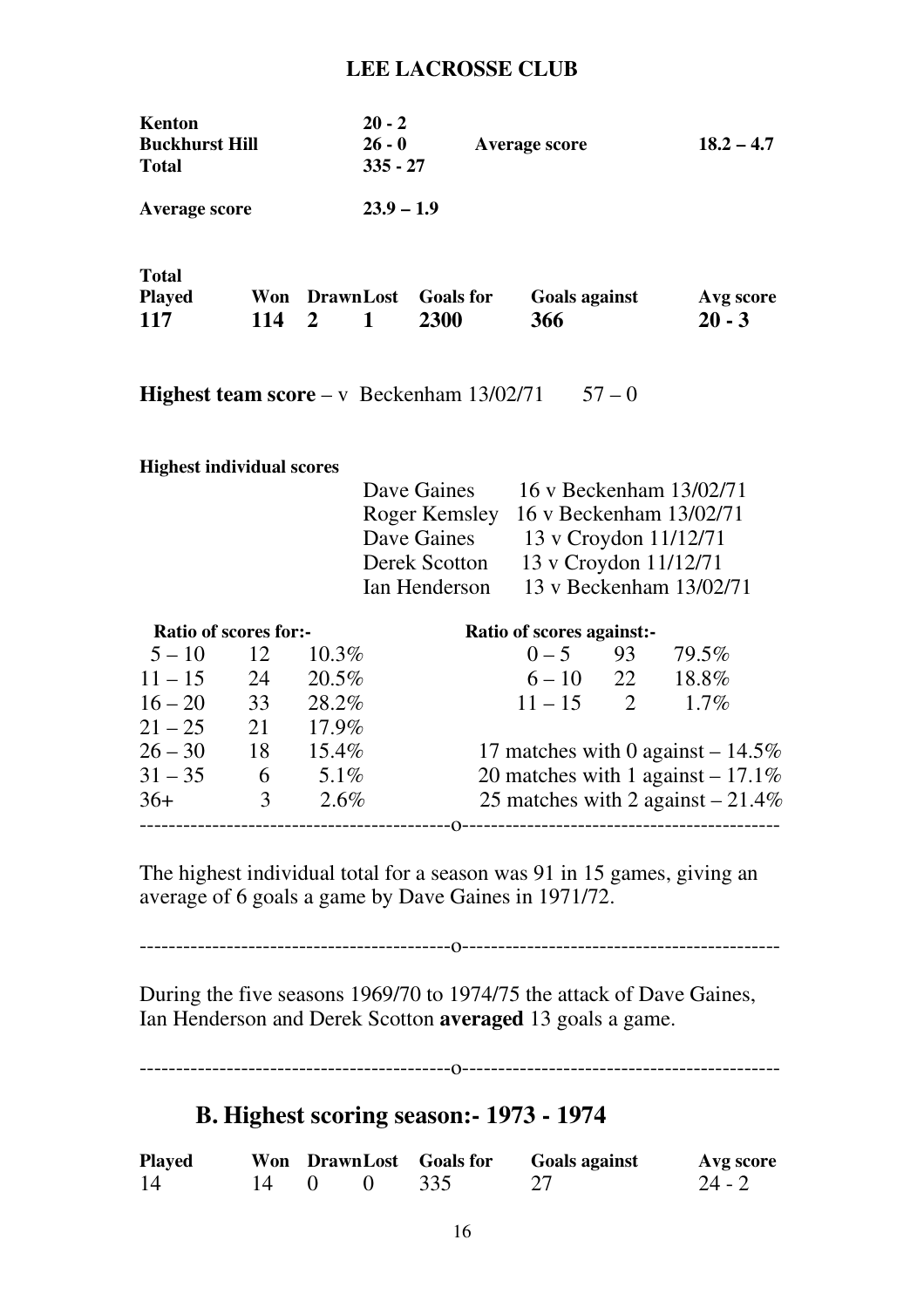Included in this year was a run of 10 matches with a total score of 269 goals for and only 12 against.

-------------------------------------------o--------------------------------------------

Including part of the 1964/65 season, shown below, Lee had a run of 69 consecutive league victories until their defeat by Hampstead in 1971. From that defeat until the end of the 1974/75 season there was a further unbeaten run of 53 matches

**The 69 consecutive victories gave a total score of 1168 - 214, giving an average score of 17 - 3.** 

| Hampstead             | $13 - 2$  |
|-----------------------|-----------|
| <b>Buckhurst Hill</b> | $10 - 5$  |
| Kenton                | $6 - 0$   |
| London University     | $7 - 6$   |
| Kenton                | $13 - 1$  |
| Purley                | $6 - 4$   |
| Total                 | $55 - 18$ |

#### **1964 – 1965 (part)**

## **C.League tables**

Ξ

| <b>Team</b>              | <b>Played</b>  | Won            | <b>Drawn</b>   | Lost     | Goals<br>for | Goals<br>against | Average<br>score     |
|--------------------------|----------------|----------------|----------------|----------|--------------|------------------|----------------------|
| Purley                   | 19             | 19             | 0              | $\theta$ | 304          | 83               | 16<br>$\overline{4}$ |
| Hampstead                | 17             | 15             | 1              |          | 225          | 62               | 13<br>4              |
| London University        | 15             | 15             | 0              | $\theta$ | 316          | 65               | 21<br>$\overline{4}$ |
| <b>Buckhurst Hill</b>    | 14             | 14             | 0              | $\Omega$ | 268          | 33               | $\overline{2}$<br>19 |
| St Helier                | 13             | 13             | 0              | $\theta$ | 311          | 15               | 24                   |
| Old Sedcopians           | 9              | 9              | 0              | $\theta$ | 246          | 19               | $\overline{2}$<br>27 |
| Kenton                   | 8              | 8              | 0              | $\Omega$ | 110          | 16               | $\overline{2}$<br>14 |
| <b>Oxford University</b> | 6              | 5              |                | $\Omega$ | 115          | 29               | 5<br>19              |
| Croydon                  | 5              | 5              | 0              | $\theta$ | 153          | 12               | $\overline{2}$<br>31 |
| Addiscombe               | 4              | 4              | $\overline{0}$ | $\Omega$ | 76           | 18               | 5<br>19              |
| Beckenham                | $\overline{4}$ | $\overline{4}$ | 0              |          | 119          | 3                | 30                   |
| CambridgeUniversity.     | 3              | 3              | 0              | $\theta$ | 57           | 11               | 19<br>4              |
| <b>Totals</b>            | 117            | 114            | $\overline{2}$ |          | 2300         | 366              | 3<br>20              |

#### **Record of league matches 1965/66 - 1974/75**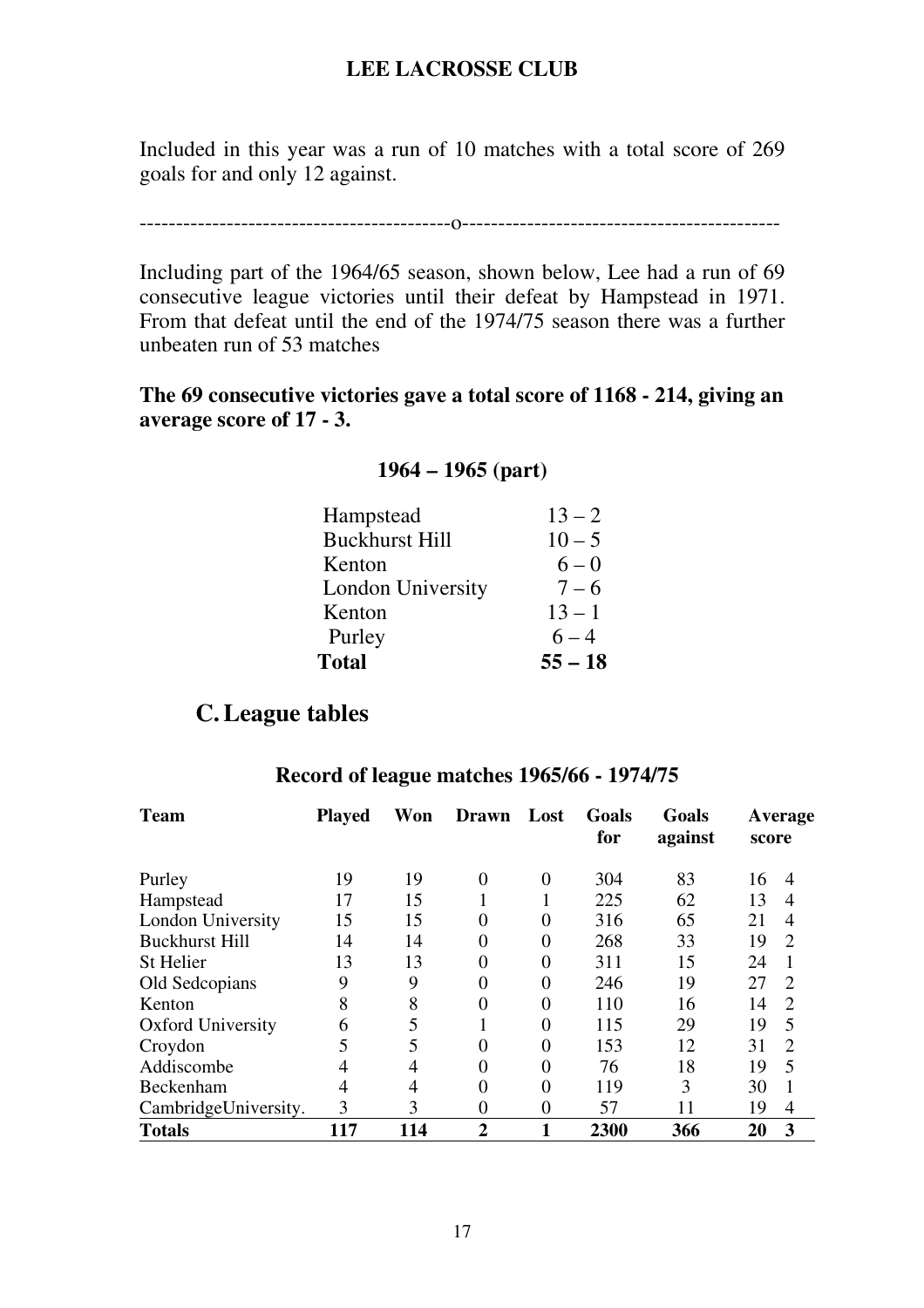# **League match results for the 10 Championship years 1965/66 - 1974/75**

| <b>Team</b>           | Goals | <b>Goals</b>     | <b>Average Score</b> |                             |
|-----------------------|-------|------------------|----------------------|-----------------------------|
|                       | for   | against          |                      |                             |
| Addiscombe            | 16    | 1                |                      |                             |
| Addiscombe            | 16    | 9                |                      |                             |
| Addiscombe            | 21    | $\mathbf{1}$     |                      |                             |
| Addiscombe            | 23    | 7                |                      |                             |
| <b>Total</b>          | 76    | 18               | 19                   | 5                           |
|                       |       |                  |                      |                             |
| Beckenham             | 11    | 2                |                      |                             |
| Beckenham             | 17    | $\overline{0}$   |                      |                             |
| Beckenham             | 34    | 1                |                      |                             |
| <b>Beckenham</b>      | 57    | $\boldsymbol{0}$ |                      |                             |
| Total                 | 119   | 3                | 30                   | 1                           |
|                       |       |                  |                      |                             |
| <b>Buckhurst Hill</b> | 11    | $\overline{c}$   |                      |                             |
| <b>Buckhurst Hill</b> | 11    | 5                |                      |                             |
| <b>Buckhurst Hill</b> | 13    | $\overline{2}$   |                      |                             |
| <b>Buckhurst Hill</b> | 13    | 6                |                      |                             |
| <b>Buckhurst Hill</b> | 17    | 4                |                      |                             |
| <b>Buckhurst Hill</b> | 18    | $\overline{0}$   |                      |                             |
| <b>Buckhurst Hill</b> | 19    | 6                |                      |                             |
| <b>Buckhurst Hill</b> | 20    | 2                |                      |                             |
| <b>Buckhurst Hill</b> | 21    | $\overline{0}$   |                      |                             |
| <b>Buckhurst Hill</b> | 22    | 1                |                      |                             |
| <b>Buckhurst Hill</b> | 25    | $\mathbf{1}$     |                      |                             |
| <b>Buckhurst Hill</b> | 25    | $\overline{2}$   |                      |                             |
| <b>Buckhurst Hill</b> | 26    | $\boldsymbol{0}$ |                      |                             |
| <b>Buckhurst Hill</b> | 27    | $\overline{2}$   |                      |                             |
| Total                 | 268   | 33               | 19                   | $\mathcal{D}_{\mathcal{L}}$ |
|                       |       |                  |                      |                             |
| Cambridge Univ.       | 13    | 7                |                      |                             |
| Cambridge Univ.       | 17    | 2                |                      |                             |
| Cambridge Univ.       | 27    | $\overline{2}$   |                      |                             |
| <b>Total</b>          | 57    | 11               | 19                   | 4                           |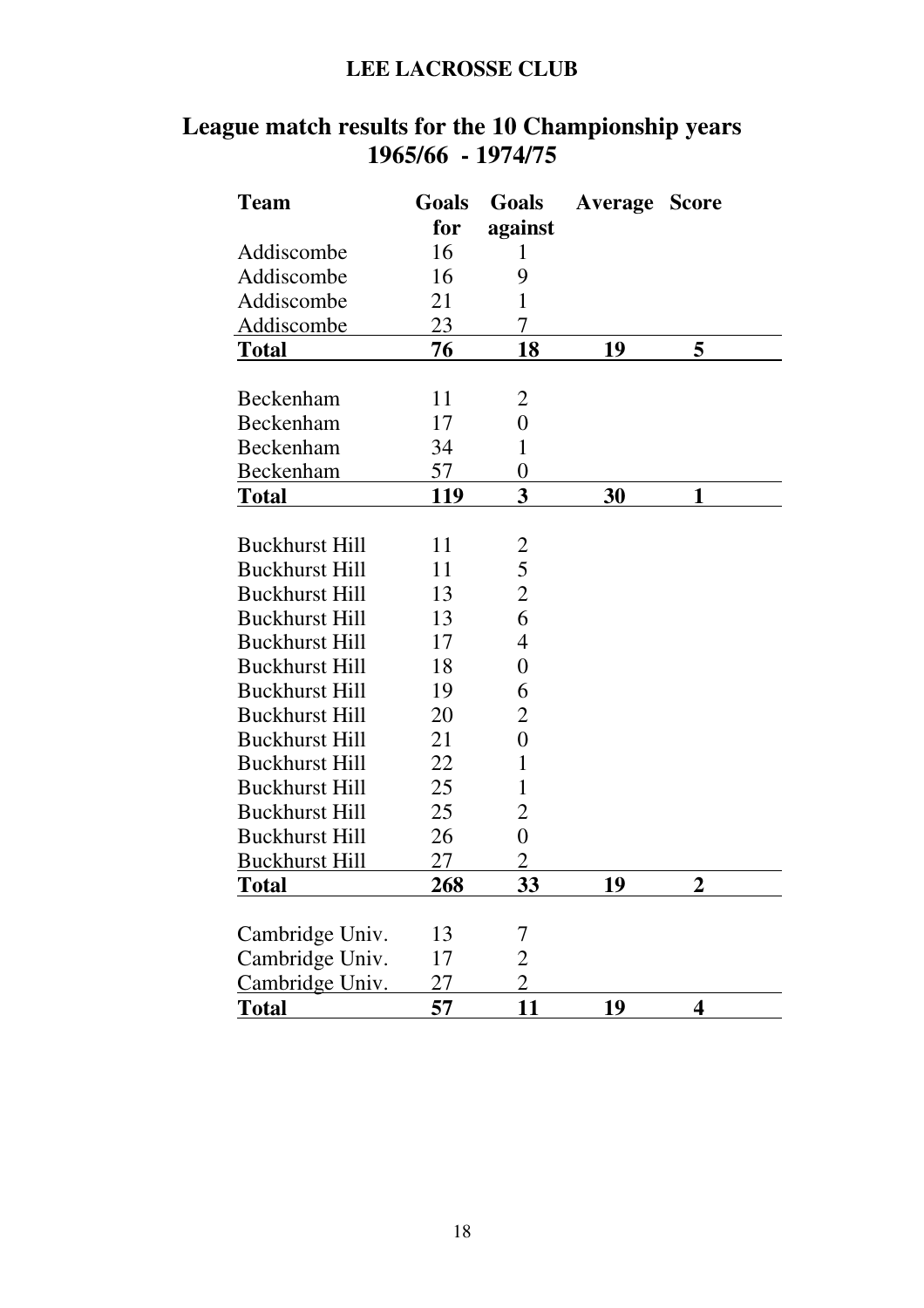| <b>Team</b>      | Goals      | Goals                    | <b>Average Score</b> |                |
|------------------|------------|--------------------------|----------------------|----------------|
|                  | for        | against                  |                      |                |
| Croydon          | 15         | 6                        |                      |                |
| Croydon          | 29         | 3                        |                      |                |
| Croydon          | 31         | 1                        |                      |                |
| Croydon          | 33         | 1                        |                      |                |
| Croydon          | 45         |                          |                      |                |
| <b>Total</b>     | <u>153</u> | 12                       | 31                   | $\overline{2}$ |
|                  |            |                          |                      |                |
| Hampstead        | 6          | 6                        |                      |                |
| Hampstead        | 7          | 6                        |                      |                |
| Hampstead        | 9          | $\overline{2}$           |                      |                |
| Hampstead        | 10         | $\mathbf{1}$             |                      |                |
| Hampstead        | 10         | 7                        |                      |                |
| Hampstead        | 10         | 11                       |                      |                |
| Hampstead        | 11         | $\overline{2}$           |                      |                |
| Hampstead        | 12         | $\overline{0}$           |                      |                |
| Hampstead        | 12         | 0                        |                      |                |
| Hampstead        | 14         | 3                        |                      |                |
| Hampstead        | 15         | $\mathbf{1}$             |                      |                |
| Hampstead        | 16         | 3                        |                      |                |
| Hampstead        | 17         | $\overline{3}$           |                      |                |
| Hampstead        | 17         | 8                        |                      |                |
| Hampstead        | 18         | 7                        |                      |                |
| Hampstead        | 20         | $\overline{2}$           |                      |                |
| <b>Hampstead</b> | 21         | $\overline{0}$           |                      |                |
| <b>Total</b>     | 225        | 62                       | 13                   | 4              |
|                  |            |                          |                      |                |
| Kenton           | 5          | 1                        |                      |                |
| Kenton           | 5          | $\mathbf{1}$             |                      |                |
| Kenton           | 8          | $\overline{3}$           |                      |                |
| Kenton           | 8          | $\overline{\mathcal{A}}$ |                      |                |
| Kenton           | 16         | 5                        |                      |                |
| Kenton           | 18         | $\overline{0}$           |                      |                |
| Kenton           | 20         | $\overline{2}$           |                      |                |
| <b>Kenton</b>    | 30         | $\overline{0}$           |                      |                |
| <b>Total</b>     | <u>110</u> | <u>16</u>                | 14                   | $\overline{2}$ |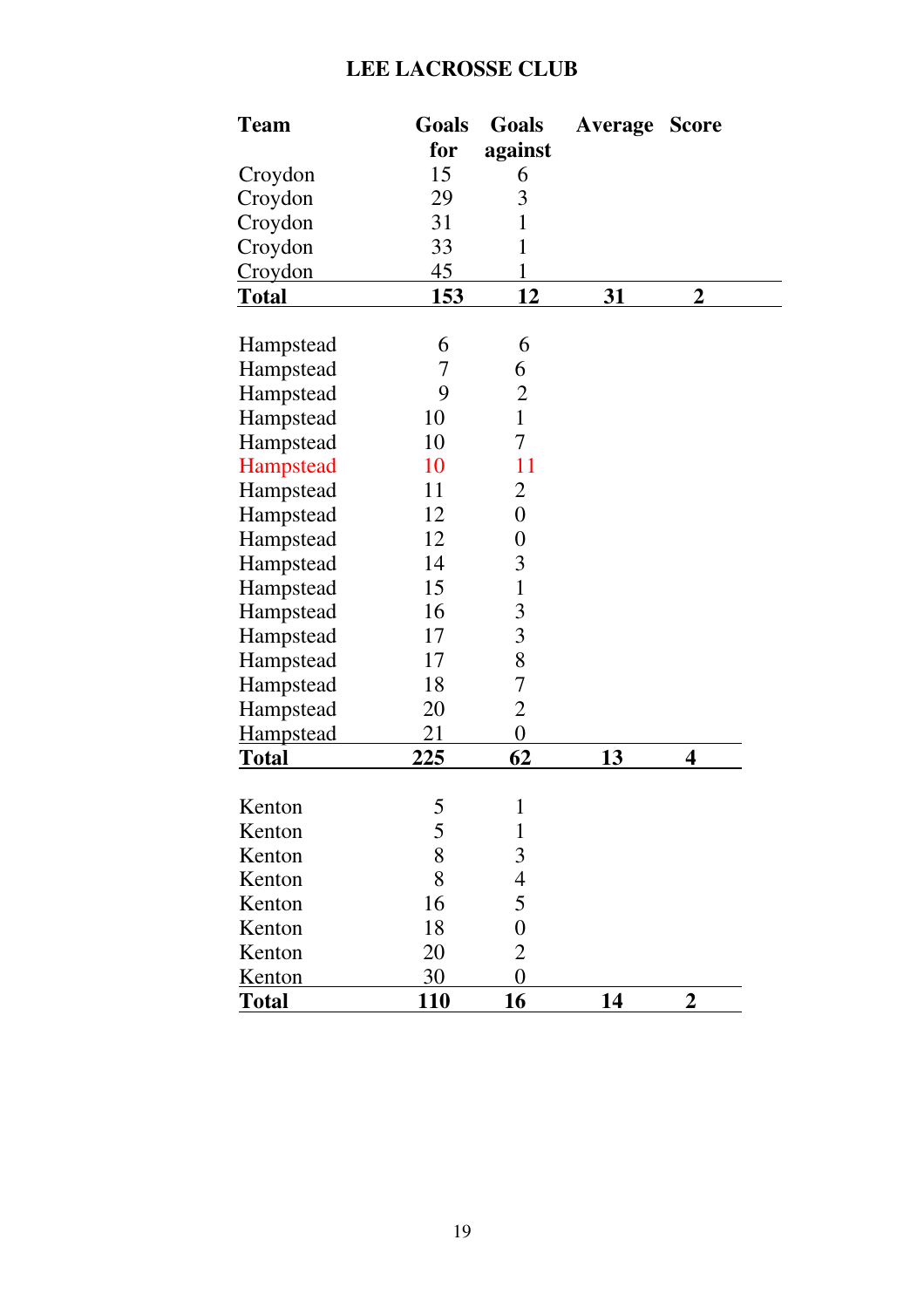| <b>Team</b>              | <b>Goals</b> | Goals          | <b>Average</b> | <b>Score</b>   |  |
|--------------------------|--------------|----------------|----------------|----------------|--|
|                          | for          | against        |                |                |  |
| London University        | 12           | 5              |                |                |  |
| London University        | 13           | 4              |                |                |  |
| <b>London University</b> | 14           | 10             |                |                |  |
| <b>London University</b> | 15           | 4              |                |                |  |
| <b>London University</b> | 18           | 4              |                |                |  |
| London University        | 19           | $\mathbf{1}$   |                |                |  |
| <b>London University</b> | 20           | 8              |                |                |  |
| <b>London University</b> | 22           | $\overline{c}$ |                |                |  |
| <b>London University</b> | 22           | $\overline{3}$ |                |                |  |
| <b>London University</b> | 22           | 6              |                |                |  |
| London University        | 24           | 6              |                |                |  |
| <b>London University</b> | 27           | 1              |                |                |  |
| <b>London University</b> | 29           | 3              |                |                |  |
| <b>London University</b> | 29           | 5              |                |                |  |
| <b>London University</b> | 30           | 3              |                |                |  |
| <b>Total</b>             | 316          | 65             | 21             | 4              |  |
|                          |              |                |                |                |  |
| Old Sedcopians           | 21           | 3              |                |                |  |
| Old Sedcopians           | 22           | $\overline{2}$ |                |                |  |
| Old Sedcopians           | 28           | $\overline{1}$ |                |                |  |
| Old Sedcopians           | 29           | $\mathbf{1}$   |                |                |  |
| Old Sedcopians           | 29           | $\overline{2}$ |                |                |  |
| Old Sedcopians           | 29           | $\overline{2}$ |                |                |  |
| Old Sedcopians           | 34           | $\overline{2}$ |                |                |  |
| Old Sedcopians           | <u>38</u>    | $\overline{2}$ |                |                |  |
| <b>Total</b>             | 246          | 19             | 27             | $\overline{2}$ |  |
|                          |              |                |                |                |  |
| <b>Oxford University</b> | 11           | 11             |                |                |  |
| <b>Oxford University</b> | 17           | $\overline{2}$ |                |                |  |
| <b>Oxford University</b> | 18           | 5              |                |                |  |
| <b>Oxford University</b> | 19           | 8              |                |                |  |
| <b>Oxford University</b> | 23           | $\overline{3}$ |                |                |  |
| <b>Oxford University</b> | 27           | $\overline{0}$ |                |                |  |
| <u>Total</u>             | 115          | 29             | 19             | 5              |  |

# Team Goals Goals Average Score<br>for against  **for against**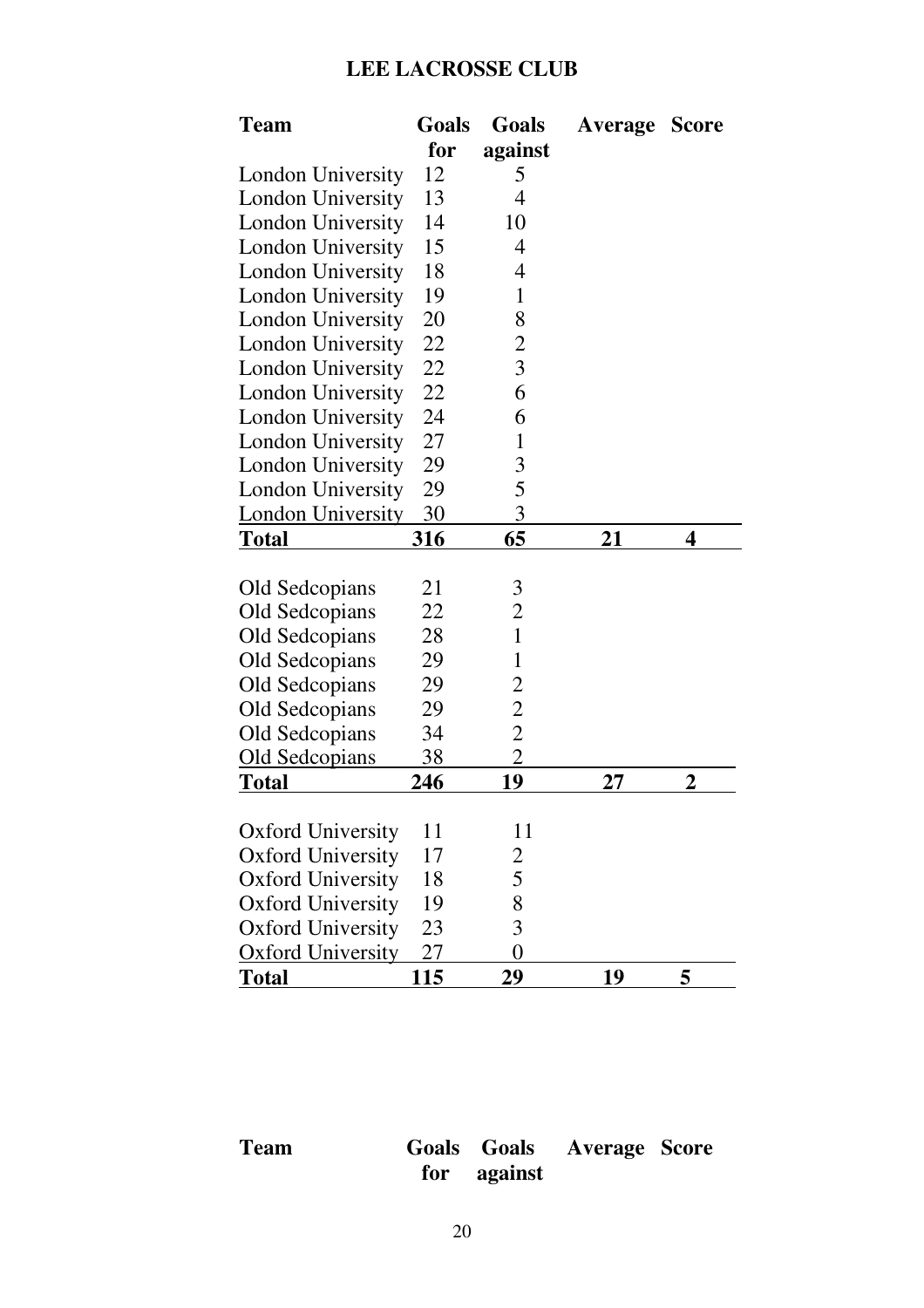| <b>Total</b>     | 311            | 15                       | 24        | $\mathbf{1}$ |
|------------------|----------------|--------------------------|-----------|--------------|
| <b>St Helier</b> | 33             | $\overline{2}$           |           |              |
| St Helier        | 31             | $\overline{2}$           |           |              |
| St Helier        | 29             | 3                        |           |              |
| St Helier        | 29             | $\boldsymbol{0}$         |           |              |
| St Helier        | 26             | $\overline{4}$           |           |              |
| St Helier        | 24             | $\mathbf{1}$             |           |              |
| St Helier        | 23             | $\overline{2}$           |           |              |
| St Helier        | 22             | $\boldsymbol{0}$         |           |              |
| St Helier        | 22             | $\boldsymbol{0}$         |           |              |
| St Helier        | 21             | $\overline{0}$           |           |              |
| St Helier        | 19             | $\boldsymbol{0}$         |           |              |
| <u>Total</u>     | <b>304</b>     | <u>83</u>                | <b>16</b> | 4            |
| <b>Purley</b>    | 27             | 3                        |           |              |
| Purley           | 25             | 3                        |           |              |
| Purley           | 21             | $\mathbf{1}$             |           |              |
| Purley           | 20             | $\mathbf{1}$             |           |              |
| Purley           | 19             | 8                        |           |              |
| Purley           | 19             | $\overline{4}$           |           |              |
| Purley           | 19             | $\overline{2}$           |           |              |
| Purley           | 18             | 7                        |           |              |
| Purley           | 16             | 8                        |           |              |
| Purley           | 16             | $\overline{\mathcal{A}}$ |           |              |
| Purley           | 15             | 9                        |           |              |
| Purley           | 15             | $\overline{2}$           |           |              |
| Purley           | 14             | 6                        |           |              |
| Purley           | 13             | 6                        |           |              |
| Purley           | 13             | $\overline{4}$           |           |              |
| Purley           | 11             | 5                        |           |              |
| Purley           | 11             | $\overline{\mathcal{A}}$ |           |              |
| Purley<br>Purley | $\overline{7}$ | $\overline{4}$           |           |              |
|                  | 5              | $\overline{2}$           |           |              |

# **IV. Chislehurst & Sidcup Grammar School match results**

# **Match Results 1961 - 1962**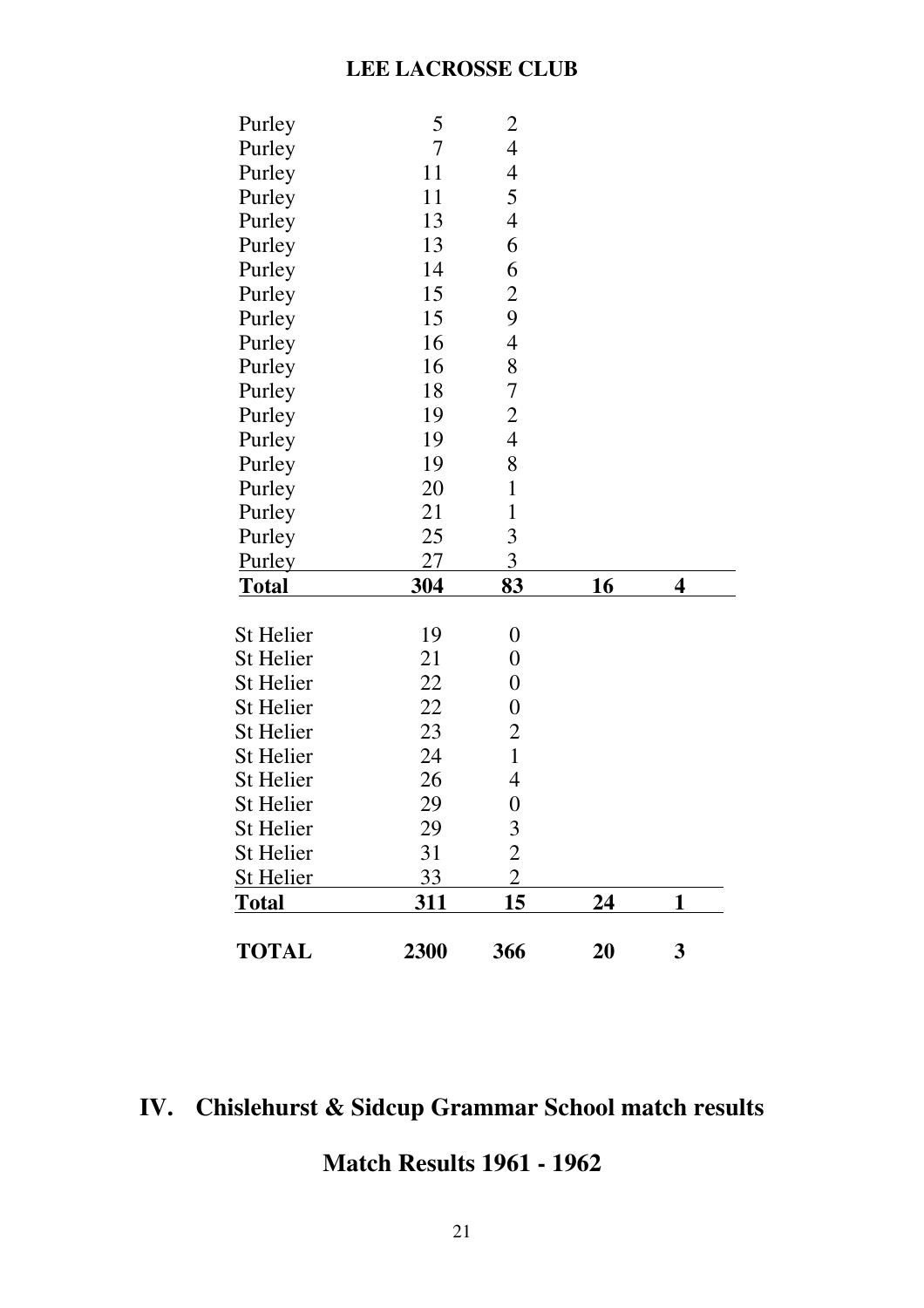| Team             | <b>Score</b> | <b>Type</b>       | <b>Goals scored</b> |
|------------------|--------------|-------------------|---------------------|
| Purley           | $29 - 1$     |                   | $\text{Ian } 5$     |
| H.T.S. II        | $6 - 2$      |                   | $\text{Ian} 0$      |
| Selhurst         | $15 - 2$     |                   | Ian <sub>3</sub>    |
| John Ruskin      | $22 - 5$     |                   | $\text{Tan } 6$     |
| Lee              | $8 - 1$      |                   | Ian 4               |
| H.T.S. III       | $26 - 4$     | Flags             | $\text{Ian } 5$     |
| $H.T.S.$ II      | $8 - 4$      |                   | Ian 1               |
| <b>Beckenham</b> | $18 - 2$     |                   | Ian 4               |
| Purley           | $25 - 4$     |                   | Ian 10              |
| John Ruskin      | $20 - 2$     |                   | $\text{Tan } 6$     |
| Selhurst         | $8 - 2$      |                   | $\text{Ian } 5$     |
| Beckenham        | $16 - 1$     | Flags             | $\text{Ian } 6$     |
| Lee              | $2 - 5$      |                   | Ian 1               |
| Surrey           | $4 - 3$      | County            | Ian 1               |
| Beckenham        | $8 - 6$      |                   | Ian(DNP)            |
| Canterbury       | $16 - 2$     |                   | Ian 1               |
| $H.T.S.$ II      | $18 - 1$     |                   | Ian 4               |
| Canterbury       | $2 - 13$     | <b>Flag Final</b> | $\text{Ian} 0$      |
| H.T.S. II        | $8 - 4$      |                   | Ian?                |
|                  |              |                   |                     |

**TOTAL 259 – 64 62** 

**Match Results 1962 - 1963** 

| <b>Team</b>                                | <b>Score</b> | <b>Type</b> | <b>Goals scored</b> |  |  |
|--------------------------------------------|--------------|-------------|---------------------|--|--|
| Tulse Hill                                 | $21 - 1$     |             | $\text{Ian } 2$     |  |  |
| H.T.S. II                                  | $16 - 7$     |             | Ian 1               |  |  |
| Selhurst                                   | $12 - 2$     |             | Ian <sub>3</sub>    |  |  |
| Purley                                     | $26 - 1$     |             | Ian 7               |  |  |
| John Ruskin                                | $27 - 0$     |             | $I$ an 5            |  |  |
| Lee                                        | $17 - 1$     | Flags       | $\text{Ian } 2$     |  |  |
| Tulse Hill                                 | $11 - 3$     |             | $\text{Ian } 5$     |  |  |
| Surrey                                     | $19 - 4$     | County      | Ian 1               |  |  |
| Selhurst                                   | $17 - 2$     |             | Ian 5               |  |  |
| Lee                                        | $10 - 8$     |             | Ian <sub>3</sub>    |  |  |
| John Ruskin                                | $16 - 2$     |             | $I$ an 4            |  |  |
| REMAINDER OF MATCHES ABANDONED DUE TO SNOW |              |             |                     |  |  |

**TOTAL 192 – 31 38**  Lee Lacrosse Club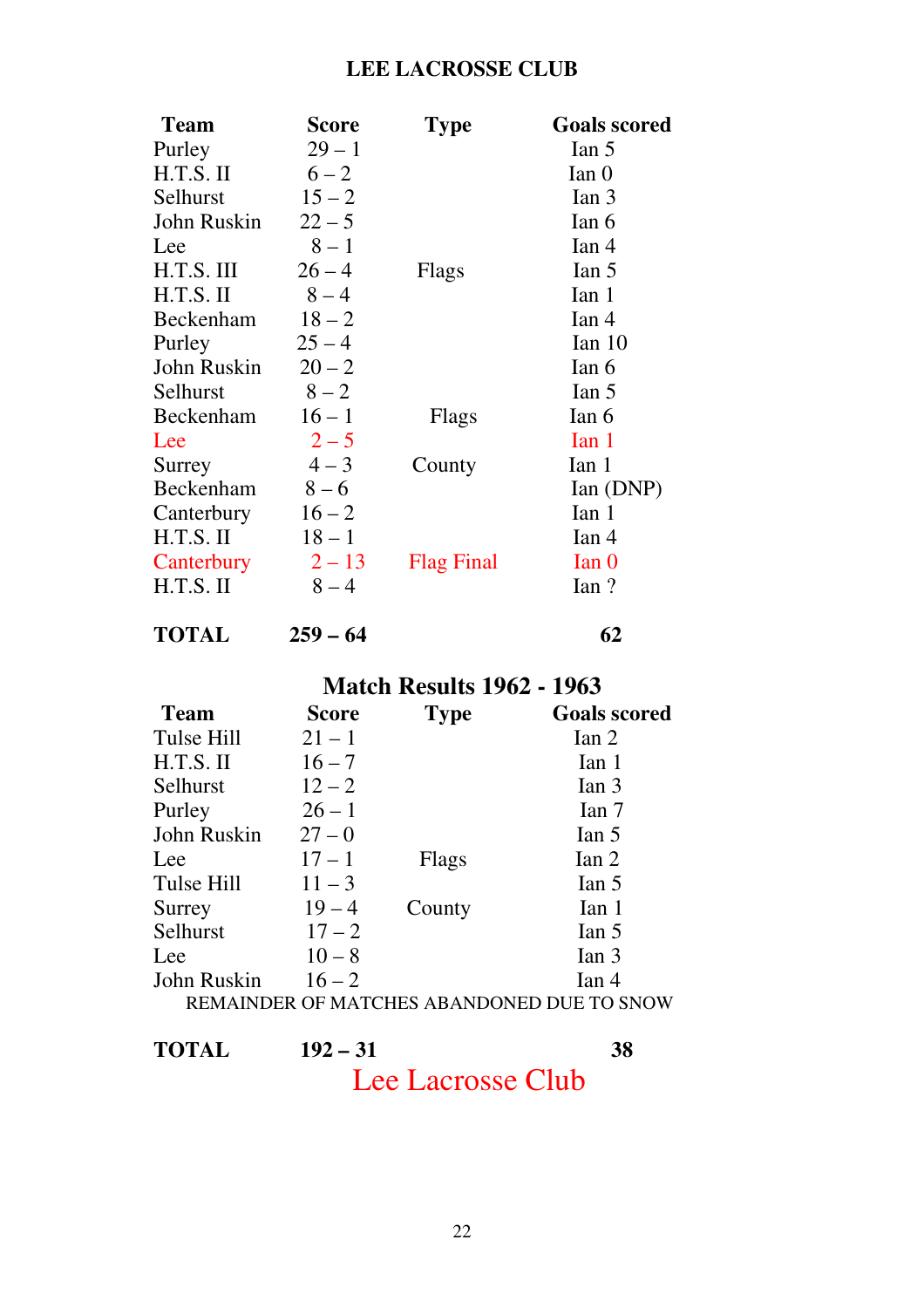# **V.Lee Lacrosse Club match results A.Match Results 1963 - 1964**

## **Southern League runners up**

# **Southern Flags winners**

| <b>Team</b>               | <b>Score</b> | <b>Type</b>              | <b>Goals scored</b>     |      |                |
|---------------------------|--------------|--------------------------|-------------------------|------|----------------|
| Hampstead                 | $12 - 1$     | League                   | Ian (DNP)               | Dave | 2              |
| Purley                    | $4 - 9$      | League                   | Ian<br>$\overline{0}$   | Dave | 1              |
| Cambridge Eagles 21 - 4   |              | League                   | 5<br>Ian                | Dave | 4              |
| London University 10 - 13 |              | League                   | $\overline{2}$<br>Ian   | Dave | 3              |
| <b>Buckhurst Hill</b>     | $8 - 5$      | League                   | 3<br>Ian                | Dave | 1              |
| Old Thorntonians          | $3 - 2$      | Flags                    | 1<br>Ian                | Dave | $\overline{0}$ |
| <b>Old Thorntonians</b>   | $8 - 5$      | League                   | 1<br><b>I</b> an        | Dave | $\theta$       |
| Kenton                    | $9 - 2$      | League                   | Ian<br>$\theta$         | Dave | 3              |
| Kenton                    | $4 - 0$      | League                   | 1<br>Ian                | Dave | $\overline{0}$ |
| <b>Buckhurst Hill</b>     | $4 - 1$      | League                   | <b>I</b> an<br>$\Omega$ | Dave | 1              |
| London University 10 - 6  |              | League                   | Ian<br>$\theta$         | Dave | $\overline{2}$ |
| Purley                    | $5 - 4$      | League                   | $\theta$<br>Ian         | Dave | $\overline{0}$ |
| <b>Oxford University</b>  | $7 - 5$      | Flags                    | <b>I</b> an<br>$\theta$ | Dave | 1              |
| Cambridge Eagles 26 - 0   |              | League                   | 5<br>Ian                | Dave | $\overline{?}$ |
| Beckenham                 | $11 - 3$     | $\overline{\mathcal{L}}$ | Ian<br>$\theta$         | Dave | 3              |
| <b>Buckhurst Hill</b>     | $11 - 5$     | Friendly                 | Ian (DNP)               | Dave | $\overline{2}$ |
| London University 7 - 6   |              | <b>Flags Final</b>       | $\overline{4}$<br>Ian   | Dave | $\overline{0}$ |
| Disley                    | $9 - 7$      | Friendly                 | <b>I</b> an<br>$\theta$ |      |                |
| Cheadle                   | $12 - 9$     | Friendly                 | Ian (DNP)               |      |                |
| Boardman                  | $7 - 6$      | Friendly                 | $\mathbf{1}$<br>Ian     |      |                |
| <b>Disley</b>             | $2 - 7$      | Friendly                 | Ian<br>$\theta$         |      |                |
| <b>Manchester Gram</b>    | $8 - 5$      | Friendly                 | Ian (DNP)               |      |                |
| <b>Old Hulmeians</b>      | $5 - 21$     | Iroquois Cup Ian         | $\overline{1}$          | Dave | $\theta$       |
| <b>Lee Totals</b>         | $203 - 126$  |                          | 24                      |      | 23             |

| Kent v M'sex             | $11 - 6$ | County | $\text{lan}$ 2                  | Dave 3 |  |
|--------------------------|----------|--------|---------------------------------|--------|--|
| Kent v Oxford U. $6 - 7$ |          | County | $\text{lan}$ 0                  | Dave 0 |  |
| Kent v Essex             | $9 - 10$ | County | $\text{Ian}(\text{DNP})$ Dave ? |        |  |

--------------------------------------o--------------------------------------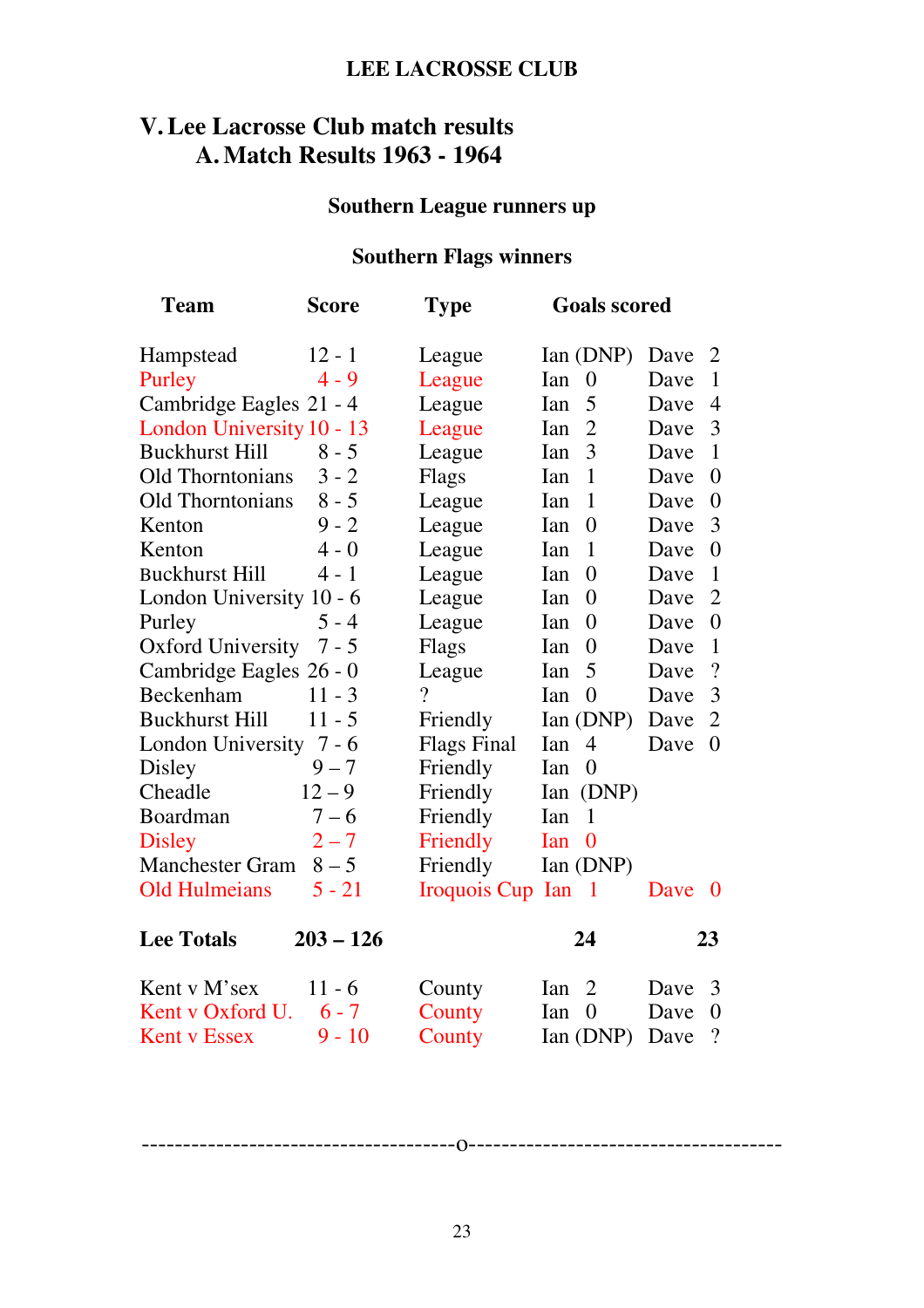### 1. Newspaper cuttings of the time

--------------------------------------o--------------------------------------

#### 2. Essex attack dominates

Essex took their expected step towards retaining the Southern Counties Championship when they defeated Surrey  $12 - 5$  at Addiscombe.

The defences were of comparable calibre, but Essex had the compelling superiority of an attack, which included five of the all-conquering London University team. When Metcalf withdrew, any serious hopes Surrey may have had were extinguished.

Even so, they surprised Essex when they opened the game with three goals. The Essex defence was responsible, being loosely strung out and ill served by Peary in goal. Thereafter they closed up and Peary played in the manner expected. By half-time Essex were ahead 5 - 3.

Their final tally might have been greater but for the resistance of Maynard, the Surrey goalkeeper. Hall (4), Morton (3), Johnson (2), T.de Banks, Mottershead and Pritchard scored the Essex goals. Surrey's scorers, Penson (2), Robbins (2) and Hayne were also their best scorers.

Kent will oppose Essex in the final on April 18. They established an early lead against Middlesex at Orpington and moved steadily ahead to victory by 11 - 6.

Haysom, the Kent centre, was the man of the match. Bennett, in spite of his greater experience, could not suppress him and, though he scored two goals himself, lost on balance by conceding four to Haysom. Kent's other goals came from Gaines (3), Henderson (2), Paine and Burchell.

--------------------------------------o--------------------------------------

#### 3. LEE FIND BEST FORM AND WIN GREAT GAME

When the top two clubs in the South met at Goddington Lane on Saturday, Lee were determined to beat London University, unbeaten this season, after having only narrowly lost to them earlier in the season.

From the start Lee played hard and fast lacrosse in the typical university manner. Kemsley opened the scoring, but London immediately replied. Then Gaines scored two brilliant goals.

This seemed to inspire Lee into their best performance for the season, and at half time they led 6-2, after having outplayed the University in every aspect of the game.

At the end of the third quarter it was 9-4 in Lee's favour, and although the visitors fought backing the last quarter, they lost 10-6.

Lee's scorers were Haysom (3), Gaines (2), Morrow (2), Kemsley (2) and Medlock. Lee 'A' beat Purley 'B' 13-5.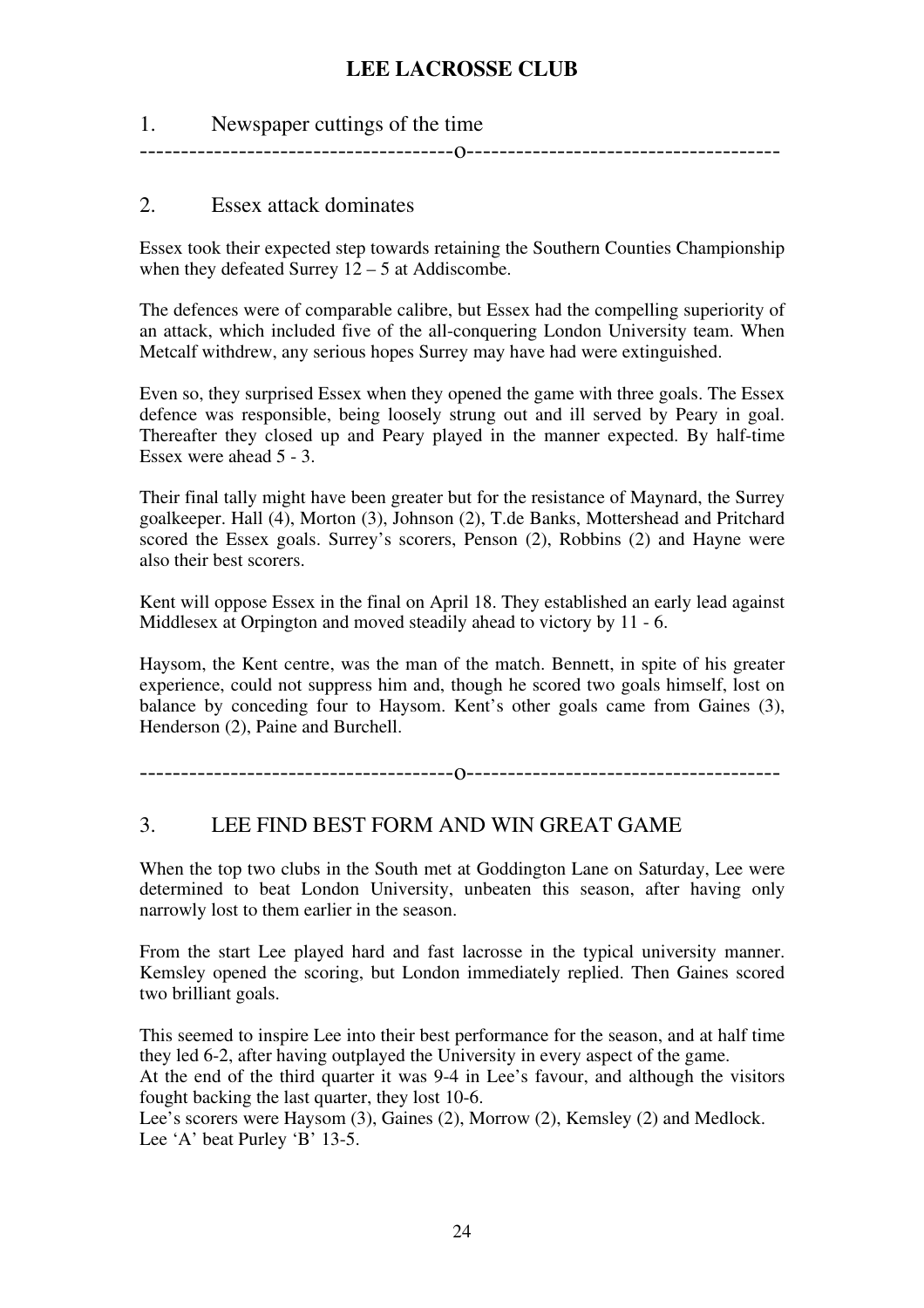--------------------------------------o--------------------------------------

#### 4. BRILLIANT HAYSOM GOAL WON THE POINTS

In a crucial top-of-the-table game on Saturday Lee won 5-4 at home to Purley, increasing their lead to four points.

Once again Haysom was Purley's downfall and he put Lee ahead in less than five minutes, but at the end of the first quarter Porter equalised. A mistake by the Purley keeper gave Lee a 2-1 half time lead.

Metcalf soon had Purley on level terms again but Morrow, with an opportunist goal, and Haysom made it 4-2 for Lee only for Purley to pull back one.

Purley made it 4-4 in the last quarter when goalkeeper Furby made his one mistake of the match. Just when it seemed that a draw was inevitable, Haysom appeared from nowhere and netted a brilliant goal.

**--------------------------------------o--------------------------------------** 

## 5. LEE EARN A PLACE IN THE FLAGS FINAL

*Lee deservedly won a place in the Flags final by defeating Oxford University 7-5*.

Lee attacked furiously from the whistle to dominate the first quarter, scoring three goals before Oxford had settled down. In the second quarter Oxford managed to draw level for a moment until Kemsley scored again to put Lee 4-3 ahead at half time.

After half time Gaines scored with a brilliant solo effort, but once again Oxford drew level. Haysom scored in the dying seconds of the third quarter to put Lee in the lead again.

The lead was further increased in the final quarter by Kemsley to give Lee a welldeserved victory. In the final Lee meet London University who beat Cambridge University.

Scorers for Lee were Morrow, Kemsley (3), Haysom (2) and Gaines.

--------------------------------------o--------------------------------------

--------------------------------------o--------------------------------------

## 6. CLOSEST LACROSSE FINAL IN MEMORY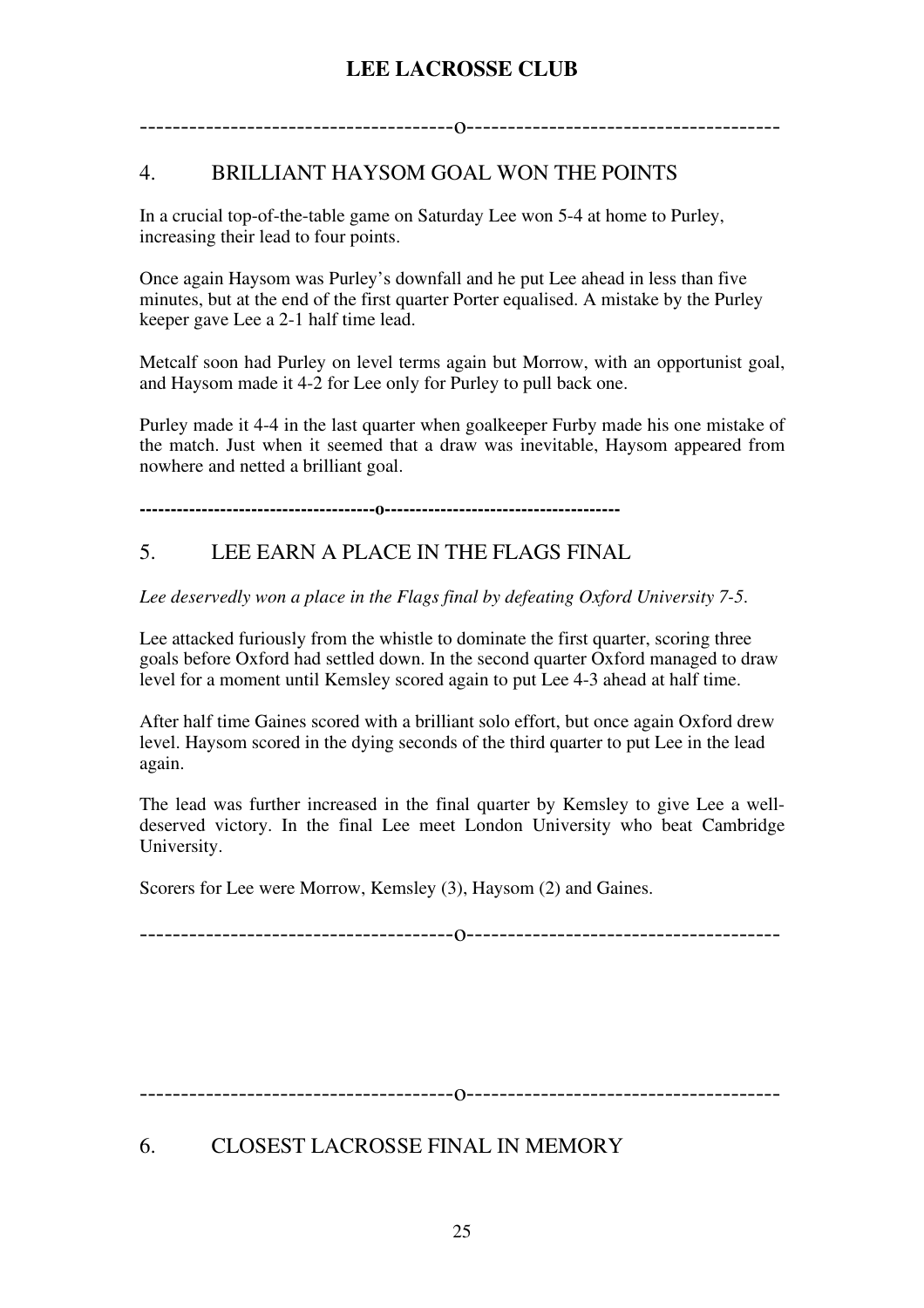Lee won the Southern Senior Flag at Elmer's End on Saturday by defeating London University 7 - 6 in the closest final within memory. The University were slightly favoured to win, and when they scored four goals through Johnson, Mottershead (2), and Pritchard in the first quarter against an obviously nervous and timid Lee, they seemed to have dealt a knockout blow.

But during the second period the University were unable to follow through. They were still on top, but Furby in the Lee goal tightened up. Lord assumed his expected dominant role and Haysom adopted his typical roaming from defence. Perhaps most important of all, Corcoran took an iron grip on Hall, the University's most dangerous player. He has over 60 goals to his credit this season – so that he was unusually subdued for the rest of the day. Consequently the University failed to score, while Henderson unleashed two long shots, which found Beaugrand unsighted. Thus Lee stopped the rot, but with a half-time score of 4 - 2 London still seemed likely winners.

Both play and scores were even in the third quarter. Lee were more aggressive while London were strangely restrained. Goals by Thornley and Mottershead alternating with those by Henderson and Haysom brought the score to  $6 - 4$ .

Morrow's goal from an excellent pass by Haysom early in the last session proved to be the turning point. Lee now scented victory. Thereafter, spurred on by the vociferous support of the spectators, typically shouting for the underdogs. Lee were the faster team and had the greater stamina. Their young players snapped every loose ball and they drew level when Henderson crowned his triumphant afternoon by dodging past three players to score a fine goal. The last spirit had now drained from the University side and they could not be inspired to a final rally when Kemsley scored the winning goal, three minutes from the end.

Lee's eight Flag success – though their first for 35 years – was a well deserved and popular reward for a balanced team composed of many players from their own nursery with a leavening of experience provided by Lord, Corcoran and Morrow. They had trained well under the careful coaching of Morrow and their tenacity, stamina, and enthusiasm, after their depressing start, revealed an underlying and unexpected strength.

Quarter Scores: - 0 - 4, 2 - 4, 4 - 6, 7 - 6

**Teams: -** 

**LEE** - A. Furby, D. Hart (Captain), K. Corcoran, B. Lord, G. Paine, R. Haysom, S. Butcher, I. Henderson, R. Kemsley, G. Medlock, T. Morrow, D. Gaines

**LONDON UNIVERSITY –** K. Beaugrand, I. Newton, A. Thorneley, M. Thurston, E. Blackwell, R. Staple, P. Constantine, C. Shepley, J. Pritchard, D. Mottershead, P. Johnson, J. Hall (Captain)

--------------------------------------o--------------------------------------

7. Lee rally well to win Flag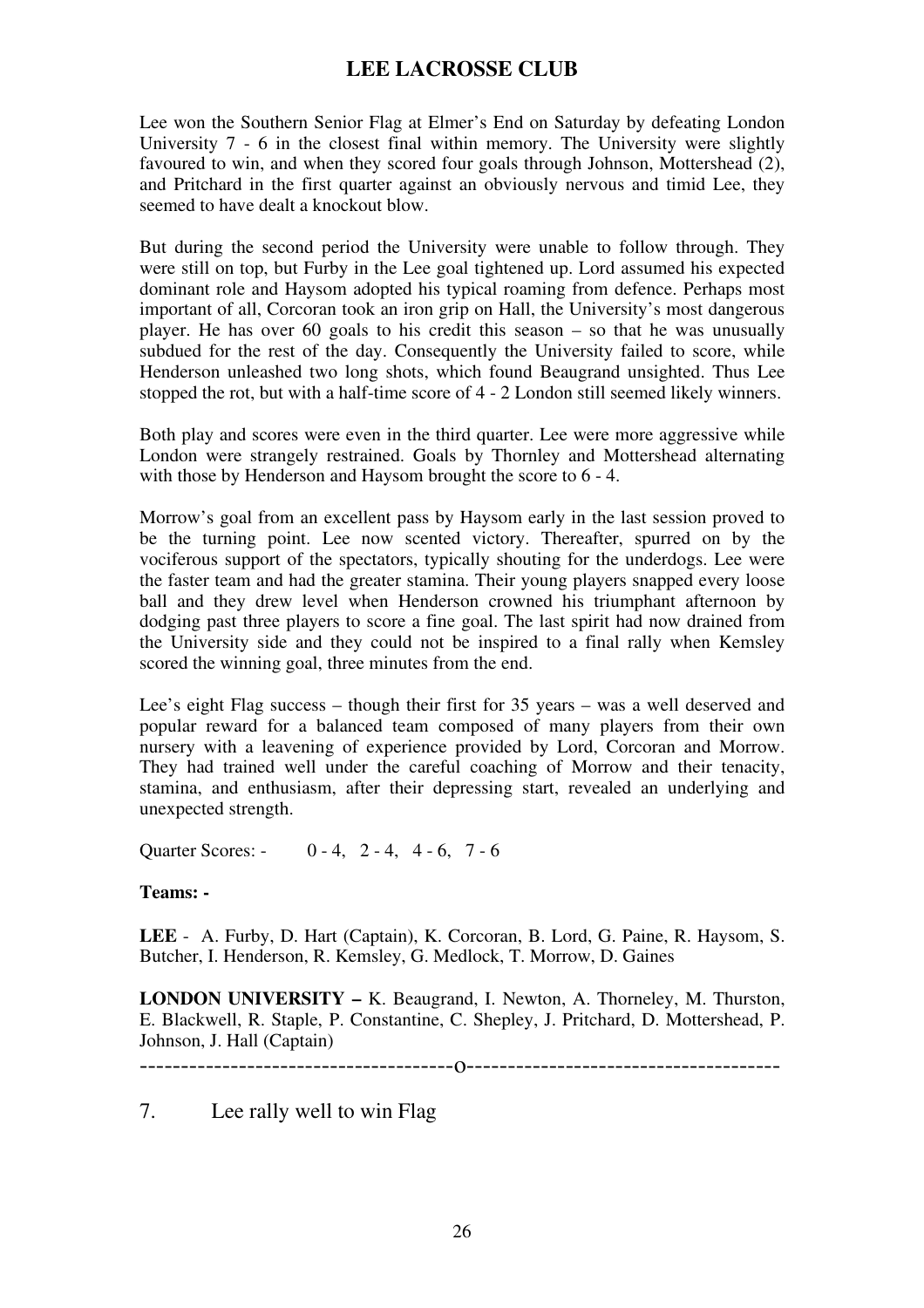Lee's victory by 7 – 6 over London University at Elmer's End on Saturday gave them the Senior Flag for the eighth time. It was a fascinating match, in which Lee took the lead for the first and only time three minutes from the end.

They earned their reward after an uphill struggle, gaining ascendancy by hard work, superior stamina, and a refusal to concede best to the opposition at a time when many teams would have lost heart.

London University started dominantly against the abnormally young Lee players, who appeared to be overawed by the big occasion. Even Lord, a veteran by their standards, was peculiarly nervous, and he permitted Johnson to open the scoring. This goal was quickly followed by two from Mottershead and one from Pritchard.

 But in the second period Lee found a new confidence and self control, so that they prevented further goals against them and scored two through Henderson's long shots. In the third period, they were more or less on level terms as play swung to and fro. Henderson and Haysom scored in reply to goals from Thorneley and Mottershead. In the last 20 minutes they attained the dominance that London had achieved at the start. Their three goals from Morrow, Henderson and Kemsley, without reply, produced a surprising reversal of fortune. The university finished a broken and bewildered team.

--------------------------------------o--------------------------------------

#### 8. HULMEIANS LEAVE LITTLE DOUBT

SUPERIOR LACROSSE AGAINST LEE

Old Hulmeians 21, Lee 5

Old Hulmeians won the Iroquois Cup for the ninth time on their tenth appearance in the Lacrosse final on Saturday at Hurlingham Park. Their absolute superiority in every position and their strength as an intelligent constructive unit playing attractively, left no doubt about their right to the English club championship.

Lee's exceptionally young team were nervous on their first big occasion, but at least have the consolation that they obviously learnt from their experience for they improved towards the end. They fought for every loose ball and never gave up, nor allowed the old boys the opportunity to relax. But the experience and skill of the Old Hulmeians put them in a different class.

When Buckland opened the scoring one-minute after the start the old boys took the initiative. Their attack created openings always using one man behind the goal as an integral part of their schemes. They passed accurately, so that the receivers could run on to the ball in the empty spaces, needing only inches to take the ball and shoot. They quickly discovered that Furby had a weakness against low shots and exploited it. Lee defence, usually an impressive unit, who had been strengthened by the inclusion of Brelsford, from Cambridge University, left their opponents too much room.

#### **RARE FINESSE**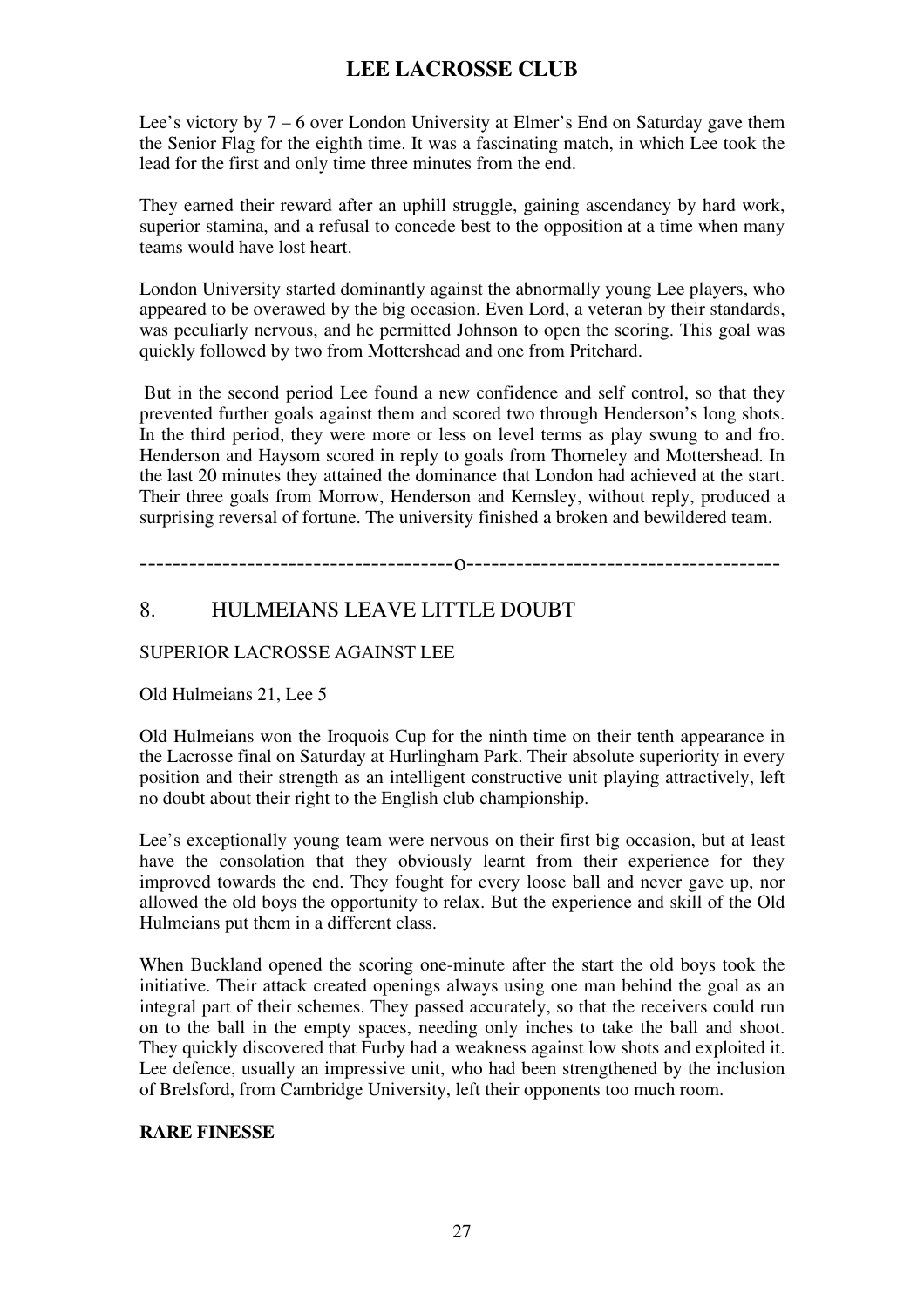In contrast the Lee attack ran about expecting openings to arise and had no idea how to penetrate the solid defence of the old boys. Consequently they resorted to occasional weak, long distance shots in hope and desperation. Haysom played well though his best position is probably as an attacking wing defence rather than as a forward. He scored twice. Brelsford, Morrow and Henderson scored the other goals, but the most promising and interesting player was Gaines, a 17-year old schoolboy, whose ability to shoot and pass from both shoulders showed a rare finesse.

The pattern was set in the first quarter when Old Hulmeians took a lead of seven goals before Lee could reply. Borland and Marsland were the principal executioners, though both gave as many passes as they received. Buckland was the calm authoritative general and Marlton and Bryans were ever ready in support on the wings. They built up the score steadily by 7-1, 12-2, 17-4, 21-5 at the quarters.

Only for 10 minutes, during the second period and again during the fourth, did Lee manage to hold their opponents. All Old Hulmeians' forwards scored, as might be expected from such a cooperative group – Marsland (6), Borland (5), Buckland (3), Marlton (3), Bryans (3) and Cocker.

OLD HULMEIANS – G.Lawson, F. McLinton, R.Threlfall, J.Williams, G.Stockdale, F.Martin, M.Cocker, C. Bryans, P.Marlton, D.Borland, A.Marsland, J.Buckland.

LEE – A.Furby, D.Hart, K.Corcoran, B.Lord, B.Brelsford, G.Paine, R.Kemsley, R.Haysom, I.Henderson, D.Gaines, T.Morrow, J.Medlock.

--------------------------------------o--------------------------------------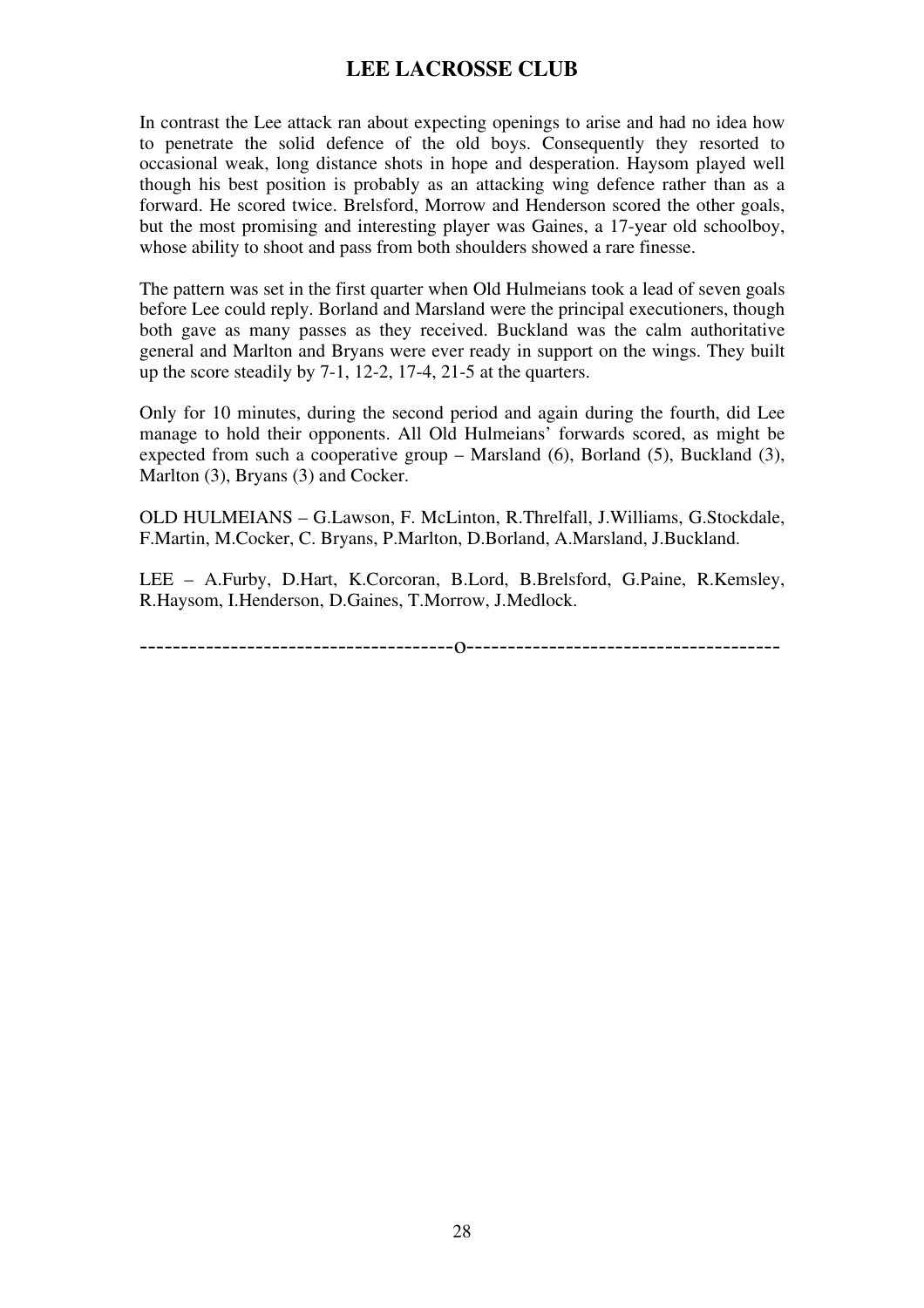# Lee Lacrosse Club

# **B. Match Results 1964 - 1965**

# **Southern League runners up**

| Team                         | <b>Score</b> | <b>Type</b> | <b>Goals scored</b> |
|------------------------------|--------------|-------------|---------------------|
| Old Sedcopians               | $9 - 3$      | League      | Ian 3               |
| Beckenham                    | $22 - 3$     | League      | Ian 3               |
| <b>Old Thorntonians</b>      | $3 - 2$      | League      | Ian 1               |
| Cambridge University 3 - 4   |              | League      | $I$ an $0$          |
| <b>London University</b>     | $6 - 7$      | League      | $I$ an $0$          |
| Rochdale                     | $5 - 4$      | Friendly    | $I$ an $0$          |
| Hampstead                    | $14 - 5$     | League      | Ian 2               |
| Cambridge University 1 - 5   |              | Flags       | $I$ an $0$          |
| <b>Buckhurst Hill</b>        | $4 - 5$      | League      | Ian 1               |
| Oxford University 5 - 4      |              | League      | Ian 1               |
| Beckenham                    | $15 - 3$     | League      | Ian 2               |
| Purley                       | $4 - 7$      | League      | Ian 1               |
| Beckenham                    | $15 - 3$     | League      | Ian 2               |
| Hampstead                    | $13 - 2$     | League      | Ian 3               |
| <b>Buckhurst Hill</b>        | $10 - 5$     | League      | Ian 3               |
| Kenton                       | $6 - 0$      | League      | Ian <sub>0</sub>    |
| London University            | $7 - 6$      | League      | Ian 1               |
| Kenton                       | $13 - 1$     | League      | Ian 6               |
| Purley                       | $6 - 4$      | League      | Ian 2               |
| Disley                       | $15 - 3$     | Friendly    | Ian 4               |
| <b>Lee Totals</b>            | $161 - 73$   |             | 33                  |
| Sth London v Oxford U. 5 - 6 |              | Friendly    | $I$ an 1            |
| Kent v Oxford U.             | $3 - 7$      | County      | $I$ an 1            |
| <b>Other matches</b>         | $8 - 13$     |             | $\overline{2}$      |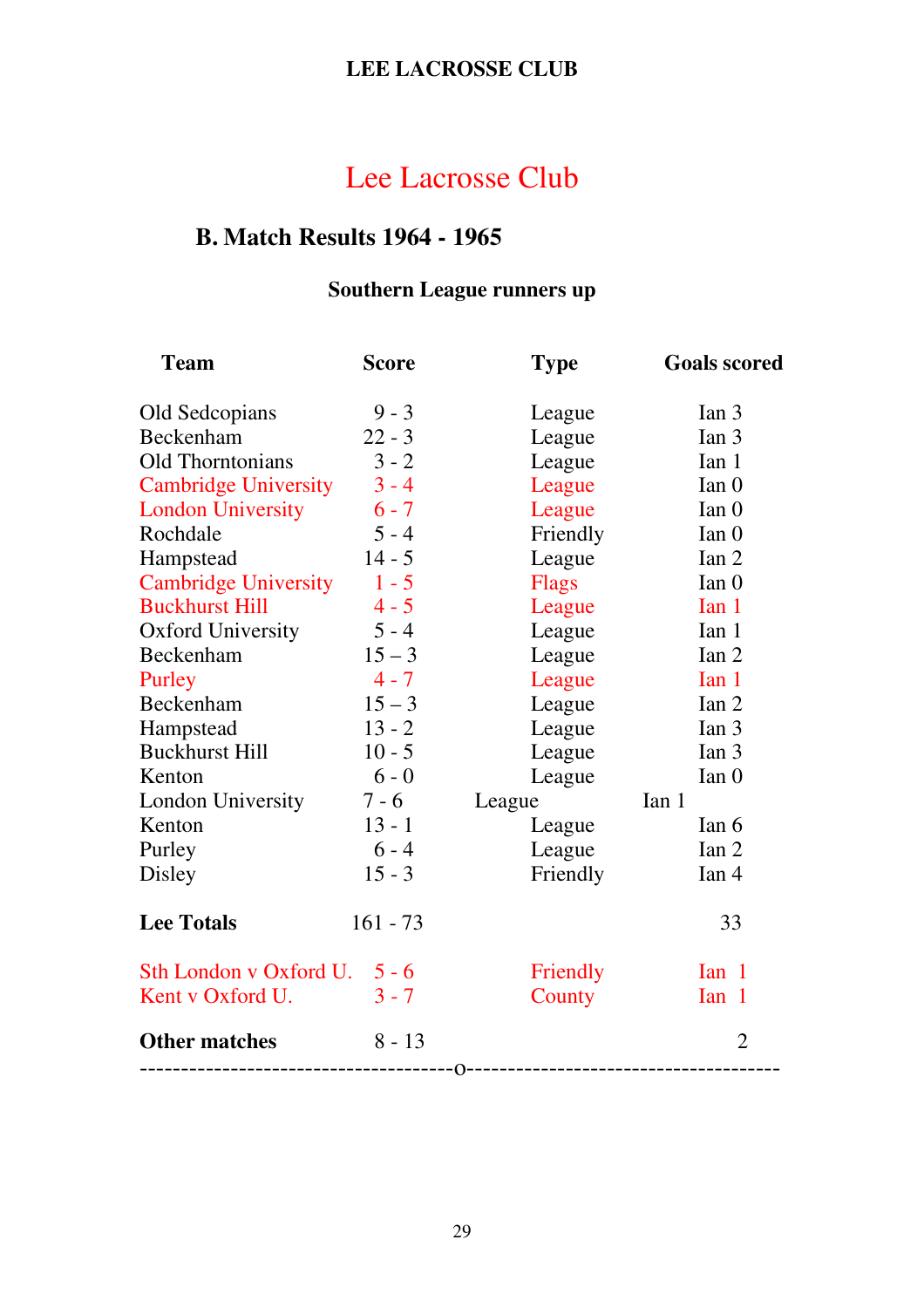| 1. Newspaper cuttings of the time |
|-----------------------------------|
|                                   |
|                                   |

#### 2. KEMSLEY AND HENDERSON BEAT BUCKHURST HILL

Lee beat Buckhurst Hill 10 – 5 on Saturday, Buckhurst Hill leading until quarter time.

Lee drew level through three excellent goals by Kemsley, and Henderson then put them ahead. Once Lee had gained the lead the combination of Kemsley and Henderson proved too much for the Hill defence. (Kemsley 4, Henderson 3, Paine 2, Morrow)

Lee 'A' maintained their unbeaten record by beating Purley 'A'  $15 - 6$  (Brown 3, Knight 3, Morfill 3, Furby 2, Richardson 2, Bush, Butcher)

--------------------------------------o--------------------------------------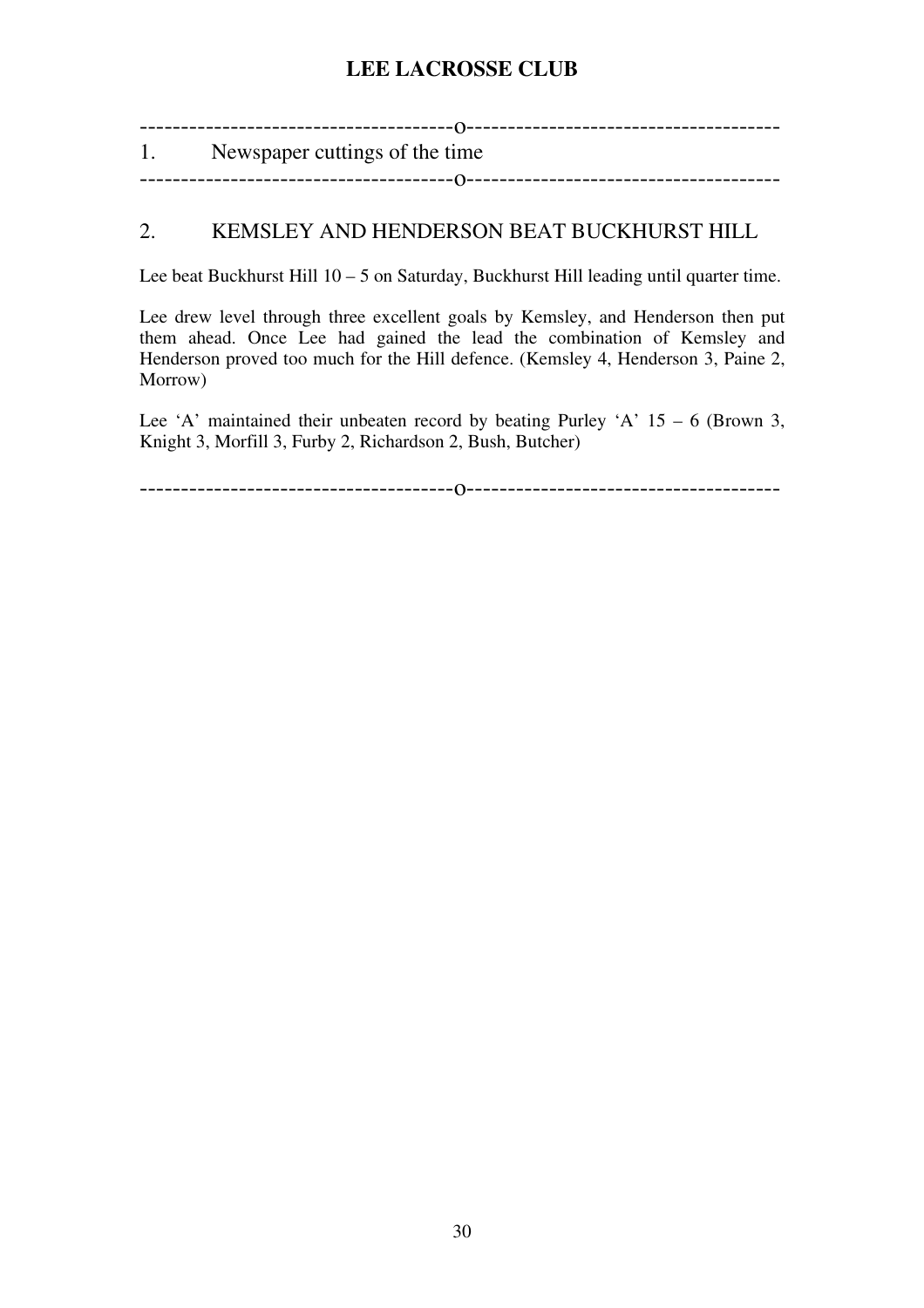# Lee Lacrosse Club

# **C.Match Results 1965 - 1966**

## **Southern League Champions**

## **Southern Six-a-side Champions**

| Team                         | <b>Score</b> | Type     | <b>Goals scored</b> |
|------------------------------|--------------|----------|---------------------|
| Purley                       | $16 - 8$     | League   |                     |
| Beckenham                    | $11 - 2$     | League   | Ian <sub>1</sub>    |
| <b>Oxford University</b>     | $13 - 2$     | Friendly |                     |
| London University            | $12 - 5$     | League   | Ian <sub>0</sub>    |
| <b>Oxford University</b>     | $13 - 4$     | Friendly |                     |
| <b>Buckhurst Hill</b>        | $25 - 2$     | League   |                     |
| <b>Cambridge University</b>  | $1 - 1$      | Flags    | $I$ an $0$          |
| <b>Buckhurst Hill</b>        | $18 - 3$     | Friendly | Ian 5               |
| Hampstead                    | $7 - 6$      | League   | $I$ an $0$          |
| Cambridge University 4 - 5   |              | Flags    | Ian 1               |
| Hampstead                    | $15 - 1$     | League   | Ian 2               |
| <b>London University</b>     | $14 - 10$    | League   | Ian 4               |
| <b>Buckhurst Hill</b>        | $19 - 6$     | League   |                     |
| Purley                       | $14 - 6$     | League   | Ian 2               |
| Disley                       | $12 - 2$     | Friendly | Ian 3               |
| Ashton                       | $11 - 10$    | Friendly | Ian 1               |
| <b>Heaton Mersey</b>         | $10 - 11$    | Friendly | Ian 3               |
| Offerton                     | $9 - 6.$     | Friendly | $I$ an $0$          |
| <b>Lee Totals</b>            | $224 - 90$   |          | 22                  |
| Sth London v Cambr.U. 10 - 6 |              | Friendly | Ian 1               |
| Kent v Surrey                | $9 - 7$      | County   | Ian ?               |
| Kent v Oxford U. $3 - 7$     |              | County   | Ian <sub>1</sub>    |
| Other matches $22 - 20$      |              |          | 2                   |
|                              |              |          |                     |

--------------------------------------o--------------------------------------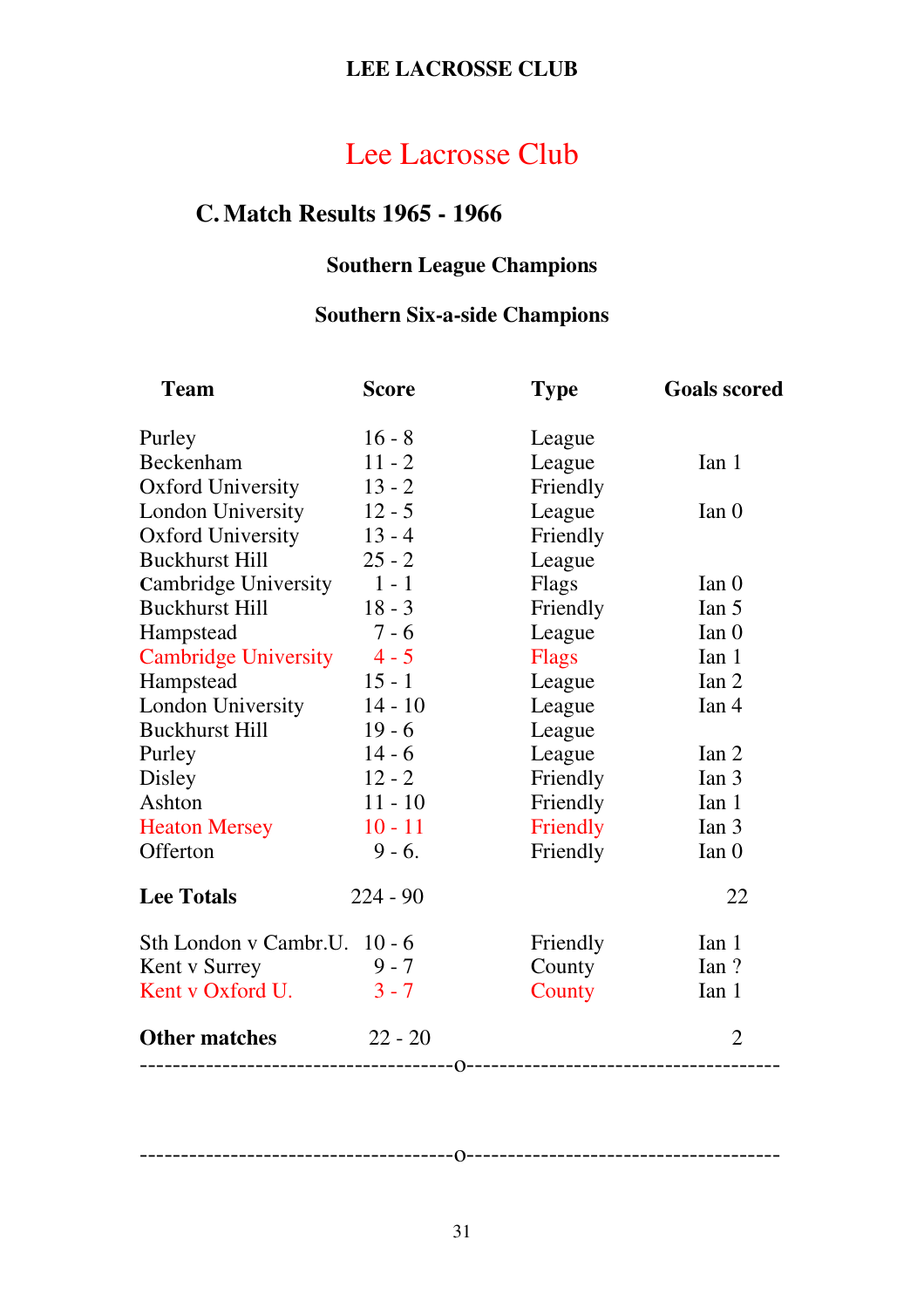#### 1. Newspaper cuttings of the time

--------------------------------------o--------------------------------------

#### 2. LEE TOP FIRST DIVISION

Lee maintained both their high standard of play and their lead in Division I by defeating London University 12 – 5 on Saturday.

Through excellent goals by Haysom and Gaines Lee soon gained the lead but London managed to fight back to  $3 - 3$ .

After Brown put Lee in the lead again, they dominated the game. The attack looked most dangerous with Henderson and Brown excellently opening the defence and distributing the ball with accuracy.

Once again Gaines was outstanding, scoring five goals, while Furby distinguished himself with a fine display in goal.

Lee scorers were: D Gaines (5), T Morrow (2), C Brown (2), Butcher, Kemsley and Haysom.

Lee 'A' beat Croydon  $10 - 5$ .

--------------------------------------o--------------------------------------

#### 3. LEE TRIUMPH  $25 - 2$

A large score was expected when undefeated division one leaders met one of the bottom clubs, Buckhurst Hill on Saturday. But nobody envisaged a 25 – 2 triumph for Lee.

Lee treated the game as a full-scale practice and where soon in the lead, and at the end of the first quarter were  $4 - 0$  ahead.

The half time score was  $13 - 0$ .

The Lee scorers were G Paine (6), D Gaines (4), R Kemsley (4), R Haysom (4), T Morrow (4), G Medlock (2) and S Butcher.

Lee 'A' beat Old Sedcopians 'A' 8 – 3*.* 

--------------------------------------o-------------------------------------- 4. UNBEATEN LEE SLAM BUCKHURST HILL 25 – 2

Playing at home on Saturday, Lee the undefeated leaders, trounced Buckhurst Hill 25  $-2$ .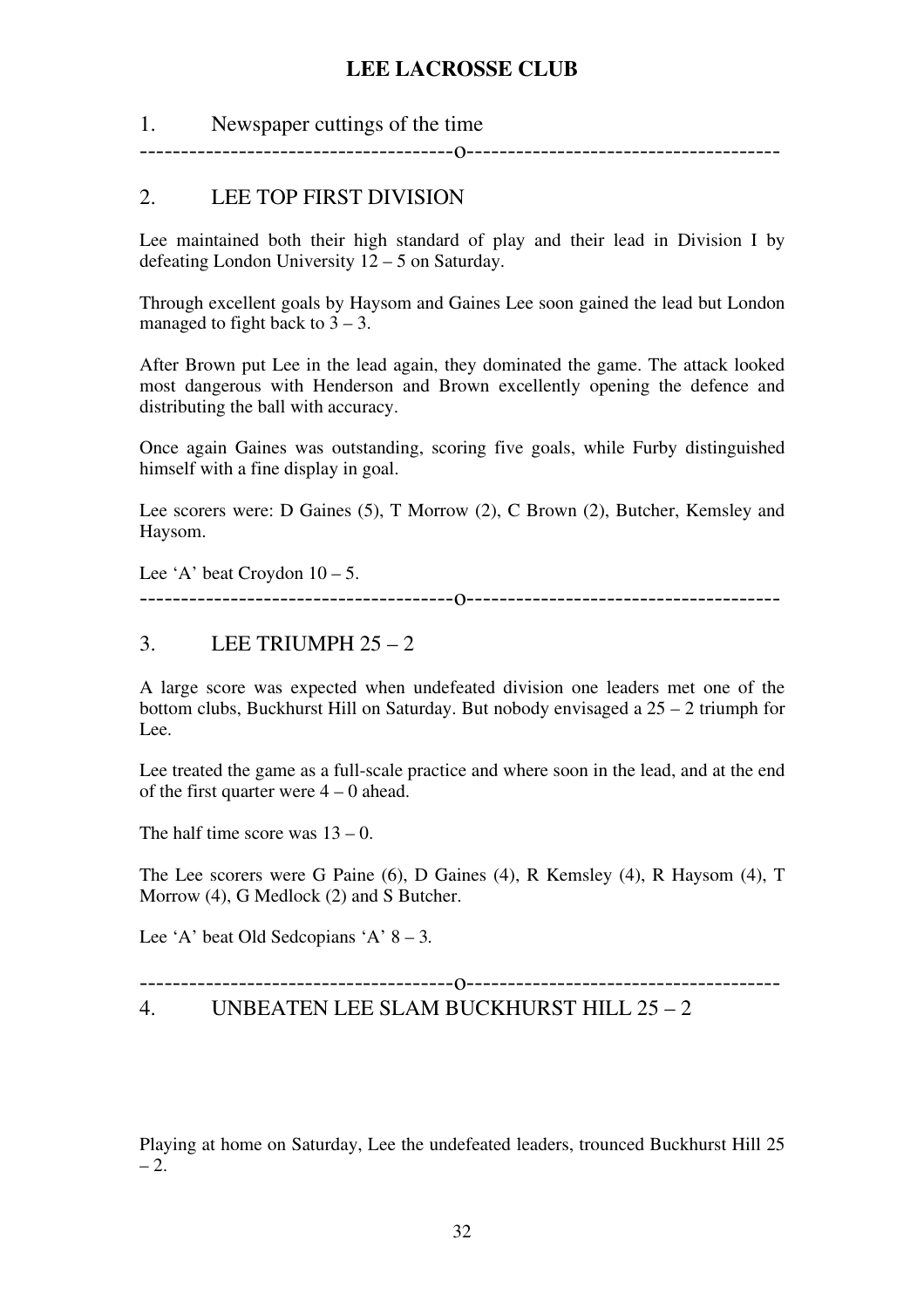Lee's extremely mobile and efficient attack took control in the opening seconds and Morrow and Medlock provided many chances for the other forwards. Gaines and Kemsley in particular taking their chances well.

Lee's superior fitness played an important part in this win and goals came from G Paine (6), D Gaines (4), R Kemsley (4), R Haysom (4), T Morrow (4), G Medlock (2) and S Butcher.

Lee 'A' beat Old Sedcopians 'A'  $8 - 3$ . --------------------------------------o--------------------------------------

### 5. CAMBRIDGE UNIVERSITY HOLD LEE TO 1 – 1

In this exciting first round of the Flags competition the successful finalists of the last two years, Lee and Cambridge University, met on Saturday.

As both teams are scoring well this season, Lee averaging 15 goals a game, a high score was expected, but the result was a  $1 - 1$  draw, exceptionally low for lacrosse.

The intense midfield play and difficult conditions helped to limit the scoring, Furby, in the Lee goal, played well, making some breath-taking saves.

Lee took the lead in the first quarter when Medlock casually accepted a difficult pass. Cambridge replied in the second quarter when a shot through a melee caught Furby unsighted.

------------------------------------------o---------------------------------------------

#### 6. Lee hope to improve

Unbeaten this season, the first team of Lee Lacrosse Club, whose home has been at the headquarters of Orpington Sports Club for many years, is hoping to improve on the second place they have occupied during the last three campaigns in the first division of the South of England League.

Two years ago they did, however, win the Flag Final, which is a knockout competition.

Among their star players is remarkable, one-armed goalkeeper Terry Allsop, who is a regular in the South of England team and has been capped for England.

Defence men Kevin Corcoran and Richard Haysom are also both members of the South of England side. Dave Gaines and Gerry Paine have both played in South trials.

In addition, Paine, Haysom and Allsop played in this year's England versus The Rest exhibition match at the Crystal Palace sports festival.

Basically a young side, most of the team were outstanding juniors. But though largely under 20, many have played for Kent's seniors. The attack is controlled by Southern Area coach Terry Morrow.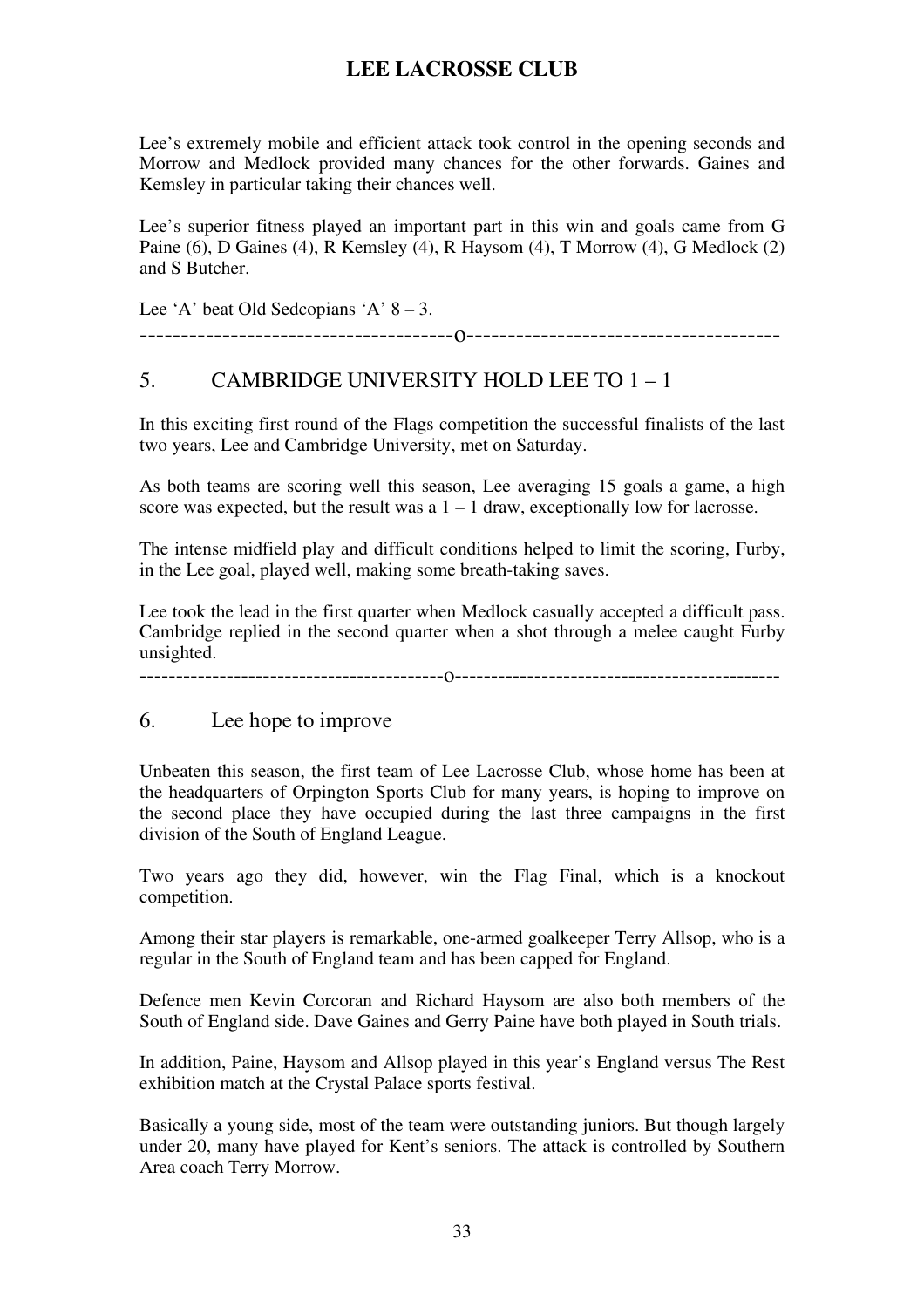Two years ago the club, which was then fielding first and junior sides, formed a second team, which won the second division championship last year. But they could not be promoted as the laws state that only one side from each club can play in the first division. Last season the second team won their division's annual six-a-side contest.

The first team is unbeaten this season, but the seconds, having lost several players to the firsts, with others having gone abroad or to university, are unable to field as strong a side this season as in the past.

--------------------------------------o--------------------------------------

#### 7. THEY WIN AGAIN

Lee Lacrosse maintained their unbeaten record and first division leadership when they defeated Hampstead on an atrocious pitch at Mill Hill on Saturday.

Hampstead gained a  $0 - 2$  lead until Paine scored for Lee to bring the quarter time score to  $1 - 2$ .

Lee piled on the pressure in the second quarter but still failed to even the scores, despite an excellent goal by Brown and two brilliant goals from Haysom. At half time they trailed  $4 - 5$ .

After the interval Lee looked much more confident and completely dominated the third quarter.

In the final quarter Hampstead took the lead again, only for Kemsley to equalise once more, Lee clinched the tough game when Parker scored with a magnificent shot.

--------------------------------------o--------------------------------------

#### 8. LACROSSE TITLE MAY SOON BE SETTLED

The postponement of Saturday's lacrosse matches in London because of the saturated grounds caused the Christmas interval in the Southern League programme to be longer than expected. At this half way stage, however, it is already clear that the championship will go to either Lee or Purley.

The issue might be settled by the end of January, for Lee, who are undefeated so far, are scheduled to play their return matches against Purley and London University, the only teams likely to defeat them. Unfortunately, the Purley v. Lee fixture for January 22 has to be postponed to permit the rearrangement of the Flag competition caused by the  $1 - 1$  draw between Lee and Cambridge University in the first round on the last day of the University term.

#### a) POINTLESS

Though London University are close behind in case the leaders slip, no other club has a serious interest in the championship and the only other consideration is whether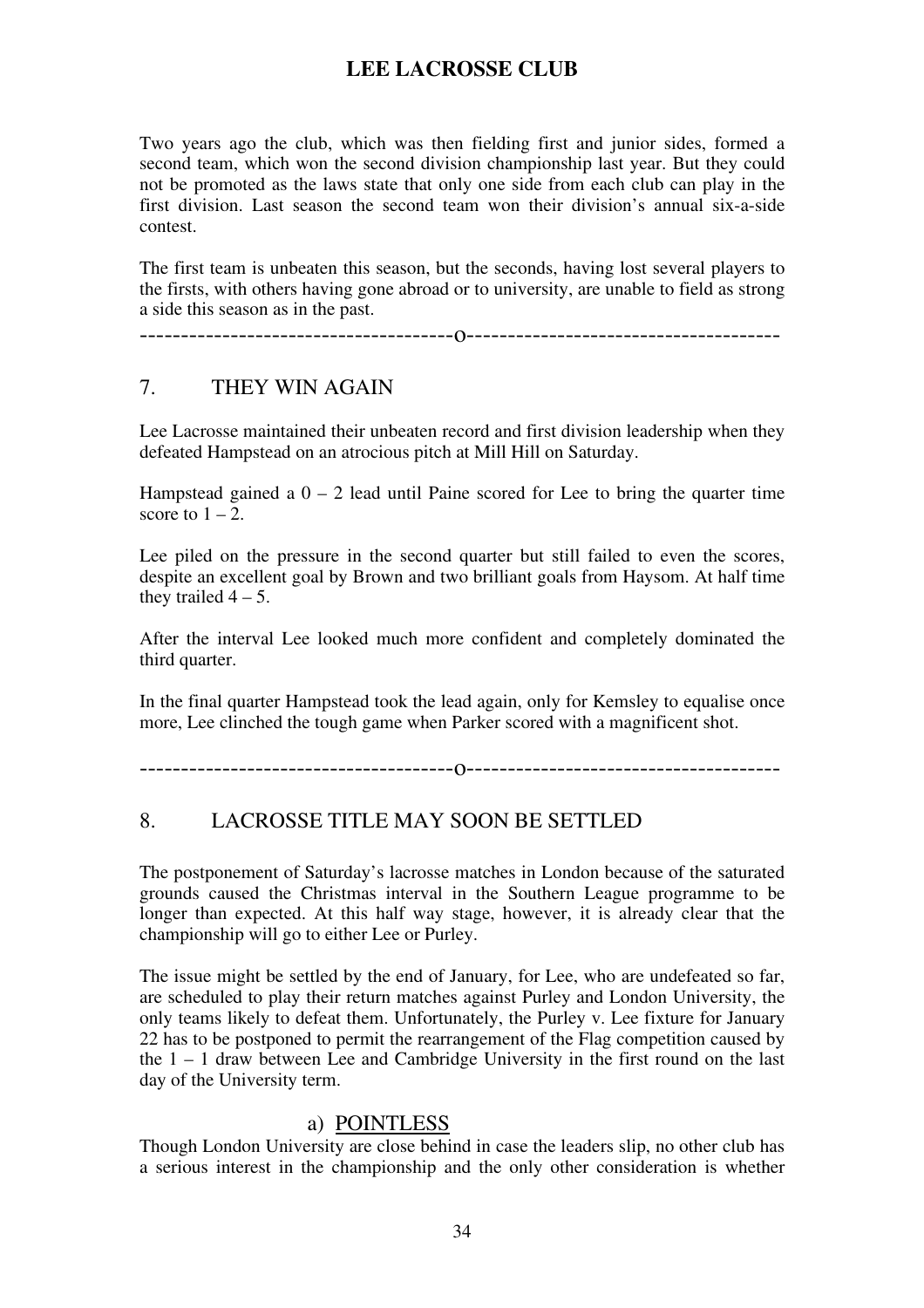Buckhurst Hill can avoid relegation. They are pointless at the bottom of the table and can only hope to escape by defeating Beckenham and Kenton, who are next above them and who play later this month.

Waterlogged grounds have also caused the Northern League to drop behind schedule at the halfway stage. Mellor have taken the lead and shown their early lapse against South Manchester was only temporary. Their defensive play against the previously undefeated Old Hulmeians showed they have improved in this area and as their attack is obviously as impressive as last season (157 goals from 11 matches), they have a good chance of retaining their championship.

#### **TASK DIFFICULT**

Nevertheless, they must yet defeat Old Hulmeians again as well as the third team in the running for the championship, South Manchester, who have inflicted Mellor's only defeat, and who, in turn, have lost only twice – to Old Hulmeians. Old Hulmeians have made their own task more difficult by conceding a game to the inconsistent Heaton Mersey, who are lying in fourth place, well behind the others.

As in the south, the remaining clubs have little interest except to avoid relegation. Recent successes by Stockport and Leeds University have probably saved them. This leaves Rochdale who are newly promoted, Old Waconians who are short of good forwards, Urmston who have been unlucky with three defeats by the odd goal, and Boardman and Eccles who are at present bottom, to settle the issue mainly by the matches to be played among themselves.

--------------------------------------o--------------------------------------

#### 9. LEE STORM TO VICTORY

Lee began in storming fashion against Hampstead on Saturday and scored their first goal inside a minute through Gaines.

The home team kept up the pressure throughout the first quarter, at the end of which they had scored six goals.

In the second quarter however, Hampstead's heavier rearguard managed to defend their goal successfully from the lighter Lee attack.

This goal-less quarter spurred Lee to a greater determination in the third quarter, in which they again dominated, to score five more goals with only one in reply.

The Lee attack was moving really well now, and continued its goal spree into the final quarter, in which they scored another four goals.

Lee's defence was rarely troubled and, in consequence, was able to give strong support to the attack, all of whom scored.

Lee's goal total in 10 games is now 132 with only 34 against, and establishes them firmly at the top of Division 1.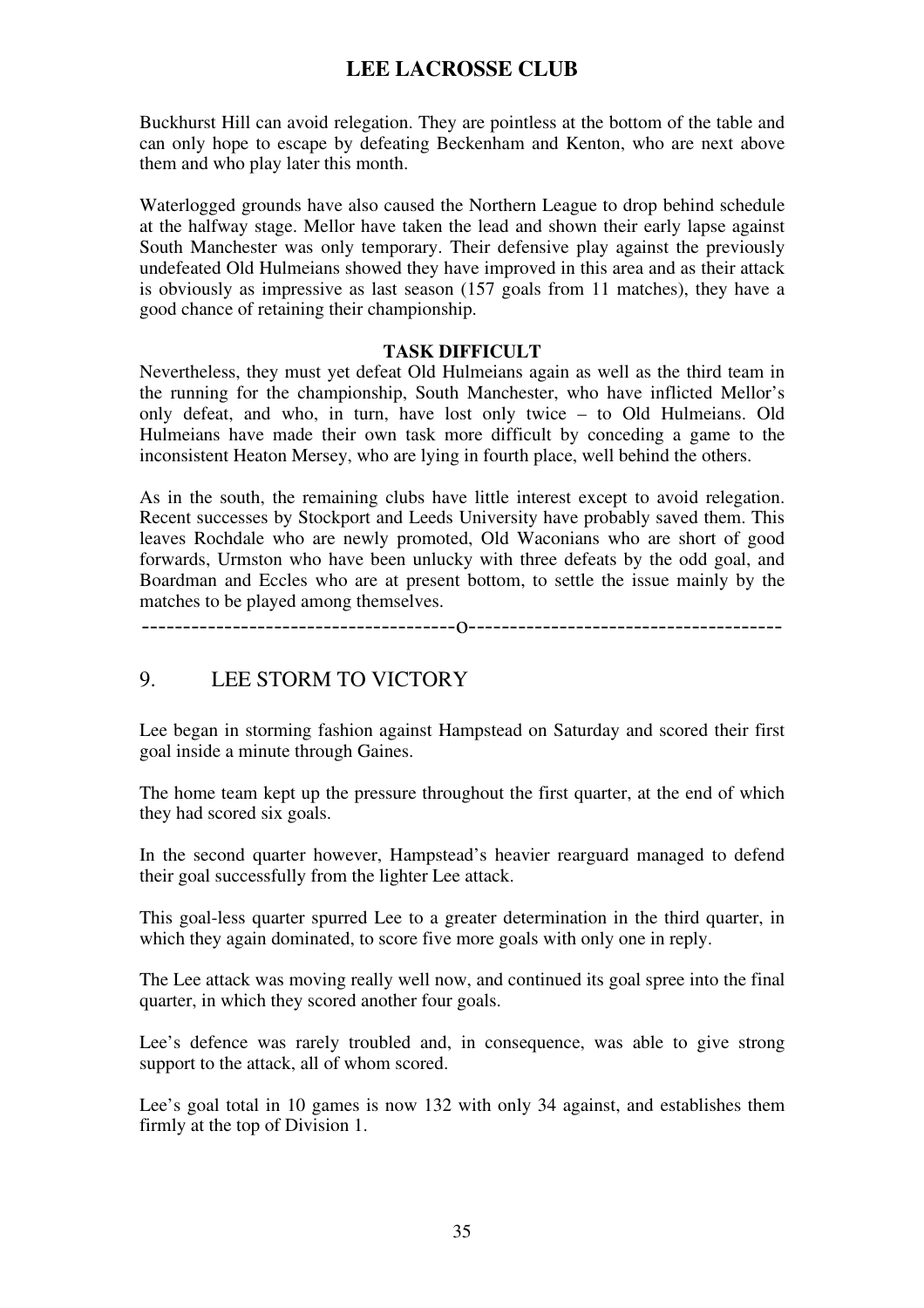Their scorers were D Gaines (4), R Kemsley (2), T Morrow (2), I Henderson (2)**,** G Paine (2), J Medlock (2) and R Haysom.

Lee's second team went down 5 – 11 to Old Sedcopians. Scorers were D Scotton (2), C Brown (2) and R Morfill.

--------------------------------------o--------------------------------------

## 10. LEE IN STRONG POSITION FOR LACROSSE TITLE

Lee are almost Southern League lacrosse champions and may expect to see their name engraved on the trophy for the first time. They still have five matches to play and could, of course, slip unexpectedly, but Purley, who have played one more match and are level on points, seem to be the only team likely to stop them. If Purley succeed where all others have failed, the two teams could end level on points, but Lee's superior goal average will probably not be approached.

Lee reached this strong position when they defeated London University at Motspur Park. They started apprehensively facing the renowned University scorers with a defence weakened by the absence of Haysom, Corcoran and Parker. Yet, the two backs promoted, Knight and Morfill, proved to be the safest on the field and Kemsley who dropped back to centre, dominated the faces. Consequently Lee surprised themselves by taking  $a$  4 – 1 lead by quarter time. One or two mistakes permitted the University to get within one goal during the second period, but Lee led  $7 - 5$  at half time.

London University were confident of victory, having noted Lee's weaknesses. They pressed on to draw level at 9 – 9 and finally went ahead with the first goal of the last period. Just when it looked as though the University were going to win by a comfortable margin, Lee burst into renewed action and scored five goals without reply, leaving London bewildered, and themselves bemused by their unexpected breakthrough.

This defeat has ended London University's hopes of remaining in the championship race. They must blame their failure on defence. They have conceded more goals than any other club in the league except Buckhurst Hill at the bottom. Yet they also scored the most. They undoubtedly have the strongest attack, but when they are always looking over their shoulders at the voids behind, they cannot press home their advantage.

Lee were given far too much room to set up their movements. Henderson regained his shooting form to score four goals, but some of his shots should have been blocked. Gaines (3) and Medlock (3) might also have been restricted by closer attention from good backs.

--------------------------------------o--------------------------------------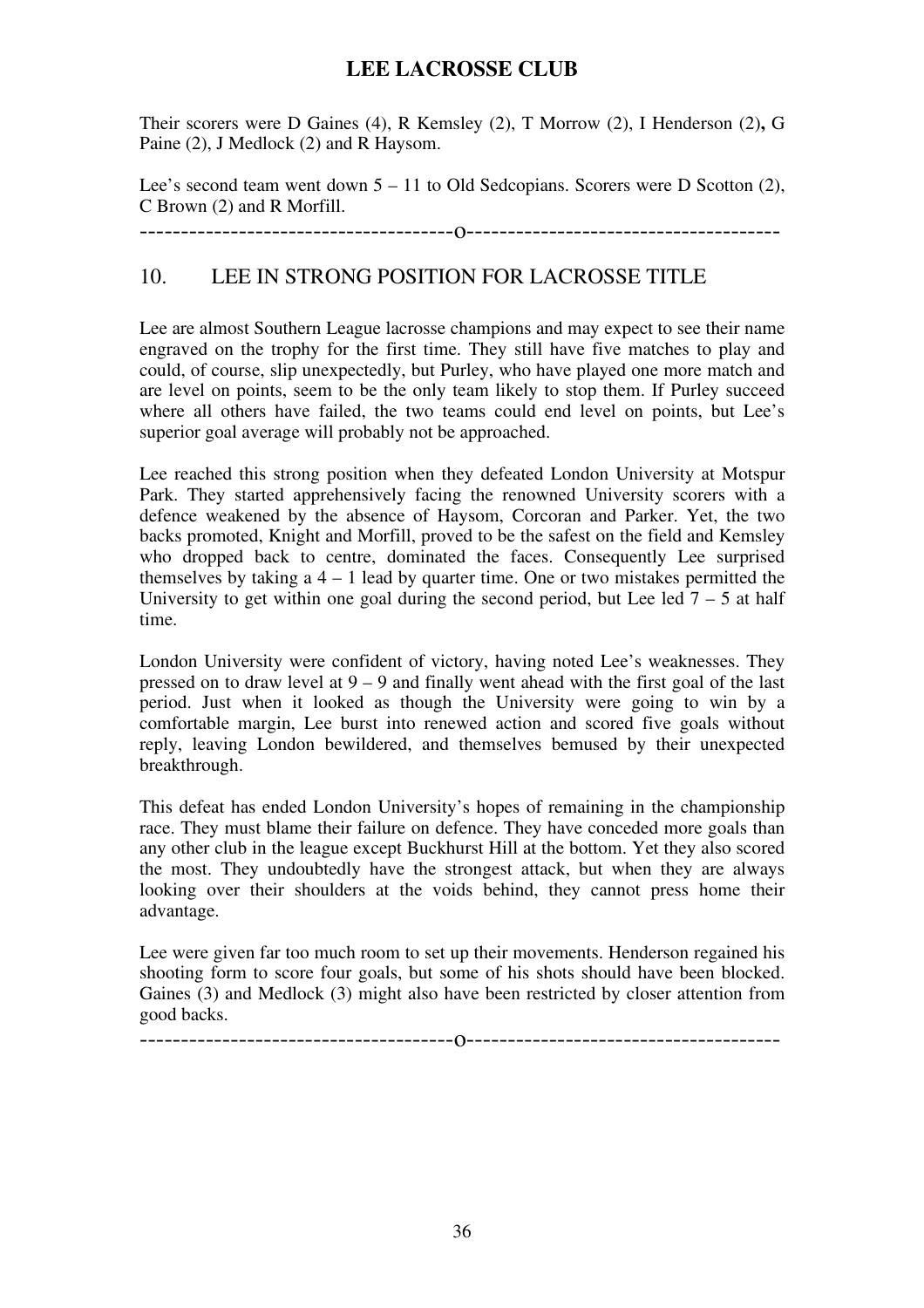# Lee Lacrosse Club

# **D.Match Results 1966 - 1967**

# **Southern League Champions**

# **Southern Flags winners**

# **Southern Six-a-side Champions**

| <b>Team</b>              | <b>Score</b> | <b>Type</b>  | <b>Goals scored</b>      |
|--------------------------|--------------|--------------|--------------------------|
| Old Sedcopians           | $26 - 2$     | Friendly     |                          |
| Mellor                   | $9 - 15$     | Friendly     |                          |
| <b>Heaton Mersey</b>     | $7 - 9$      | Friendly     |                          |
| Cambridge University     | $7 - 6$      | Friendly     |                          |
| Beckenham                | $34 - 1$     | League       | Dave $9$ – Ian 7         |
| Purley                   | $5 - 2$      | League       |                          |
| <b>Old Waconians</b>     | $2 - 4$      | Friendly     |                          |
| Old Hulmeians            | $8 - 6$      | Friendly     |                          |
| <b>Heaton Mersey</b>     | $9 - 4$      | Friendly     |                          |
| Kenton                   | $5 - 1$      | League       |                          |
| Kenton                   | $10 - 3$     | Flags        |                          |
| London University        | $15 - 4$     | League       |                          |
| Purley                   | $7 - 4$      | League       |                          |
| <b>Oxford University</b> | $3 - 6$      | <b>Flags</b> |                          |
| Hampstead                | $20 - 2$     | League       |                          |
| Hampstead                | $11 - 2$     | League       |                          |
| London University        | $22 - 2$     | League       | Jeff $5 - \text{Ian } 5$ |
| Kenton                   | $8 - 4$      | League       |                          |
| <b>Lee Totals</b>        | $208 - 77$   |              |                          |

--------------------------------------o--------------------------------------

37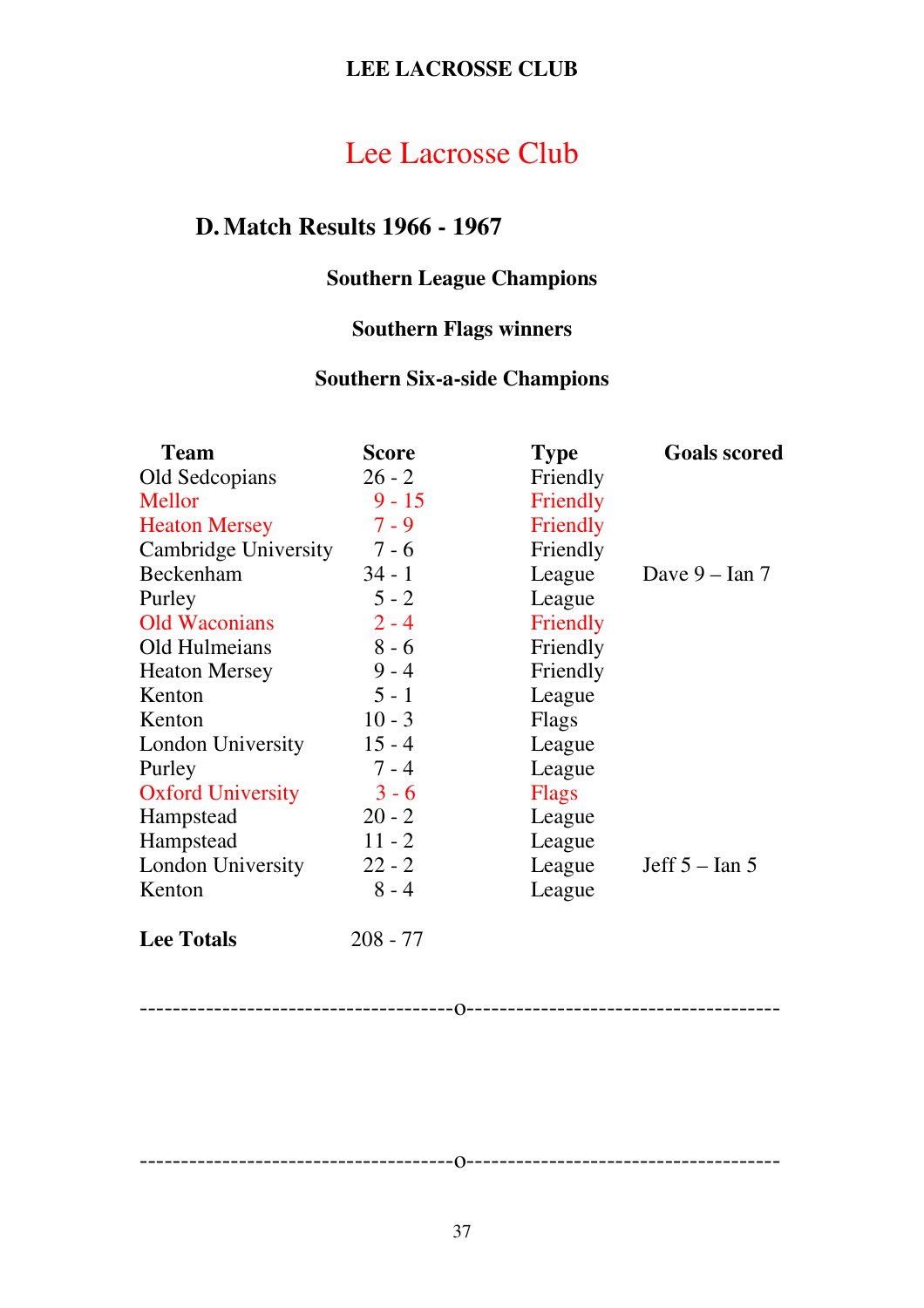| 1. | Newspaper cuttings of the time |
|----|--------------------------------|
|----|--------------------------------|

--------------------------------------o--------------------------------------

## 2. FOUR PLAYERS EACH NET FIVE FOR LEE

Lee once again scored freely on Saturday in a friendly against Old Sedcopians with the final score being  $26 - 2$  with goals from J Medlock (5), I Henderson (5), D Gaines (5), G Paine (5), R Kemsley (4), C Parker and S Butcher

--------------------------------------o--------------------------------------

#### 3. BECKENHAM NEVER HAD A CHANCE AGAINST LEE

In the first match of the season, Lee, last season's champions, played bottom-of-thedivision Beckenham, and the result was a massive  $34 - 1$  victory for Lee against a weak side.

Scorers for Lee: D Gaines 9**,** I Henderson 7, R Kemsley 6, T Morrow 4, P Richardson 3, G Paine 3, J Medlock and C Parker.

Quarter scores were  $8 - 0$ ,  $17 - 0$ ,  $25 - 1$ ,  $34 - 1$ .

--------------------------------------o--------------------------------------

#### 4. London University outclassed

London University are nearing the end of their worst season since they started playing lacrosse twelve years ago. Their defeat at Lee on Saturday by  $22 - 2$  was their heaviest in a League match this year.

They were not in the same class as their opponents who, by this victory, won the Southern League championship. The university have not benefited as had been expected by the return of Morton who is obviously not yet back to his old form.

Their greatest weakness, however, was in defence. By bolstering this with their forwards, London eliminated any hope of success. Allsop was rarely troubled in the Lee goal after the first quarter when Lomax made several good unsuccessful shots. Lee's most dangerous forward was Medlock, playing far better than in his London University days. He scored five goals, as did Henderson.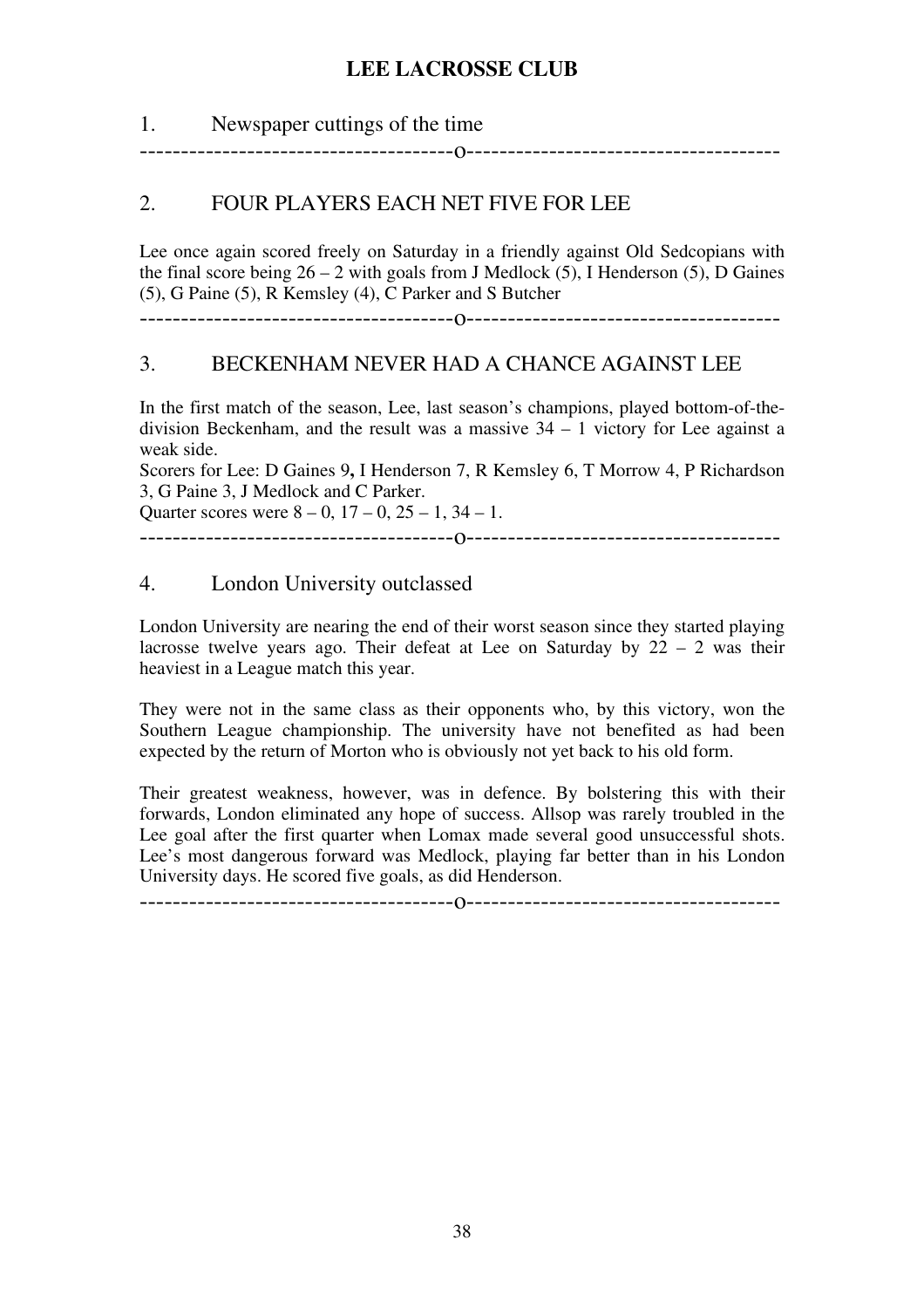# **E. Match Results 1967 - 1968**

# **Southern League Champions**

# **Southern Flags Winners**

# **Southern Six-a-side Champions**

|                             |              |                     | Ian                                             |
|-----------------------------|--------------|---------------------|-------------------------------------------------|
| <b>Team</b>                 | <b>Score</b> | <b>Type</b>         | <b>Goals scored</b>                             |
| Purley                      | $11 - 5$     | Friendly            | <b>DNP</b>                                      |
| Old Hulmeians               | $10 - 5$     | Friendly            | $\overline{0}$                                  |
| Boardman & Eccles           | $12 - 7$     | Friendly            | $\overline{4}$                                  |
| <b>Cambridge University</b> | $13 - 4$     | Friendly            | $\overline{2}$                                  |
| Offerton                    | $25 - 0$     | Friendly            | $\overline{2}$                                  |
| Mellor                      | $8 - 16$     | Friendly            | $\boldsymbol{0}$                                |
| Offerton                    | $11 - 2$     | Friendly            | $\overline{c}$                                  |
| Urmston                     | $9 - 8$      | Friendly            | $\overline{2}$                                  |
| Kenton                      | $8 - 3$      | League              | $\overline{c}$                                  |
| <b>Cambridge University</b> | $11 - 1$     | Flags               | $\begin{array}{c} 2 \\ 2 \\ 3 \\ 3 \end{array}$ |
| Purley                      | $16 - 4$     | League              |                                                 |
| Addiscombe                  | $16 - 9$     | League              |                                                 |
| <b>Oxford University</b>    | $10 - 6$     | Friendly            |                                                 |
| Hampstead                   | $21 - 1$     | Flags               | $\frac{3}{3}$                                   |
| Addiscombe                  | $16 - 1$     | League              |                                                 |
| Purley                      | $17 - 4$     | <b>Flags Final</b>  | $\mathbf{1}$                                    |
| Hampstead                   | $12 - 0$     | League              | 5                                               |
| <b>London University</b>    | $22 - 3$     | League              | 6                                               |
| Purley                      | $19 - 4$     | League              | 7                                               |
| Kenton                      | $5 - 1$      | League              | $\boldsymbol{0}$                                |
| <b>Old Stopfordians</b>     | $6 - 15$     | Friendly            | $\overline{c}$                                  |
| Mellor                      | $8 - 14$     | Friendly            | $\overline{2}$                                  |
| <b>South Manchester</b>     | $8 - 7$      | Friendly            | $\overline{4}$                                  |
| Disley                      | $9 - 2$      | Friendly            | $\overline{4}$                                  |
| <b>Old Hulmeians</b>        | $3 - 16$     | <b>Iroquois Cup</b> | $\boldsymbol{0}$                                |
| <b>Lee Totals</b>           | $306 - 138$  |                     | 59                                              |
| (Kenton)                    | $11 - 0$     | Sixes final)        |                                                 |
| South Trial                 | $16 - 4$     | Trial               | 5                                               |
| <b>Other Totals</b>         | $16 - 4$     |                     | 5                                               |
|                             |              |                     |                                                 |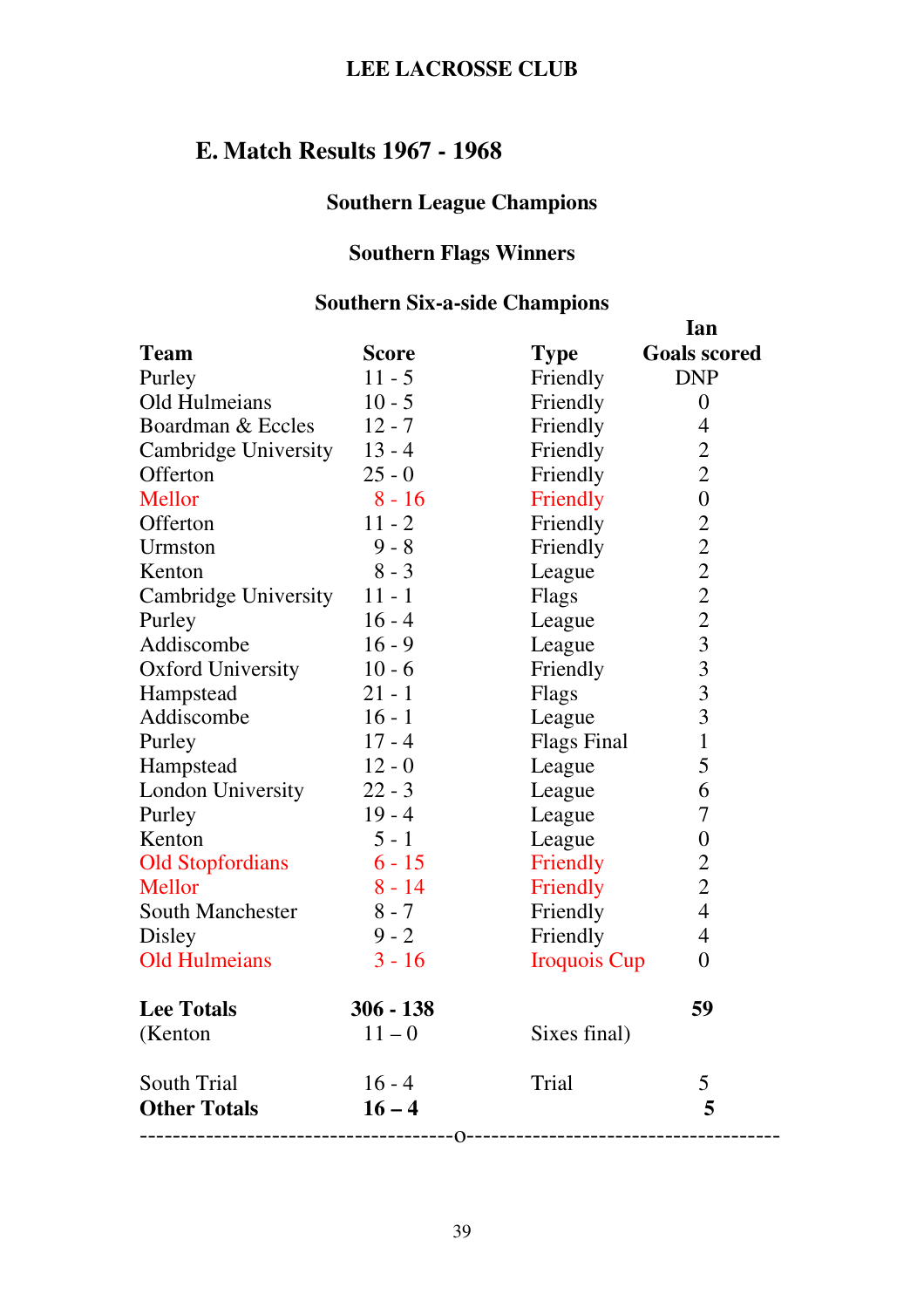#### 1. Newspaper cuttings of the time --------------------------------------o--------------------------------------

2. NEED FOR NEW COMPETITION

The meeting of the Northern and southern lacrosse league champions in a friendly match promised to provide a contest in which the loser would only lower his colours after a fight. Lee and Mellor did not disappoint when they met at Orpington.

Both teams claimed that they thoroughly enjoyed their match, and the spectators were treated to a fast open spectacle as the players flung the ball around in a series of sweeping movements weaving intricate patterns in a manner rarely seen during the usual run of Saturday afternoon league lacrosse.

Mellor triumphed 16 – 8, mainly because of their superior shooting and their ability to seize a quick opportunity.

#### **Increasing popularity**

Both clubs are prolific scorers in their respective leagues, and consequently often face defences packed around the goal. It seems that some teams who expect to lose against powerful opponents derive some satisfaction from striving to keep the margin of defeat as low as possible, with an eye on their goal average.

This may account for the increasing popularity of friendly matches, which do not impose the same constraints and with both teams scoring heavily against more open defences, players and spectators alike savour a greater entertainment. Some of the most successful friendly matches are between northern and southern clubs where there is perhaps less ''needle'' carried over from league struggles.

In the modern world of faster transport a national tournament would bring together the widespread clubs more often, though it might smother the benefits derived at present from the friendly fixtures.

A knock-out tournament would be a good compromise in which there would be no incentive to defend purely to keep down the score for the purpose of league position.

This centenary year would be a good time to start a new competition as a step into the future. Perhaps the Iroquois Cup Challenge – at present the cup is disputed only by the north and south flag winners – could be re-planned so that all clubs that entered would play rounds throughout the season.

This would at least provide an event, which was not divided into two sections, north and south, based on an arbitrary division that has confused and confounded English lacrosse for most of its 100 years' life.

--------------------------------------o--------------------------------------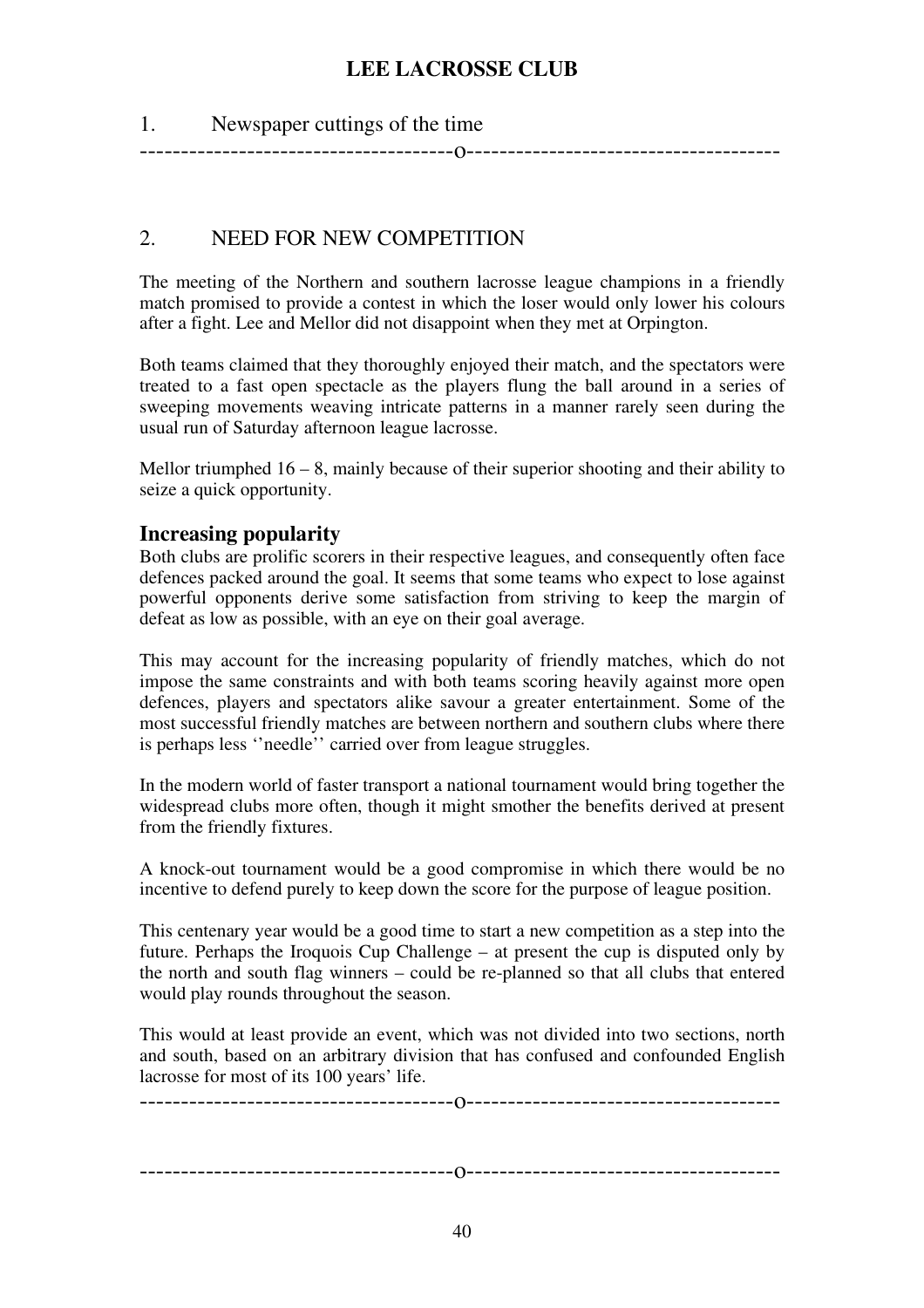#### 3. Skill in shooting brings victory to Mellor

Lee, the Southern League champions, had this season's run of victories broken when Mellor, champions of the Northern League visited them and maintained their own unbeaten record by winning  $16 - 8$ . Freed from the problems of gathering points they both played open lacrosse, keeping the ball flowing over all parts of the field.

The margin in the score exaggerated the difference between the respective standards of play. It was rather a measure of the difference in shooting skill. Lee, for example, created several openings at the start of the match and missed four goals when their shots went over the bar. When Mellor retaliated, Williams opened with three goals in succession, and Hodgson gave them  $a<sub>4</sub> - 0$  lead at quarter time.

Mellor crept further ahead  $7 - 2$ ,  $12 - 5$ ,  $16 - 8$  in the subsequent quarters. Hodgson added three more goals, and Duckworth and McAllister also scored four.

--------------------------------------------o-------------------------------------------

#### 4. Kenton defend strongly against Lee

The main matches in Southern Lacrosse on Saturday concerned spirited rearguard actions, particularly by Kenton and Oxford University. Kenton surprised Lee by holding them throughout the first half and then conceding defeat by  $8 - 3$ . Oxford University's defence, that has been so notoriously open so far, held Old Waconians to six goals. It was the Oxford attack that let them down on this occasion, being unable to score more than once.

The major event of the day took place in the evening however, when the dinner to celebrate the centenary of English lacrosse was held at the Midland Hotel, Manchester. This was the formal recognition of the occasion, which was effectively marked in the spring by the tour of the English team to Canada.

The England captain, G.A.MacDonald, proposing the toast of ''lacrosse,'' called for a greater awareness by senior players of the need to listen to new ideas, and for all players to exercise a greater self-discipline and respect for the best standards of play.

--------------------------------------o--------------------------------------

### 5. Lee put Purley record in perspective

The long-awaited match between the two leading clubs in the South, Lee and Purley, proved to be a disappointment. Lee's easy 16 – 4 victory indicated that there is more between the teams than had been expected. The contests for the League Championship, in which both were undefeated, and for the Southern Flag, in which both had reached the semi-finals, now appear to be running in Lee's direction.

Lee led throughout, with quarter scores of  $4 - 0$ ,  $8 - 2$ ,  $13 - 2$ ,  $16 - 4$ . They would have been further ahead in the first quarter but for some bad shooting. Generally they controlled the pace and they were much quicker to chase the loose balls and more positive when checking their opponents.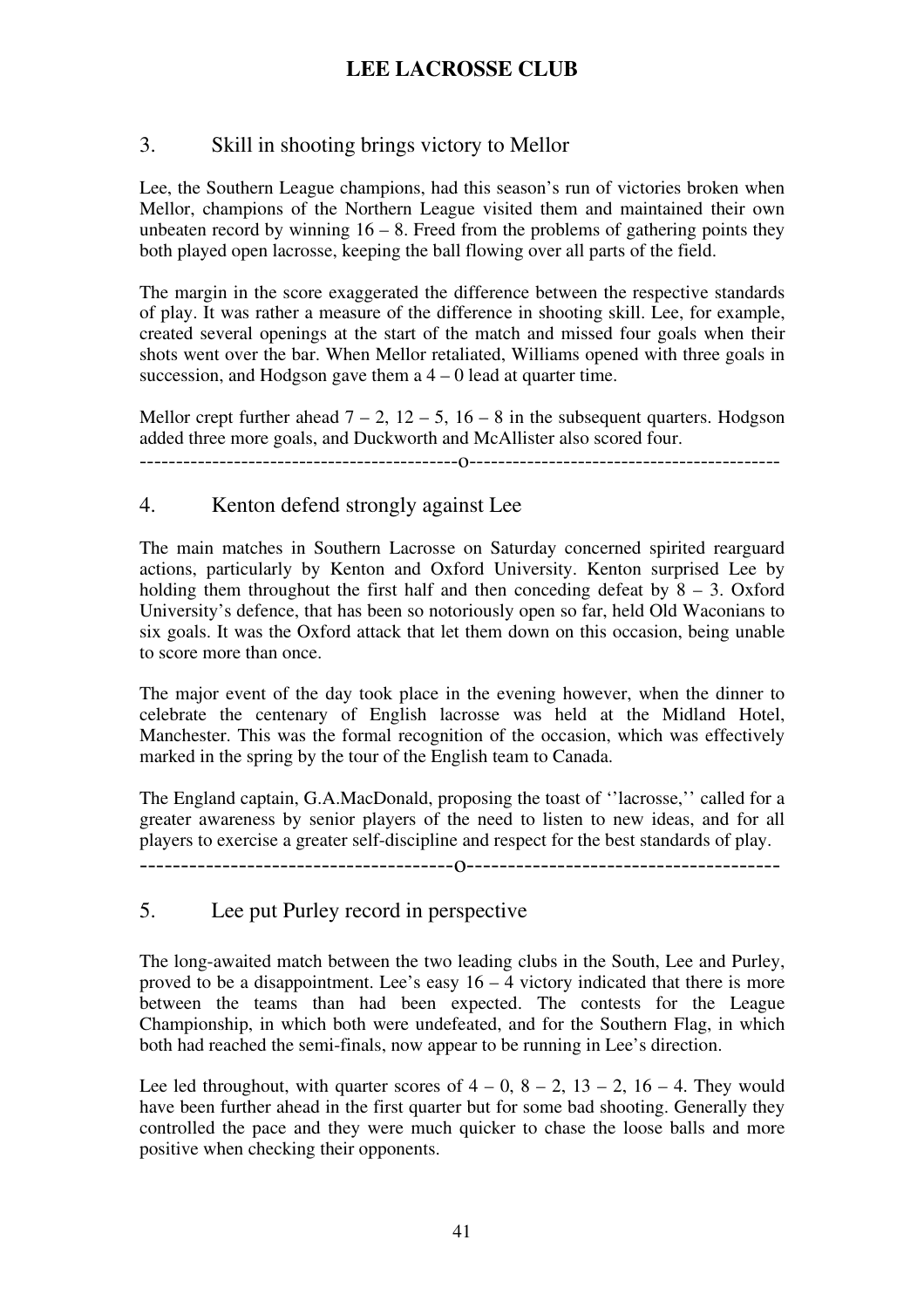Gaines, who scored seven goals, was at his best. He was well supported by Kemsley, who scored three by coming up from wing defence and yet found the speed to cover back and take care of Nicholls, who was easily Purley's best forward.

Parker (2), Henderson (2), Medlock and Morrow also scored against a Purley defence, which did not combine well. Shipley, their outstanding back, worked extremely hard and even found time to score a goal to add to those by Leppard, Nicholls and Wilde.

--------------------------------------o--------------------------------------

#### 6. Lee surge ahead of Addiscombe

Addiscombe gave Lee their hardest League match of the season before losing  $9 - 16$ , and conceding the points that enabled Lee to nudge them from the top of the Southern Championship table. Lee will lead confidently, being undefeated, one point ahead, and with three games in hand.

For the only major match that was not postponed because of waterlogged pitches, Addiscombe were strengthened by the inclusion of Rolley, the Australian international who has joined them for his short stay in this country. His style was delightful and he fully deserved his four goals, but he also brought the best out from the other Addiscombe forwards, who are usually slower and less original. Metcalf, in particular, revelled in having such a reliable feed, and scored three goals. Milne and Lewis scored the others.

This strength enabled Addiscombe to open the Lee defence surprisingly often, and to pull back from  $2 - 7$  to  $5 - 7$ , just before half time. The third quarter proved to be crucial, when Lee pressed repeatedly with their wing defences to get round the covering Addiscombe forwards and go ahead to  $13 - 7$  before settling down to consolidate during the last quarter. Addiscombe could not answer the combined power of the whole Lee team during the major onslaught, when there was always an extra player to carry on a movement and score. The large number of Lee scorers – Butcher (4), Henderson (3), Morrow (2), Medlock (2), Gaines (2), Kemsley, Paine and Mottershead – speaks for itself.

--------------------------------------o--------------------------------------

#### 7. Purley overawed in one-sided game

#### **Lee 17 Purley 4**

Although Lee had become favourites to win the southern lacrosse flag for the ninth time, few people expected them to overcome Purley, the holders, quite so easily. The one-sided match provided little entertainment for the remarkably low number of spectators.

The Lee team was substantially the same as that which narrowly defeated London University  $7 - 6$  in the 1964 final. They are still young enough to be exceptionally fast, but they have gained much in experience, and are able to control the pace and style of the game much more effectively. The higher score is a fair measure of their advance over the four years.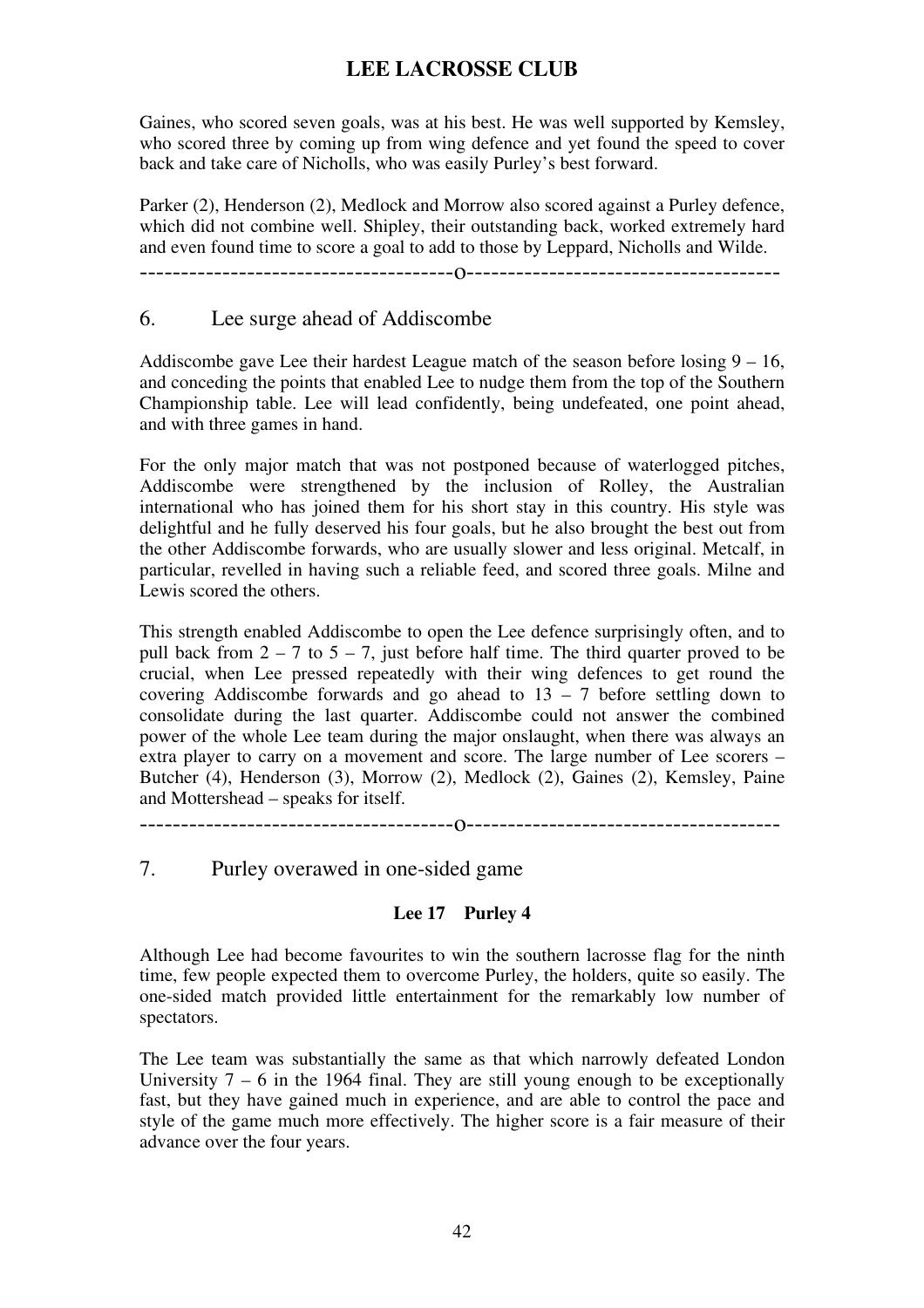Their reputation overawed Purley, who made many errors. The Purley defence was loose and uncertain. Their forwards were not seen in any prolonged action together during the first half. Nicholls, the Australian international and mainspring of the Purley attack, was probably never more ineffective than on this occasion, when he was neutralised by Kemsley, who also played a constructive role in midfield alongside Butcher, his wing defence partner. They scored seven goals between them.

Lee were not stretched, and so did not play at their best except during the third quarter, which started at  $7 - 0$  and ended at  $14 - 2$ . In this period the Lee tide was flowing so strongly that nothing seemed likely to stop it. Unfortunately they relaxed, and Penson took advantage of their casualness in defence to reply with two goals in three minutes. Consequently Purley rallied so that in the last quarter play was of the more even standard that might have been expected. But it was far too late to revive any interest in the chilled spectators.

LEE – R Haysom, K Corcoran (Captain), D Hart, G Paine, S Butcher, R Kemsley, P Tranter**,** I Henderson, D Mottershead, J Medlock, D Gaines, T Morrow.

PURLEY – J Maynard (Captain), M Bedford, B Hancock, G Thatcher, D Shipley, D Leppard, R Wilson, E Nicholls, J Penson, D Robbins, P Wild, A Brook.

REFEREE – N Galloway

--------------------------------------o--------------------------------------

8. Lee win without brilliance

#### **Lee 17 Purley 4**

The Southern Flag final proved to be a dismal event in bitter weather with Purley, the holders, playing far below themselves so that in turn Lee were not inspired to play the lively lacrosse of which they are capable. It was only in the third quarter that the Lee machine ran smoothly for a time while they scored seven goals. Towards the end of this period they began to relax. Purley were quick to see a chance and Penson scored two goals that brought them to life.

It was too late of course, though further goals by Brook and Wilson were a just reward for their own tireless work. It is significant that the Lee wing defences, Butcher and Kemsley scored three and four goals respectively. They covered efficiently in midfield and prodded the forwards. Butcher shot with dexterity while Kemsley played a crucial part by silencing Nicholls, potentially Purley's most dangerous forward.

Significantly, all five Lee forwards scored – Gaines (4), Morrow (3), Henderson, Medlock and Mottershead. Their teamwork was such that they changed positions with bewildering frequency. There was no knowing who might turn up to finish of a movement against the nervous Purley defence.

--------------------------------------o--------------------------------------

9. South team unlikely to trouble north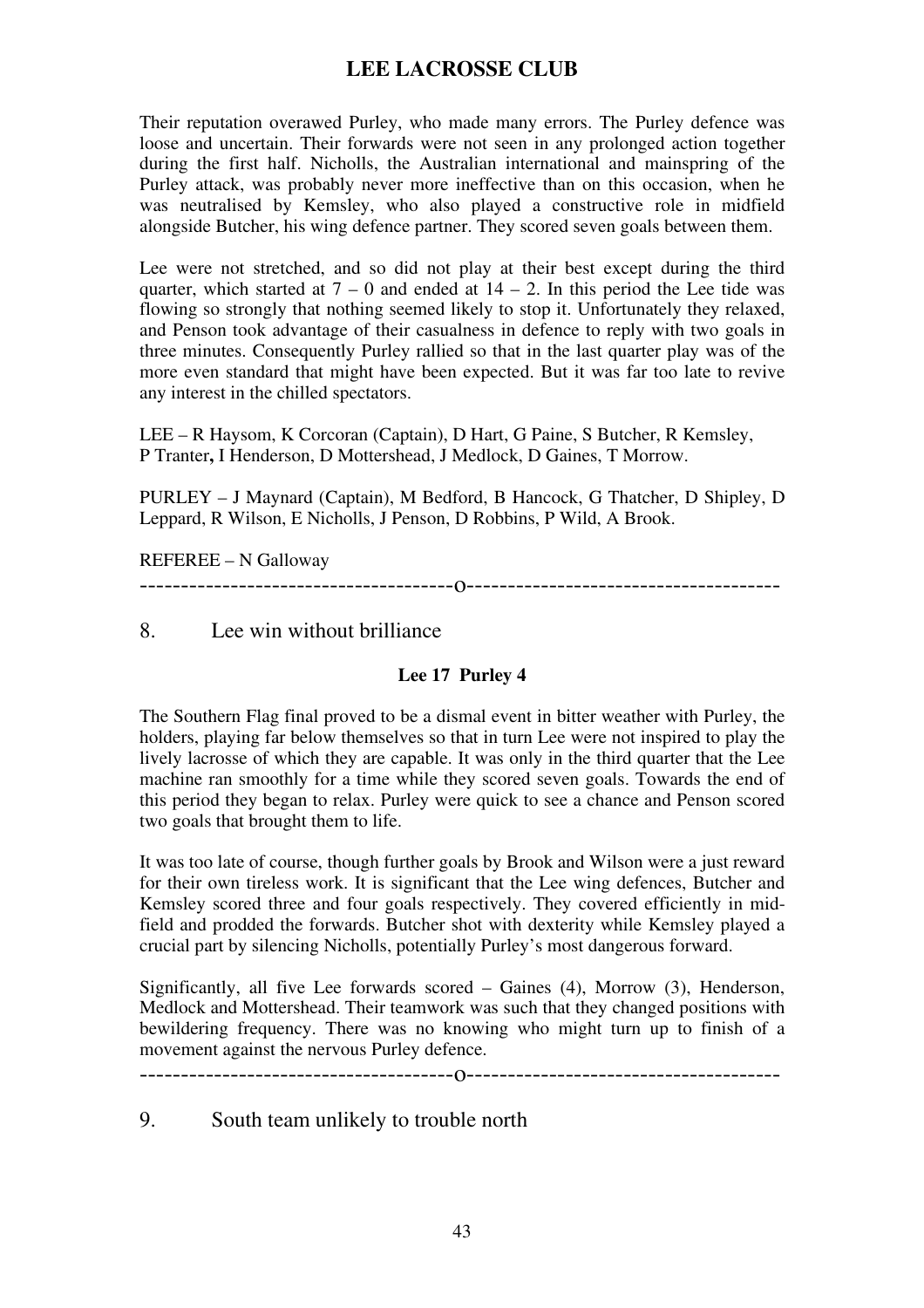After deliberating over the weekend, in the light of the South of England trial match last Saturday, the selectors have announced the South team to play the North in Manchester on April 20. Although they tried several combinations during the trial they have reverted to the team that was chosen as colours – and apparently as the probables.

The team is:-

D Hanks (Kenton), K Corcoran (Lee) (Captain), E Johnson (Kenton), G Paine (Lee), D Shipley (Purley), E Trickey (Buckhurst Hill), S Butcher (Lee), R Kemsley (Lee), P Lomax (London University), I Henderson (Lee), D Gaines (Lee), E Nicholls (Purley).

Corcoran, Shipley, Johnson, Paine, Gaines and Nicholls are the only players remaining from last year. In addition, Hanks and Trickey are both experienced. Hanks was a member of the winning 1962 team when he deputized for Allsop. Now he can at last consider the goalkeeping position his own after coveting it for several years as first reserve to Allsop, who is now teaching in Africa.

Trickey played when he was a member of Purley three years ago, but then went off to Manchester for a period. Now he has returned and regains his place as a member of Buckhurst Hill.

The absence of University players, apart from Lomax, instead of the usual three or four in most years, reflects the lower standard of university lacrosse. The inclusion of six Lee players is recognition of the dominance of that club in the south.

Indeed, although the wisdom of the selection of the various individuals cannot be faulted, I cannot help wondering whether the obvious team spirit and knowledge of each other by the Lee players would not enable the full Lee team to give a better account of itself than this team which embraces several styles of lacrosse.

Although it is difficult to suggest how the selectors could have picked a better team, or chosen any other combination after the showing of the alternatives last Saturday, it is also difficult to see how this team can defeat the north. The northern team has so many internationals available compared with only two, Shipley (England) and Nicholls (Australia) in the south, that the north are likely to achieve their sixth successive victory.

--------------------------------------o--------------------------------------

10. Little evidence from trial

It is difficult to relate a coherent story about the South of England lacrosse trial held at Ray Park, Woodford, on Saturday because the selectors changed the teams for each of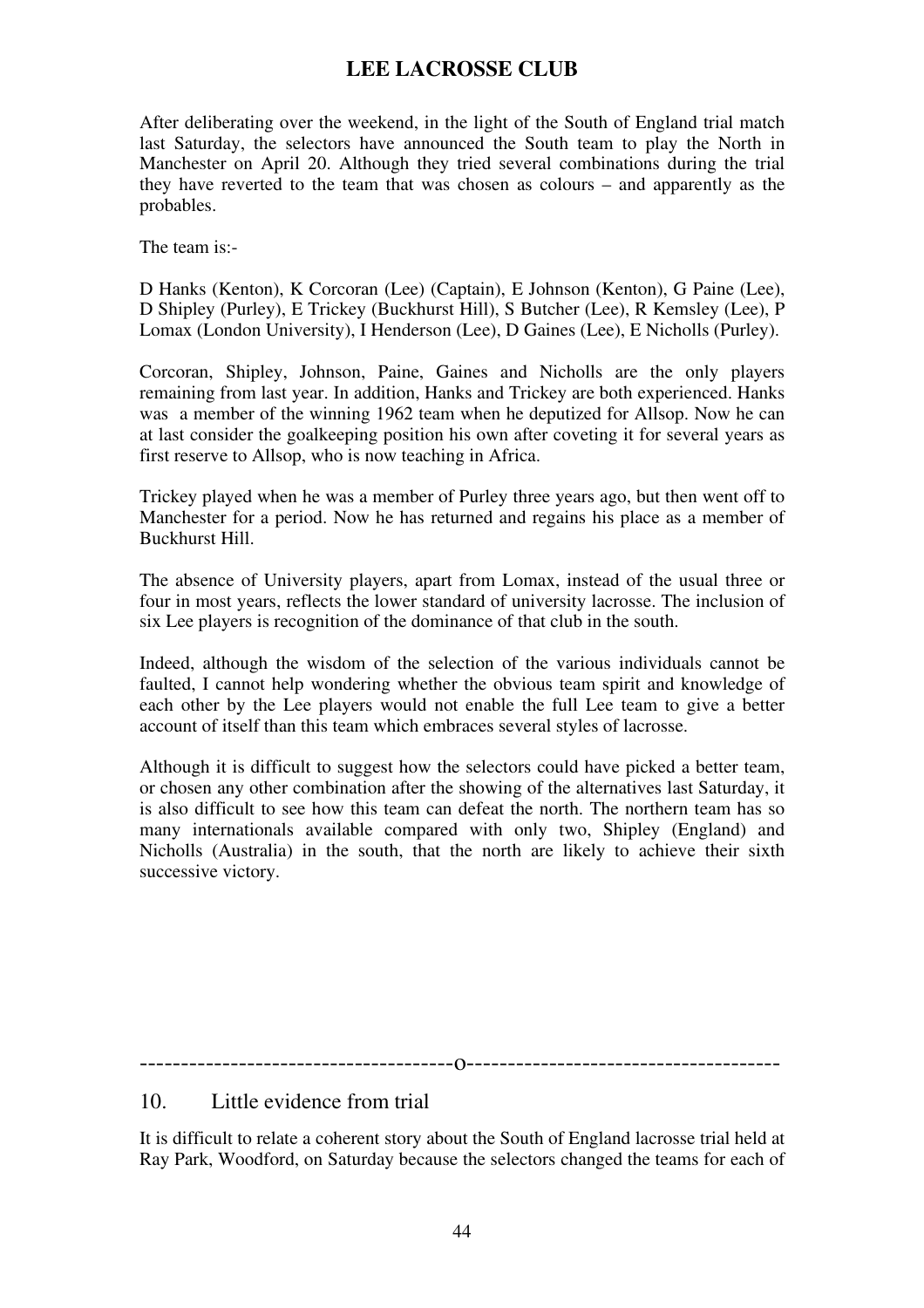the four quarters. It was clear, however, that the attack, which the selectors apparently preferred, was the strongest.

The selectors permutated with groups rather than individuals, and the probable attacking group scored 5, 3, 5, and 3 goals in the respective quarters although it was aligned with different backs, and shot against different goalkeepers.

The outstanding player was Henderson whose five goals must have earned him a place in the team to meet the North in Manchester on April 20. Nicholls scored four and should retain the place he won last year.

Rose was disappointing in goal, while Hanks played a commanding last quarter when facing the selectors' team. The backs will provide the largest problem for the selectors. Corcoran, Johnson and Paine formed a powerful rearguard, but there was little to choose between several candidates for the wings and midfield. Neither Shipley nor Leppard had good matches and Trickey was not outstanding. Yet at least two of these will probably be needed unless something quite unforeseen should occur.

--------------------------------------o--------------------------------------

#### 11. Lee mesmerise the rest at Crystal Palace

Lee won the senior trophy for the third successive year in the annual six-a-side tournament at Crystal Palace on Saturday. They beat Kenton 11 – 0 in a final that left no doubt that they were quite the best six combination ever seen. They moved crisply with remarkable speed, passed accurately, timed their side-stepping to a fineness that often left their opponents standing, and shot with a power and accuracy that gave the goalkeeper little chance.

Apart from their goalkeeper, Haysom, the other members of the side, Butcher, Paine, Kemsley, Henderson and Gaines are all usually mid-field players and so were able a fluid interchanging game on any part of the field ready to turn any situation to advantage.

These five have been selected for the South team to play the North, having grown up together since their days at Chislehurst and Sidcup grammar school. They must have left their imprint, for another generation from the school carried off the junior trophy by defeating Garth School  $4 - 3$  after extra time, and a second six narrowly lost  $0 - 1$ to John Ruskin school in the final of the Baird Plate.

Buckhurst Hill were popular winners of the intermediate trophy by  $3 - 2$  over the holders Lee III whose unnecessarily robust play lost them many friends as well as the match. Had they concentrated more on the ball and less on their opponents their superior stick handling would have carried the day.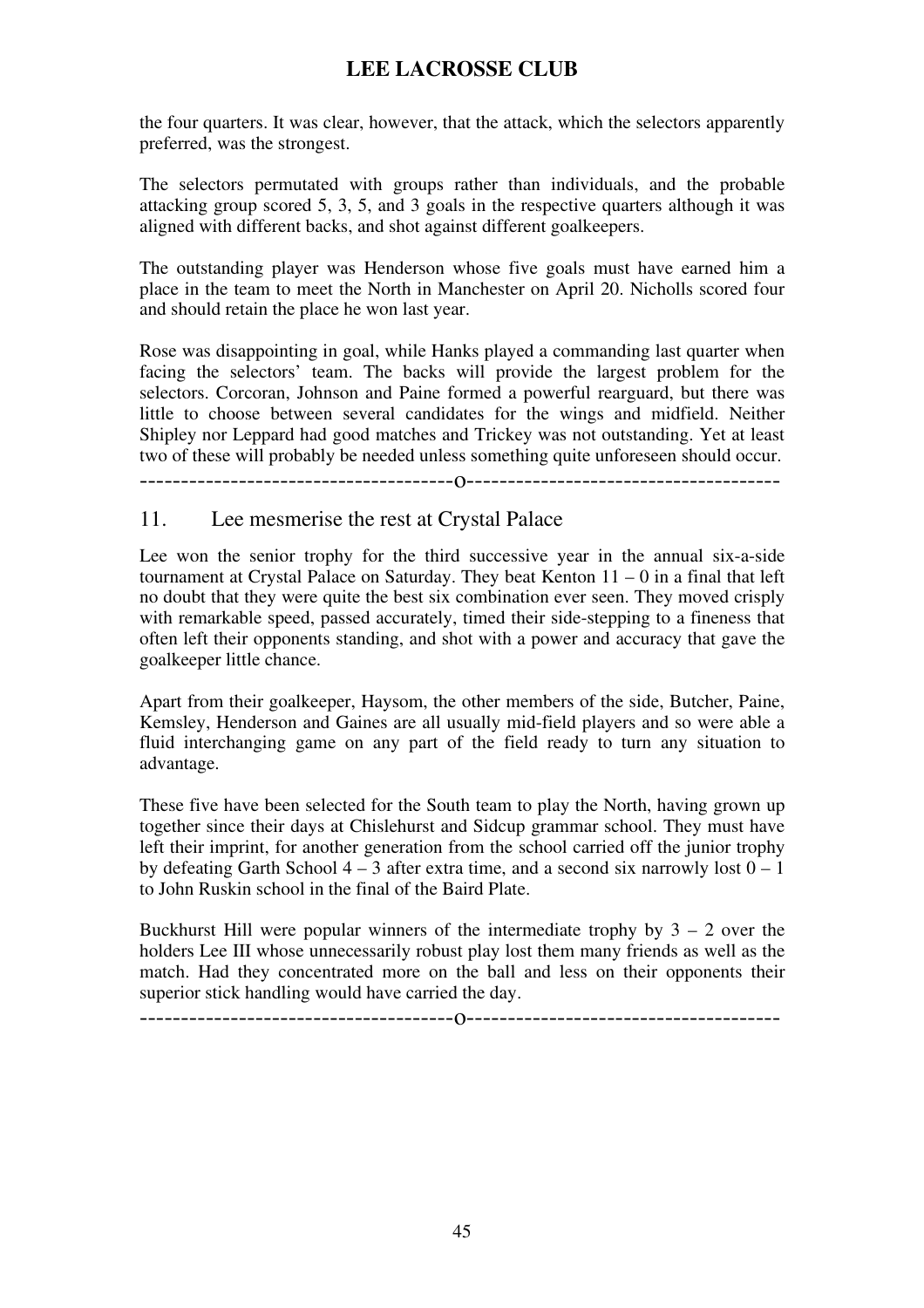# **F. Match Results 1968 - 1969**

# **Southern League Champions**

# **Southern Six-a-side Champions**

|                                      |              | Ian                                        |
|--------------------------------------|--------------|--------------------------------------------|
| <b>Score</b>                         | <b>Type</b>  |                                            |
| $2 - 11$                             | Friendly     | 1                                          |
| $18 - 5$                             | Friendly     | $\mathbf{2}$                               |
| $13 - 5$                             | Friendly     | $\overline{c}$                             |
| $18 - 0$                             | League       | $\overline{c}$                             |
| $23 - 7$                             | League       | 6                                          |
| $18 - 4$<br><b>London University</b> | League       |                                            |
| $13 - 5$                             | Friendly     | $\begin{array}{c} 2 \\ 2 \\ 2 \end{array}$ |
| $9 - 7$                              | Friendly     |                                            |
| $26 - 4$                             | League       | 8                                          |
| $12 - 0$                             | League       |                                            |
| <b>London University</b><br>$17 - 0$ | Flags        | $\begin{array}{c} 2 \\ 2 \\ 5 \end{array}$ |
| $20 - 1$                             | League       |                                            |
| $19 - 0$                             | League       | <b>DNP</b>                                 |
| $16 - 5$                             | League       | $\overline{4}$                             |
| $28 - 2$                             | Friendly?    | 6                                          |
| $21 - 1$                             | League       | 8                                          |
| $10 - 7$                             | League       | $\mathbf{1}$                               |
| $24 - 6$<br><b>London University</b> | League       | 6                                          |
| $11 - 2$                             | League       | 3                                          |
| $6 - 7$                              | Flag final   | $\gamma$                                   |
| $324 - 79$                           |              | 64                                         |
| $5 - 1$                              | Sixes)       |                                            |
| $3 - 1$                              | Sixes)       |                                            |
| $10 - 0$                             |              |                                            |
| $5 - 2$                              | Sixes final) |                                            |
|                                      |              | <b>Goals scored</b><br>Sixes)              |

46

--------------------------------------o--------------------------------------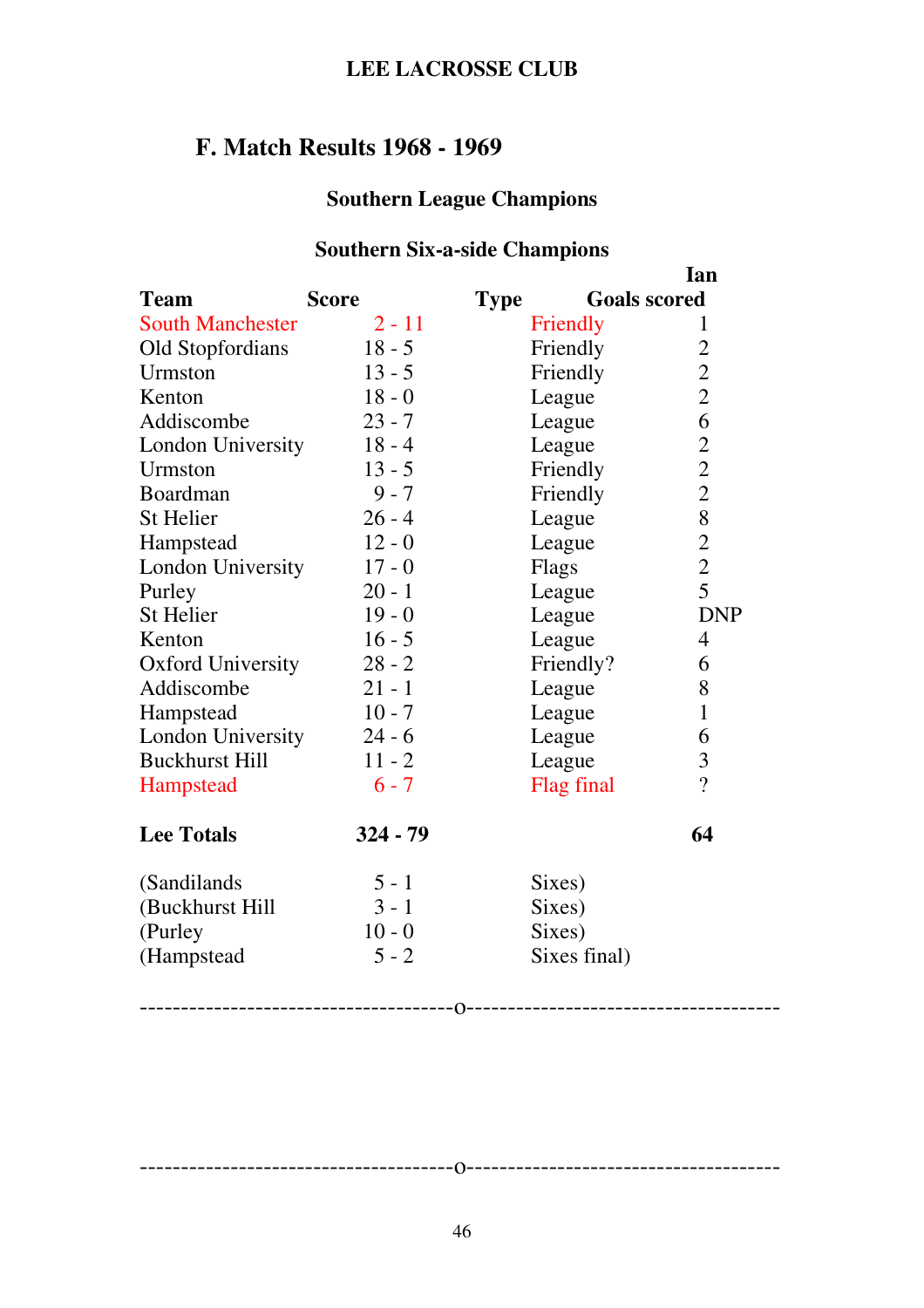### 1. Newspaper cuttings of the time --------------------------------------o--------------------------------------

### 2. Lee open season with a win

The London lacrosse season opened on Saturday with Lee, the Southern League Champions carrying on where they left off last year. They defeated Kenton easily 18 – 0. Kenton are slightly weaker this year, having lost Johnson, their forceful third man who has returned to Manchester. Lee has the same team available but on Saturday they preferred Scotton to Tranter and dropped the unfortunate Hart to accommodate Brelsford.

Henderson quickly showed the value of a fast centre under the new Face-off law, which caused the defences to be more open. Henderson only scored twice, but he inspired several others so that Lee led  $7 - 0$  and  $11 - 0$  after the first two quarters. Thereafter Gaines and Medlock each took a turn at centre to obtain experience of the new style. Some credit for the subsequently lower score in the second half must go to Hanks, the Kenton goalkeeper, who often seemed to be the only man standing in the way of Lee. Morrow who scored four goals was the best forward on the field.

--------------------------------------o--------------------------------------

#### 3. Lee back up claims with performances

By defeating both Old Stopfordians,  $18 - 5$ , and Urmston,  $13 - 5$ , over the weekend, Lee asserted more certainly than ever their wish to be recognized among the best lacrosse clubs in the country. They are disappointed that their pressure for a national league has not produced results, but they are continuing to play as many clubs as possible all over the country.

There is no doubt that the experienced gained against a wide variety of clubs over the past three years has improved Lee's standard immensely. Their style has been modified recently to permit their wing to mark out their opponents more effectively in mid-field, but instead of working their way to goal in the conventional manner, the homes are often pulling back to make room for the wing defences to come through. This technique enabled Butcher and Kemsley to score seven goals between them against Urmston.

While Lee have developed since they broadened their fixture list, it is significant that Purley have dropped in standard since they ceased their tours to play northern clubs, and that Kenton are no longer such regular visitors to, and entertainers of, northern clubs, as in their Southern League championship days from 1956 to 1959 (although there are also other factors contributing to the decline of both clubs).

These friendly matches are not light-hearted affairs and often produce more determined opponents than some of the more parochial league matches, where the teams frequently appear to go through a routine, particularly in matches unaffected by championship or relegation issues. Recently, South Manchester pulled out everything to avenge their defeat by Lee last season.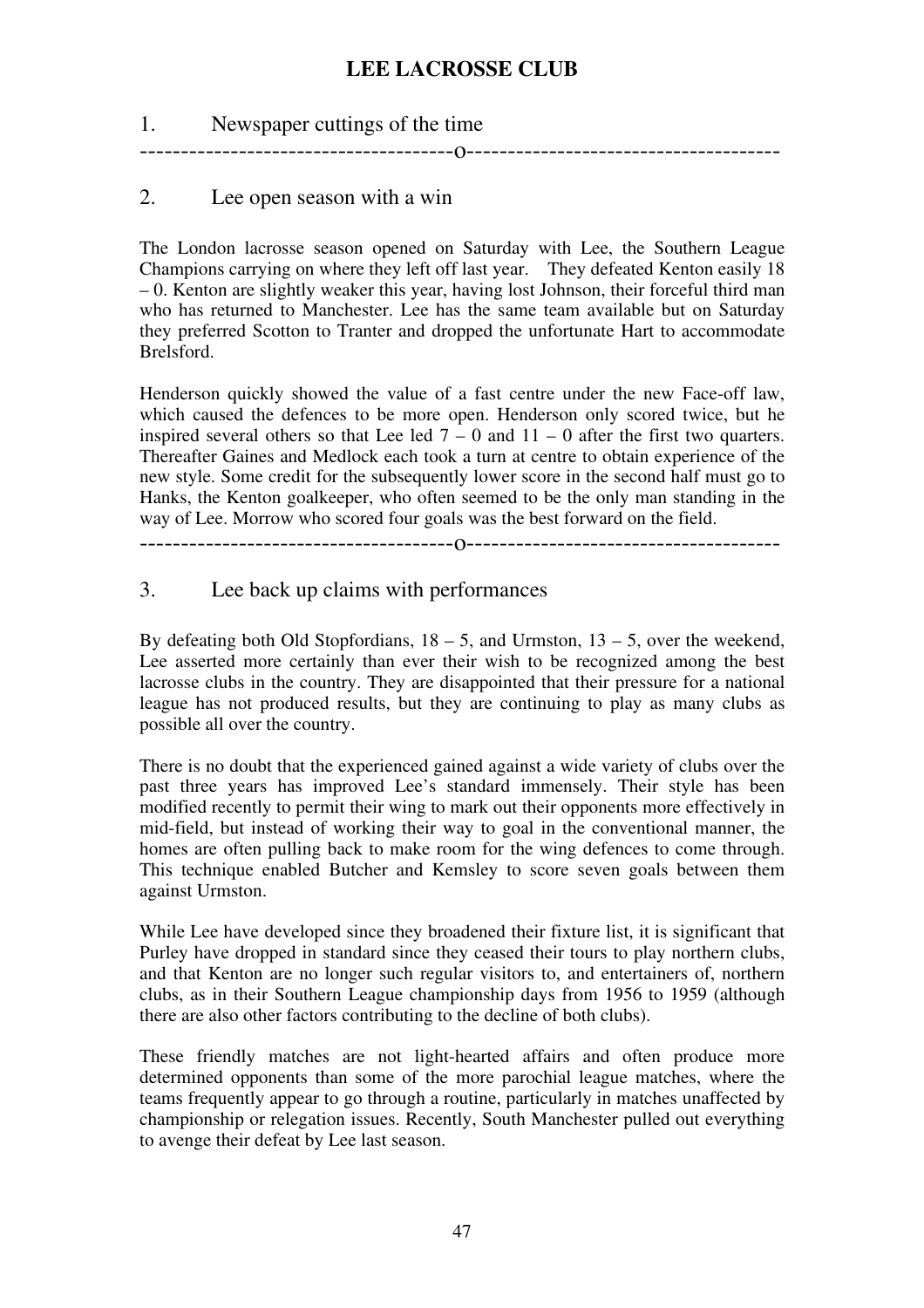The benefits of wider lacrosse meetings are clear. The problem is how to achieve them. It is too early to expect changes in the league structure, because of the administrative complexity and travel involved. But it would be an excellent start if the English Lacrosse Union would develop the Iroquois Cup Tournament into a national knockout competition, which any club could enter.

--------------------------------------o--------------------------------------

#### 4. Lee's individual efforts

Hampstead, a much improved side this season, still have some way to go before they can match Lee, who defeated them  $12 - 0$  at Orpington on Saturday.

Hampstead's defence, which included Page, from Cambridge, but not their new international, Shuttleworth, from Oxford, only allowed the Lee forwards to reach goal with any regularity for a short period on each side of the first change-over. Thereafter, Lee, playing powerfully to control most of the play in midfield, were contained, and resorted to individual efforts, which produced goals by eight players – Henderson (2), Medlock (2), Gaines (2), Kemsley, Morrow, Tranter, Brelsford and Scotton. Another goal was deflected into the net by a Hampstead back.

A disappointing Hampstead attack could make no impression on the Lee defence. Beaumont, a useful acquisition, had little support, and his talent was largely wasted. The failure of the forwards to hold the ball, or to pass effectively, caused greater pressure to be exerted on their own backs, who deserve full credit for holding Lee to their lowest league score of the season.

--------------------------------------o--------------------------------------

#### 5. Lee achieve fourth title in Sixes

Lee won the annual Six-a-side lacrosse tournament at Crystal Palace for the fourth time in succession with the confidence and ease of a team who regarded the trophy as their own.

They defeated Sandilands  $5 - 1$  in the first round at a slow pace to conserve their strength for later rounds and against a determined Buckhurst Hill they were almost too casual, but still won  $3 - 1$ .

In the semi-final Purley, who had already accounted for London University, were eliminated with surprising ease. Ten goals by Lee in as many minutes gave no opportunity for reply.

Lee started apprehensively against Hampstead in the final, conscious of their opponents' success against them on the same ground in the Flag final a month ago. Had they seen Hampstead's second-round struggle to defeat Addiscombe  $4 - 3$  and the uninspiring method of their 4 – 0 semi-final victory over Kenton, Lee should not have worried.

Hampstead played too individually, Beaumont being particularly guilty. Nevertheless they resisted strongly, holding Lee to two goals by Kemsley in the first half. Lee pressed regularly and finished stylishly with speedy interplay that produced three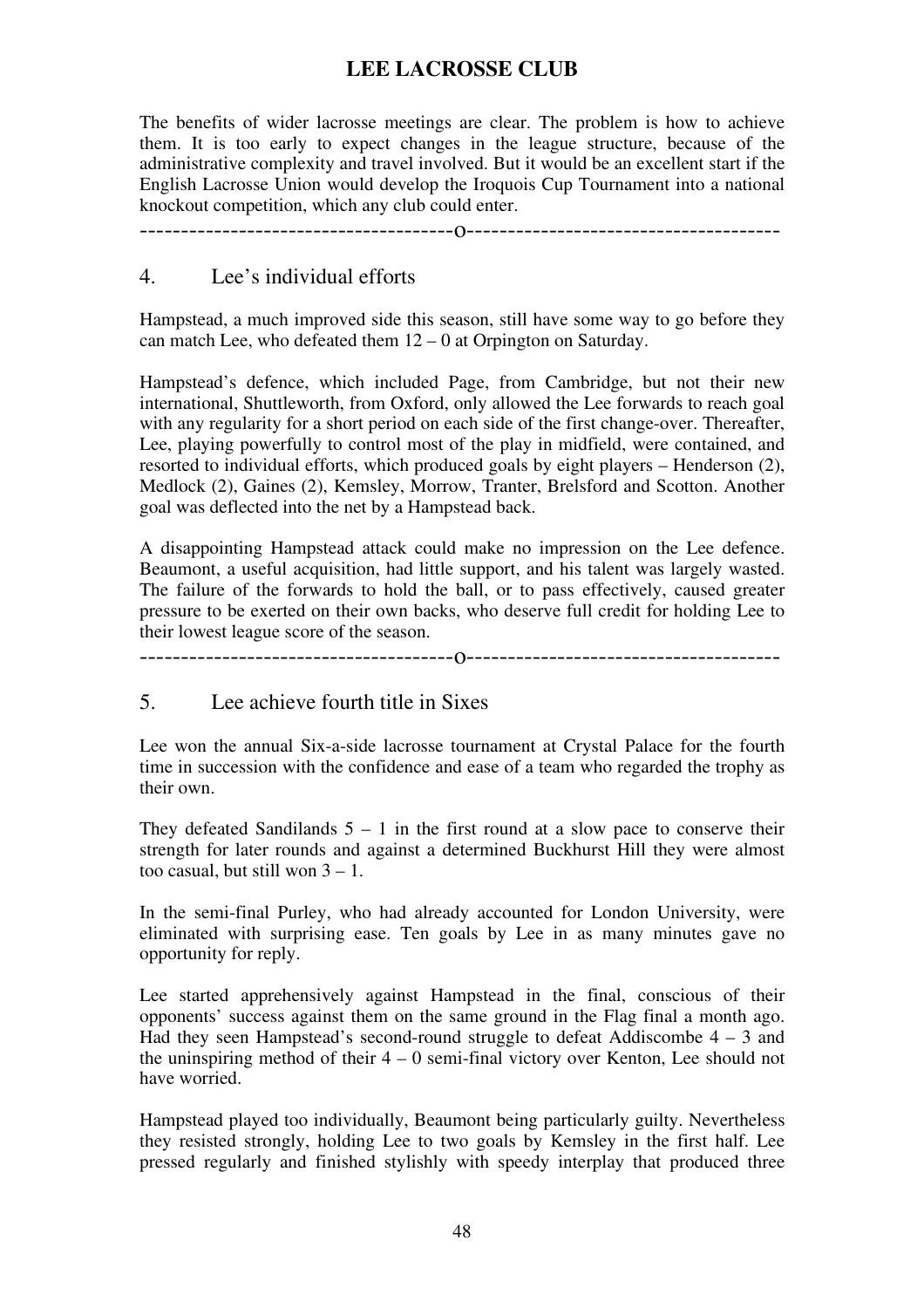goals by Henderson while the Hampstead defence was standing apparently bemused. Beaumont and Cusa scored for Hampstead.

--------------------------------------o--------------------------------------

#### 6. Small teams attract crowds

The large crowd that watched Lee beat Hampstead  $5 - 2$  in the final match of a lengthy afternoon's lacrosse in the annual six-a-side tournament at Crystal Palace last Saturday was perhaps symptomatic of the growing interest in lacrosse with smaller teams.

Six-a-side tournaments are no longer unique. They are now regularly promoted by St Helier just before the season starts; by the Northern Lacrosse Association on New Years Day; and by Oxford and Cambridge as an inter-collegiate event in the middle of their season. The English universities tournament, which now justifies the prefix annual, is to be held at Urmston, near Manchester, on Easter Monday afternoon.

At the same time various unofficial matches are being played indoors during winter on somewhat similar lines to Canadian box lacrosse. Here the teams usually consist of six players, but as there are no official rules they may vary according to the number available for the size of gymnasium.

Recently the English Lacrosse Union, tardily conscious of the trend and of the greater popularity of American and Australian lacrosse, since the teams were reduced to 10 players, have undertaken a special study of 10-a-side lacrosse. A series of demonstration matches are to be played in Lloyd Park, Croydon, on each Saturday in May.

There is little doubt that the reduced number of players makes lacrosse more enjoyable to play and more entertaining to watch. There is greater freedom of movement, the players keep further apart, and the ball is more obvious to player and spectator alike.

It is noteworthy that the original English rules of 1867 which legislated for 12 players in a team did so on the context of a ground where the goals were 7ft wide and were not more than 250 yards nor less than 150 yards apart.

These measures were obviously impractical and have gradually been reduced to the present statutory goals 6ft wide and 80 – 90 yards apart. Yet the number of players has not been changed.

It might be sensible to reduce the number of players at an early date and then experiment with a still smaller goal. This should lead to a more entertaining play in midfield with an associated increased difficulty in scoring goals. Closer scores with the result in doubt throughout a match are essential for spectator participation and entertainment.

--------------------------------------o--------------------------------------

7. Hampstead rewarded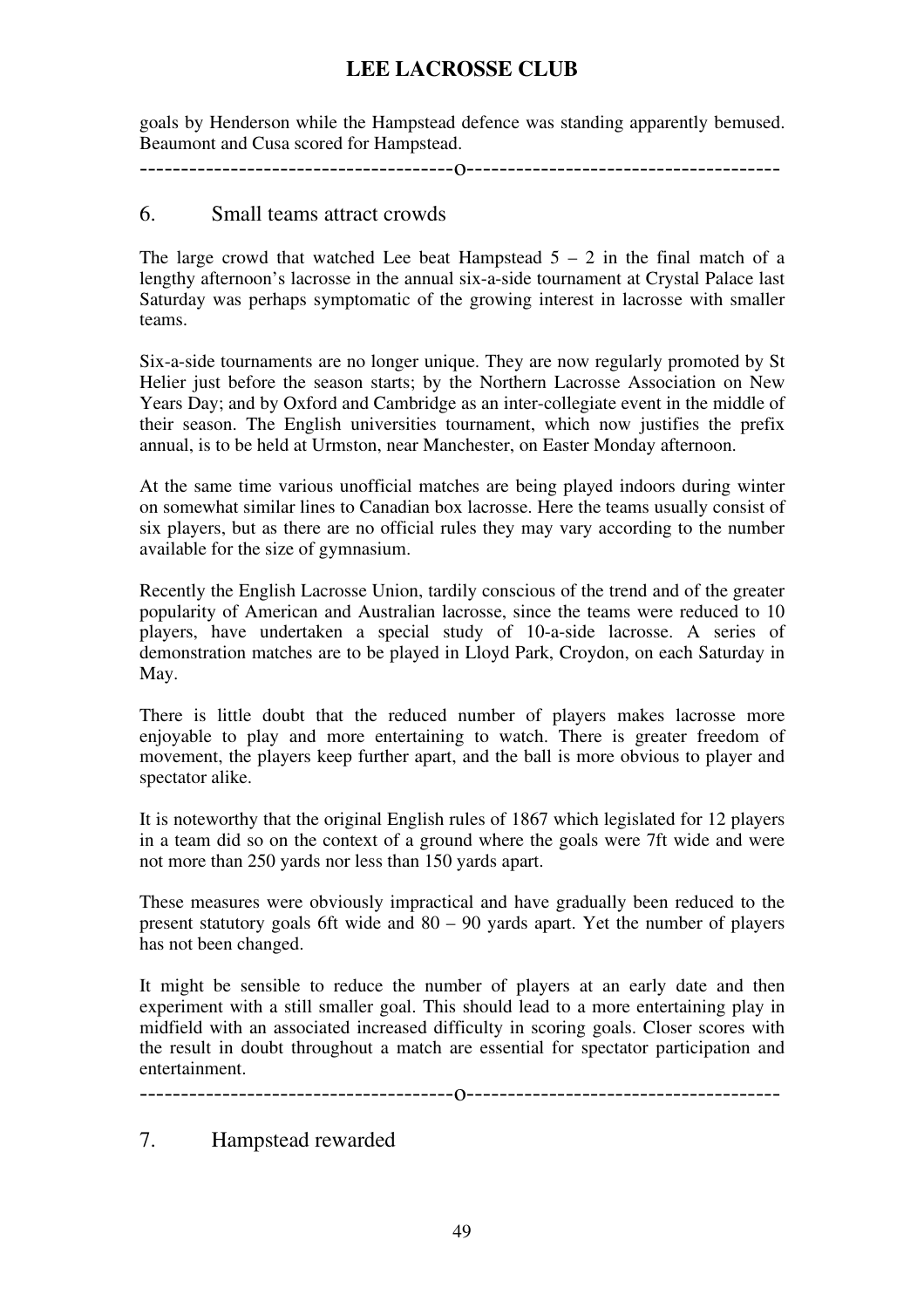Hampstead's semi-final success in the South of England lacrosse flag tournament on Saturday, when they defeated Cambridge University  $12 - 4$ , restores them to the top class for the first time in about 20 years. They have deservedly reached the final, in which they meet Lee on March 1, during a season in which they have suddenly come to the front after several years of planning and re-building.

The improved facilities at their south Hampstead cricket club ground – it will not now be used for the final, which must be on neutral ground – have undoubtedly proved an attraction for new players, to the particular disadvantage of their neighbours Kenton. The infusion of such players as Shuttleworth, who toured the United States with the England team two years ago, Beaumont and Gilchrist, has given the polish that the team so badly needed.

In spite of a long-standing pre-war reputation, Hampstead have won the flag only three times – in 1924, 1937 and 1947. They will not be expected to improve the record this year. Lee have been the leading team in the south for several years, and should shortly become the first team to win four successive Southern League championships. As victors over Hampstead twice already this season, Lee must be favourites to retain the flag they won last year.

The supremacy of Lee and Hampstead in southern lacrosse is recognized by the selectors who have chosen eight players from each club to appear in the south of England trial scheduled for 11 am next Sunday, February 9, at Addiscombe's ground – a change from the original arrangement.

The selectors have taken the unusual step of inviting three goalkeepers to attend and then announced 11 players for each team. The teams are:-

GOALKEEPERS – D Hancock (London University), R Haysom (Lee), A Rose (Hampstead)

PROBABLES – J Shuttleworth (Hampstead), G Paine (Lee), K Corcoran (Lee), B Brelsford (Lee), S Butcher (Lee), R Kemsley (Lee), E Trickey (Buckhurst Hill), I Jones (Hampstead), I Henderson (Lee), C Beaumont (Hampstead), D Gaines (Lee).

POSSIBLES – B Inman (Hampstead, J Barber (Hampstead), R Oliver (Addiscombe), I Larder (Purley), D Leppard (Purley), B Daniels (Hampstead), P Cusa (Hampstead), N Fiddian (Cambridge University), A Lavey (St Helier), D Hughes (London University), D Torkington (Beckenham)

--------------------------------------o--------------------------------------

--------------------------------------o--------------------------------------

8. North's disappointing win

**South 7, North 16**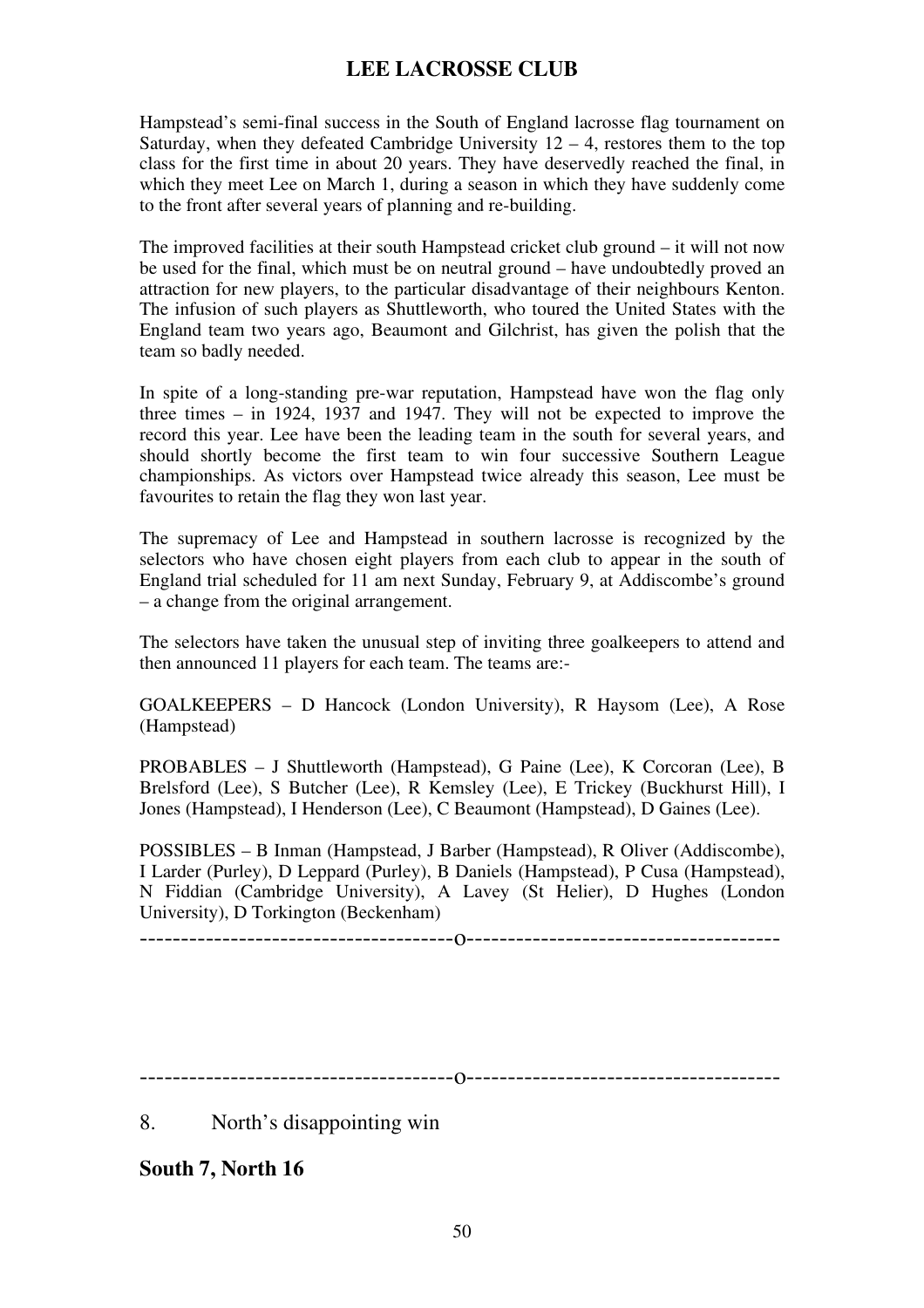In a representative lacrosse match at Hurlingham Park Stadium, North beat South 16 – 7 in a game that failed to live up to its promise.

The South began the game full of zeal and energy, and North in consequence were slow to develop any really constructive combination. North's handling, indeed, frequently was faulty and a lead of  $3 - 2$  at quarter time was no better than they deserved. The outcome was put beyond doubt in the second quarter in which North's play was markedly superior.

Unfortunately a stoppage of 15 minutes early in the third quarter while repairs were made to a goalpost disturbed the rhythm of play and interest in the match generally. South, however, subsequently moved the ball with greater confidence and shot three goals without reply.

In the last period, North regained the initiative, and were the more resolute side. South, however, continued to have a fair share of possession. Gare, at centre, who shot four goals, played finely for North, and Rice (3) and McAlister (3) did well on attack. The North's other scorers were Hall (2), R Hodgson (2), Brookes and Oxley.

For South, Shuttleworth and Paine were the steadiest defenders, Gaines (3), Beaumont (3), and Metcalf shot their goals.

**NORTH**. – V Wilcock (Sheffield University), D Wilkinson (Offerton), M Moore (Stockport), R Murgatroyd (South Manchester), W Oxley (Mellor) (Capt.), P Bennett (Mellor), T Gare (Old Stopfordians), R Hodgson (Mellor), P Rice (South Manchester), K Brookes (Nottingham University), A McAllister (Mellor), J Hall (Mellor).

**SOUTH**. – A Rose (Hampstead), D Shuttleworth (Hampstead), B Brelsford (Lee), G Paine (Lee), S Butcher (Lee), R Kemsley (Lee), J Jones (Hampstead), E Trickey (Buckhurst Hill) (Capt.), I Henderson (Lee), D Gaines (Lee), C Beaumont (Hampstead), G Metcalf (Addiscombe).

Referee: N Galloway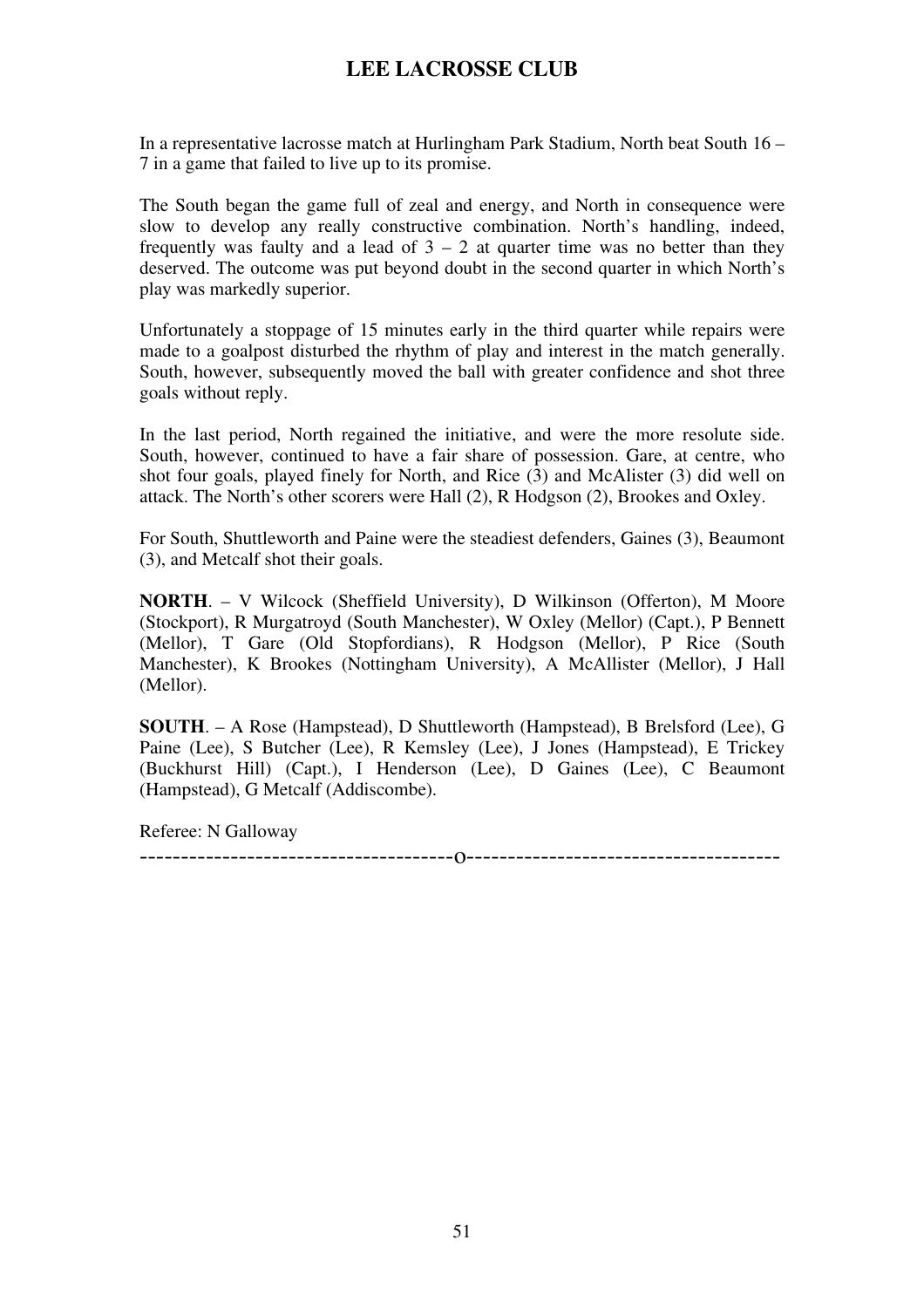# **G.Match Results 1969 - 1970**

# **English Champions (Iroquois Cup)**

# **Southern League Champions**

# **Southern Flags Winners**

# **Southern Six-a-side Champions**

|                          |              |                    | Ian                 |
|--------------------------|--------------|--------------------|---------------------|
| <b>Team</b>              | <b>Score</b> | <b>Type</b>        | <b>Goals scored</b> |
| Purley                   | $15 - 2$     | League             |                     |
| Hampstead                | $10 - 1$     | League             |                     |
| Croydon                  | $29 - 3$     | League             |                     |
| <b>Buckhurst Hill</b>    | $13 - 2$     | League             |                     |
| <b>London University</b> | $13 - 4$     | League             | 6                   |
| <b>St Helier</b>         | $29 - 0$     | League             |                     |
| Hampstead                | $10 - 1$     | Flags              | 3                   |
| Purley                   | $19 - 2$     | League             |                     |
| <b>Buckhurst Hill</b>    | $18 - 0$     | League             |                     |
| Hampstead                | $9 - 2$      | League             |                     |
| <b>Oxford University</b> | $27 - 0$     | League             |                     |
| <b>St Helier</b>         | $29 - 3$     | League             |                     |
| Purley                   | $11 - 0$     | <b>Flags Final</b> | $\overline{2}$      |
| Urmston                  | $10 - 9$     | Friendly           |                     |
| Mellor                   | $13 - 6$     | Friendly           |                     |
| <b>South Manchester</b>  | $6 - 14$     | Friendly           |                     |
| Old Waconians            | $8 - 7$      | Friendly           |                     |
| <b>South Manchester</b>  | $10 - 7$     | Iroquois Cup       | 2                   |
| Lee totals               | $279 - 63$   |                    |                     |
| (Purley)                 | $7 - 1$      | Sixes)             |                     |
| (Buckhurst Hill          | $5 - 1$      | Sixes)             |                     |
| (St Helier               | $5 - 1$      | Sixes)             |                     |
| (London University       | $8 - 1$      | Sixes Final)       |                     |

--------------------------------------o--------------------------------------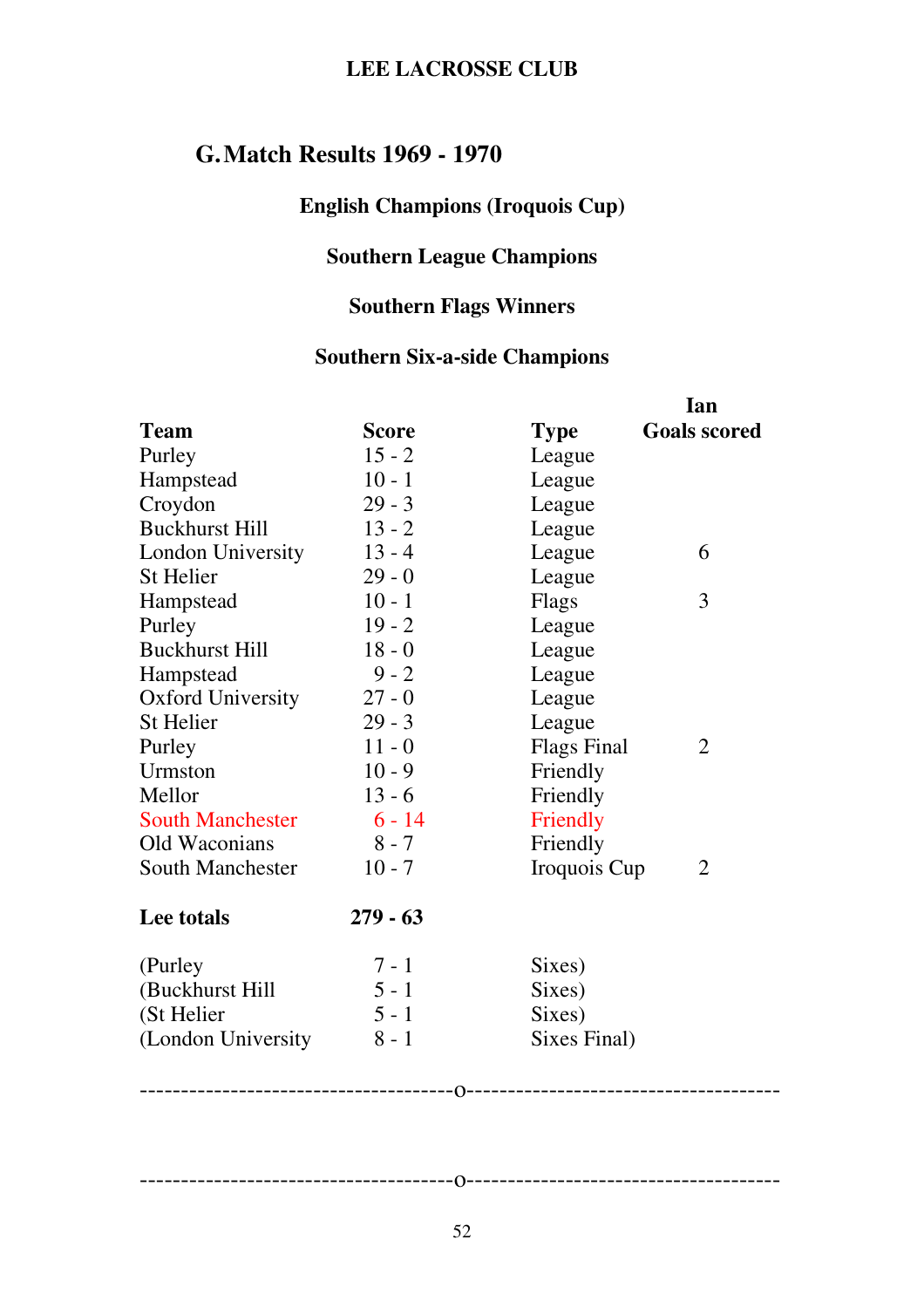#### 1. Newspaper cuttings of the time --------------------------------------o--------------------------------------

#### 2. London fail to take advantage

London University suffered their fourth successive defeat when they went down  $4 -$ 13 to Lee.

They did not take advantage of Lee's unusually listless attitude during the first quarter which they conceded  $3 - 2$ . Tighter Lee defence in the second session was not backed up by greater cohesion in the attack so that the University backs were able to keep the score down to  $5 - 3$  against them.

In the second half the Lee machine moved more smoothly in the manner we expect and the goals mounted. Henderson was particularly prominent, scoring six goals, a total that would have been greater had he not drawn the best out of goalkeeper Hancock.

--------------------------------------o--------------------------------------

#### 3. Lee reach the final with notable ease

Lee took their expected step into the final of the Southern Flag competition on February 28 when they defeated Hampstead  $10 - 1$  and the ease with which they accomplished this gives little hope to the other finalists, Purley, who beat Oxford University  $10 - 7$ .

Lee took a tight grip in defence from the start. After an early error which enabled Inman to score what proved to be Hampstead's only goal, the Lee backs rarely put a foot wrong and Paine frustrated Hampstead's danger man Beaumont.

Henderson was Lee's best forward with three goals. Gaines (3), Butcher (2) and Mottershead (2) scored the others.

--------------------------------------o--------------------------------------

#### 4. Lee favourites for flag

Lee and Purley will repeat the 1968 final of the Southern Lacrosse Flag competition on February 28. Lee won more comfortably than expected in the semi-final on Saturday, when they beat Hampstead by  $10 - 1$ , but Purley struggled to prevent Oxford University's third victory in a week and only won  $10 - 7$  after trailing  $1 - 3$  in the early stages.

On this form Lee may be expected to win, though their record in Flag matches has never been impressive apart from their six consecutive victories, interrupted by World War 1, between 1911 and 1922. During the last four seasons when they have won the league championship without defeat, they have won the Flag only once, perhaps because of an unaccountable nervousness on some of these occasions in contrast to their usual relaxed control of the play.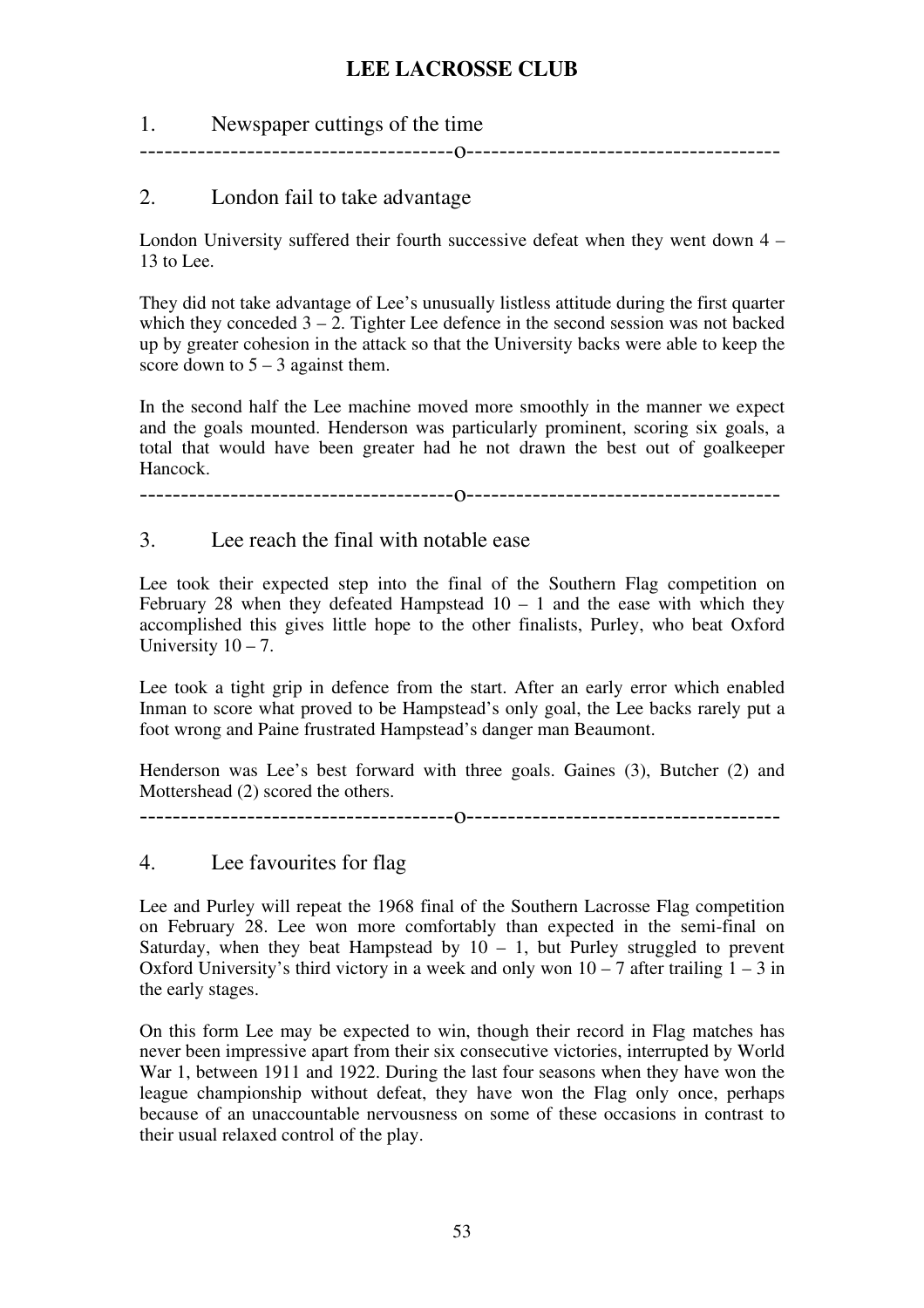It was as far back as December 19, 1964, that Purley became the last club to defeat Lee in a league match. Whereas the Lee team is substantially the same as then, when new young players were beginning to assert themselves, only two or three of the present Purley players were in the team in 1964.

Purley are not particularly proud of their Flag history. Though more consistent than Lee in the earlier rounds over a longer period, they have achieved the unenviable reputation of probably having lost more finals than any other London club. The last of their three successes was in 1967.

Purley's newcomers are improving quickly, but still have much to learn. They revealed their inexperience when they permitted Oxford University to dictate the pace and pattern of the game for long periods. No doubt Purley will gain in strength during the next two seasons, but meanwhile Lee must be regarded as favourites to repeat their 1998 success and win the flag for the tenth time.

--------------------------------------o--------------------------------------

#### 5. Lee dominate Flag final

Lee won the Southern Lacrosse Flag for the tenth time by defeating Purley  $11 - 0$ , but the accolade for individual performance went to Gay, the Purley goalkeeper, for his innumerable saves, many from close range. The whole Purley defence played well as a unit, with Oliver and Thorley prominent, to confuse their opponents more than had been expected.

There was never any doubt about the result, though the Lee forwards were well below their best after recent postponements. Gaines (3), Mottershead (2), Henderson (2), Scotton (2), Butcher and Medlock demonstrated their all-round strength, and ability to switch positions.

--------------------------------------o--------------------------------------

#### 6. No incentive for Lee

By winning the Southern Lacrosse Flag when they defeated Purley  $11 - 0$  on Saturday, Lee earned the double honour of Flag and League championship. Once again they have demonstrated their superiority over all other Southern clubs. Purley are a much-improved team under the guidance of their new captain, Wilson, yet if Gay, the Purley goalkeeper, had not made an inordinate number of saves and if the Purley defence had not resisted surprisingly stubbornly, Lee would have scored far more than they did.

Lee, whose selflessness and ability to interchange positions is indicated by the presence of six names on the score sheet – not an unusual number for them – built up chances quickly, seemingly from nothing, to make fast thrusts through the Purley backs. They brought their total goals for the season to 211, with 24 against, which gives an idea of their consistency in attack and tightness in defence.

Even at this peak, problems are growing. An ominous sight in the match was an apparent rustiness to their usually keen edge. Some players felt that this was due to the psychological effect of having little left to play for. Lee have practised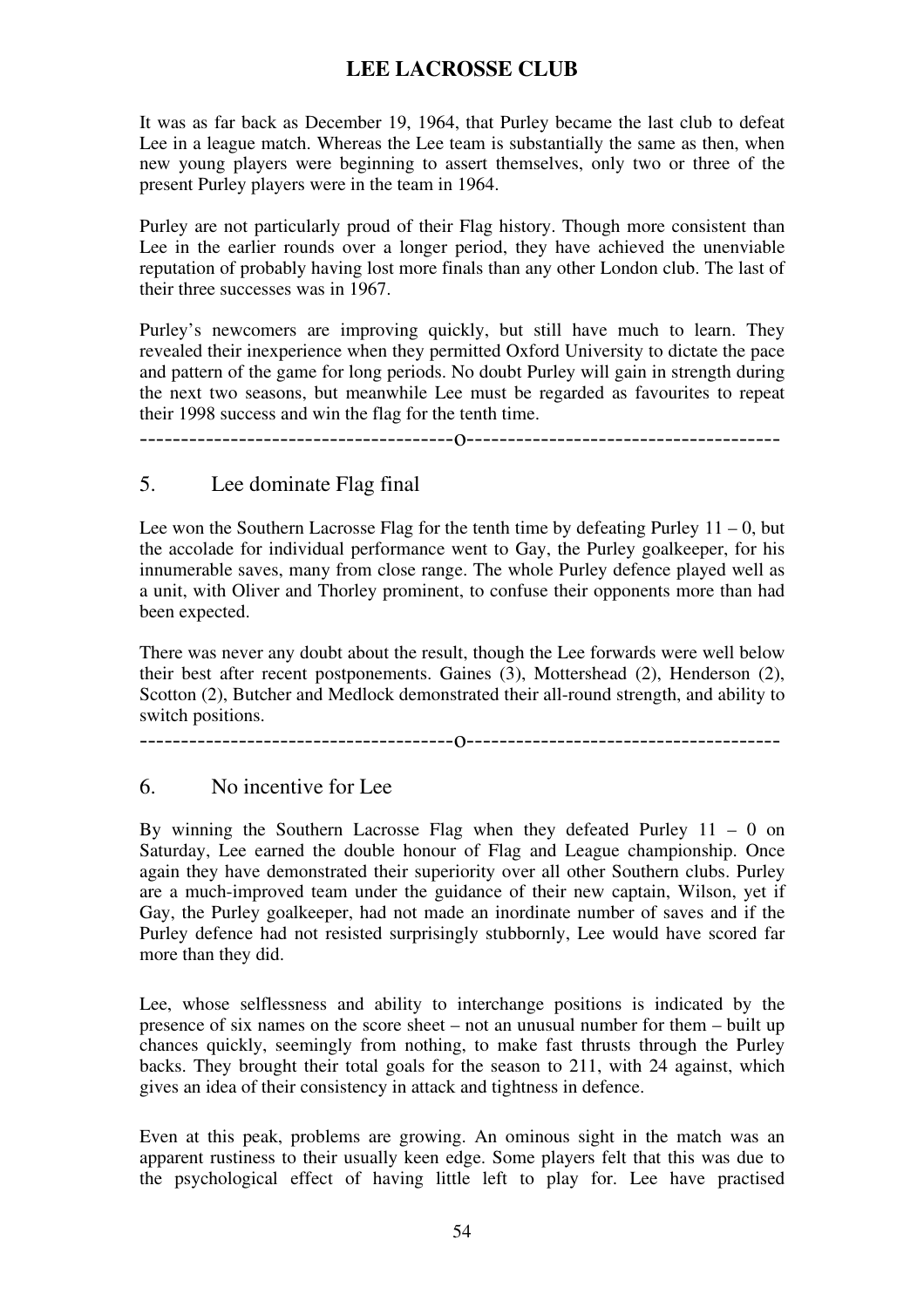conscientiously and striven for the best standards while winning five successive league championships. Nevertheless, the lack of stimulation in league matches against clubs of consistently lower standards is causing them to become stale.

In recent years they have played friendly matches against the best in the Northern League, but such fixtures are now precluded by the concentration of the northern league programme into a shorter period. The attempt to organize a national rather than regional flag competition has failed for the time being although acceptance is inevitable once the parochial elements that opposed it have disappeared from the administrative scene. In the meantime there is little incentive for Lee.

--------------------------------------o--------------------------------------

#### 7. Move brings success at Croydon

Although the number of teams entering the Southern six-a-side lacrosse tournament was slightly lower this year, there was no doubt that it was the most successful tournament since the event was moved from Morden 15 years ago.

This is a social occasion as well as a festival of lacrosse. The use of Croydon's ground at Lloyd Park, used for the first time, afforded facilities for playing, changing, watching and refreshments that were generous yet compact, so that players and spectators could keep abreast of various matches proceeding concurrently. The Croydon club assumed full responsibility for planning and running all the facilities, while the Lee club conducted the playing programme.

Preoccupation with administration involved some of the Lee players so that they entered only one Six in the senior event. This did not prevent them from winning the cup for the fifth successive time. Anyone who likes to see goals scored would have done well to follow Lee's progress. In their four matches, more goals were scored than in all the other senior matches put together.

Lee's opponents in the final were London University, who have often done well in the tournament because of their stamina and speed, whereas Lee have succeeded by their technique and tactical positioning with an economy of movement.

The superiority of Lee's approach was never better demonstrated than on Saturday when London University faded towards the end of the final because of earlier tough matches that brought narrow  $2 - 1$  victories against Hampstead and the guest team Manchester University.

Lee had beaten Purley  $7 - 1$ , Buckhurst Hill  $5 - 1$ , and St Helier  $5 - 1$  yet looked capable of carrying on for more. They attacked at once in the final and strolled to an 8 – 1 victory. Nevertheless, as in the Flag final three weeks ago, they seemed to be below their best and it may be that during the next season some new faces may be seen in the side.

--------------------------------------o--------------------------------------

8. Lee bring cup to south

#### **Lee 10, South Manchester 7**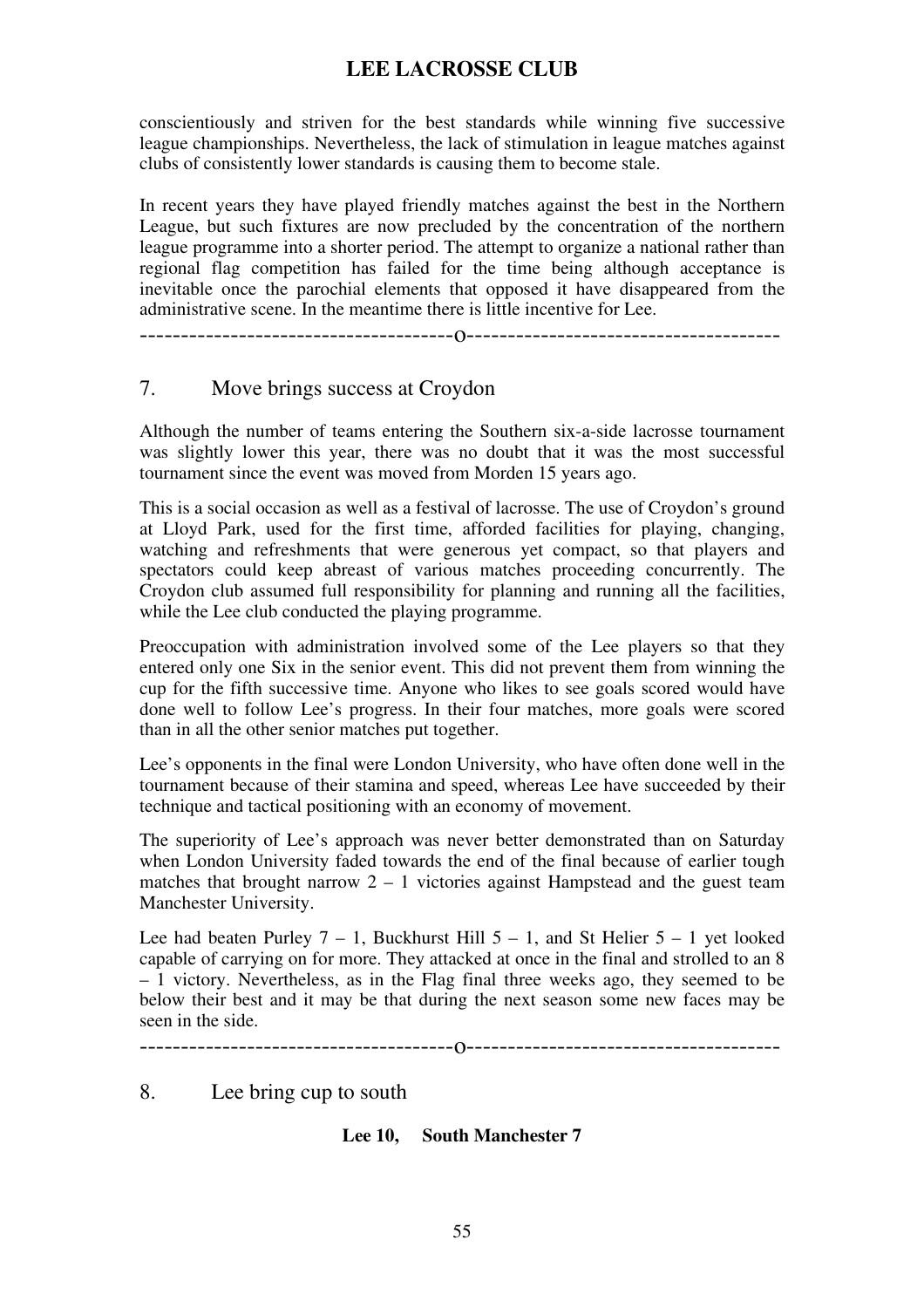The last important event of the lacrosse season ended on Saturday with Lee surprisingly but deservedly winning the Iroquois Cup and thereby becoming English club champions for the first time since 1921. This was the first time since 1956 that a southern club had won the cup.

South Manchester were understandably somewhat complacent in assessing their own chances for their sixth cup victory. They had not fully measured Haysom, however, who soon showed that he was in the same inspired form as last week when he was in the South of England goal.

This frustration manifested itself further when the behaviour of both teams degenerated. The trend was arrested in the second quarter by the sending off of Corcoran, the Lee captain, and J Speake of South Manchester, for 15 minutes.

The superiority of Lee on the day cannot be denied. They played attractively, giving and taking accurate passes as they flowed into the open spaces, particularly in midfield, which Manchester gradually conceded. Gaines (3), Butcher 2), Henderson (2), Norton (2), and Medlock built up the score steadily through  $3 - 2$ ,  $6 - 3$ ,  $9 - 5$ ,  $10$  $-7$  at the quarter intervals as Lee grew in authority. Dalton (2), Burns (2), Egerton, J Speake and P Speake replied.

LEE – R Haysom, K Corcoran, G Paine, R Kemsley, B Brelsford, S Butcher, I Henderson, D Scotton, R Norton, D Gaines, G Medlock, P Tranter**.**

SOUTH MANCHESTER – G Lester, J Murgatroyd, J Jordan, S Weaver, T Clarke, M Shore, R Burns, P Rice, D Egerton, J Speake, P Speake, B Dalton.

Referee. – D Coppock

--------------------------------------o--------------------------------------

### 9. Lee surprise in final

In the Iroquois Cup final at Hurlingham Park, London, Lee surprisingly defeated South Manchester and Wythenshaw  $10 - 7$  to become the English club champions for only the second time in their history. Their previous success in 1921 was as unexpected as was their latest achievement. It is 14 years since the cup was last won by a Southern club.

South Manchester took the lead for the only time from a clever shot seconds after the start, but Lee led  $3 - 2$  at quarter time,  $6 - 3$  at halftime, and by  $9 - 5$  by three-quarter time. By then South Manchester did not look capable of producing a late rally. The goal scorers were: Gaines (3), Butcher (2), Henderson (2), Norton (2), and Medlock for Lee and Burns (2), Dalton (2), J Speake, Egerton and P Speake for South Manchester.

--------------------------------------o--------------------------------------

# 10. LEE LACROSSE CLUB WIN NATIONAL TITLE

Lee Lacrosse Club became English Champions last Saturday, when they beat South Manchester and Wythenshaw in the final of the Iroquois Cup at Hurlingham Park.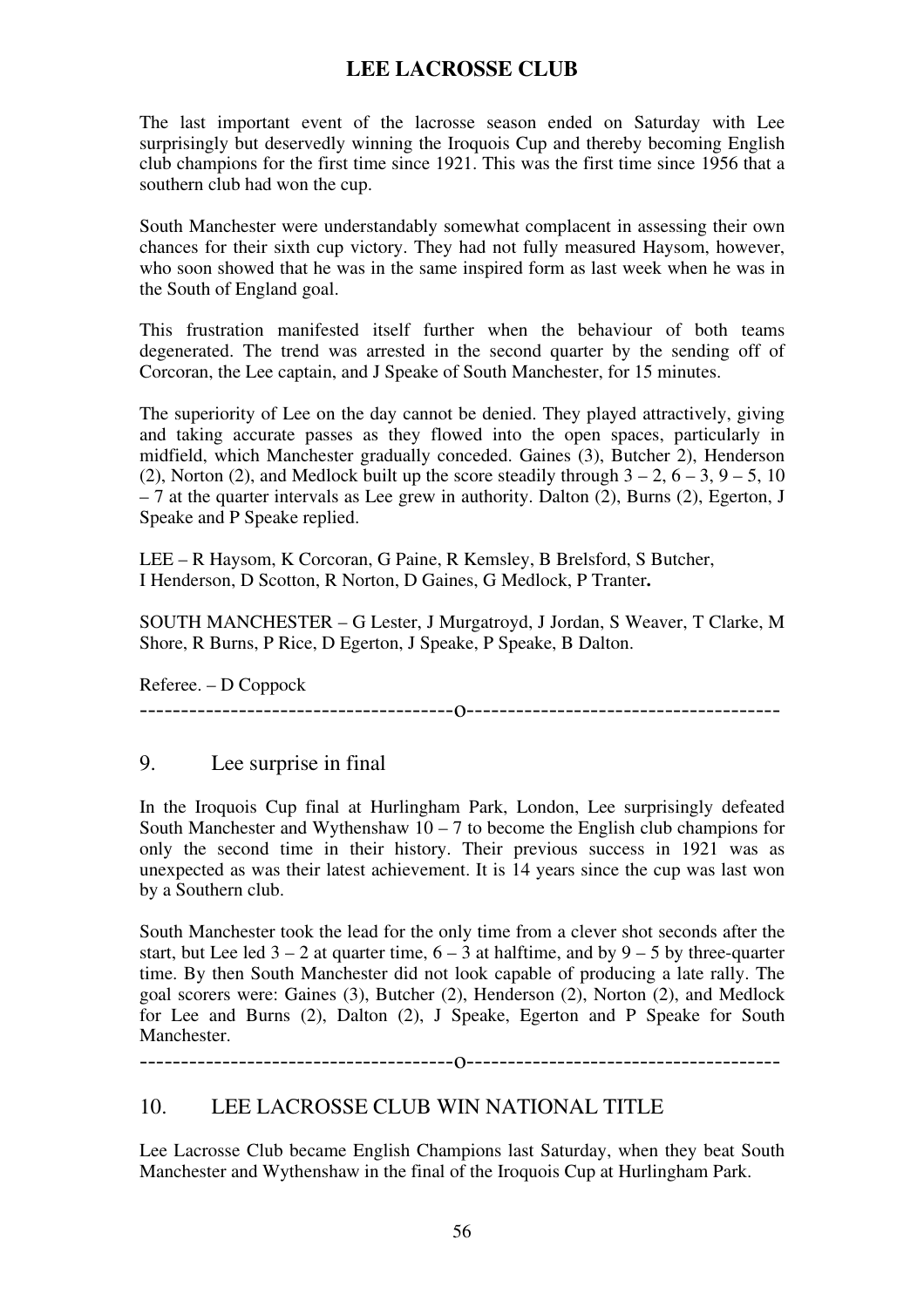Lee, Southern champions, are a section of Orpington Sports Club.

After the first 30 seconds J Speake scored for Manchester and it looked as if it would be a repeat of the 1968 match, which Lee lost.

But Lee then began to pile on the pressure. Gerry Paine closely marked Speake, a North of England and international player, to the extent that he failed to get another goal.

The attack, competently directed by Dave Gaines, then got into the game and at the end of the first quarter Lee led  $3 - 2$ . In the second quarter they put the score up to  $6 -$ 3 at half time. At the final whistle the score was  $10 - 7$  to Lee after one of the hardest games this competition has seen for a long time.

The last time a Southern side won the cup was in 1956 (Cambridge University) but the last time a club side (not a university team) won was in 1921 when Lee again were the victors making them the only southern side to win the cup twice.

This was a fitting end to a season in which Lee have come away with virtually all the honours. The first team won the first division league and the six-a-sides virtually unscathed and the second team came away with the second division Flags and the league championship.

The B team were well placed in the third division and the junior team, although hampered by lack of numbers, did well in their division.

Next season Lee are hoping to form a second junior team as it was in this team, 10 years ago, that the present first team started its way to the ultimate victory.

Saturday's scorers: D Gaines 3, R Norton 2, J Medlock 1, S Butcher 2, I Henderson 2.

Lee team: Haysom, Corcoran, Paine, Kemsley, Brelsford, Butcher, Henderson, Medlock, Norton, Scotton, Tranter, Gaines.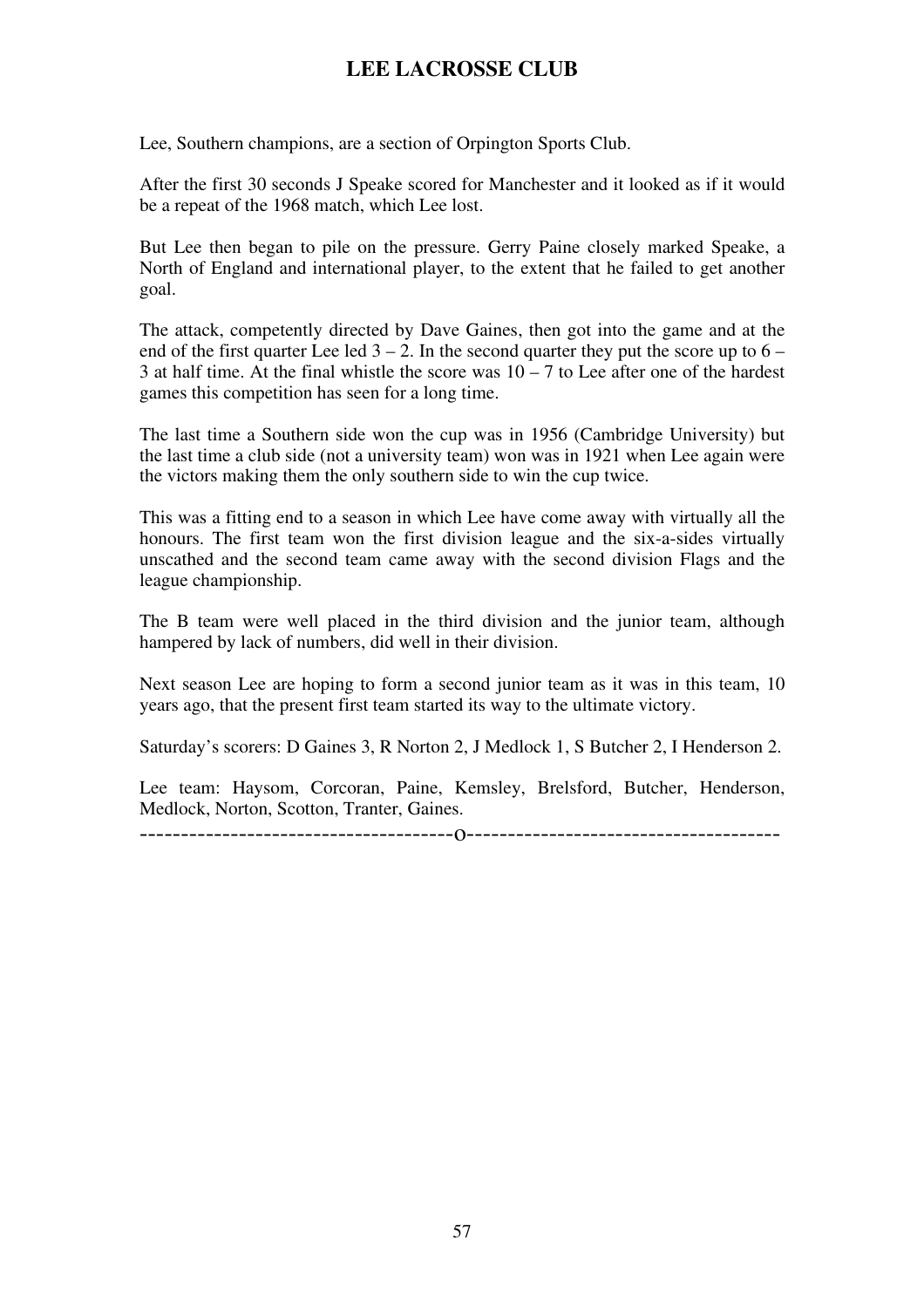# **H.Match Results 1970 - 1971**

### **Southern League Champions**

### **Southern Flags Winners**

### **Southern Six-a-side Champions**

| <b>Team</b>              | Score      | <b>Type</b> |
|--------------------------|------------|-------------|
| Urmston                  | $14 - 8$   | Friendly    |
| <b>Hampstead</b>         | $14 - 3$   | League      |
| Purley                   | $11 - 5$   | League      |
| Old Sedcopians           | $29 - 1$   | League      |
| Cambridge University     | $18 - 7$   | Friendly    |
| <b>London University</b> | $30 - 3$   | League      |
| <b>St Helier</b>         | $25 - 0$   | Flags       |
| <b>Buckhurst Hill</b>    | $11 - 5$   | League      |
| Hampstead                | $17 - 8$   | League      |
| Purley                   | $15 - 9$   | League      |
| <b>Buckhurst Hill</b>    | $13 - 6$   | League      |
| <b>Oxford University</b> | $16 - 2$   | Flags       |
| London University        | $29 - 3$   | League      |
| Old Sedcopians           | $29 - 2$   | League      |
| Beckenham                | $57 - 0$   | League      |
| <b>Oxford University</b> | $17 - 2$   | League      |
| <b>St Helier</b>         | $22 - 0$   | League      |
| <b>Hampstead</b>         | $19 - 6$   | Flag final  |
| <b>Lee Totals</b>        | $386 - 70$ |             |

--------------------------------------o--------------------------------------

# 1. Goal scorers 1970 -1971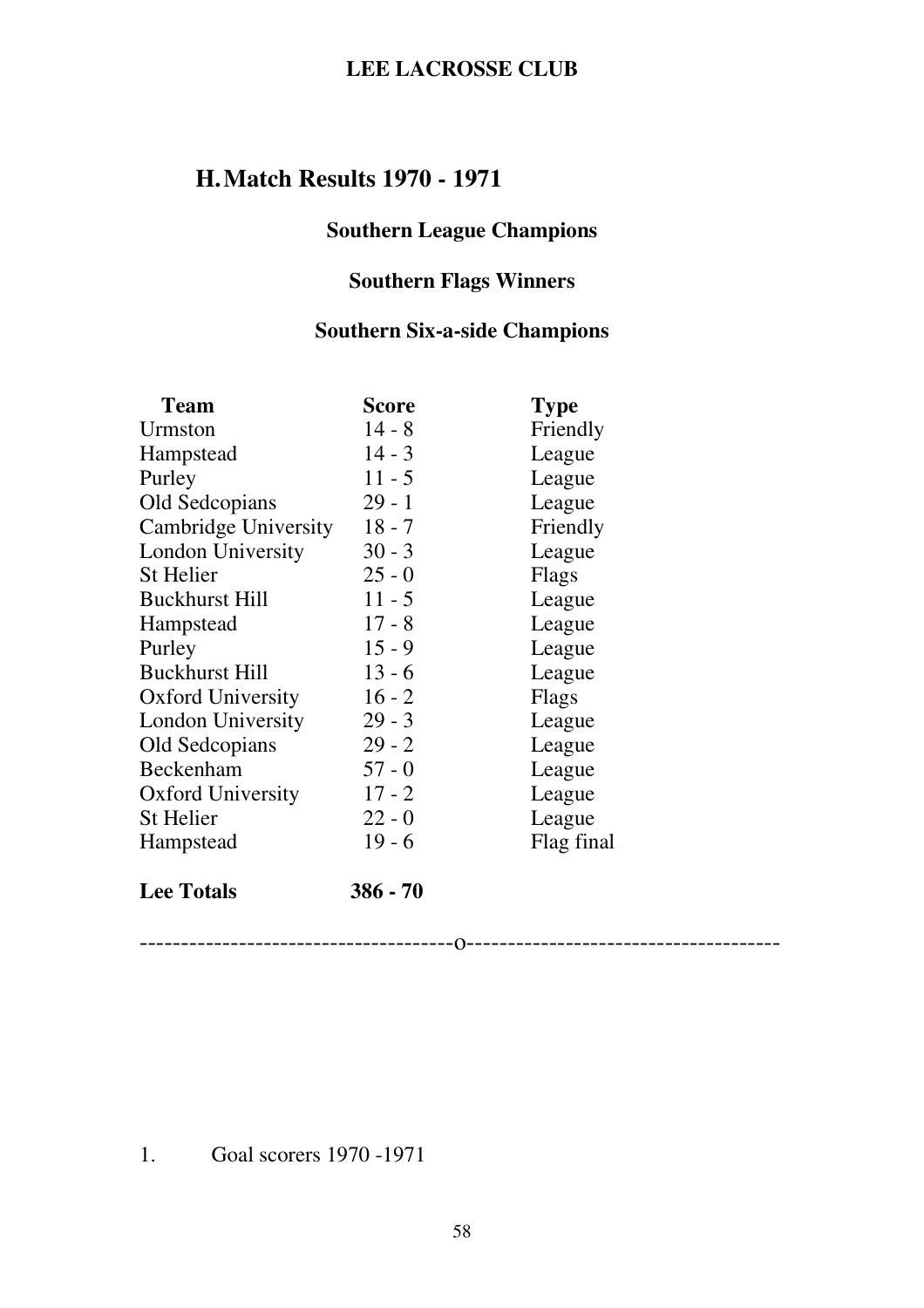|                        | League | <b>Other</b> | <b>Total</b> |
|------------------------|--------|--------------|--------------|
| Roger Kemsley          | 58     | 23           | 81           |
| Dave Gaines            | 60     | 18           | 78           |
| Ian Henderson          | 61     | 13           | 74           |
| <b>Derek Scotton</b>   | 45     | 14           | 59           |
| <b>Steph Butcher</b>   | 29     | 10           | 39           |
| Pete Tranter           | 13     | 6            | 19           |
| <b>Richard Norton</b>  | 12     |              | 13           |
| <b>Barry Brelsford</b> | 9      | 3            | 12           |
| <b>Gerry Paine</b>     | 3      |              | 3            |
| <b>Terry Morrow</b>    |        | 3            | 3            |
| <b>Richard Haysom</b>  |        |              | 1            |
| <b>Trevor Cole</b>     |        |              |              |
| Chris Pile             |        |              |              |
| Own goals              | 2      |              | 2            |
| <b>Totals</b>          | 294    | 92           | 386          |

#### --------------------------------------o-------------------------------------- 2. Newspaper cuttings of the time --------------------------------------o--------------------------------------

#### 3. Hampstead are demoralised

Lee retained the Southern Senior Flag more easily than expected when they defeated Hampstead 19 – 6 in the final at Beckenham. Hampstead opened with a major offensive and Lee's quarter lead of  $3 - 1$  might have been reversed if Hampstead's shots had been directed more accurately.

Thereafter Hampstead faded. Their attack was listless and the backs gave the Lee forwards too much room. This was Hampstead's last serious effort, and the match that already lacked atmosphere drifted to its inevitable end with Lee adding eight goals against a demoralised defence in the last quarter. Scotton (5), Gaines (4), Henderson (3), Kemsley (3), Butcher (3) and Tranter were Lee's scorers and Beaumont (2), Jones (2), Wilks and Daniels scored for Hampstead.

--------------------------------------o--------------------------------------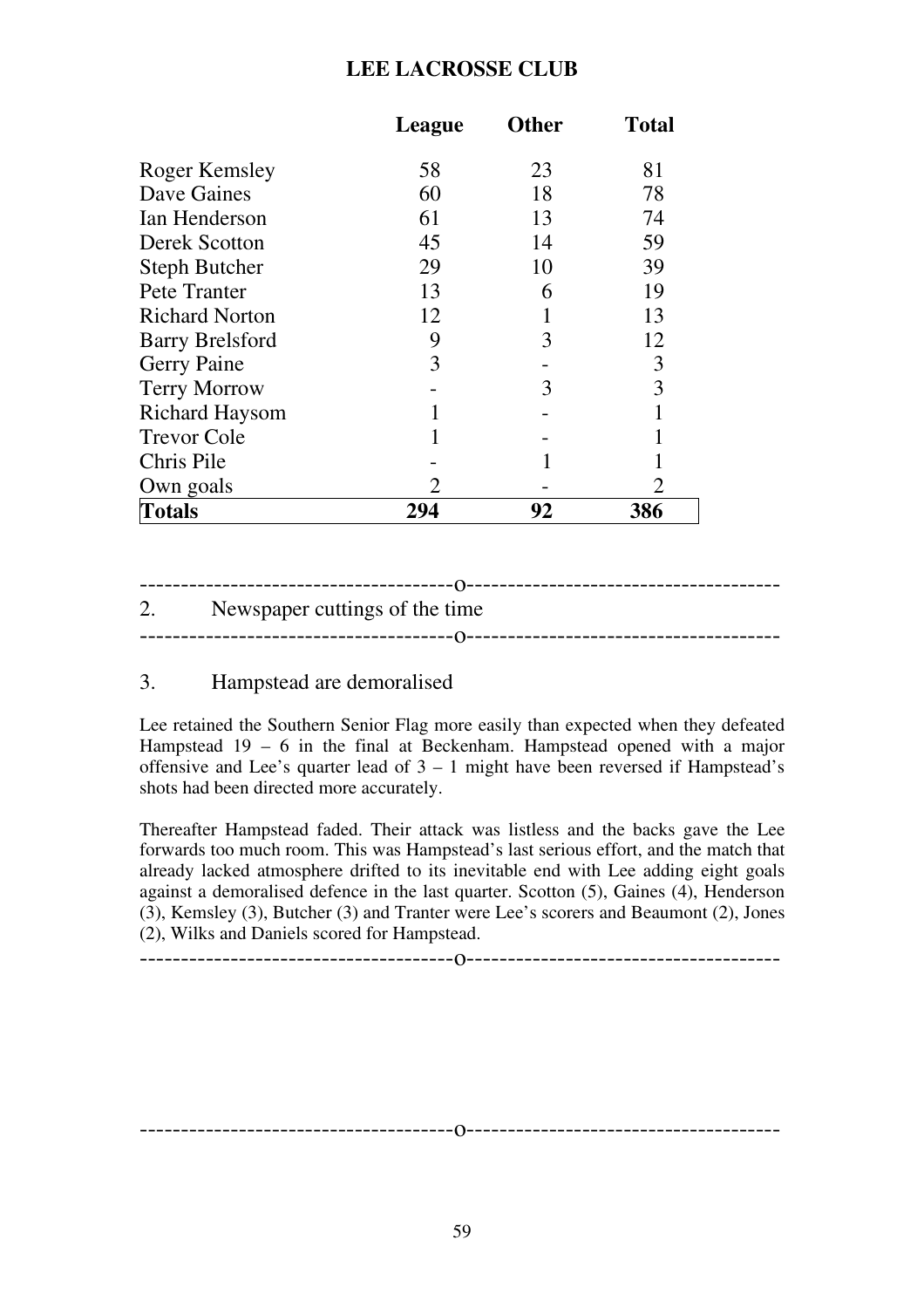#### 4. Lee win for sixth time

Lee have won the six-a-side trophy for the past five years – but their grip nearly slipped in the first round at Lloyd Park on Saturday when Buckhurst Hill led until 30 seconds from the end of normal time, and only conceded the game in extra time.

In the final, Hampstead started strongly, with Beaumont particularly active, but after Kemsley's opening goal, Butcher, Henderson and Gaines each scored three and Kemsley one more.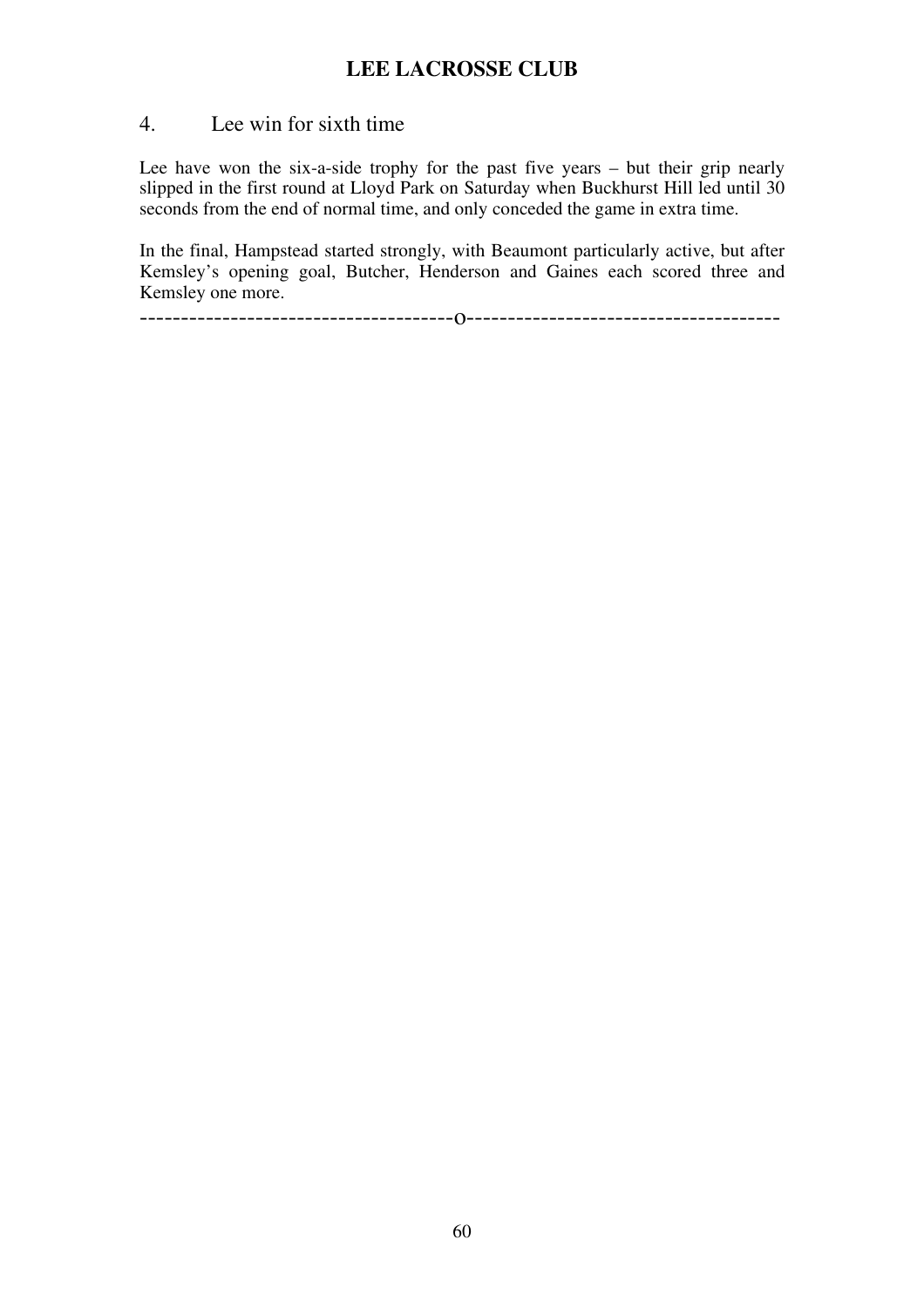# **I. Match Results 1971 - 1972**

# **Southern League Champions**

# **Southern Flags Winners**

# **Southern Six-a-side Champions**

| <b>Team</b>              | <b>Score</b> | <b>Type</b>            |
|--------------------------|--------------|------------------------|
| <b>South Manchester</b>  | $6 - 15$     | Iroquois Cup $(70/71)$ |
| St Helier                | $16 - 0$     | League                 |
| <b>Hampstead</b>         | $10 - 11$    | League                 |
| Cambridge University     | $13 - 7$     | League                 |
| <b>Urmston</b>           | $8 - 11$     | Friendly               |
| <b>Buckhurst Hill</b>    | $17 - 4$     | League                 |
| Old Sedcopians           | $29 - 2$     | League                 |
| Purley                   | $19 - 8$     | League                 |
| <b>Oxford University</b> | $24 - 4$     | Flags                  |
| Croydon                  | $45 - 1$     | League                 |
| St Helier                | $16 - 1$     | League                 |
| Purley                   | $12 - 5$     | Flags                  |
| Old Sedcopians           | $38 - 2$     | League                 |
| Hampstead                | $16 - 3$     | League                 |
| <b>Oxford University</b> | $23 - 3$     | League                 |
| Croydon                  | $15 - 6$     | League                 |
| Purley                   | $27 - 3$     | League                 |
| <b>Buckhurst Hill</b>    | $20 - 2$     | League                 |
| Beckenham                | $17 - 0$     | League                 |
| Hampstead                | $17 - 8$     | Flag Final             |
| <b>South Manchester</b>  | $4 - 17$     | Iroquois Cup $(71/72)$ |

**Lee Totals 392 - 113**

--------------------------------------o--------------------------------------

# 1. Goal scorers 1971 -1972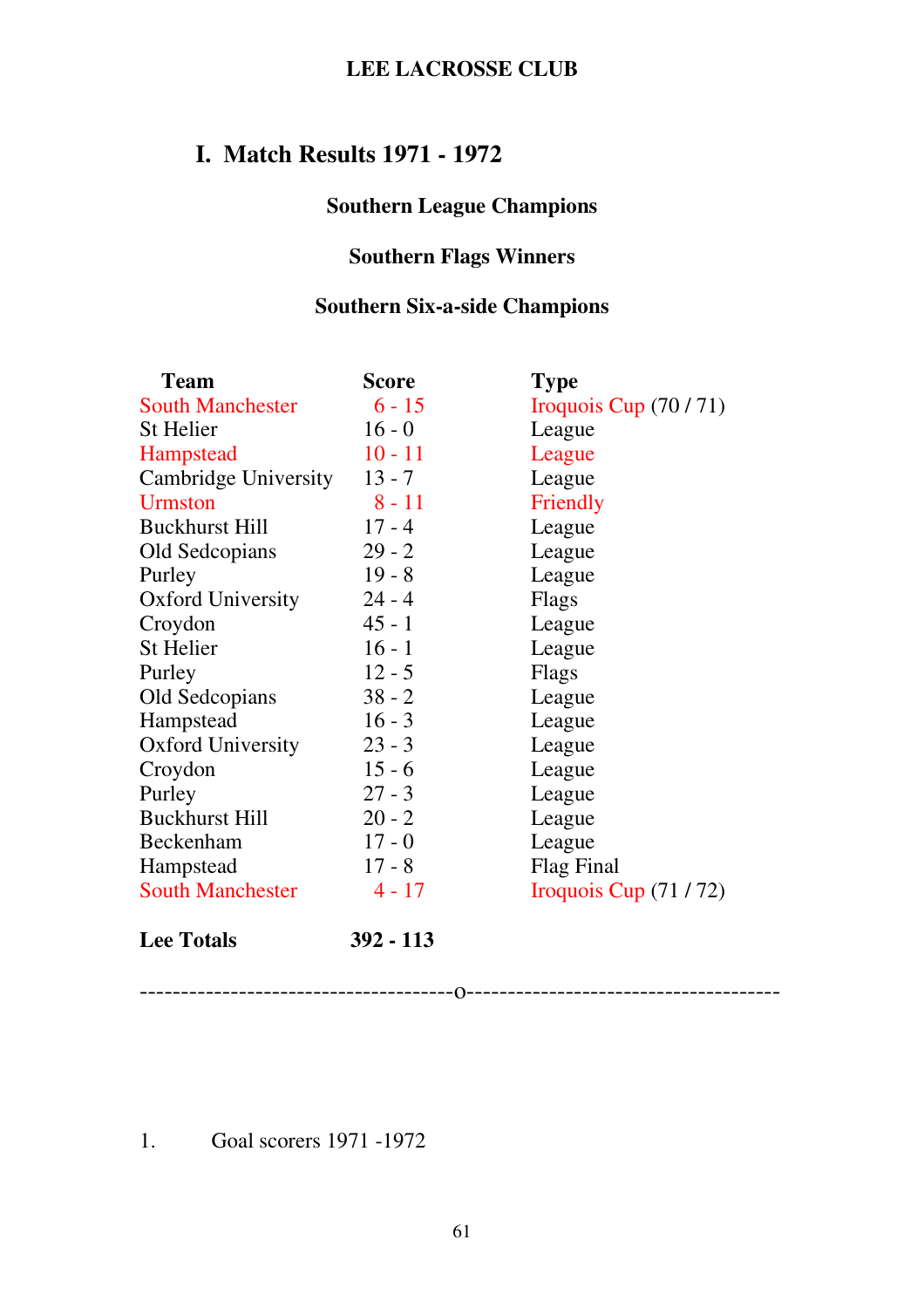|                        | League         |    | <b>Total</b>   |  |
|------------------------|----------------|----|----------------|--|
|                        |                |    |                |  |
| Dave Gaines            | 91             | 19 | 110            |  |
| Ian Henderson          | 52             | 16 | 68             |  |
| <b>Derek Scotton</b>   | 56             | 6  | 62             |  |
| Roger Kemsley          | 37             | 11 | 48             |  |
| <b>Steph Butcher</b>   | 31             | 8  | 39             |  |
| Pete Tranter           | 19             | 7  | 26             |  |
| Colin Parker           | 10             | 2  | 12             |  |
| <b>Richard Norton</b>  | 6              |    |                |  |
| <b>Terry Morrow</b>    | 4              |    | 4              |  |
| <b>Barry Brelsford</b> | $\overline{2}$ |    | 3              |  |
| Alan Williams          | 3              |    | 3              |  |
| Chris Pile             | 3              |    | 3              |  |
| Kevin Corcoran         | $\overline{2}$ |    | $\overline{2}$ |  |
| <b>Gerry Paine</b>     | $\overline{2}$ |    | $\overline{2}$ |  |
| John Sennett           | $\overline{2}$ |    | $\overline{2}$ |  |
| Own goals              |                |    |                |  |
| <b>Totals</b>          | 321            | 71 | 392            |  |

--------------------------------------o--------------------------------------

2. Newspaper cuttings of the time

--------------------------------------o--------------------------------------

#### 3. Well, at long last it has happened

Well, at long last it has happened – Lee have been beaten in the league for the first time in over 6 years. After 2,499 days and 69 consecutive league victories (not counting 1 – 0 walk-overs), this run of success came to an end on Saturday October  $23<sup>rd</sup>$  1971, when Lee lost 10 – 11 to Hampstead.

Since December  $19<sup>th</sup> 1964$  when Purley beat Lee by  $7 - 4$ , Lee have scored 1,168 goals and conceded only 214. They have won the First Division Championship and the Senior six-a-sides 6 times, the Senior Flag 3 times and the Iroquois Cup once. Their last defeat by a Southern team was in the 1969 Flags Final against Hampstead (who else?). The only team to beat them since then has been South Manchester in last season's Iroquois Cup.

Over the last seven years, Lee have had ten players on the South of England sides. Of these nine are still playing for them, and as many as seven of them played in the same South team.

Their greatest achievement was in 1970 when they beat South Manchester to win the Iroquois Cup. Their biggest win was last season when they beat Beckenham  $57 - 0$ .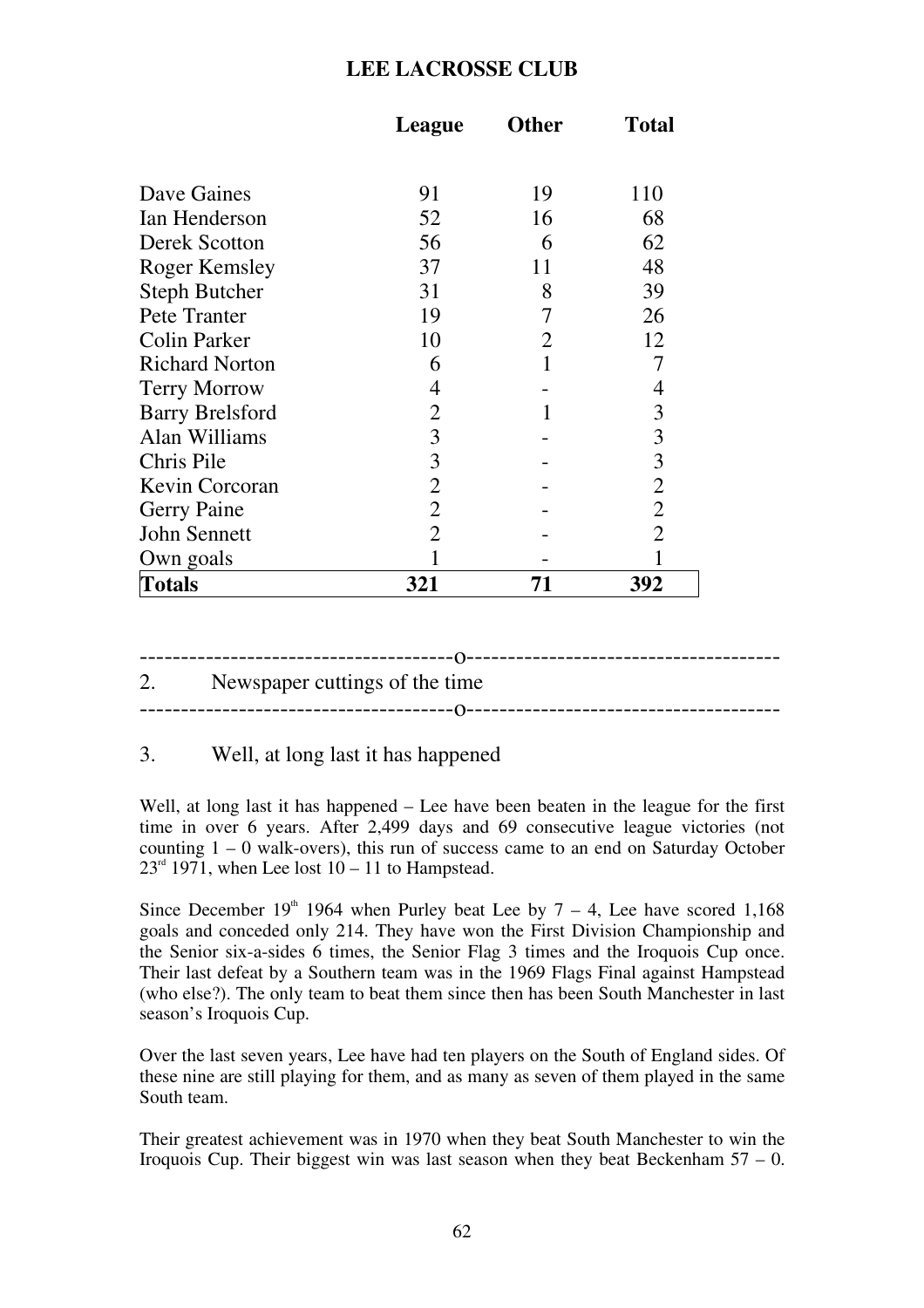The nearest they came to defeat was in 1965 when they defeated Hampstead and London University by only  $7 - 6$ .

Every person associated with Southern Lacrosse must realise what a great amount of work Lee have done in obtaining this remarkable record. We must also realise what a great deal their success has done in improving the reputation of Southern Lacrosse. Well done, Lee. I hope they are now setting out to try and break this record of 69 consecutive wins. I also hope that the rest of Southern Lacrosse can learn something from the example they have set.

--------------------------------------o--------------------------------------

#### 4. Hampstead are easily dominated

Lee, who have been beaten only once in the league in the last six years, moved a step nearer their seventh successive championship when they beat their nearest rivals, Hampstead by  $16 - 3$ , on Saturday.

Hampstead played well for the first quarter, and were drawing  $2 - 2$  during the second of a game full of tension.

Towards the end of the second quarter, Lee began to take control. Five goals in as many minutes, which put Lee into the lead  $7 - 2$  at half time, saw Hampstead demoralised. Lee, now full of confidence, produced superb play in mid-field and attack, with Gaines, Henderson and Butcher outstanding.

--------------------------------------o--------------------------------------

#### 5. Lee's tenacity

Lee, already league champions for the seventh successive time and in this year's Flags final, won the senior six-a-side tournament at Croydon on Saturday. The competition, organised on a league basis, resulted in Lee playing Hampstead for the trophy.

Hampstead were unlucky to lose. Showing superb touches of flair and class, they led 3 – 1 at half time, and through skilful play by Beaumont and Daniels went further ahead in the second half.

Lee caught up to draw level  $7 - 7$  at the end of normal time, and by half time in extra time the scores were still level at  $8 - 8$ . Finally the tenacity and resilience of Lee, demonstrated by Kemsley and Butcher gave them victory, 10 – 9.

--------------------------------------o--------------------------------------

--------------------------------------o--------------------------------------

6. Lee march on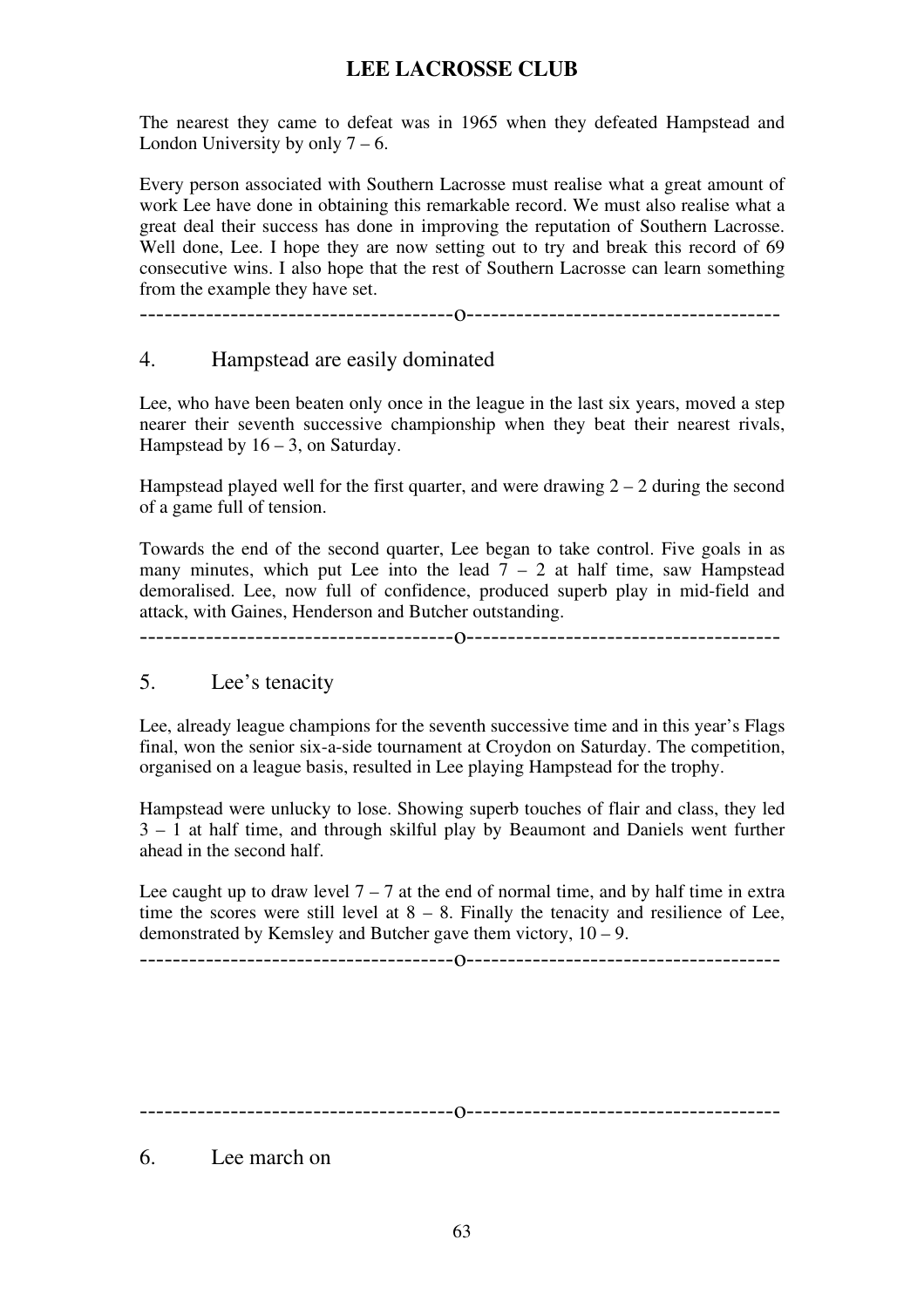Lee, already this season league champions and six-a-side winners, won the Senior Flags competition on Saturday, beating Hampstead 17 – 8 at Crystal Palace. Lee showed their superiority from the start taking the lead  $5 - 2$  after the first quarter and 10 – 5 at half time. In a robust game in which skill took second place to enthusiasm, Hampstead never really looked confident of a victory.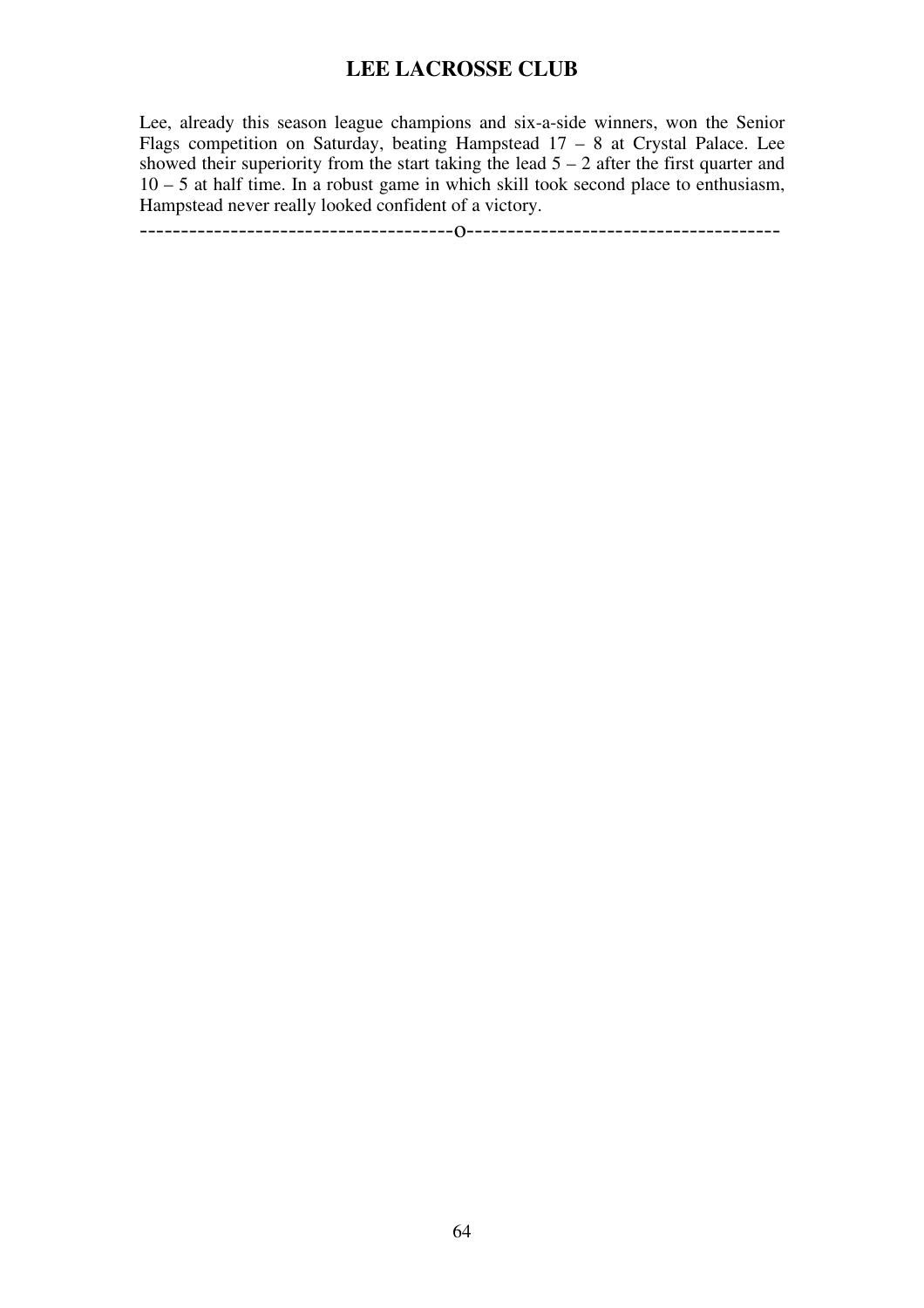# **J. Match Results 1972 - 1973**

# **English League Champions (Unofficial)**

# **Southern League Champions**

# **Southern Flags Winners**

# **Southern Six-a-side Champions**

| <b>Team</b>               | <b>Score</b> | <b>Type</b>         |
|---------------------------|--------------|---------------------|
| Urmston                   | $11 - 10$    | English League Cup  |
| Mellor                    | $9 - 6$      | Friendly            |
| Croydon                   | $31 - 1$     | League              |
| Old Sedcopians            | $21 - 3$     | League              |
| <b>St Helier</b>          | $23 - 2$     | League              |
| Purley                    | $13 - 6$     | League              |
| <b>London University</b>  | $30 - 1$     | Flags               |
| <b>Oxford University</b>  | $19 - 8$     | League              |
| <b>London University</b>  | $29 - 5$     | League              |
| <b>Buckhurst Hill</b>     | $27 - 2$     | League              |
| Hampstead                 | $18 - 2$     | Flags               |
| Old Sedcopians            | $34 - 2$     | League              |
| Hampstead                 | $21 - 0$     | League              |
| London University         | $19 - 1$     | League              |
| Purley                    | $13 - 4$     | League              |
| <b>St Helier</b>          | $22 - 0$     | League              |
| Cambridge University      | $17 - 2$     | League              |
| Croydon                   | $33 - 1$     | League              |
| <b>Buckhurst Hill</b>     | $25 - 1$     | League              |
| Old Waconians             | $8 - 6$      | Friendly            |
| Purley                    | $23 - 3$     | <b>Flags Final</b>  |
| <b>Manchester Grammar</b> | $25 - 1$     | Friendly            |
| Urmston                   | $16 - 11$    | Friendly            |
| Cheadle                   | $12 - 11$    | Friendly            |
| Stockport                 | $10 - 13$    | Friendly            |
| <b>South Manchester</b>   | $10 - 12$    | <b>Iroquois Cup</b> |
|                           |              |                     |

**Lee Totals 519 - 114** 

65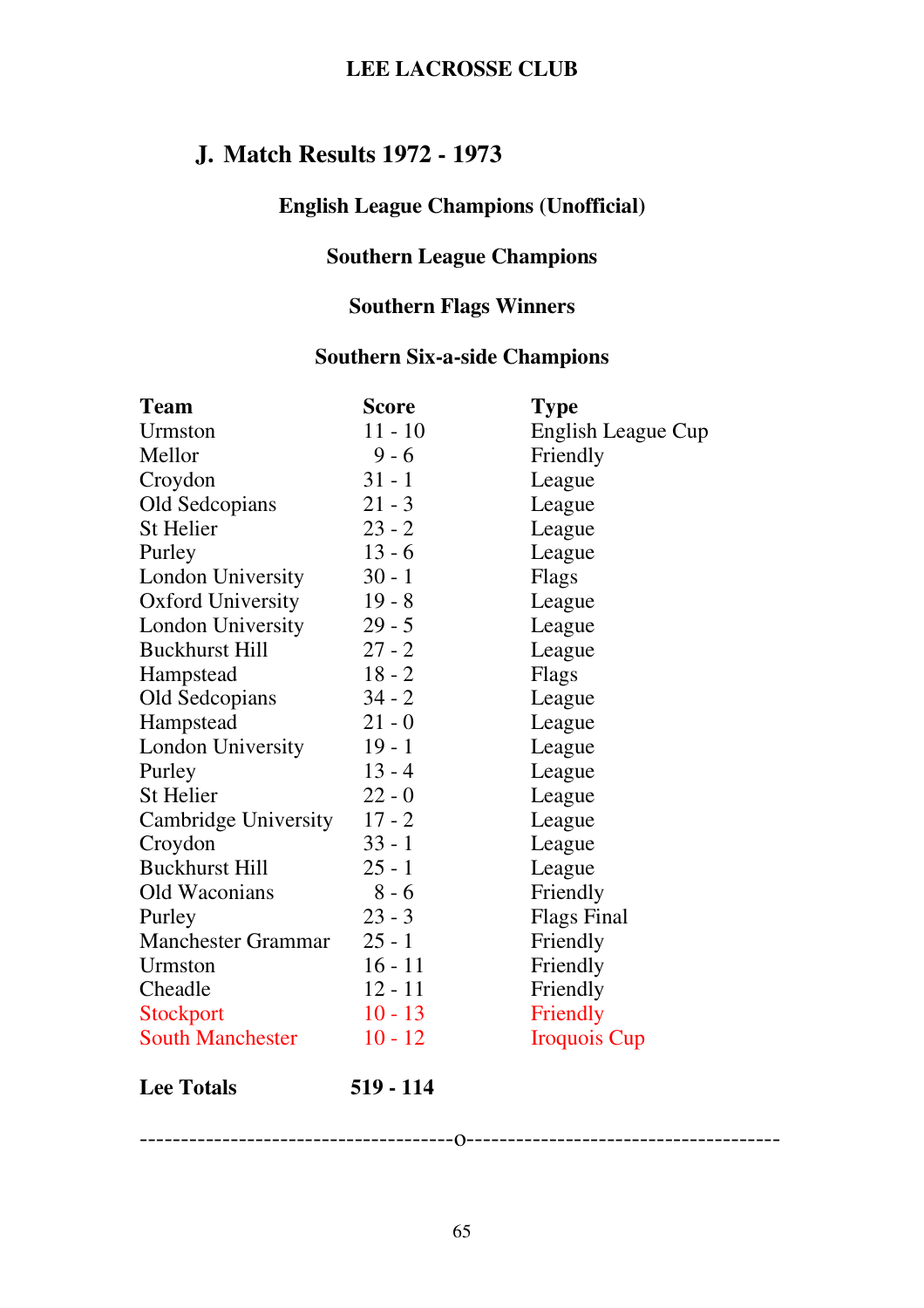|                        |     | League | <b>Other</b> |     | <b>Total</b>   |
|------------------------|-----|--------|--------------|-----|----------------|
| Dave Gaines            |     | 83     | 32           |     | 115            |
| Derek Scotton          |     | 61     | 44           |     | 105            |
| Ian Henderson          |     | 78     | 22           |     | 100            |
| Roger Kemsley          |     | 43     | 26           |     | 69             |
| Pete Tranter           |     | 43     | 21           |     | 64             |
| <b>Richard Norton</b>  |     | 26     | 20           |     | 46             |
| <b>Steph Butcher</b>   |     | 5      | 3            |     | 8              |
| <b>Barry Brelsford</b> |     | 4      |              |     | 4              |
| Chris Pile             |     |        |              |     | $\overline{2}$ |
| <b>Gerry Paine</b>     |     |        |              |     |                |
| Alan Williams          |     |        |              |     |                |
| John Hudson            |     |        |              |     |                |
| Own goals              |     |        | 2            |     | 3              |
| Totals                 | 347 |        | 172          | 519 |                |

#### 1. Goal scorers 1972 -1973

#### --------------------------------------o--------------------------------------

#### 2. Newspaper cuttings of the time --------------------------------------o--------------------------------------

### 3. Tough time for Lee

Lee, league champions last year, had their toughest game of the new season, in beating Purley  $13 - 6$ .

Purley, knowing that Lee were well aware of their team's weaknesses and style, tried some new players in the first team. Lloyd Holmes, an Australian, having his first game in the Purley senior side, played exceptionally well in the defence, but still Lee were ahead  $3 - 1$  after one quarter and  $7 - 3$  at half time.

A struggle ensued at centre between R Hodgson for Purley and Norton, a player new to the Lee first team this season, which Norton won for most of the game.

Most of Lee's goals came from regulars, Gaines, Scotton, and Kemsley who was outstanding. R Hodgson scored four times mainly through solo efforts. In spit of this defeat, Purley's moral is high and they feel that in the return game in January they will go closer.

--------------------------------------o-------------------------------------- --------------------------------------o--------------------------------------

### 4. LEE EIGHT HONOURED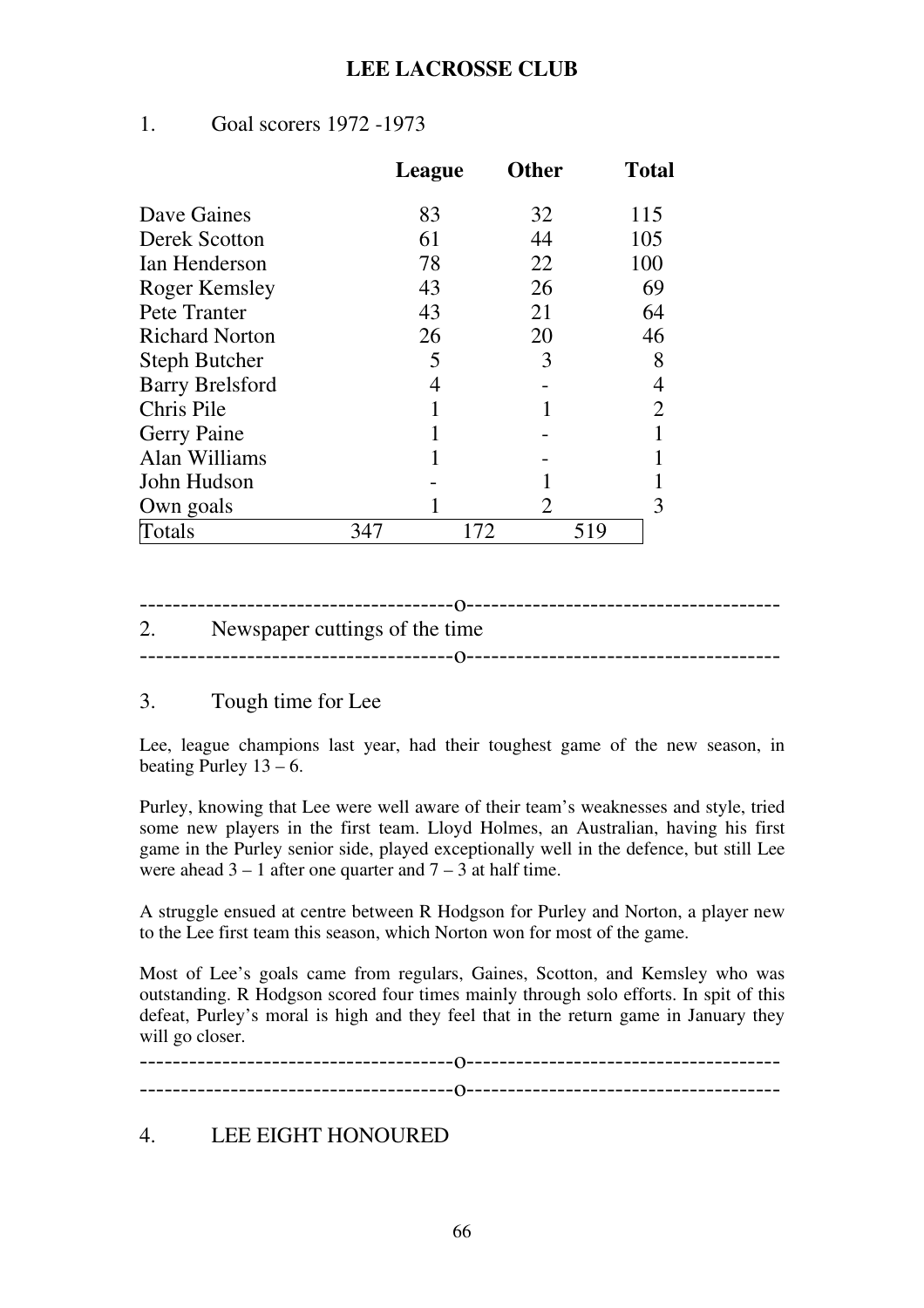The Lee club provide eight of the South lacrosse team to play North in the  $75<sup>th</sup>$ territorial match at Hurlingham Park on Saturday (3 p.m.) Teams:

NORTH. – G Lester (S. Manchester), C Parker, R Higson (O.Waconians), P Smith (Urmston), D Thomas (O. Waconians), P Rice (S. Manchester), T Gare (Urmston), J Hall (Mellor), M Roberts (Urmston), R Murgatroyd (S. .Manchester).

SOUTH. – A Gillett, G Paine, S Butcher (Lee), D Gammon (Cambridge U.), R Norton, R Kemsley, P Tranter, D Gaines, I Henderson (Lee), H Burnside (Hampstead).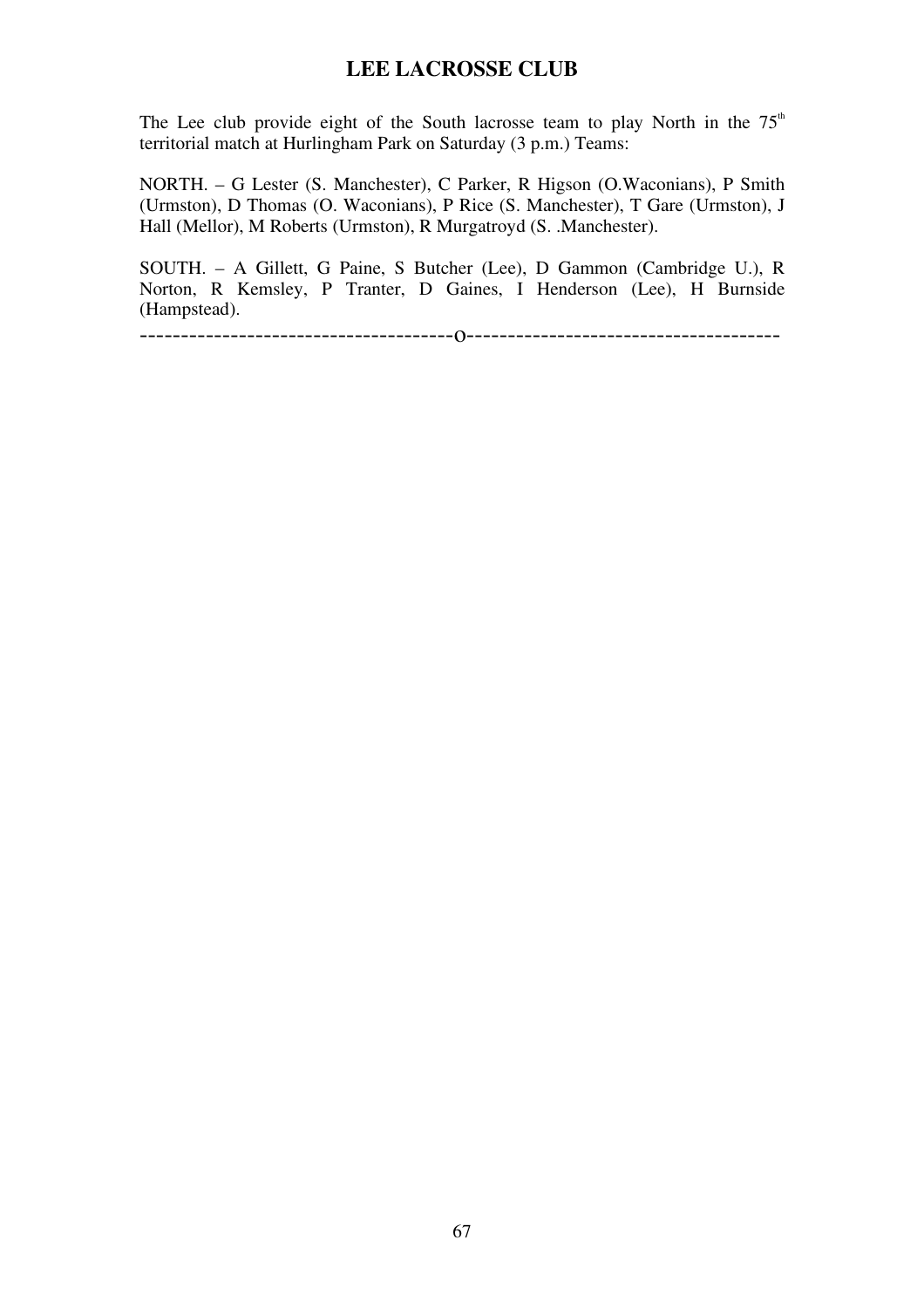# **K.Match Results 1973 - 1974**

# **English League Champions (Unofficial)**

# **Southern League Champions**

# **Southern Flags Winners**

# **Southern Six-a-side Champions**

| <b>Team</b>              | <b>Score</b> | <b>Type</b>        |
|--------------------------|--------------|--------------------|
| Old Waconians            | $15 - 9$     | English League Cup |
| St Helier                | $21 - 0$     | League             |
| London University        | $27 - 1$     | League             |
| Old Sedcopians           | $28 - 1$     | League             |
| Purley                   | $25 - 3$     | League             |
| Cambridge University     | $27 - 2$     | League             |
| Urmston                  | $15 - 9$     | Friendly           |
| Old Sedcopians           | $31 - 1$     | Flags              |
| <b>Buckhurst Hill</b>    | $22 - 1$     | League             |
| St Helier                | $31 - 2$     | League             |
| Kenton                   | $30 - 0$     | League             |
| London University        | $22 - 6$     | League             |
| Purley                   | $19 - 2$     | Flags              |
| <b>Oxford University</b> | $18 - 5$     | League             |
| Hampstead                | $17 - 3$     | League             |
| Purley                   | $21 - 1$     | League             |
| Kenton                   | $20 - 2$     | League             |
| <b>Buckhurst Hill</b>    | $26 - 0$     | League             |
| Hampstead                | $17 - 7$     | <b>Flags Final</b> |
| Old Waconians            | $10 - 5$     | Friendly           |
| <b>Urmston</b>           | $6 - 12$     | Iroquois Cup       |
|                          |              |                    |

**Lee Totals 448 - 72**

--------------------------------------o--------------------------------------

# 1. Goal scorers 1973 -1974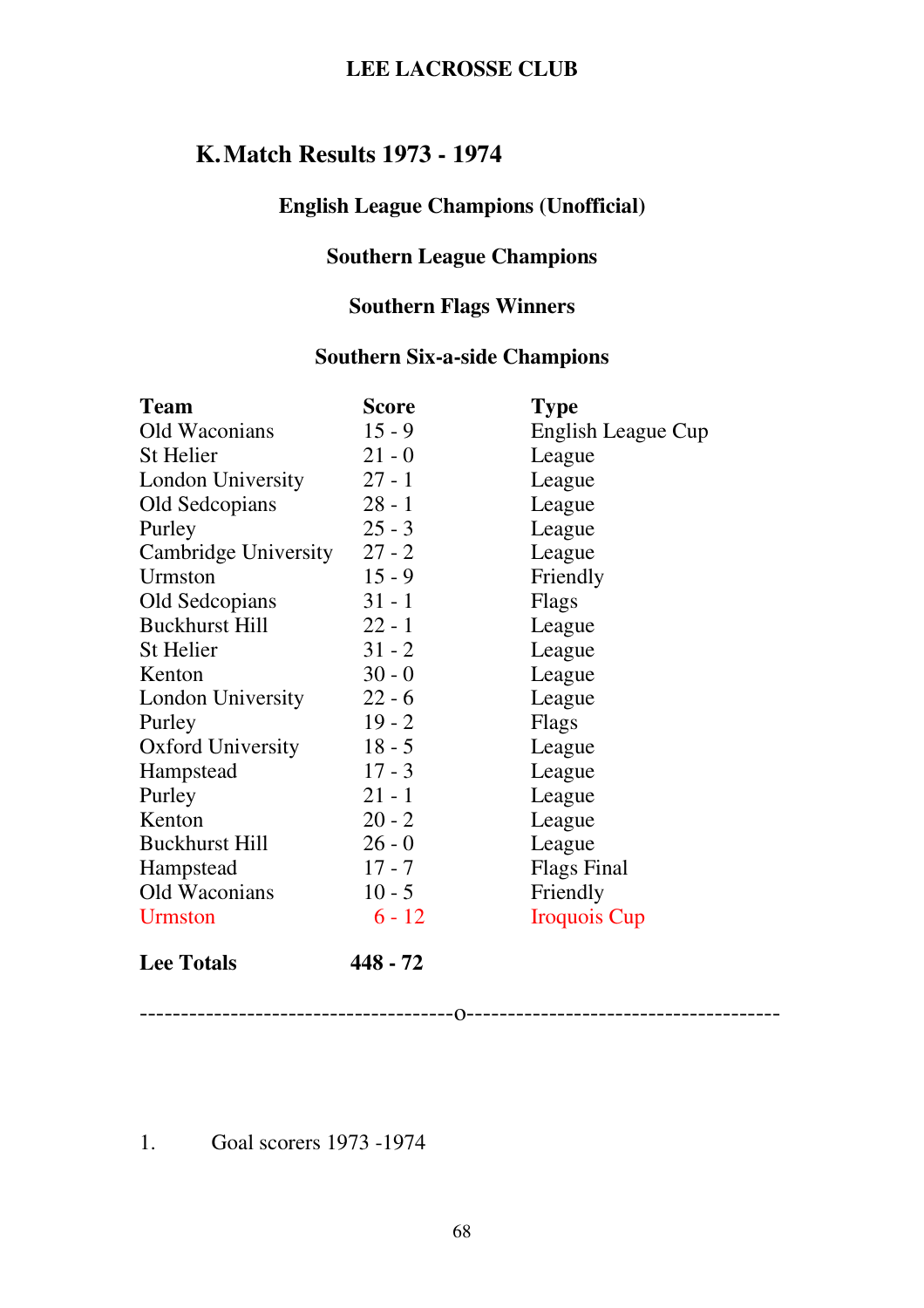|                       | League | <b>Other</b> | <b>Total</b> |
|-----------------------|--------|--------------|--------------|
| Dave Gaines           | 88     | 31           | 119          |
| Derek Scotton         | 71     | 26           | 97           |
| Ian Henderson         | 63     | 10           | 73           |
| Roger Kemsley         | 41     | 17           | 58           |
| Pete Tranter          | 28     | 11           | 39           |
| <b>Richard Norton</b> | 26     | 13           | 39           |
| <b>Steph Butcher</b>  | 10     | 4            | 14           |
| Alan Williams         | 3      |              | 3            |
| John Hudson           | 3      |              | 3            |
| <b>Gerry Paine</b>    |        |              | 2            |
| Own goals             |        |              |              |
| <b>Totals</b>         | 335    | 113          | 448          |

# --------------------------------------o--------------------------------------

#### 2. Newspaper cuttings of the time --------------------------------------o--------------------------------------

#### 3. Top rate sports at two-day festival

Most of the dozens of players engaged in Orpington Sports Club's two-day festival of sport over the weekend belong to the club or to teams affiliated to the club.

The sight of so many players in multi-coloured strip enjoying the facilities of the club was full justification for the effort put into keeping the club alive and resuscitating it so effectively.

Highlights of Saturday's fixtures were the cricket between Kent Nomads and Orpington and the lesser-known game of Lacrosse in which Lee (now based at the club) the Southern League champions met Old Waconians, the North league champions.

#### **LACROSSE**

Lacrosse is fast becoming a popular spectator draw, perhaps because of its ruggedness*.* 

The match between Lee and Old Waconians was a typical example of the sport. Lee ran out winners by 15 goals to 9. Fortunes of each club alternated in each of the four quarters.

Lee team included G Paine and D Gaines, full England representatives, and the rest of the team are all South of England and Kent county representatives.

--------------------------------------o-------------------------------------- --------------------------------------o--------------------------------------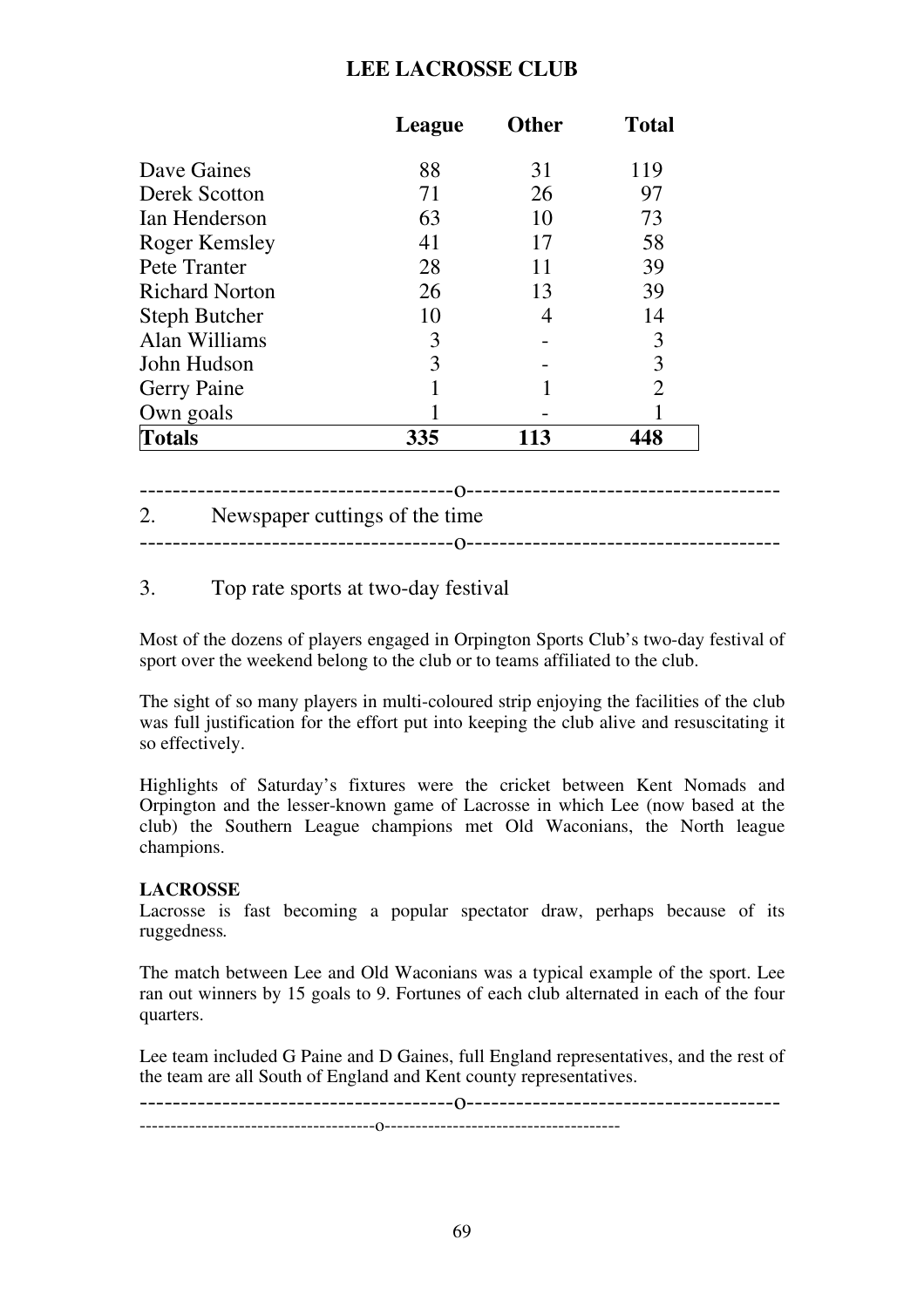#### 4. Report by Ian Henderson on the English League Cup Final

In the English League Cup Final, played at Orpington on the 29 September, Lee retained the cup by beating Old Waconians 15 – 9.

Although an exciting game, in as much as the initiative wavered between the two teams, the basic skills of catching, passing and shooting were not of the standard expected of the two teams, perhaps partially excusable, being their first major match of the season.

The first quarter saw the Old Waconians in full control, with immediate possession from every centre and intelligent use of the ball in attack. They were able to put the Lee defence under immediate and continued pressure, which culminated in Old Waconians scoring four goals, two each from Edmondson and Thomas, before a solo effort by Kemsley, forcing from midfield, enabled Lee to reduce the arrears, leaving the quarter score at  $4 - 1$  to Old Waconians.

The second quarter produced a complete reversal of fortune, with what many people in the south refer to as ''the Lee machine'' in action.

Possession from the centre was fiercely contested and with Kemsley capitalising on some slack marking and clearance of loose balls by the Old Waconians defence, he was able to score three more goals to bring the scores level at  $4 - 4$ . Lee's midfield, having thus gained the initiative, and given their defence time to settle down, were able to provide their attack with the possession that was needed, enabling Gaines and Henderson to score two goals each, bringing a total of seven goals in the quarter without reply, making the halftime score in Lee's favour at  $8 - 4$ .

The third quarter again had Old Waconians putting concerted pressure on the Lee defence, but tended to work themselves very close into goal before taking the opportunity to shoot. Gillett, the Lee goalkeeper, was forced to make a number of fine saves at close range, but could not prevent three more goals from Thomas and one from McCulloch. With Lee having scored only one more, by Henderson, after Old Waconians had been caught offside, this brought Old Waconians back to the position of being only one goal down at 8 – 9. Old Waconians paid the penalty, however, of pushing everybody forward into attack, as they left themselves open in midfield and this resulted in two fast breaks out of the Lee defence enabling Tranter and Scotton to add two more goals for Lee leaving the three-quarter score at  $11 - 8$  to Lee.

The final quarter saw Lee with the majority of possession and controlling the pace of the game. They were able to add four more goals through Gaines (2), Tranter and Kemsley. Old Waconians continued to try and get as close to goal as possible before shooting and were able to add only one more goal by McCulloch.

The general impression of the game was one of individual efforts rather than smooth teamwork, it did highlight the importance of quick possession from the centre and the major role the midfield plays in supplying the attack

5. Ouarter scores:  $1 - 4$ ,  $8 - 4$ ,  $11 - 8$ ,  $15 - 9$ 

Scorers:- LEE – Kemsley (5), Gaines (4), Henderson (3), Tranter (2), Scotton (1).

OLD WACONIANS – Thomas (5), Edmondson (2), McCulloch (2).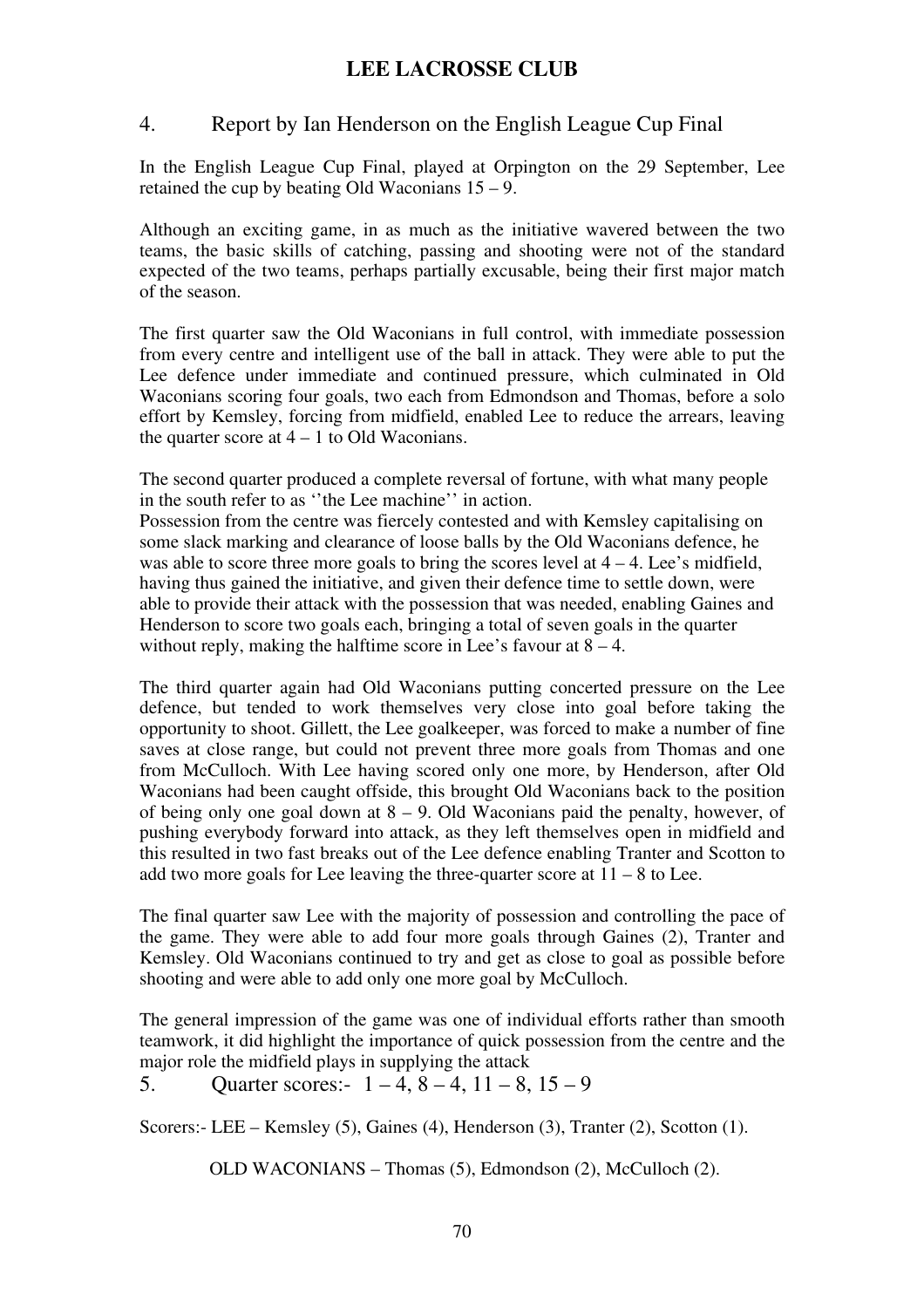--------------------------------------o--------------------------------------

### 6. LEE'S TACTICS ARE SUPREME

Urmston, one of the top Northern clubs, came to Orpington last Saturday for a friendly match. They put Lee under pressure in the first ten minutes by scoring three quick goals without reply*.* 

Lee started slowly but by quarter time had recovered and taken the lead  $5 - 4$ .

The main factor that won the game for Lee was their supremacy in the tactics of 10-aside, especially in fast breaks up the field.

The final score ended  $15 - 9$  with the main scorers being Tranter, Kemsley and Scotton.

--------------------------------------o--------------------------------------

### 7. Hampstead off target

Lee won the Senior Flag final for the fifth successive year on Saturday, beating their old rivals, Hampstead, 17 – 7 at Crystal Palace. Hampstead, at present second in the league behind Lee, lost to them last week.

The second quarter was close with Hampstead playing above themselves and the Lee defence showing rare weaknesses, though Lee were still in the lead, 7 – 4 at half time. The third period saw Lee take control of the game. Norton, the Lee centre, scored well with some powerful long shots and was also impressive in mid-field.

--------------------------------------o--------------------------------------

#### 8. Iroquois Cup Final

The 1974 Cup final was played on an oversized pitch at Hurlingham Park, due to the unwillingness of the ground staff to undertake any more than the minimum preparation. The goals were placed on the soccer goal lines and the various 'run ups' and throwing circles of the athletic field provided additional hazards in the behind goal areas.

The game started with both teams testing each other out and showing signs of nervousness, no doubt due to Urmston playing their first final and Lee not having their traditional opposition (South Manchester). Wasiewicz opened the score for Urmston in the seventh minute only to see Gaines tie the score with a goal within sixty seconds, further goals from Pollitt  $(15<sup>th</sup> min)$  and Wasiewicz  $(17<sup>th</sup> min)$  gave Urmston the lead at  $3 - 1$  by the end of the first quarter. The second quarter should be known as "Smith's quarter", he scored three goals  $(7<sup>th</sup>, 11<sup>th</sup>$  and  $19<sup>th</sup>$  min), the other Urmston goal in this period was scored by their captain Roberts and resulted from a free position when Lee were penalized for having a player in the centre zone during the face-off, he was changing his stick and cut back through the zone only to be noticed by ''eagle-eyed'' referee D.Wood. Urmston had increased their lead to six goals with the half time score being  $7 - 1$ .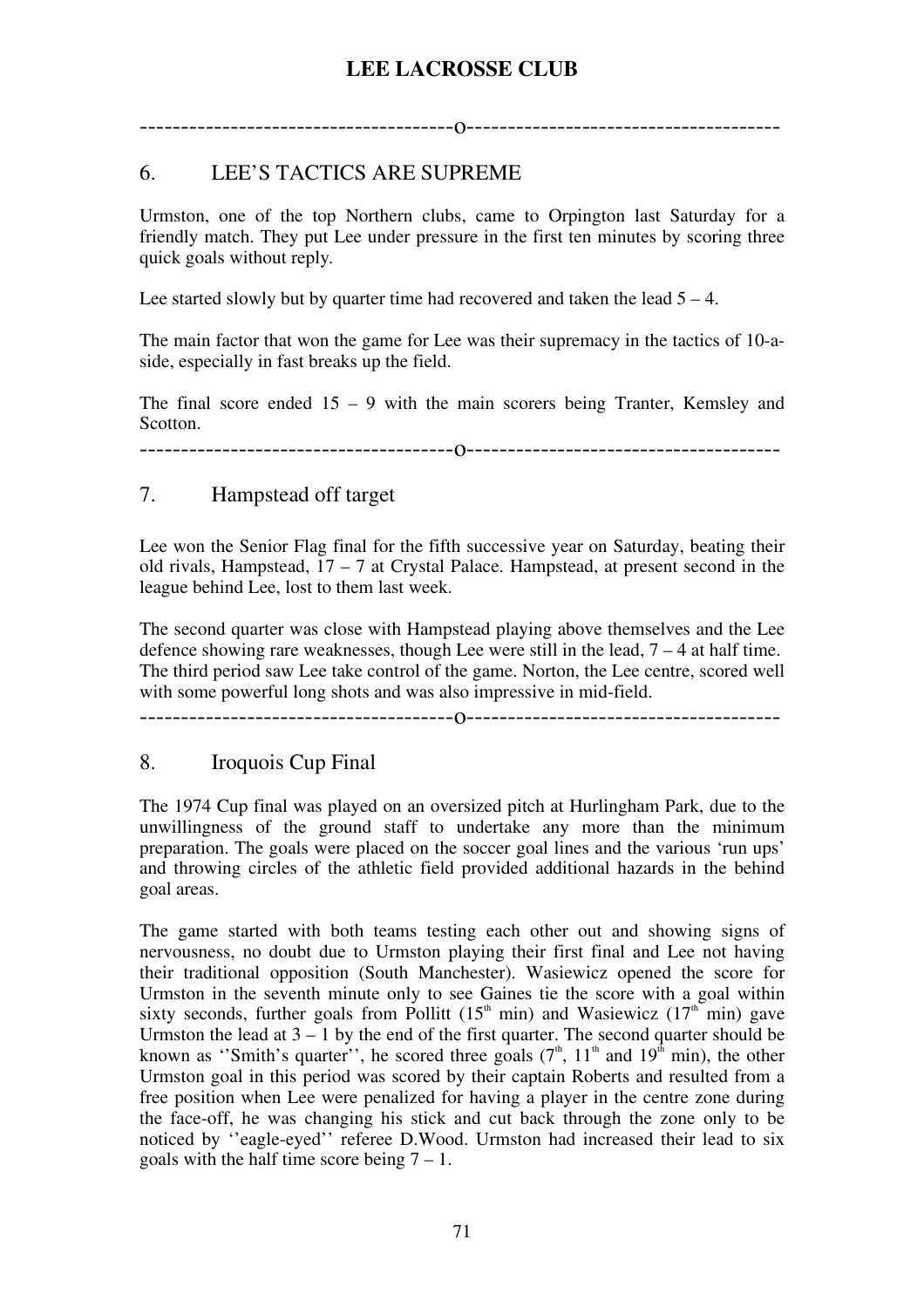The third quarter was even, Attenborough  $(1<sup>st</sup> min)$  and Pollitt  $(3<sup>rd</sup> min)$  scored for Urmston while Scotton  $(10<sup>th</sup> min)$  and Gaines  $(15<sup>th</sup> min)$  kept Lee in the running. Urmston, once again, opened the score in the final period with goals by Smith  $3<sup>rd</sup>$ min) a beautiful hockey goal by Pollitt ( $7<sup>th</sup>$  min) and Bowen ( $9<sup>th</sup>$  min) before Scotton led a Lee revival with two goals  $(10<sup>th</sup>$  and  $11<sup>th</sup>$  min), while Kemsley reduced the margin to five goals when he scored in the  $15<sup>th</sup>$  minute, Roberts netted Urmston's twelfth goal just before the final whistle, which gave Urmston the cup in their first final by  $12 - 6$ .

Although Lee had played well below their usual standard, they had kept in touch throughout the game, the main reasons for their defeat were an unfortunate second quarter coupled with their reliance upon long range shots in the final stages of the game in an attempt to beat Brister, the Urmston goalie, who was in superb form and treated the 'crowd' to the best display of goal keeping seen for years.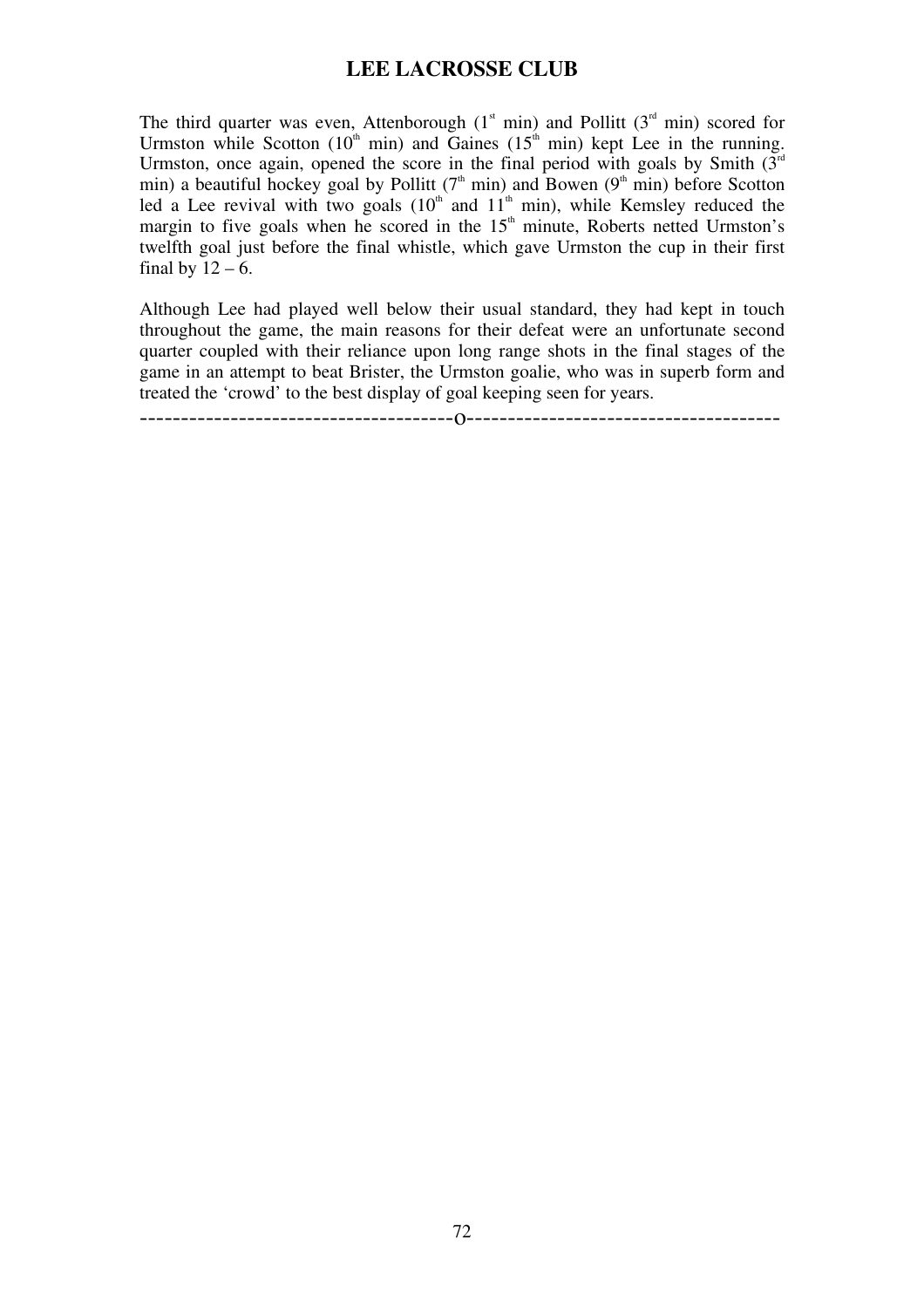# **L. Match Results 1974 - 1975**

## **Southern League Champions**

## **Southern Flags Winners**

| <b>Team</b>              | <b>Score</b> | <b>Type</b>         |
|--------------------------|--------------|---------------------|
| Old Sedcopians           | $22 - 2$     | League              |
| Cheadle                  | $11 - 11$    | Friendly            |
| Mellor                   | $8 - 7$      | Friendly            |
| Hampstead                | $18 - 7$     | League              |
| Old Sedcopians           | $16 - 4$     | League              |
| St Helier                | $33 - 2$     | League              |
| Cambridge University     | $24 - 1$     | Flags               |
| Hampstead                | $6 - 6$      | League              |
| <b>London University</b> | $20 - 8$     | League              |
| Purley                   | $18 - 7$     | League              |
| <b>Oxford University</b> | $11 - 11$    | League              |
| Purley                   | $22 - 5$     | Flags               |
| <b>Buckhurst Hill</b>    | $21 - 0$     | League              |
| <b>St Helier</b>         | $24 - 1$     | League              |
| Purley                   | $11 - 4$     | League              |
| <b>Oxford University</b> | $15 - 4$     | <b>Flags Final</b>  |
| <b>Urmston</b>           | $5 - 23$     | <b>Iroquois Cup</b> |

**Lee Totals 285 - 103** 

--------------------------------------o--------------------------------------

1. Goal scorers 1974 -1975

|                       | League | <b>Other</b>   | <b>Total</b> |
|-----------------------|--------|----------------|--------------|
| Dave Gaines           | 27     | 19             | 46           |
| Ian Henderson         | 32     | 14             | 46           |
| Derek Scotton         | 27     | 12             | 39           |
| Roger Kemsley         | 27     |                | 34           |
| Pete Tranter          | 18     | 10             | 28           |
| <b>Richard Norton</b> | 17     | 5              | 22           |
| Chris Pile            | 10     | 6              | 16           |
| Pat Bell              |        | $\overline{2}$ |              |
| <b>Steph Butcher</b>  | 3      |                |              |
| ???????????           | 34     | 9              | 43           |
| <b>Totals</b>         | 200    | 85             | 285          |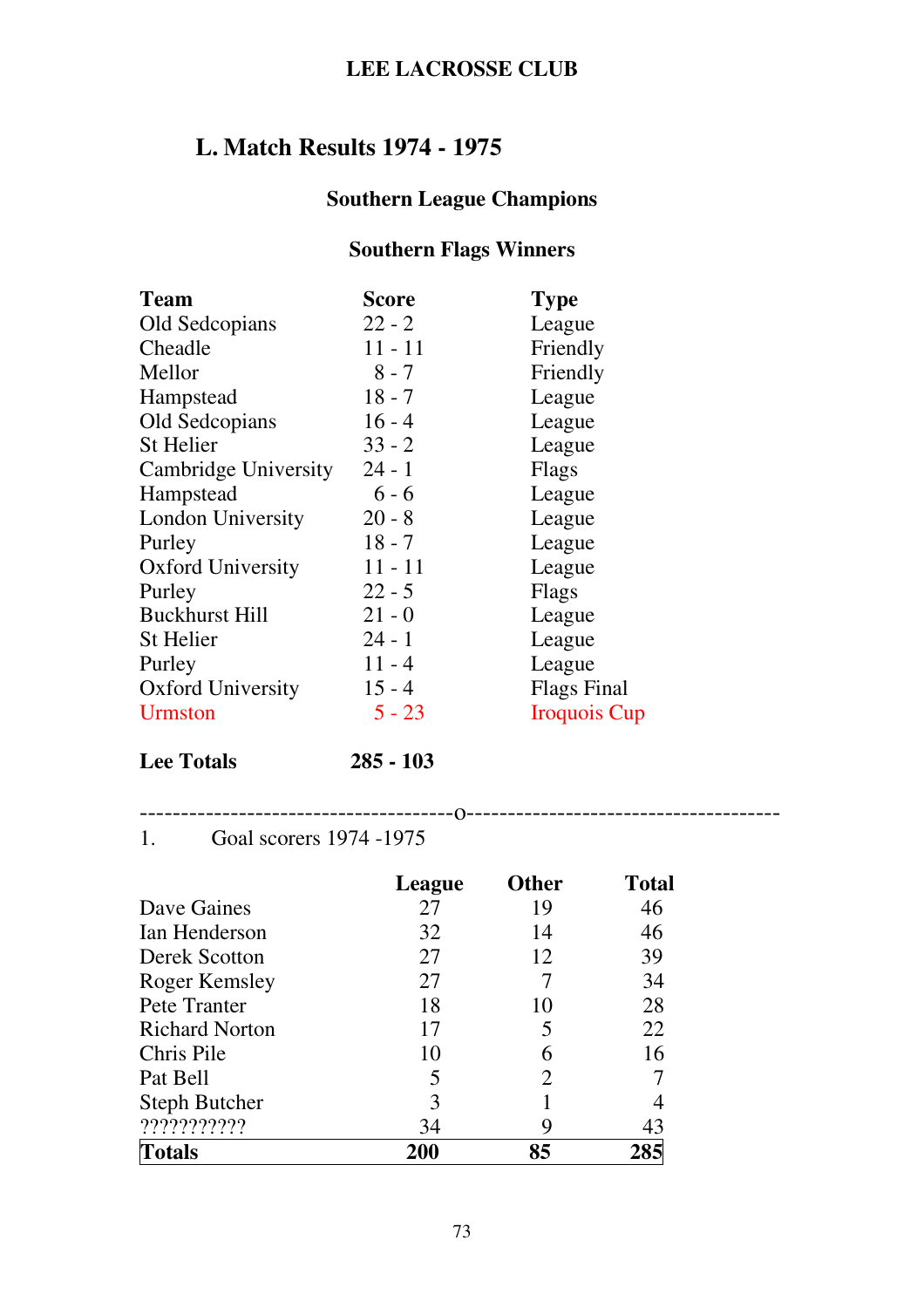| 2. Newspaper cuttings of the time |
|-----------------------------------|
|                                   |
|                                   |
|                                   |

#### 3. EASY SAILING FOR CHAMPIONS LEE

This was Lee's first game of the season, and this was clearly evident in the first half. Old Sedcopians' after summer training showed an improvement in their play.

The Lee system of having a feed behind and sweeper in front of the Old Boys' goal worked well and produced some of the best goals seen for a long time.

Although Lee were never in any danger of losing, Old Sedcopians fought all the way through and can be pleased with their performance against the league champions.

--------------------------------------o--------------------------------------

#### 4. Lee keep the upper hand

Lee, England's southern champions, eventually overcame Mellor, one of the leading North of England clubs, on Saturday after a hard and even game.

The score was  $2 - 2$  at the end of the first quarter, and this pattern of play was continued during the second quarter. On three occasions Mellor went into the lead, and Henderson, Butcher and Gaines were responsible for the goals that kept Lee in the running with the half-time score at  $5 - 5$ .

Norton, for Lee, began to get the edge over Higson in the battle of the two centres after the interval and during the third quarter **Tranter** and Kemsley scored to give Lee a two-goal advantage. Mellor fought back strongly in the last quarter with goals by Roach and Ingham to make the score  $7 - 7$ . But Scotton dealt the final blow to the Northern side with the deciding goal seven minutes from time.

--------------------------------------o--------------------------------------

#### 5. Lee again

Lee retained their unbeaten record on Saturday, when they gained two valuable points by beating Hampstead  $18 - 7$ . Lee got of to a flying start with two goals by Henderson in the first three minutes, and had built up a  $5 - 1$  lead by the end of the first quarter.

The Lee attack of Henderson (5 goals), Gaines (4) and Norton (4) gave an excellent display of teamwork, though Dowell in defence had a very good game. Beaumont (3 goals) was outstanding for Hampstead.

--------------------------------------o--------------------------------------

6. Lee find it all so easy

Old Sedcopians kept in touch with the all-conquering Lee for just over half of their league encounter. Lee were showing signs of lack of match practice and although they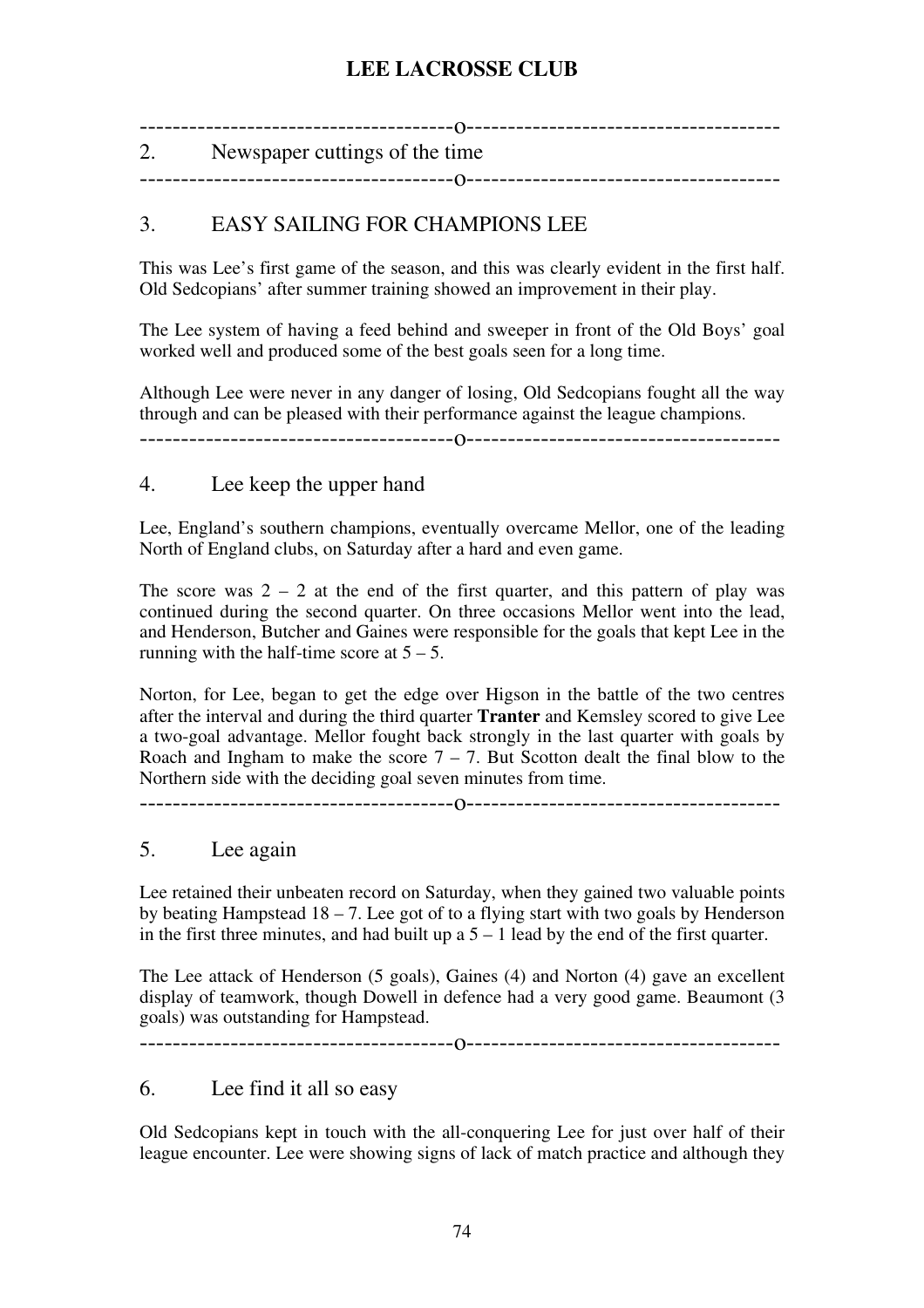scored first, two goals by Forsyth put the Old Boys into the lead for most of the first quarter. Two quick goals, however, gave Lee the edge at quarter time.

During the second quarter, Lee scored three times, in spite of a brilliant display by Trevor Richards in the Old Sedcopians goal. The old boys fought back to  $6 - 3$  with a goal just after the interval. This appeared to inspire Lee and their midfield began to take control. Lee added six goals in the third quarter and a further four in the last, while the Old Sedcopians scored a consolation goal a few minutes from time to make the final score  $16 - 4$ .

Gaines was in good form for Lee and scored six, other Lee goals were scored by Kemsley and Tranter (three each), Norton (two), Henderson and Butcher (one each). Old Sedcopians scorers were Forsyth (two), Groves and Mark Hughes.

--------------------------------------o--------------------------------------

#### 7. Hampstead flattered

Though they lost by  $16 - 12$ , London University unsettled a mediocre Hampstead side in a second round Flag match on Saturday. Although Hampstead led at the end of the first quarter  $4 - 3$  and  $8 - 6$  at half time, London were always a threat. Penfold had scored four goals and was giving the Hampstead defence a lot of trouble, while Buckley was in excellent form in the London goal. During the third quarter London outplayed, out-ran and out-scored Hampstead by  $5 - 2$ .

The other Flags matches produced no surprises. Oxford University were the fitter side and kept the Buckhurst Hill goal under pressure for most of the game; the quarter scores were  $3 - 0$ ,  $6 - 0$ ,  $9 - 1$  and  $10 - 2$ . Lee overwhelmed Cambridge University, with Scotton and Henderson each scoring six goals. The quarter scores were:  $8 - 0$ , 15 – 1, 20 – 1 and 24 – 1. Purley also had an easy game: Lewis with seven, Cattle and Campbell , with six each, were the leading scorers in their 24 – 1 defeat of Old Sedcopians.

--------------------------------------o--------------------------------------

#### 8. Oxford relax too soon

Oxford U 11, Lee 11

The long awaited match that was to decide the season's Southern League ended in a thrilling  $11 - 11$  draw. Lee seemed to have settled it when they led  $7 - 4$  at half-time, but Oxford doggedly stuck with them and three goals by Flynn in the space of three minutes gave Oxford a two-goal lead as the end approached. But Oxford relaxed too soon; twice Norton won the centre face to put Gaines through for Lee's exciting equalising scores.

--------------------------------------o--------------------------------------

#### 9. Hampstead's distinction

It has been many months since a club has taken a point off Lee, but Hampstead achieved this rare distinction. McQuinn scored the first goal of the match for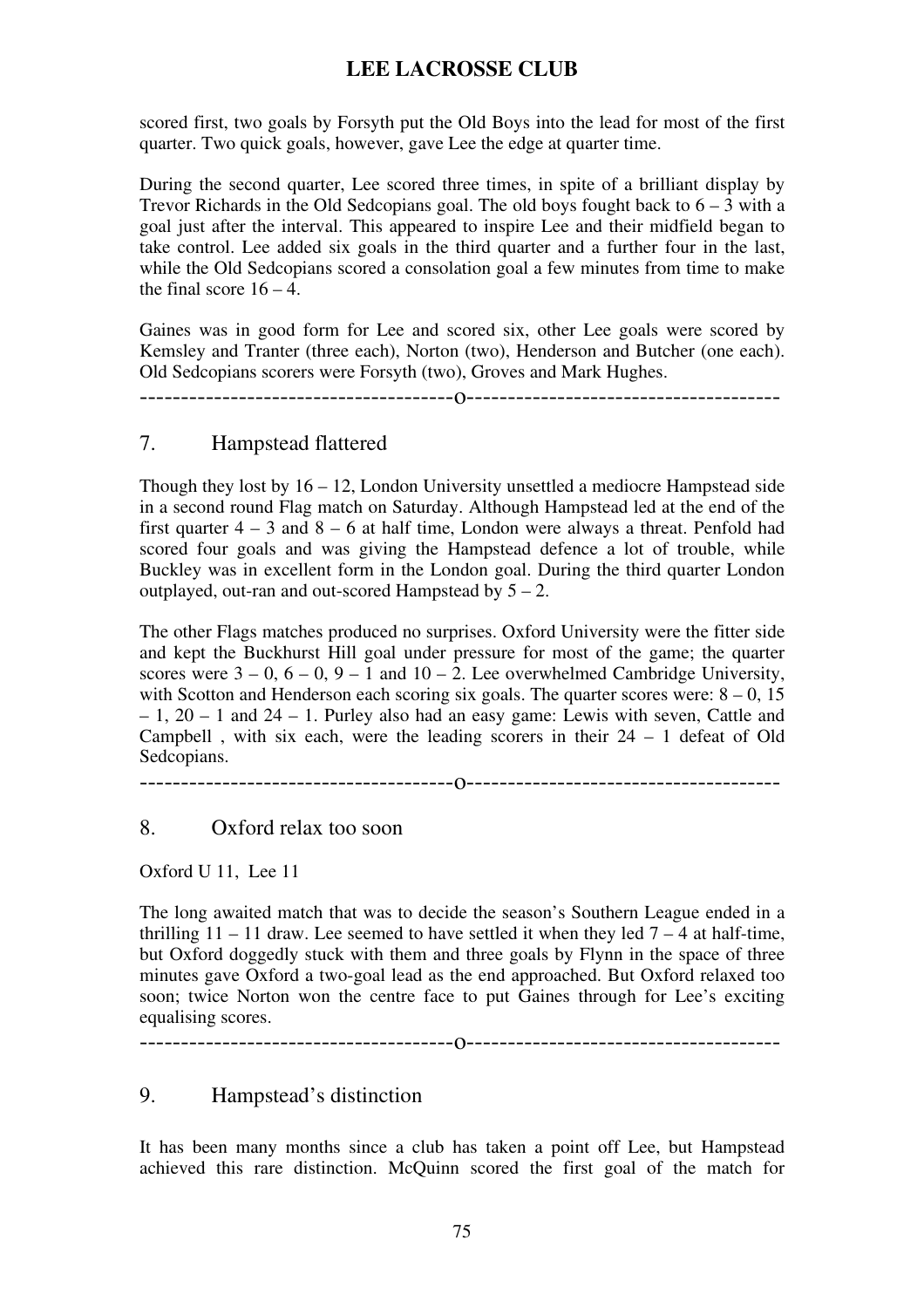Hampstead. Scotton scored twice and Henderson one to give Lee the lead at the end of the first quarter. McQuinn scored the only goal of the second quarter.

Shortly after the interval Lee began to show flashes of their usual brilliance. Butcher and Henderson scored to extend the lead to  $5 - 2$ , only to see Fiddian and Burnside score for Hampstead to make the score  $5 - 4$  at the end of the third quarter.

Burnside scored to tie the score at 5–all, then Gaines gave Lee the lead half way through the last quarter. Five minutes from time Beaumont scored the last goal of the match, which ended 6–all.

--------------------------------------o--------------------------------------

#### 10. Lee again

Lee won the senior Flag final for the sixth consecutive season by beating Oxford University  $15 - 4$ .

This win was another triumph for the efficiency of the Lee team and its concentration on simple things done well; the return pass, clearing into space, coupled with Lee's usual domination of midfield and the ability of Gaines to score while being checked by two or more players. Oxford, however, lacked penetration and surprisingly appeared to tire easily. Only Koskella presented any real threat to the Lee defence.

--------------------------------------o-------------------------------------- --------------------------------------o--------------------------------------

#### 11. Lee triumph once again

In the midst of probably the most impressive sports centre in England, the enormous Crystal Palace sports complex in South London, both the weather and ground conditions were good as Oxford University prepared to meet Lee in the Southern Flags Final.

Oxford, reaching the final for the first time in club history, had to work hard to get there. Only a week before, they had played Hampstead in the semi-final, coming out on top by 10 goals to 9 after extra time. Revenge must also have been on their minds, having fallen to Sheffield in mid-week in the University Cup Final.

Lee, the undisputed champions of the South for some years now, were anxious to prove their position, having only just drawn with Oxford  $11 - 11$  in the league several weeks earlier. The Lee team was at full strength, with England representatives Gerry Paine and Derek Scotton raring to go.

Within minutes of the start, Lee established a two-goal lead, Ian Henderson scoring from a Derek Scotton feed, and Dave Gaines converting from a fast break. Due to Norton's centre play, Oxford were to see little of the ball this first quarter, and goals from Henderson, Scotton, and then Gaines put Lee 5 – 0 ahead at the quarter.

From the restart, Oxford looked as though they might assert themselves on the game. After a slip by goalie Warwick Davies let another Dave Gaines shot through, Rick Koskella broke the deadlock for Oxford. However, such was not to be: Lee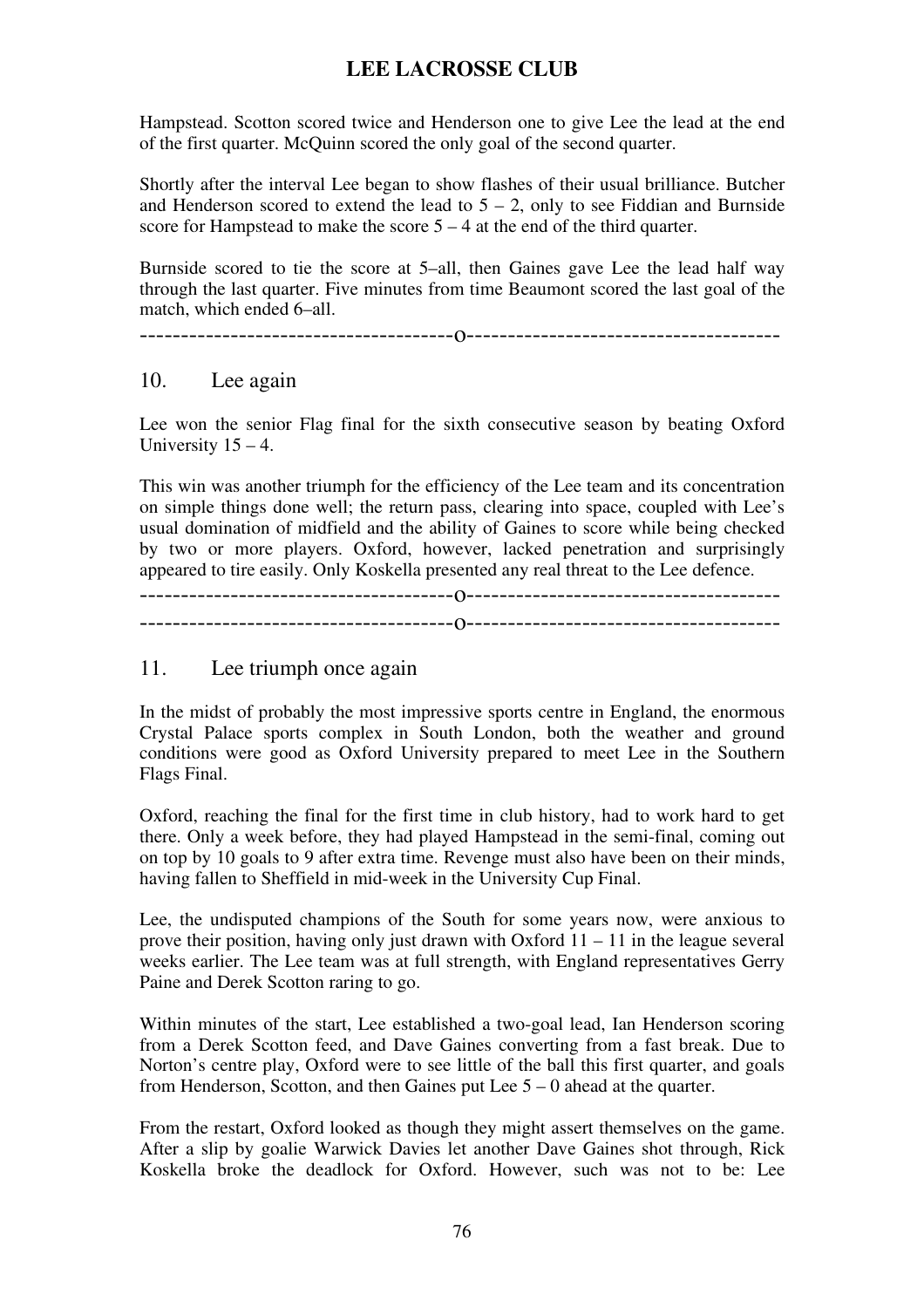maintained control of the game, and, after Roger Kemsley and Derek Scotton had added to the tally, Dave Gaines put an acrobatic back flick into the net to put Lee 8- 1 ahead. Rick Koskella turned in another individual effort to put the half time score to 8  $-2.$ 

From the interval through to the final whistle, Oxford never really looked like coming back into the game. The defence, led by Old Hulmeian Ken Dodd, could not contain the power of the Lee front-runners, and Kemsley, Norton, and Tranter, each of whom shot a goal before the end, ruled the roost in midfield.

Oxford's potential attacking flair only appeared spasmodically, resulting in two goals from Henshaw and Prescot. At the final count, Lee ran out winners by  $15 - 4$ , confirming their position as the premier Southern Force.

Scorers for Lee were: Gaines (5), Henderson (5), Scotton (2), Kemsley, Norton and Tranter.

Scorers for Oxford were: Koskella (2), Henshaw and Prescot.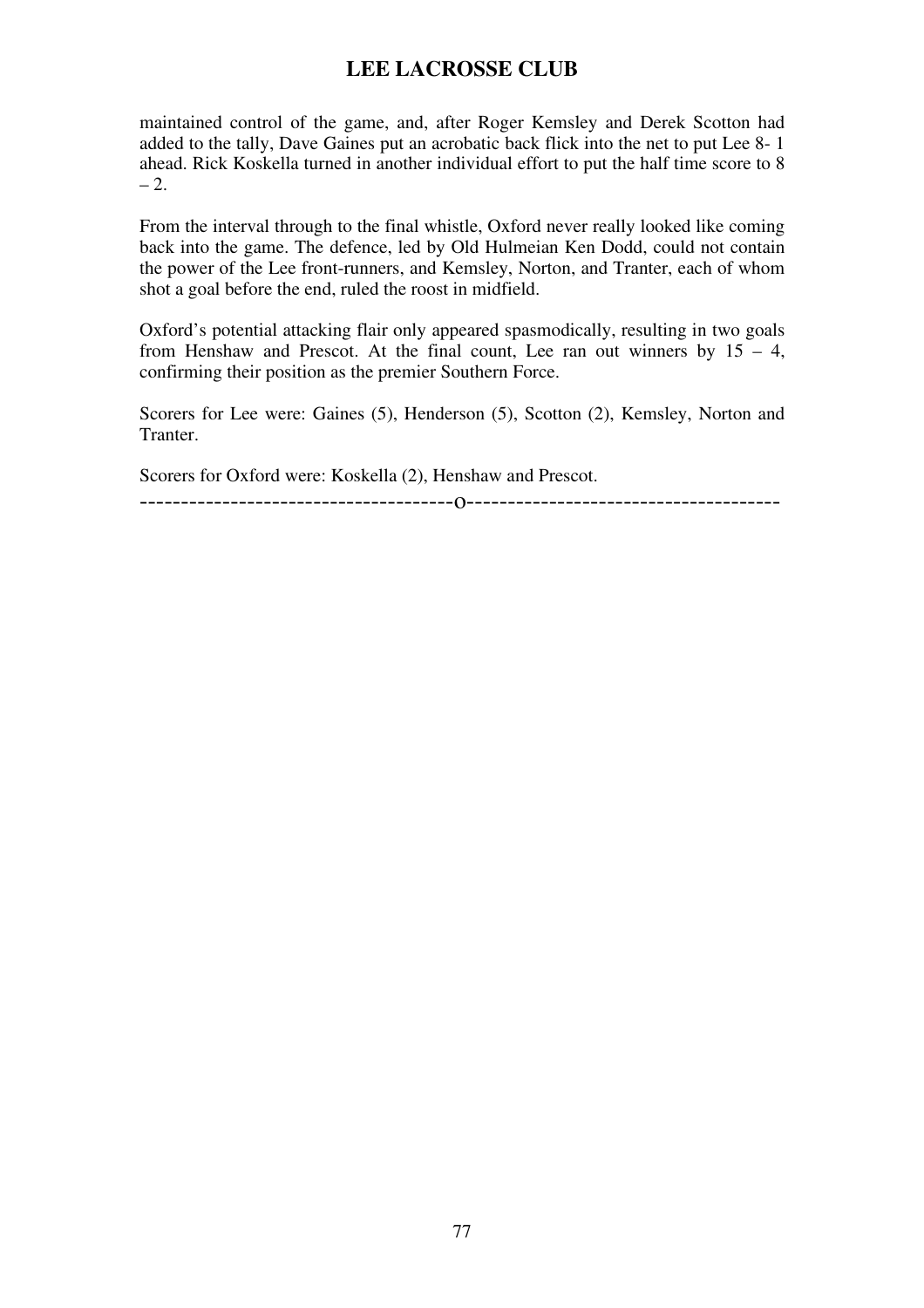# **M. Match Results 1975 - 1976**

## **Southern League runners up**

## **Southern six-a-side finalists**

| <b>Team</b>              | Score       | <b>Type</b>  |
|--------------------------|-------------|--------------|
| <b>Buckhurst Hill</b>    | $10 - 4$    | League       |
| <b>Hampstead</b>         | $2 - 21$    | League       |
| Kenton                   | $15 - 0$    | League       |
| <b>Oxford University</b> | $10 - 5$    | League       |
| <b>London University</b> | $7 - 7$     | League       |
| Mellor                   | $11 - 8$    | Friendly     |
| <b>Buckhurst Hill</b>    | $13 - 4$    | Flags        |
| <b>St Helier</b>         | $12 - 4$    | League       |
| Purley                   | $10 - 4$    | League       |
| Croydon                  | $16 - 2$    | League       |
| <b>Hampstead</b>         | $5 - 16$    | League       |
| Kenton                   | $14 - 1$    | League       |
| Purley                   | <b>LOST</b> | <b>Flags</b> |
| <b>Buckhurst Hill</b>    | $15 - 1$    | League       |
| Cambridge University     | $6 - 4$     | League       |
| <b>St Helier</b>         | $9 - 6$     | League       |
| Croydon                  | $21 - 3$    | League       |
| Purley                   | $17 - 5$    | League       |
| <b>Lee Totals</b>        | $193 - 95$  |              |
| (Hampstead               | $0 - 5$     | Sixes final) |

--------------------------------------o--------------------------------------

#### 1. Goal scorers 1975 -1976

|                       | <b>Total</b> |
|-----------------------|--------------|
| Pete Tranter          | 35           |
| <b>Richard Norton</b> | 34           |
| Pat Bell              | 24           |
| Eric Von Millard      | 24           |
| Ian Henderson         | 15           |
| Roger Kemsley         | 13           |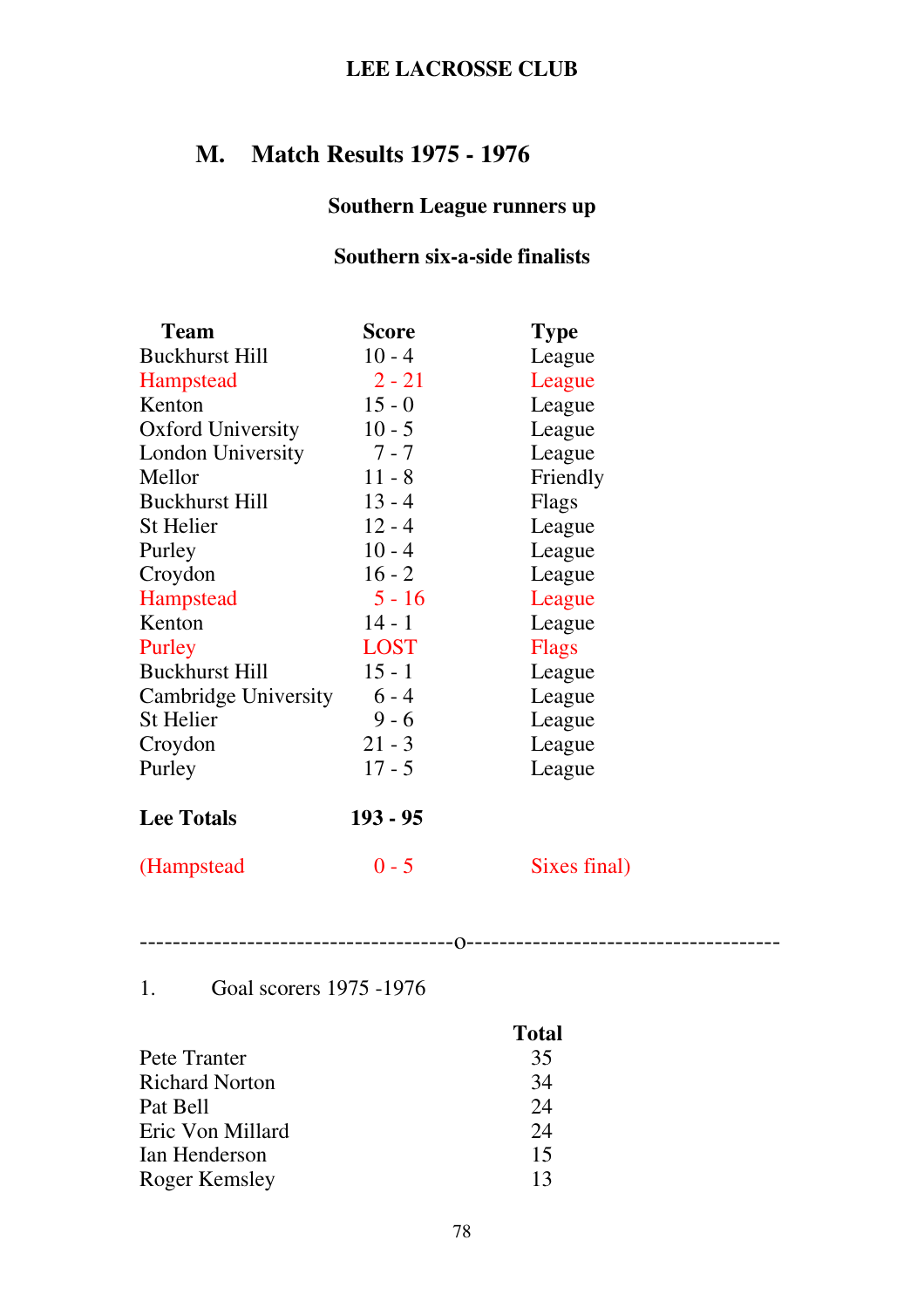| Neil Partridge       | 11  |
|----------------------|-----|
| <b>Richard Heron</b> |     |
| Pete Wimbourne       | 9   |
| <b>Steph Butcher</b> |     |
| <b>Derek Scotton</b> |     |
| Derek Kelly          | 2   |
| <b>Gerry Paine</b>   | 2   |
| <b>Alan Duberry</b>  |     |
| Dave Gaines          |     |
| Alan Gillett         |     |
| Own goal             |     |
| ?????????            |     |
| Total`               | 193 |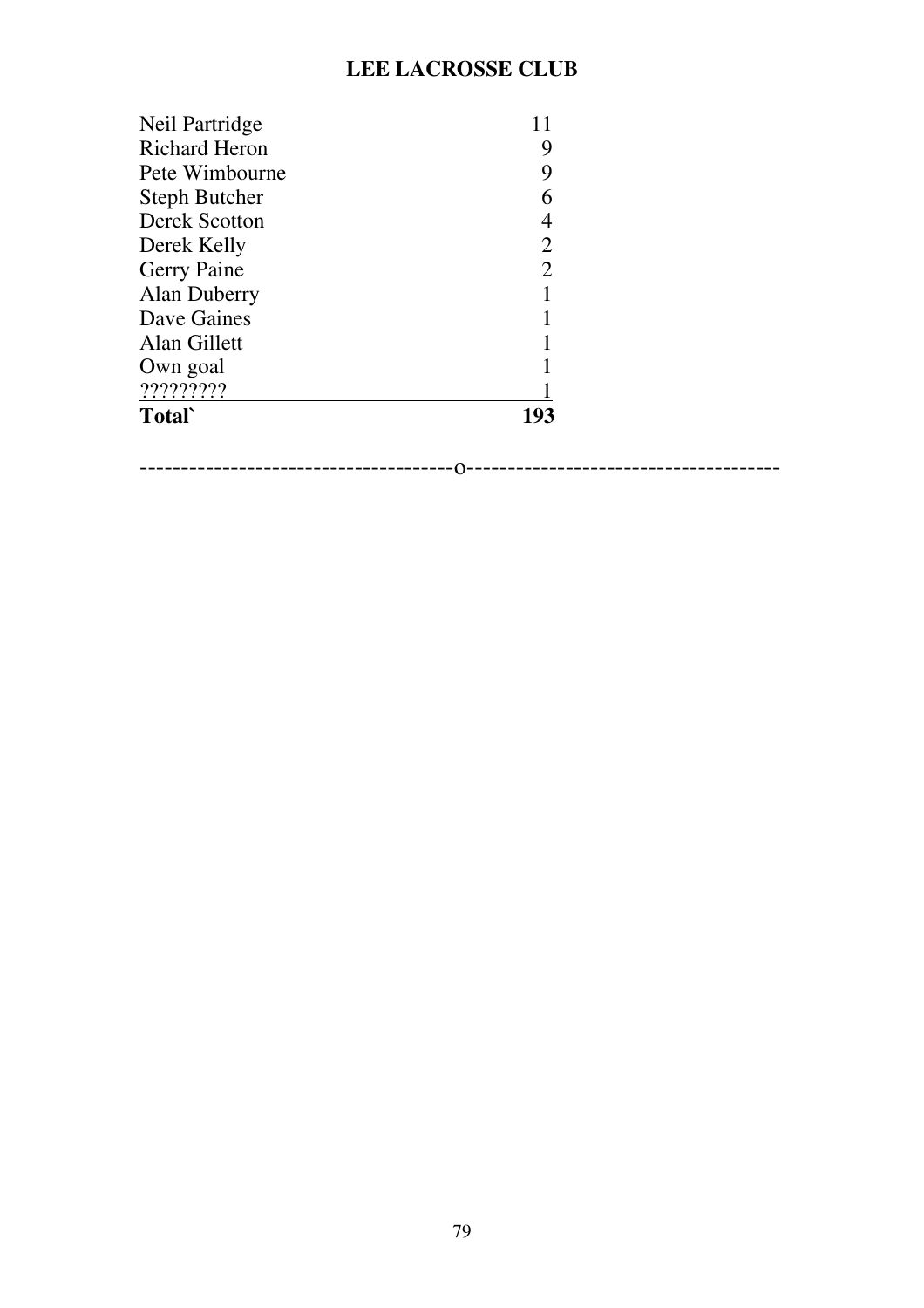# **N.Match Results 1976 - 1977**

## **Southern League runners up**

## **Southern Flags finalists**

| <b>Team</b>              | <b>Score</b> | <b>Type</b>        |
|--------------------------|--------------|--------------------|
| <b>London University</b> | $14 - 4$     | League             |
| Bexleyheath              | $17 - 4$     | League             |
| Kenton                   | $13 - 1$     | League             |
| St Helier                | $21 - 1$     | League             |
| Mellor                   | $1 - 17$     | Friendly           |
| <b>Oxford University</b> | $16 - 12$    | Flags              |
| Hampstead                | $9 - 9$      | League             |
| Purley                   | $12 - 9$     | League             |
| Bexleyheath              | $12 - 7$     | League             |
| St Helier                | $11 - 4$     | League             |
| Cambridge University     | $23 - 1$     | League             |
| Purley                   | $12 - 4$     | Flags              |
| <b>Oxford University</b> | $6 - 6$      | League             |
| <b>Hampstead</b>         | $6 - 15$     | <b>Flags Final</b> |
| London University        | $21 - 2$     | League             |
| <b>Hampstead</b>         | $4 - 17$     | League             |
| Purley                   | $10 - 4$     | League             |
| <b>Buckhurst Hill</b>    | $10 - 7$     | League             |
|                          |              |                    |

- **Lee Totals 218 124**
- --------------------------------------o--------------------------------------
- 1. Goal scorers 1976 1977

|                       | <b>Total</b> |
|-----------------------|--------------|
| Ian Henderson         | 54           |
| Derek Scotton         | 40           |
| Pete Tranter          | 30           |
| Pat Bell              | 17           |
| <b>Richard Norton</b> | 16           |
| Ron Hodgson           | 8            |
| Neil Partridge        | 7            |
| <b>Richard Heron</b>  | 6            |
| <b>Roger Kemsley</b>  | 4            |
| <b>Steph Butcher</b>  |              |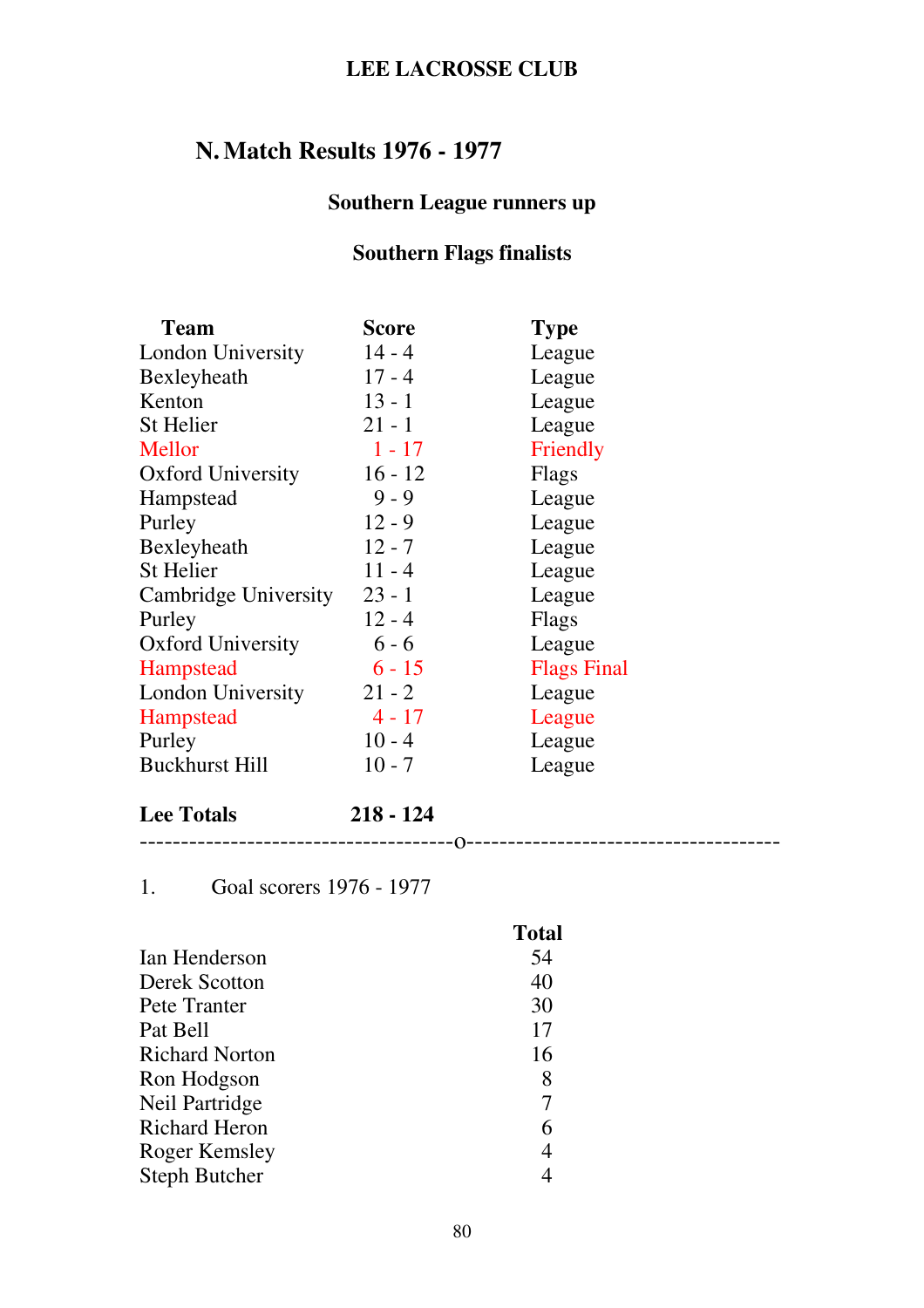| Eric Von Millard |     |
|------------------|-----|
| Pete Wimbourne   |     |
| Alan Gillett     |     |
| Roger Morfill    |     |
| Own goal         |     |
| ?????????????    | 21  |
| <b>Totals</b>    | 218 |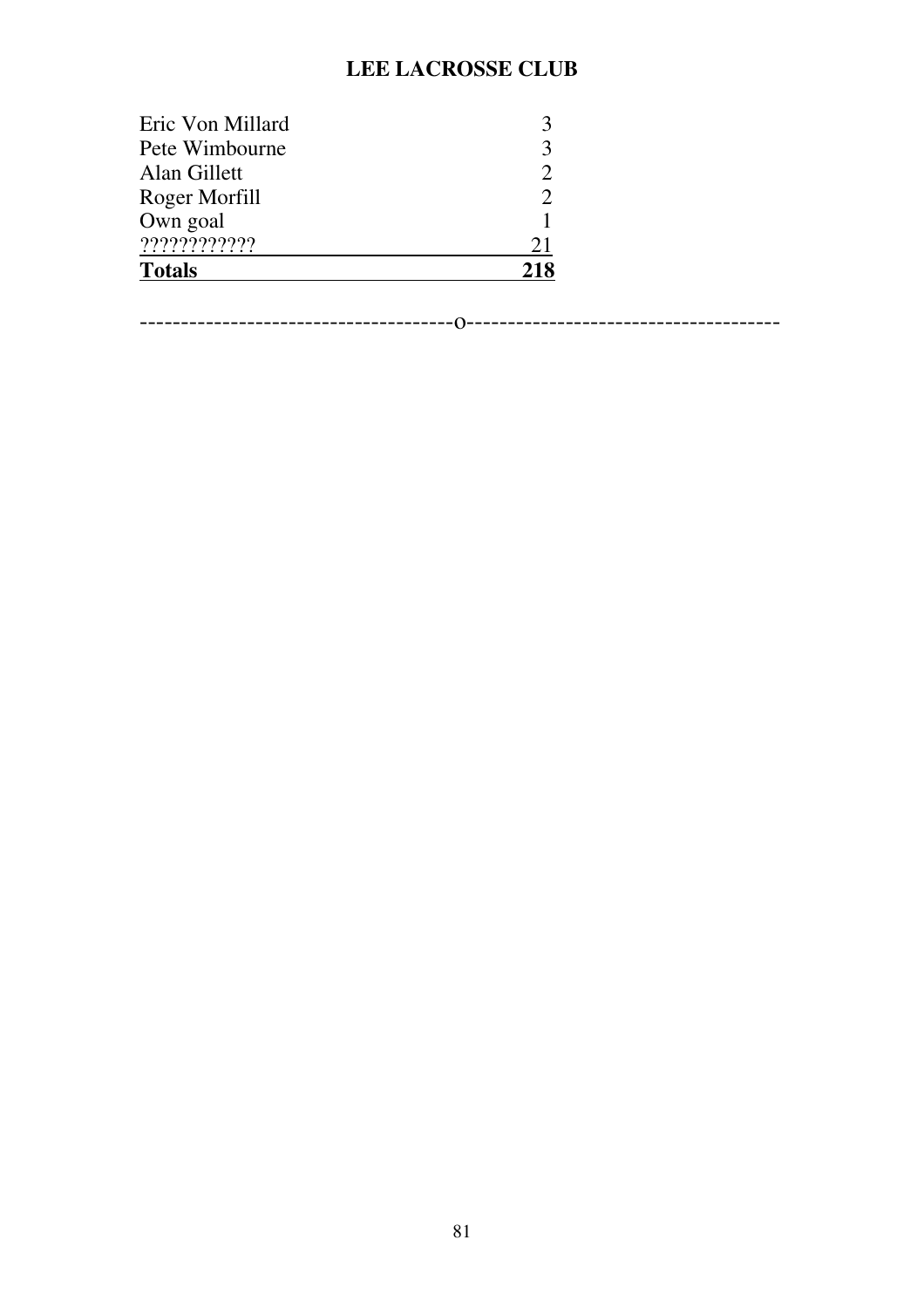# **O.Match Results 1977 - 1978**

## **Southern Flags finalists**

#### **Southern six-a-side champions**

| <b>Team</b>                 | Score     | <b>Type</b>        |
|-----------------------------|-----------|--------------------|
| Purley                      | 8 - 11    | League             |
| Croydon                     | $13 - 5$  | League             |
| Cambridge University        | $14 - 6$  | Flags              |
| <b>Hampstead</b>            | $5 - 18$  | League             |
| <b>Oxford University</b>    | $21 - 7$  | League             |
| <b>London University</b>    | $16 - 5$  | League             |
| Bexleyheath                 | $18 - 0$  | Flags              |
| <b>Buckhurst Hill</b>       | $12 - 6$  | League             |
| Bexleyheath                 | $11 - 4$  | League             |
| Purley                      | $17 - 5$  | League             |
| Croydon                     | $13 - 6$  | Flags              |
| Mellor                      | $11 - 4$  | Friendly           |
| Kenton                      | $16 - 9$  | League             |
| Croydon                     | $11 - 3$  | League             |
| <b>London University</b>    | $12 - 10$ | League             |
| <b>Cambridge University</b> | $3 - 8$   | League             |
| Kenton                      | $17 - 4$  | League             |
| Hampstead                   | 6 - 14    | <b>Flags Final</b> |

#### **Lee Totals 224 - 125**

| (Cambridge University $4 - 2$ | - Sixes Final |
|-------------------------------|---------------|
|                               |               |

## 1. Goal scorers 1977 - 1978

|                       | <b>Total</b> |
|-----------------------|--------------|
| Derek Scotton         | 37           |
| Pat Bell              | 31           |
| Pete Tranter          | 28           |
| <b>Richard Heron</b>  | 19           |
| <b>Roger Kemsley</b>  | 13           |
| Dave Gaines           | 11           |
| Neil Partridge        | 11           |
| <b>Richard Norton</b> | 10           |
| <b>Steph Butcher</b>  | 6            |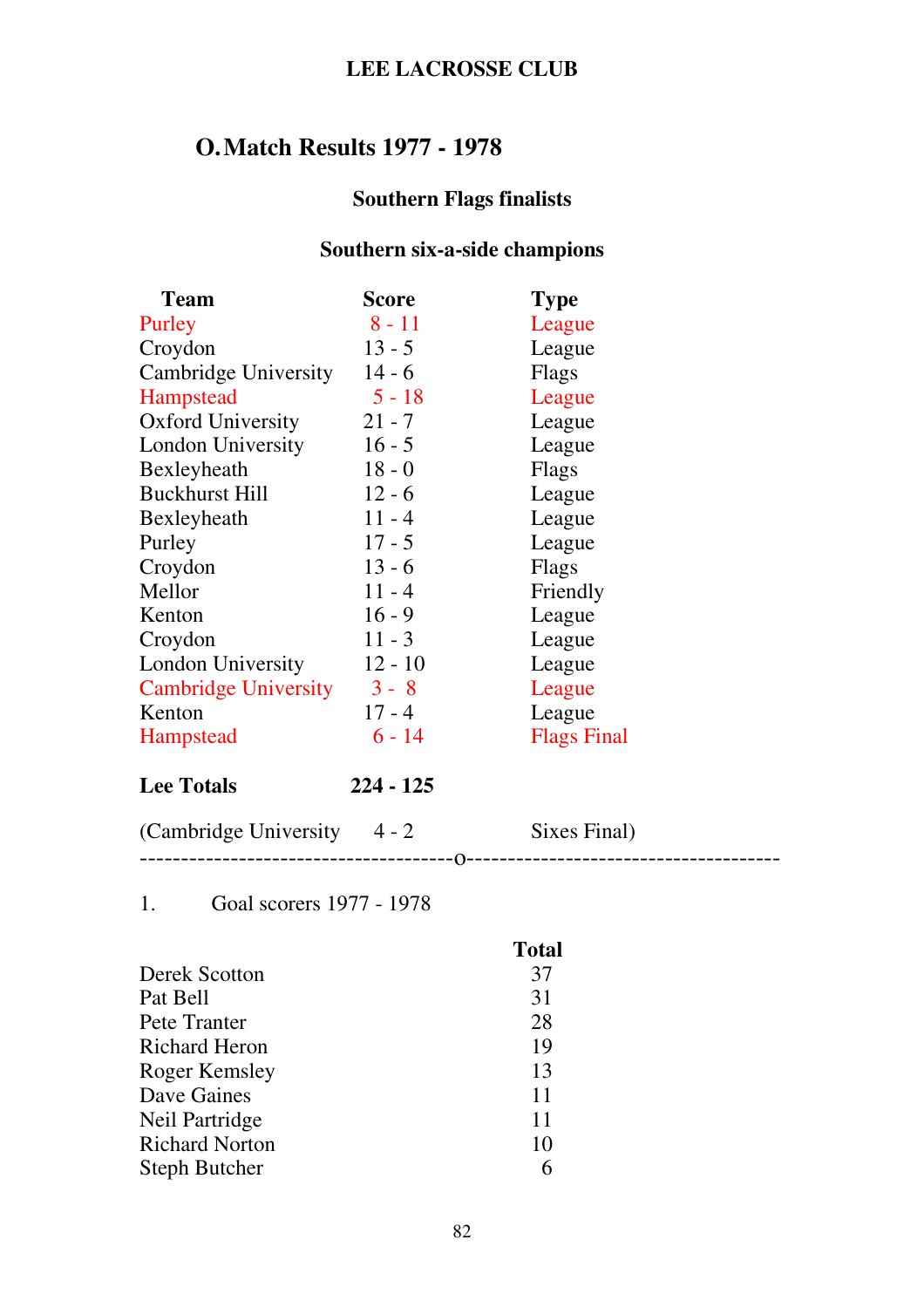| No 20                        |     |
|------------------------------|-----|
| Julian?                      |     |
| <b>Alan Duberry</b>          |     |
| John Hudson                  |     |
| Ian Henderson or Ballantyne? |     |
| ????????????                 | 50  |
| <b>Totals</b>                | ノワル |

| 2. Newspaper cuttings of the time |
|-----------------------------------|
|                                   |
|                                   |

#### 3. Lee win sixes

One of the complaints often made about lacrosse is the predictability of the results. This certainly was not the case at the South of England 6-a-side tournament on Saturday. None of the favourites won, indeed, only Hampstead in the intermediate section reached the finals.

The senior final between Cambridge University and Lee proved to be the best seen for many seasons. Cambridge were the surprise team of the tournament. They have a fast, skilful and energetic side, if lacking somewhat in experience, and in Bennett they have a goalkeeper of class.

Cambridge went into the lead via a goal by Wright in the first minute, Kemsley equalised for Lee and Kerr put the students back into the lead. Just before the interval Henderson came from behind goal to score the equaliser.

During the opening minute of the second half Bennett saved brilliantly on three occasions to keep his side in the match. Mid-way through the half, Henderson, who was unmarked, converted a precision feed from Tranter to put Lee into the lead. In the last minute Butcher for Lee scored a goal to put the result beyond doubt.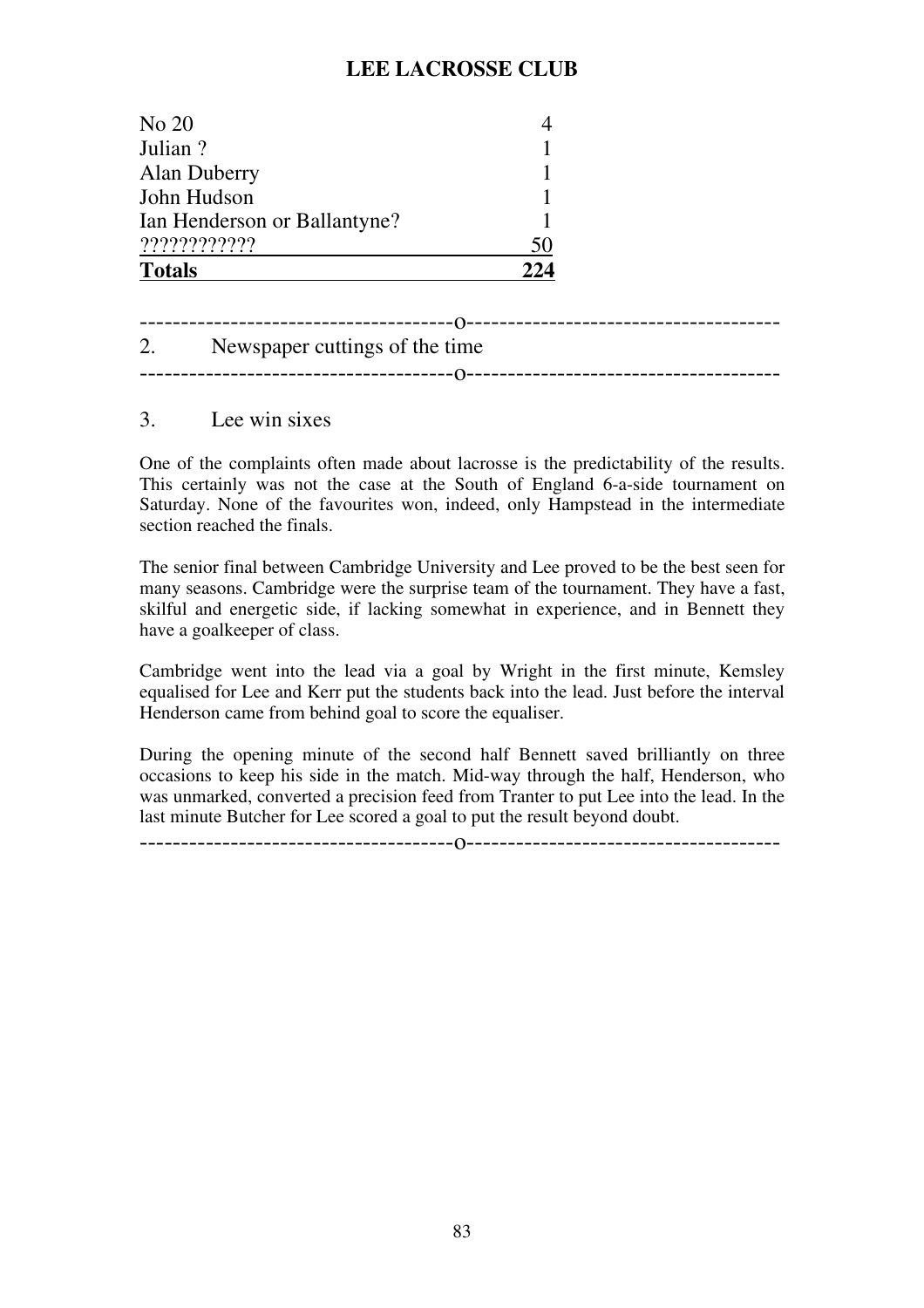## 4. Match Results 1978 - 1979

| <b>Team</b>               | <b>Score</b> | <b>Type</b> |
|---------------------------|--------------|-------------|
| Hillcroft                 | $16 - 2$     | League      |
| <b>Oxford University</b>  | $9 - 13$     | League      |
| Hampstead                 | $9 - 4$      | League      |
| <b>Buckhurst Hill</b>     | $10 - 3$     | League      |
| <b>Oxford University</b>  | $8 - 14$     | Flags       |
| Kenton                    | $14 - 3$     | League      |
| <b>London University</b>  | $19 - 1$     | League      |
| Croydon                   | $7 - 2$      | League      |
| Hampstead                 | $12 - 9$     | League      |
| Hillcroft                 | $20 - 0$     | League      |
| Cambridge University      | $17 - 7$     | League      |
| Croydon                   | $14 - 7$     | League      |
| <b>Buckhurst Hill</b>     | $10 - 5$     | League      |
| <b>Denison University</b> | $12 - 17$    | Friendly    |
| <b>Lee Totals</b>         | 177 - 87     |             |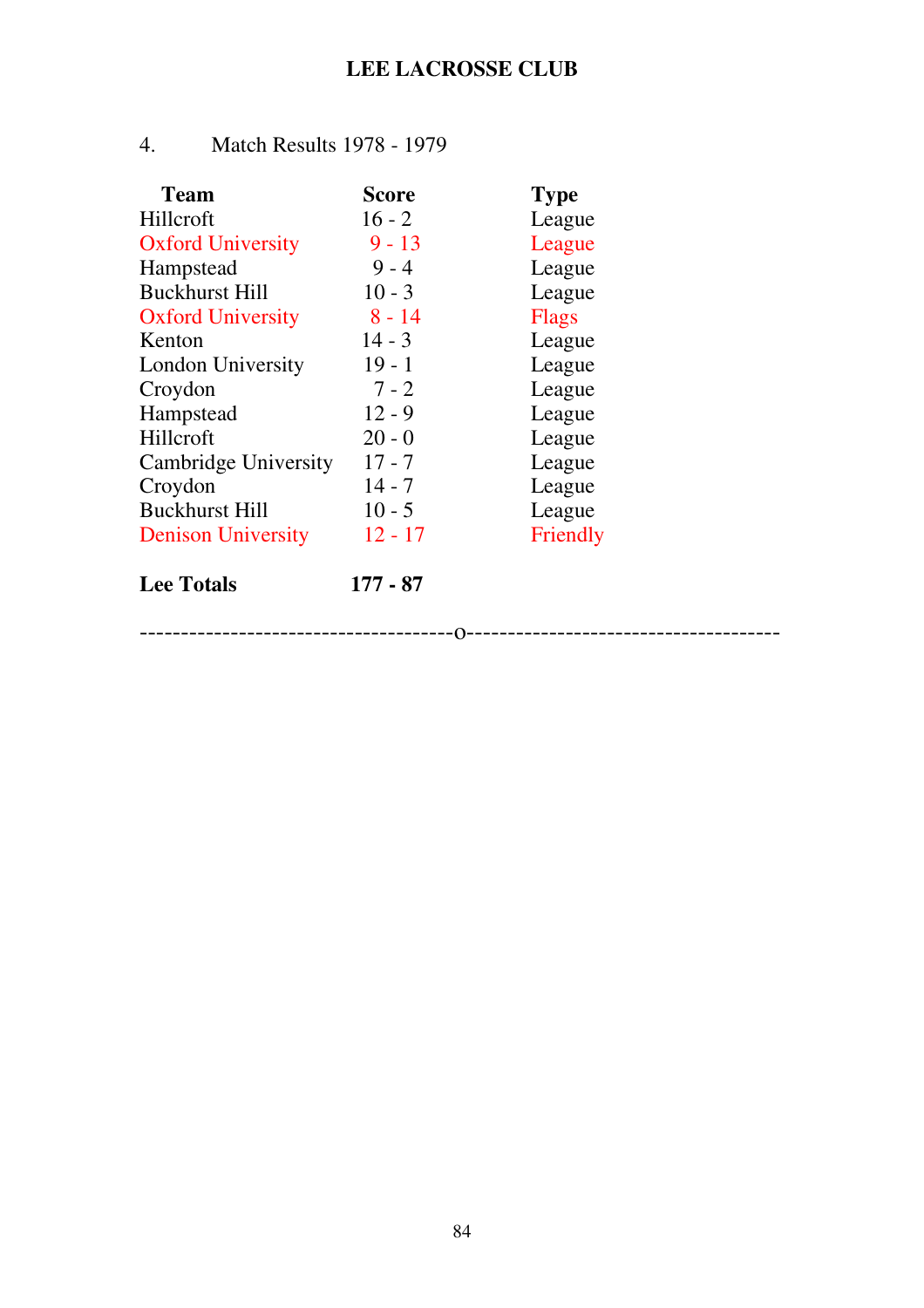# **P. Record of league matches 1964.65 to 1978/79**

| <b>Team</b>              | <b>Played</b>  | Won            | <b>Drawn</b>            | Lost             | Goals<br>for | Goals<br>against | score | Average                 |
|--------------------------|----------------|----------------|-------------------------|------------------|--------------|------------------|-------|-------------------------|
| Purley                   | 27             | 25             | $\overline{0}$          | $\overline{2}$   | 388          | 132              | 14    | 5                       |
| Hampstead                | 26             | 19             | $\overline{2}$          | 5                | 298          | 163              | 11    | 6                       |
| London University        | 23             | 21             | $\mathbf{1}$            | 1                | 418          | 107              | 18    | 5                       |
| <b>Buckhurst Hill</b>    | 22             | 21             | $\overline{0}$          | 1                | 349          | 69               | 16    | 3                       |
| St Helier                | 17             | 17             | $\overline{0}$          | $\overline{0}$   | 364          | 30               | 21    | $\overline{2}$          |
| Kenton                   | 16             | 16             | $\overline{0}$          | $\overline{0}$   | 218          | 35               | 20    | $\overline{2}$          |
| <b>Oxford University</b> | 11             | 9              | 1                       | 1                | 166          | 64               | 15    | 6                       |
| Croydon                  | 11             | 11             | $\overline{0}$          | $\overline{0}$   | 235          | 34               | 21    | 3                       |
| Old Sedcopians           | 10             | 10             | $\boldsymbol{0}$        | $\overline{0}$   | 255          | 22               | 26    | $\overline{2}$          |
| Cambridge University     | 8              | 6              | $\boldsymbol{0}$        | $\overline{2}$   | 109          | 35               | 14    | $\overline{4}$          |
| Beckenham                | 5              | 5              | $\boldsymbol{0}$        | $\overline{0}$   | 141          | 6                | 28    | 1                       |
| Addiscombe               | $\overline{4}$ | $\overline{4}$ | $\overline{0}$          | $\boldsymbol{0}$ | 76           | 18               | 19    | 5                       |
| Bexleyheath              | 3              | 3              | $\overline{0}$          | $\boldsymbol{0}$ | 40           | 15               | 13    | $\overline{5}$          |
| Hillcroft                | $\overline{2}$ | $\overline{2}$ | $\overline{0}$          | $\overline{0}$   | 36           | $\overline{2}$   | 18    | 1                       |
| Old Thorntonians         | 1              | $\mathbf{1}$   | $\overline{0}$          | $\boldsymbol{0}$ | 8            | 5                | 8     | 5                       |
| <b>Totals</b>            | 186            | 170            | $\overline{\mathbf{4}}$ | 12               | 3101         | 737              | 17    | $\overline{\mathbf{4}}$ |

# **Record of league matches 1964/65 - 1978/79**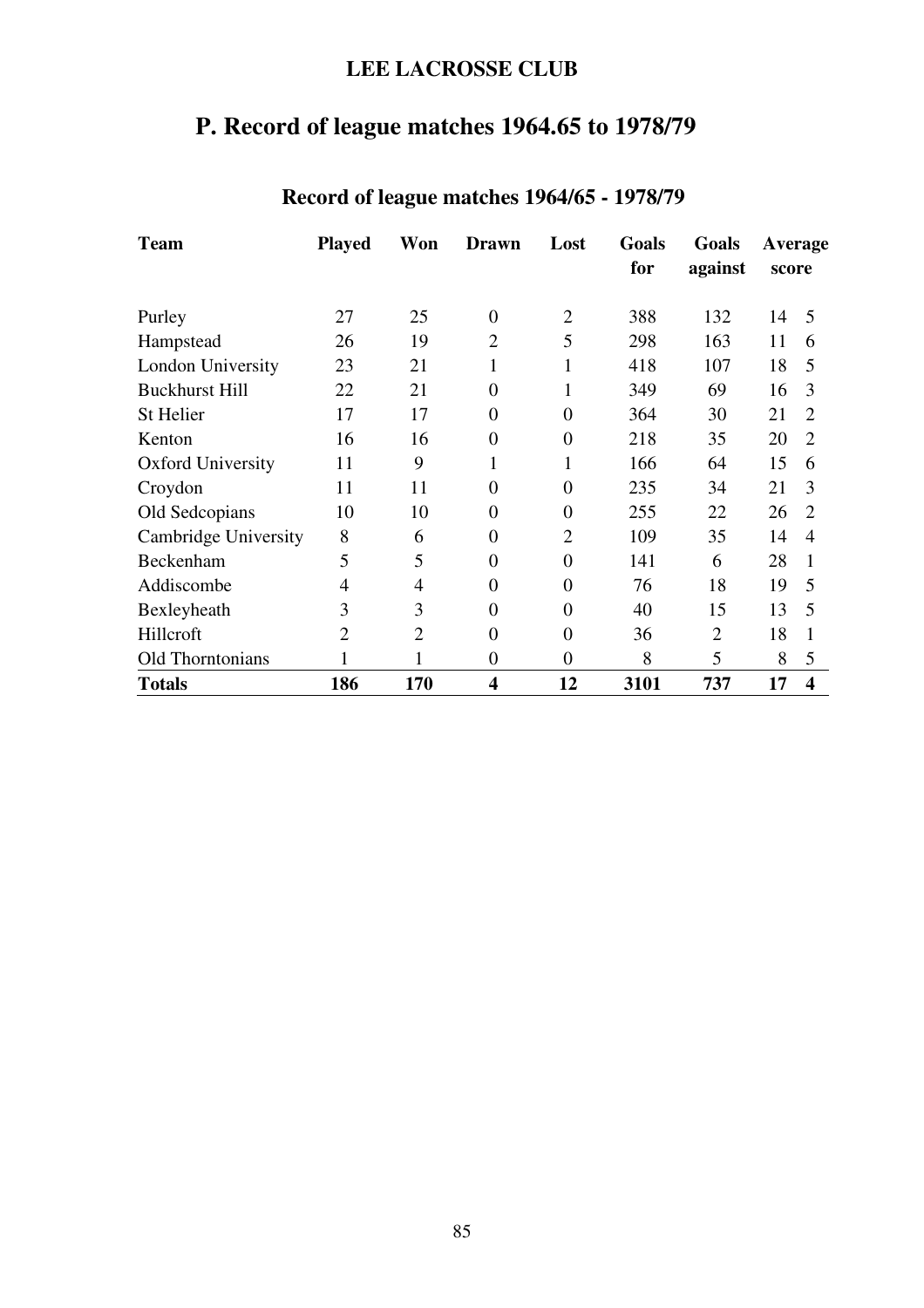| Q. League match results for the 15 seasons 1964/65 to |  |
|-------------------------------------------------------|--|
| 1978/79                                               |  |

| <b>Team</b>           | For            | against          | <b>Goals Goals Average Score</b> |   |
|-----------------------|----------------|------------------|----------------------------------|---|
| Addiscombe            | 16             | $\mathbf{1}$     |                                  |   |
| Addiscombe            | 16             | 9                |                                  |   |
| Addiscombe            | 21             | $\mathbf{1}$     |                                  |   |
| <u>Addiscombe</u>     | <u>23</u>      | 7                |                                  |   |
| <b>Total</b>          | 76             | 18               | 19                               | 5 |
|                       |                |                  |                                  |   |
| Beckenham             | 11             | $\overline{2}$   |                                  |   |
| Beckenham             | 17             | $\boldsymbol{0}$ |                                  |   |
| Beckenham             | 22             | 3                |                                  |   |
| Beckenham             | 34             | 1                |                                  |   |
| <b>Beckenham</b>      | 57             | $\overline{0}$   |                                  |   |
| <b>Total</b>          | 141            | 6                | 28                               |   |
| Bexleyheath           | 11             | 4                |                                  |   |
| Bexleyheath           | 12             | 7                |                                  |   |
| <b>Bexleyheath</b>    | 17             | 4                |                                  |   |
| <b>Total</b>          | 40             | 15               | 13                               | 5 |
|                       |                |                  |                                  |   |
| <b>Buckhurst Hill</b> | $\overline{4}$ | 5                |                                  |   |
| <b>Buckhurst Hill</b> | 10             | $\overline{3}$   |                                  |   |
| <b>Buckhurst Hill</b> | 10             | $\overline{4}$   |                                  |   |
| <b>Buckhurst Hill</b> | 10             | 5                |                                  |   |
| <b>Buckhurst Hill</b> | 10             | 5                |                                  |   |
| <b>Buckhurst Hill</b> | 10             | $\overline{7}$   |                                  |   |
| <b>Buckhurst Hill</b> | 11             | $\overline{2}$   |                                  |   |
| <b>Buckhurst Hill</b> | 11             | 5                |                                  |   |
| <b>Buckhurst Hill</b> | 12             | 6                |                                  |   |
| <b>Buckhurst Hill</b> | 13             | $\overline{2}$   |                                  |   |
| <b>Buckhurst Hill</b> | 13             | 6                |                                  |   |
| <b>Buckhurst Hill</b> | 15             | 1                |                                  |   |
| <b>Buckhurst Hill</b> | 17             | 4                |                                  |   |
| <b>Buckhurst Hill</b> | 18             | 0                |                                  |   |
| <b>Buckhurst Hill</b> | 19             | 6                |                                  |   |
| <b>Buckhurst Hill</b> | 20             | 2                |                                  |   |
| <b>Buckhurst Hill</b> | 21             | 0                |                                  |   |
| <b>Buckhurst Hill</b> | 22             | 1                |                                  |   |
| <b>Buckhurst Hill</b> | 25             | 1                |                                  |   |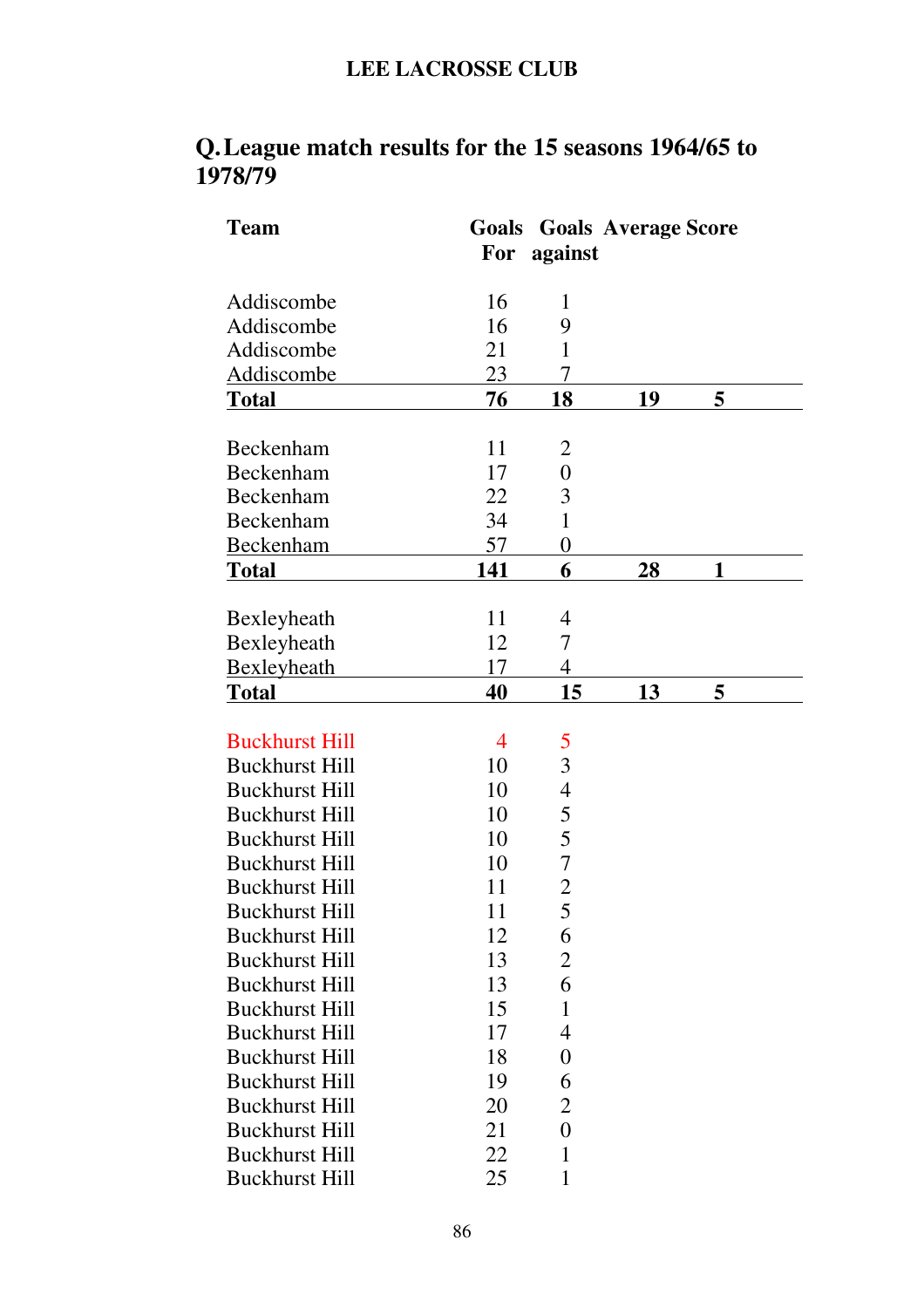| <b>Buckhurst Hill</b>       | 25             | $\overline{2}$   |                            |                         |
|-----------------------------|----------------|------------------|----------------------------|-------------------------|
| <b>Team</b>                 | <b>Goals</b>   |                  | <b>Goals Average Score</b> |                         |
|                             | For            | against          |                            |                         |
| <b>Buckhurst Hill</b>       | 26             | $\boldsymbol{0}$ |                            |                         |
| <b>Buckhurst Hill</b>       | 27             | $\overline{2}$   |                            |                         |
| <b>Total</b>                | 349            | 69               | 16                         | 3                       |
| <b>Cambridge University</b> | 3              | 4                |                            |                         |
| <b>Cambridge University</b> | 3              | 8                |                            |                         |
| <b>Cambridge University</b> | 6              | 4                |                            |                         |
| <b>Cambridge University</b> | 13             | $\tau$           |                            |                         |
| <b>Cambridge University</b> | 17             | $\overline{2}$   |                            |                         |
| <b>Cambridge University</b> | 17             | 7                |                            |                         |
| <b>Cambridge University</b> | 23             | $\mathbf{1}$     |                            |                         |
| <b>Cambridge University</b> | 27             | $\overline{2}$   |                            |                         |
| <b>Total</b>                | <u>109</u>     | <u>35</u>        | 14                         | $\overline{\mathbf{4}}$ |
|                             |                |                  |                            |                         |
| Croydon                     | $\overline{7}$ | $\overline{c}$   |                            |                         |
| Croydon                     | 11             | $\overline{3}$   |                            |                         |
| Croydon                     | 13             | 5                |                            |                         |
| Croydon                     | 14             | $\tau$           |                            |                         |
| Croydon                     | 15             | 6                |                            |                         |
| Croydon                     | 16             | $\overline{c}$   |                            |                         |
| Croydon                     | 21             | $\overline{3}$   |                            |                         |
| Croydon                     | 29             | $\overline{3}$   |                            |                         |
| Croydon                     | 31             | $\mathbf{1}$     |                            |                         |
| Croydon                     | 33             | 1                |                            |                         |
| Crovdon                     | 45             |                  |                            |                         |
| <b>Total</b>                | 235            | 34               | 21                         | 3                       |
| Hampstead                   | $\frac{2}{4}$  | 21               |                            |                         |
| Hampstead                   |                | 17               |                            |                         |
| Hampstead                   | $\overline{5}$ | 16               |                            |                         |
| Hampstead                   | $\overline{5}$ | 18               |                            |                         |
| Hampstead                   | 6              | 6                |                            |                         |
| Hampstead                   | 7              | 6                |                            |                         |
| Hampstead                   | 9              | $\overline{2}$   |                            |                         |
| Hampstead                   | 9              | $\overline{4}$   |                            |                         |
| Hampstead                   | 9              | 9                |                            |                         |
| Hampstead                   | 10             | $\mathbf{1}$     |                            |                         |
| Hampstead                   | 10             | 7                |                            |                         |
| Hampstead                   | 10             | 11               |                            |                         |
| Hampstead                   | 11             | $\overline{2}$   |                            |                         |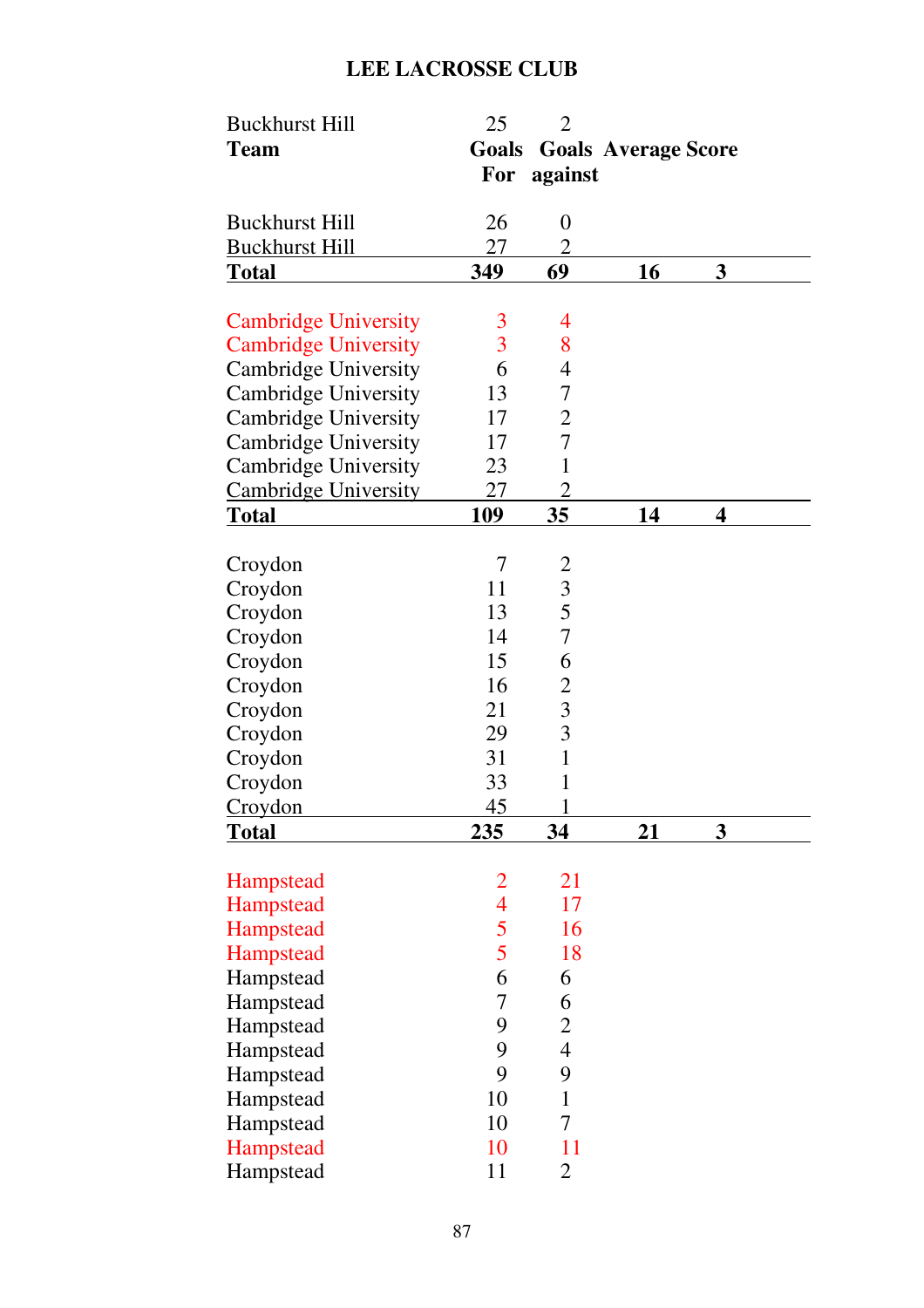| <b>Team</b>      | For        | against                          | <b>Goals Goals Average Score</b> |   |  |
|------------------|------------|----------------------------------|----------------------------------|---|--|
|                  | 12         | $\overline{0}$                   |                                  |   |  |
| Hampstead        | 12         | $\boldsymbol{0}$                 |                                  |   |  |
| Hampstead        | 12         |                                  |                                  |   |  |
| Hampstead        |            | 9                                |                                  |   |  |
| Hampstead        | 13         | $\overline{c}$<br>$\overline{3}$ |                                  |   |  |
| Hampstead        | 14         | 5                                |                                  |   |  |
| Hampstead        | 14         |                                  |                                  |   |  |
| Hampstead        | 15         | $\mathbf{1}$                     |                                  |   |  |
| Hampstead        | 16         | 3                                |                                  |   |  |
| Hampstead        | 17         | $\overline{3}$                   |                                  |   |  |
| Hampstead        | 17         | 8                                |                                  |   |  |
| Hampstead        | 18         | $\overline{7}$                   |                                  |   |  |
| Hampstead        | 20         | $\overline{2}$                   |                                  |   |  |
| <b>Hampstead</b> | 21         | $\boldsymbol{0}$                 |                                  |   |  |
| <b>Total</b>     | <u>298</u> | <b>163</b>                       | 11                               | 6 |  |
|                  |            |                                  |                                  |   |  |
| Hillcroft        | 16         | $\overline{2}$                   |                                  |   |  |
| Hillcroft        | 20         | $\boldsymbol{0}$                 |                                  |   |  |
| <b>Total</b>     | 36         | $\overline{2}$                   | 18                               | 1 |  |
|                  |            |                                  |                                  |   |  |
| Kenton           | 5          | 1                                |                                  |   |  |
| Kenton           | 5          | $\mathbf{1}$                     |                                  |   |  |
| Kenton           | 6          | $\boldsymbol{0}$                 |                                  |   |  |
| Kenton           | 8          | 3                                |                                  |   |  |
| Kenton           | 8          | $\overline{4}$                   |                                  |   |  |
| Kenton           | 13         | $\mathbf{1}$                     |                                  |   |  |
| Kenton           | 13         | $\mathbf{1}$                     |                                  |   |  |
| Kenton           | 14         | $\mathbf 1$                      |                                  |   |  |
| Kenton           | 14         | 3                                |                                  |   |  |
| Kenton           | 15         | $\boldsymbol{0}$                 |                                  |   |  |
| Kenton           | 16         | 5                                |                                  |   |  |
| Kenton           | 16         | 9                                |                                  |   |  |
| Kenton           | 17         | 4                                |                                  |   |  |
| Kenton           | 18         | $\boldsymbol{0}$                 |                                  |   |  |
|                  |            | $\overline{2}$                   |                                  |   |  |
|                  |            |                                  |                                  |   |  |
| Kenton<br>Kenton | 20<br>30   | $\boldsymbol{0}$                 |                                  |   |  |

# **Team Goals Goals Average Score**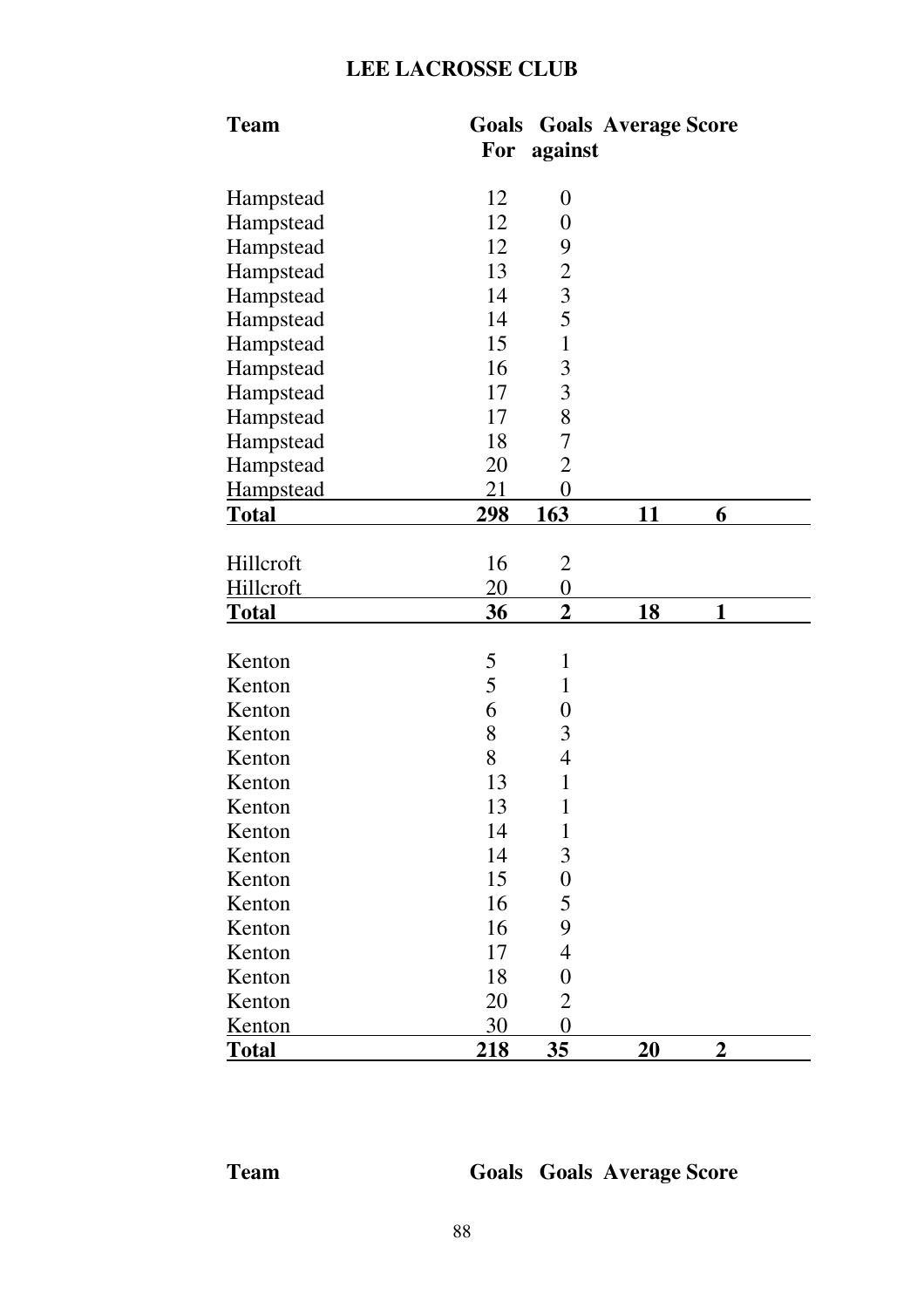| <u>Total</u>             | 255 | <u>22</u>      | 26 | $\overline{2}$ |  |
|--------------------------|-----|----------------|----|----------------|--|
| Old Sedcopians           | 38  | $\overline{2}$ |    |                |  |
| Old Sedcopians           | 34  | $\overline{2}$ |    |                |  |
| Old Sedcopians           | 29  | $\overline{2}$ |    |                |  |
| Old Sedcopians           | 29  | 2              |    |                |  |
| Old Sedcopians           | 29  | 1              |    |                |  |
| Old Sedcopians           | 28  | 1              |    |                |  |
| Old Sedcopians           | 22  | $\overline{2}$ |    |                |  |
| Old Sedcopians           | 21  | 3              |    |                |  |
| Old Sedcopians           | 16  | $\overline{4}$ |    |                |  |
| Old Sedcopians           | 9   | 3              |    |                |  |
| <b>Total</b>             | 418 | 107            | 18 | 5              |  |
| <b>London University</b> | 30  | 3              |    |                |  |
| <b>London University</b> | 29  | 5              |    |                |  |
| <b>London University</b> | 29  | 3              |    |                |  |
| London University        | 27  | $\mathbf{1}$   |    |                |  |
| London University        | 24  | 6              |    |                |  |
| <b>London University</b> | 22  | 6              |    |                |  |
| <b>London University</b> | 22  | $\overline{3}$ |    |                |  |
| <b>London University</b> | 22  | $\overline{2}$ |    |                |  |
| <b>London University</b> | 21  | $\overline{2}$ |    |                |  |
| <b>London University</b> | 20  | 8              |    |                |  |
| <b>London University</b> | 19  | $\mathbf{1}$   |    |                |  |
| <b>London University</b> | 19  | $\mathbf{1}$   |    |                |  |
| <b>London University</b> | 18  | $\overline{4}$ |    |                |  |
| London University        | 16  | 5              |    |                |  |
| London University        | 15  | $\overline{4}$ |    |                |  |
| <b>London University</b> | 14  | 10             |    |                |  |
| <b>London University</b> | 14  | 4              |    |                |  |
| <b>London University</b> | 13  | $\overline{4}$ |    |                |  |
| <b>London University</b> | 12  | 10             |    |                |  |
| <b>London University</b> | 12  | 5              |    |                |  |
| <b>London University</b> | 7   | 7              |    |                |  |
| <b>London University</b> | 7   | 6              |    |                |  |
| <b>London University</b> | 6   | 7              |    |                |  |
|                          |     |                |    |                |  |

#### **Team Goals Goals Average Score For against**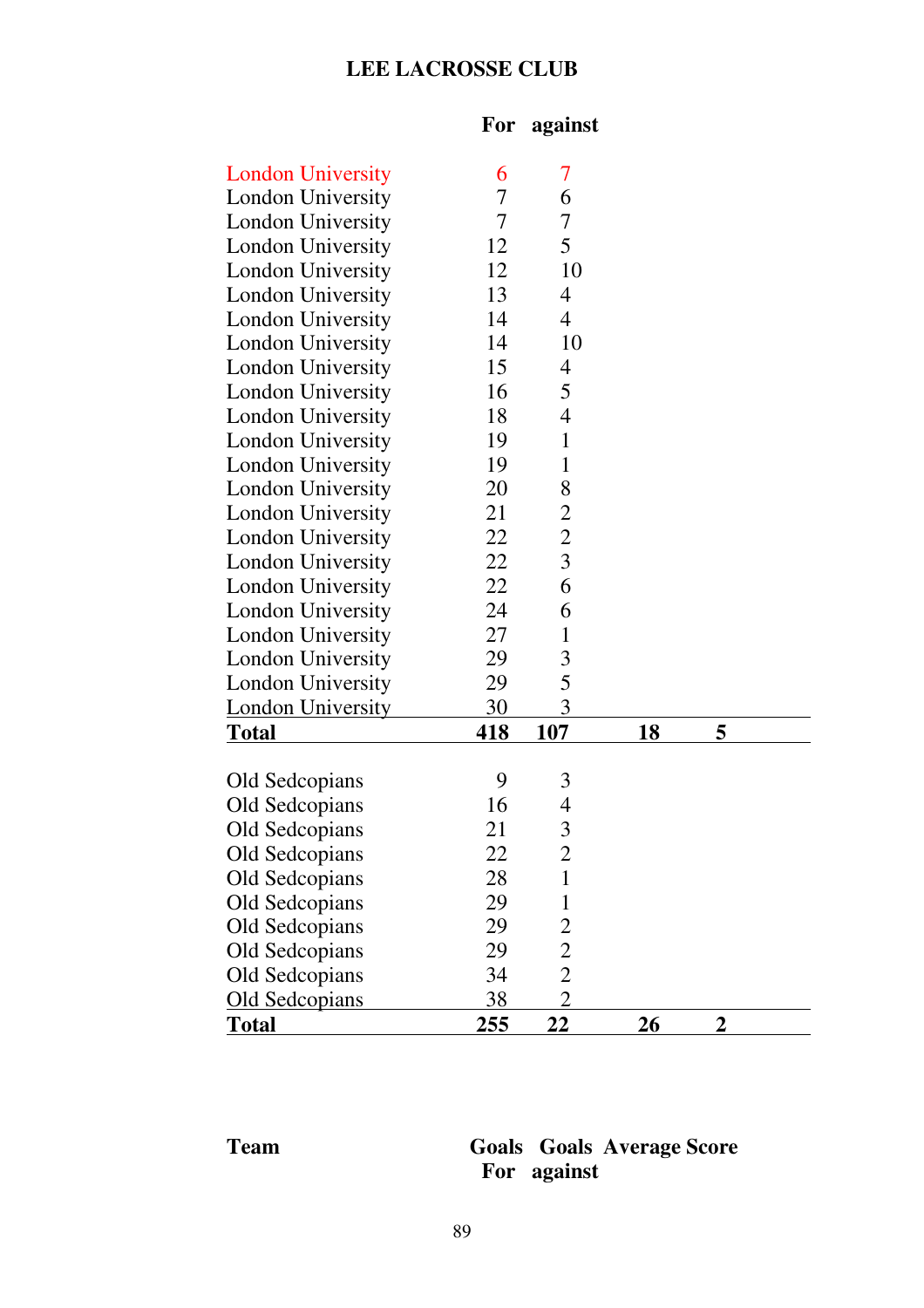| Old Thorntonians         | 8              | $\overline{5}$ |                            |   |
|--------------------------|----------------|----------------|----------------------------|---|
| <b>Total</b>             | 8              | 5              | 8                          | 5 |
|                          |                |                |                            |   |
| <b>Oxford University</b> | 5              | $\overline{4}$ |                            |   |
| <b>Oxford University</b> | 6              | 6              |                            |   |
| <b>Oxford University</b> | 9              | 13             |                            |   |
| <b>Oxford University</b> | 10             | 5              |                            |   |
| <b>Oxford University</b> | 11             | 11             |                            |   |
| <b>Oxford University</b> | 17             | $\overline{2}$ |                            |   |
| <b>Oxford University</b> | 18             | 5              |                            |   |
| <b>Oxford University</b> | 19             | 8              |                            |   |
| <b>Oxford University</b> | 21             | $\overline{7}$ |                            |   |
| <b>Oxford University</b> | 23             | 3              |                            |   |
| <b>Oxford University</b> | 27             | $\overline{0}$ |                            |   |
| <b>Total</b>             | <b>166</b>     | 64             | 15                         | 6 |
|                          |                |                |                            |   |
| Purley                   | $\overline{4}$ | 7              |                            |   |
| Purley                   | 5              | $\overline{c}$ |                            |   |
| Purley                   | 6              | $\overline{4}$ |                            |   |
| Purley                   | 7              | $\overline{4}$ |                            |   |
| Purley                   | 8              | 11             |                            |   |
| Purley                   | 10             | 4              |                            |   |
| Purley                   | 10             | 4              |                            |   |
| Purley                   | 11             | 4              |                            |   |
| Purley                   | 11             | 5              |                            |   |
| Purley                   | 12             | 9              |                            |   |
| Purley                   | 13             | $\overline{4}$ |                            |   |
| Purley                   | 13             | 6              |                            |   |
| Purley                   | 14             | 6              |                            |   |
| Purley                   | 15             | $\overline{c}$ |                            |   |
| Purley                   | 15             | 9              |                            |   |
| Purley                   | 16             | $\overline{4}$ |                            |   |
| Purley                   | 16             | 8              |                            |   |
| Purley                   | 17             | 5              |                            |   |
| Purley                   | 17             | 5              |                            |   |
| Purley                   | 18             | $\overline{7}$ |                            |   |
| Purley                   | 19             | $\overline{2}$ |                            |   |
| Purley                   | 19             | $\overline{4}$ |                            |   |
| Purley                   | 19             | 8              |                            |   |
| Purley                   |                |                |                            |   |
|                          | 20             | 1              |                            |   |
| <b>Team</b>              | Goals          |                | <b>Goals Average Score</b> |   |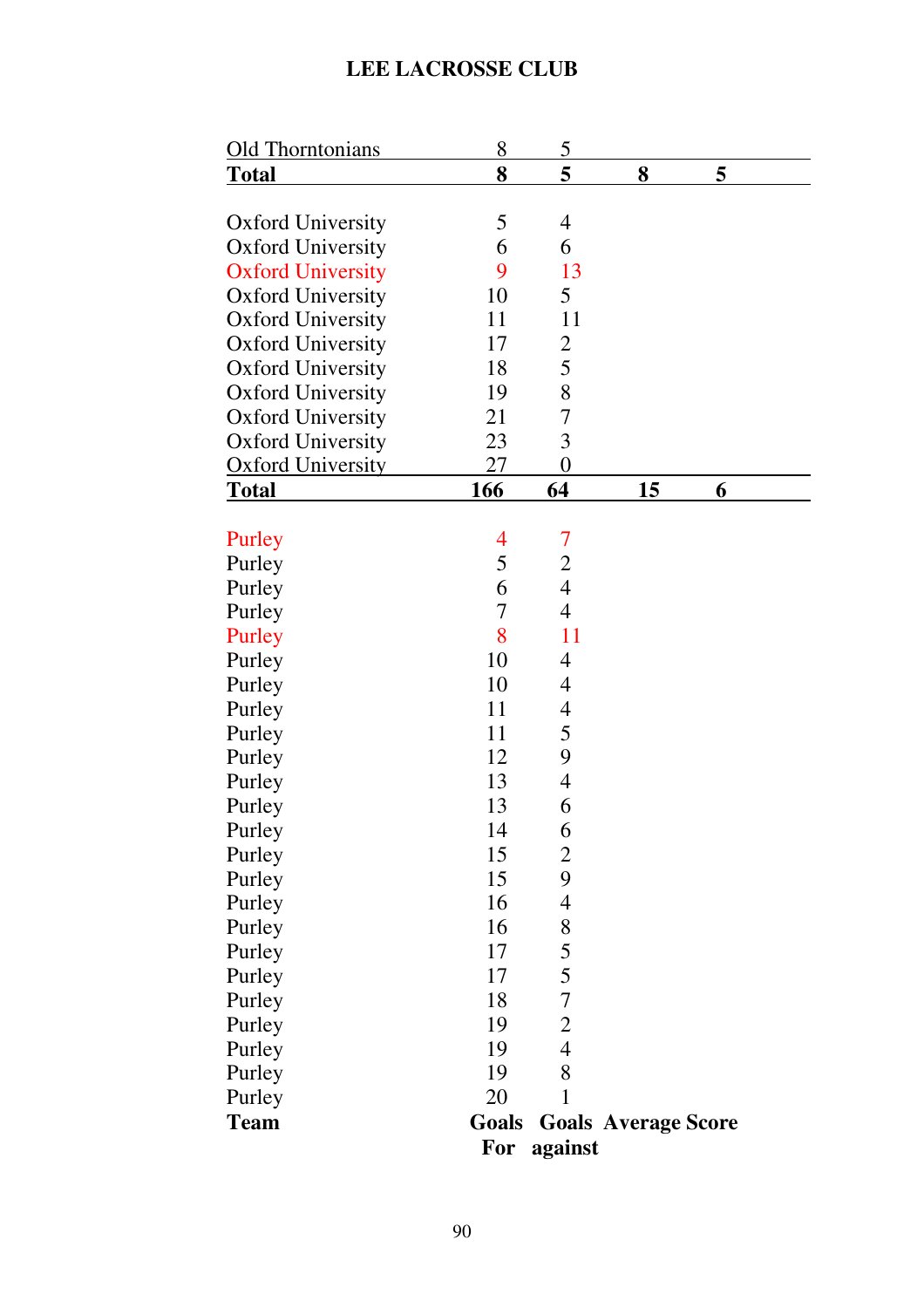| Purley               | 21   | $\mathbf{1}$     |    |                         |
|----------------------|------|------------------|----|-------------------------|
| Purley               | 25   | 3                |    |                         |
| Purley               | 27   | 3                |    |                         |
| <b>Total</b>         | 388  | <b>132</b>       | 14 | 5                       |
| St Helier            | 9    | 6                |    |                         |
| St Helier            | 11   | $\overline{4}$   |    |                         |
| St Helier            | 12   | $\overline{4}$   |    |                         |
| St Helier            | 16   | $\boldsymbol{0}$ |    |                         |
| St Helier            | 16   | $\mathbf{1}$     |    |                         |
| St Helier            | 19   | $\overline{0}$   |    |                         |
| St Helier            | 21   | $\boldsymbol{0}$ |    |                         |
| St Helier            | 21   | $\mathbf{1}$     |    |                         |
| St Helier            | 22   | $\boldsymbol{0}$ |    |                         |
| St Helier            | 22   | $\boldsymbol{0}$ |    |                         |
| St Helier            | 23   | $\mathfrak{2}$   |    |                         |
| St Helier            | 24   | $\mathbf{1}$     |    |                         |
| St Helier            | 26   | $\overline{4}$   |    |                         |
| St Helier            | 29   | $\overline{0}$   |    |                         |
| St Helier            | 29   | $\mathfrak{Z}$   |    |                         |
| St Helier            | 31   | $\overline{2}$   |    |                         |
| <b>St Helier</b>     | 33   | $\overline{2}$   |    |                         |
| <b>Total</b>         | 364  | 30               | 21 | $\overline{2}$          |
| <b>TOTAL</b>         | 3101 | 737              |    |                         |
| <b>Average score</b> |      |                  | 17 | $\overline{\mathbf{4}}$ |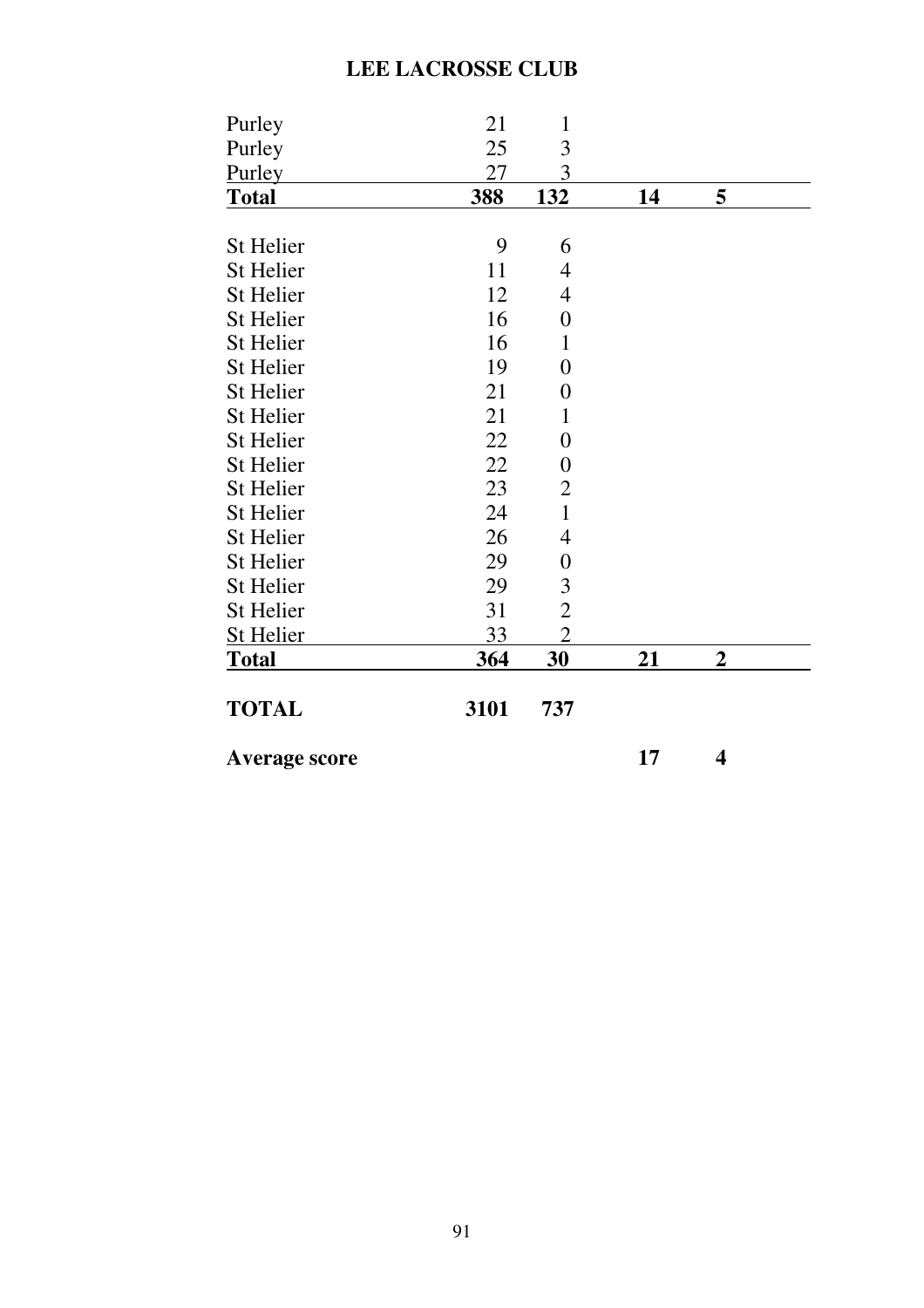# **R.Match Results 1979 - 1980**

| <b>Team</b>              | Score              | <b>Type</b>    |  |
|--------------------------|--------------------|----------------|--|
| Purley                   | $20 - 2$           | League         |  |
| Croydon                  | $16 - 7$           | League         |  |
| <b>Hampstead</b>         | $6 - 8$            | Friendly       |  |
| Kenton                   | $11 - 7$           | Flags          |  |
| Kenton                   | $13 - 8$           | League         |  |
| St Helier                | $16 - 7$           | League         |  |
| Hampstead                | $12 - 10$          | Flags          |  |
| <b>Oxford University</b> | $8 - 13$           | League         |  |
| <b>Buckhurst Hill</b>    | $6 - 17$           | League         |  |
| <b>Hampstead</b>         | $3 - 11$           | League         |  |
| <b>Oxford University</b> | <b>LOST</b>        | <b>Flags</b>   |  |
| <b>Haverford</b>         | $3 - 11$           | <b>US Tour</b> |  |
| Switherne                | $7 - 7$            | <b>US</b> Tour |  |
| Dickinson                | $5 - 10$           | <b>US Tour</b> |  |
| Wooster                  | $8 - 19$           | <b>US Tour</b> |  |
| Kenyon                   | $1 - 9$            | <b>US Tour</b> |  |
| <b>Totals</b>            | $135 - 146$<br>·O- |                |  |
|                          |                    |                |  |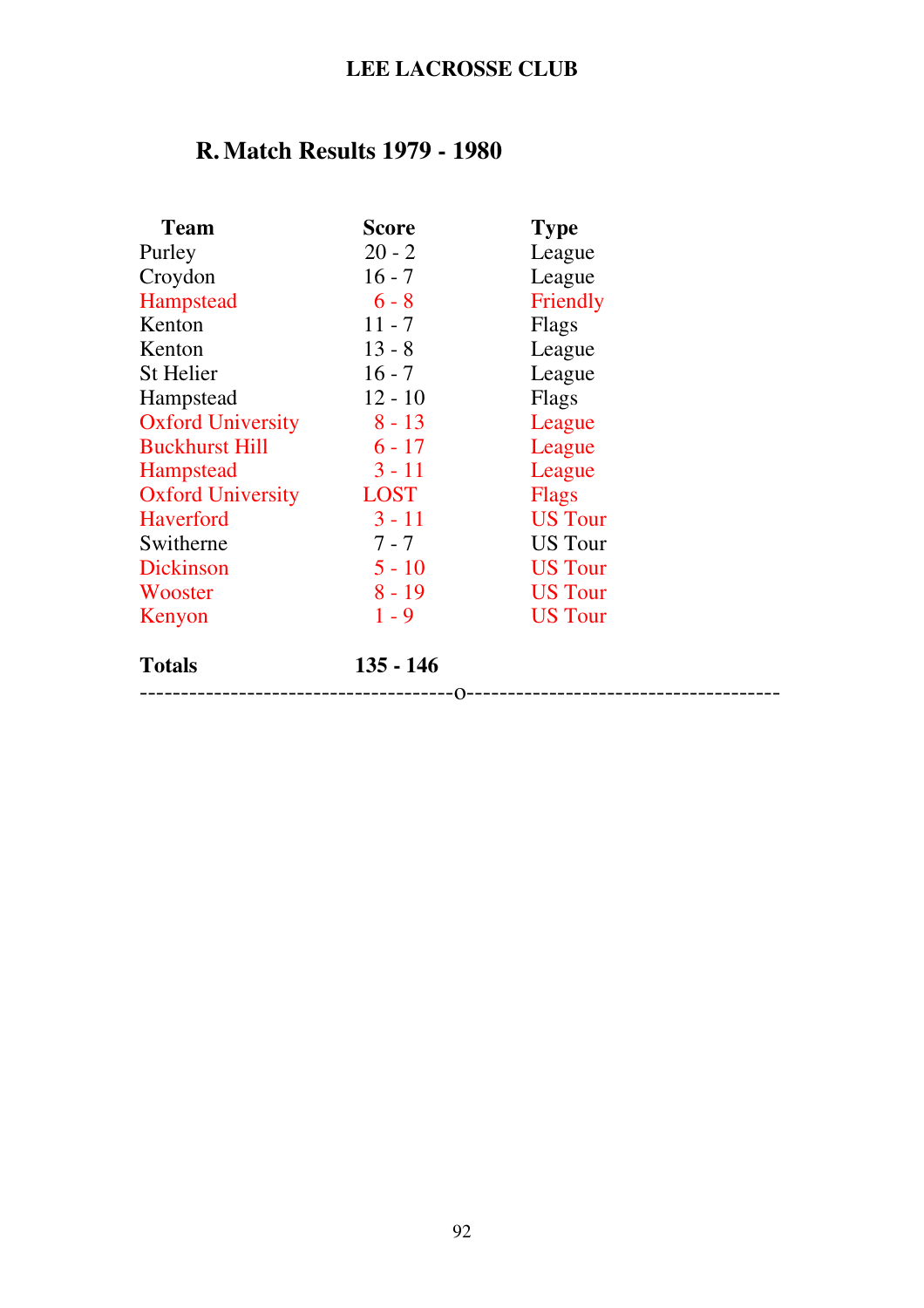# **S. Match Results 1980 - 1981**

| <b>Team</b>              | <b>Score</b>             | <b>Type</b> |  |
|--------------------------|--------------------------|-------------|--|
| <b>Buckhurst Hill</b>    | $13 - 5$                 | League      |  |
| St Helier                | $16 - 1$                 | League      |  |
| Croydon                  | $12 - 6$                 | League      |  |
| Purley                   | $9 - 7$                  | League      |  |
| <b>Oxford University</b> | $3 - 9$                  | League      |  |
| St Helier                | $13 - 2$                 | Flags       |  |
| <b>Hampstead</b>         | $5 - 14$                 | League      |  |
| <b>London University</b> | $21 - 4$                 | League      |  |
| Kenton                   | $9 - 4$                  | League      |  |
| Hillcroft                | $4 - 13$                 | League      |  |
| <b>Hampstead</b>         | $5 - 9$                  | Flags       |  |
| <b>Buckhurst Hill</b>    | $11 - 4$                 | League      |  |
| St Helier                | $17 - 4$                 | League      |  |
| <b>Hampstead</b>         | $3 - 13$                 | League      |  |
| Kenton                   | $9 - 4$                  | League      |  |
| Purley                   | $16 - 5$                 | League      |  |
| Hillcroft                | $24 - 4$                 | League      |  |
| Croydon                  | $22 - 4$                 | League      |  |
| <b>Totals</b>            | $212 - 112$<br>$-0$ ---- |             |  |